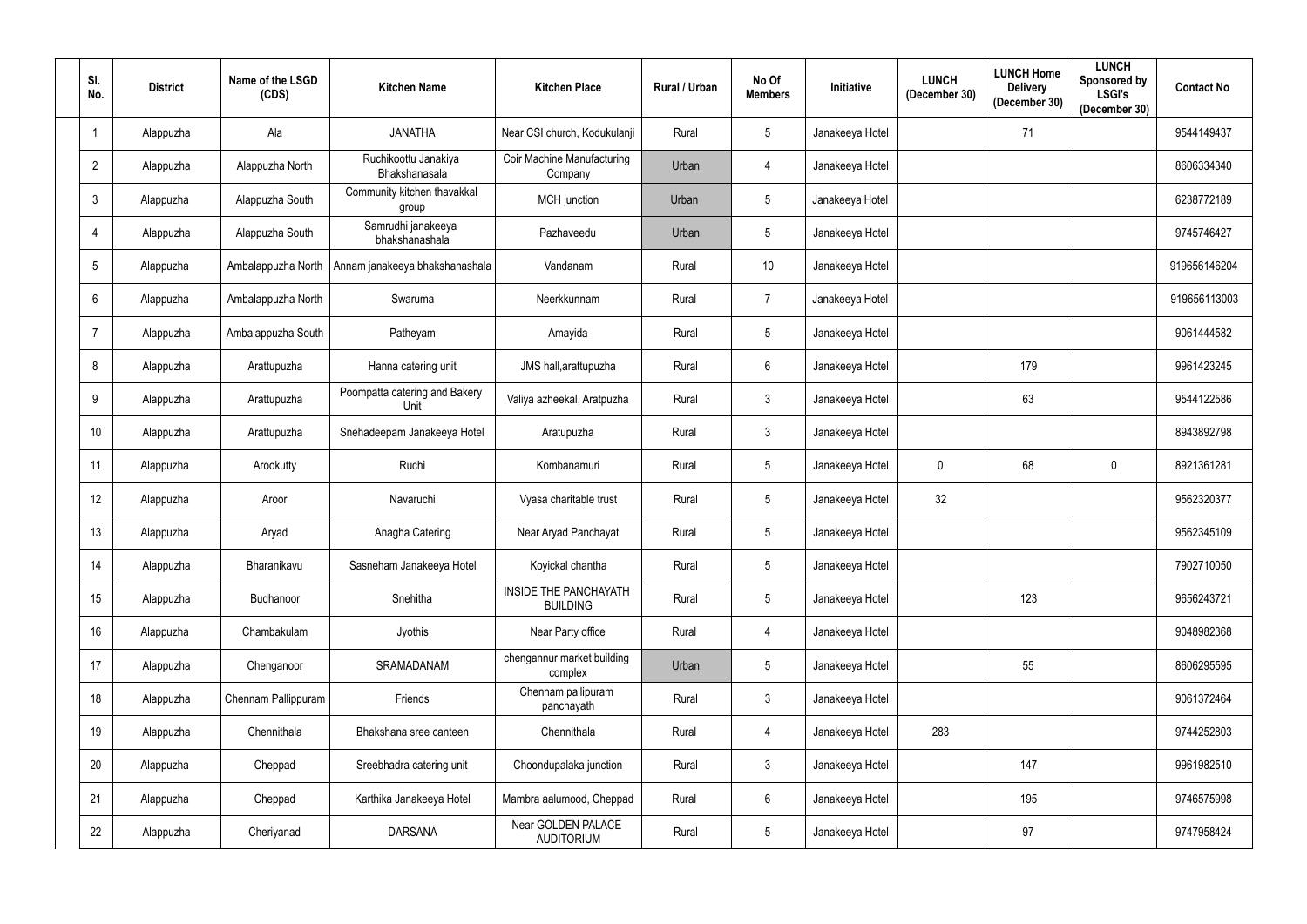|    | SI.<br>No. | <b>District</b> | Name of the LSGD<br>(CDS) | <b>Kitchen Name</b>                     | <b>Kitchen Place</b>               | Rural / Urban | No Of<br><b>Members</b> | Initiative      | <b>LUNCH</b><br>(December 30) | <b>LUNCH Home</b><br><b>Delivery</b><br>(December 30) | <b>LUNCH</b><br>Sponsored by<br><b>LSGI's</b><br>(December 30) | <b>Contact No</b> |
|----|------------|-----------------|---------------------------|-----------------------------------------|------------------------------------|---------------|-------------------------|-----------------|-------------------------------|-------------------------------------------------------|----------------------------------------------------------------|-------------------|
|    | 23         | Alappuzha       | Cherthala Municipality    | Santwanam                               | Ward 10                            | Urban         | $5\phantom{.0}$         | Janakeeya Hotel |                               | 378                                                   |                                                                | 8848178001        |
|    | 24         | Alappuzha       | Cherthala Municipality    | <b>NULM</b> canteen                     | Cherthala Municipality             | Urban         | $5\phantom{.0}$         | Janakeeya Hotel | 130                           |                                                       |                                                                | 6282870356        |
|    | 25         | Alappuzha       | Cherthala South           | Kashinandana                            | Cherthala S                        | Rural         | 10                      | Janakeeya Hotel | 82                            |                                                       |                                                                | 9745940057        |
|    | 26         | Alappuzha       | Cheruthana                | Sreedurga janakeeya hotel               | Near govt HSS aayaparambu          | Rural         | $\overline{4}$          | Janakeeya Hotel |                               |                                                       |                                                                | 9961178936        |
|    | 27         | Alappuzha       | Chettikulangara           | SREE VINAYAKA JANAKEEYA<br><b>HOTEL</b> | <b>KARIPUZHA</b>                   | Rural         | $\mathbf{3}$            | Janakeeya Hotel | 162                           |                                                       |                                                                | 9656810109        |
|    | 28         | Alappuzha       | Chingoli                  | souhridam unit                          | karthikappally I p school          | Rural         | $\mathfrak{Z}$          | Janakeeya Hotel | 91                            | 102                                                   |                                                                | 7559808470        |
|    | 29         | Alappuzha       | Chunakkara                | Vanitha Canteen                         | Chunakkara                         | Rural         | $\mathfrak{Z}$          | Janakeeya Hotel |                               |                                                       |                                                                | 9400509985        |
|    | 30         | Alappuzha       | Devikulangara             | Thripthi                                | Buds school, devikulangara         | Rural         | 4                       | Janakeeya Hotel |                               | 115                                                   |                                                                | 9746712528        |
|    | 31         | Alappuzha       | Edathua                   | Theertham                               | Edathua market                     | Rural         | $\mathfrak{Z}$          | Janakeeya Hotel |                               |                                                       |                                                                | 9544351169        |
|    | 32         | Alappuzha       | Ezhupunna                 | Neethipeedam                            | Eramalloor                         | Rural         | 8                       | Janakeeya Hotel | 110                           |                                                       |                                                                | 9946790986        |
|    | 33         | Alappuzha       | Harippad                  | Swad                                    | A private Hotel's Kitchen          | Urban         | $\overline{4}$          | Janakeeya Hotel | 72                            | 148                                                   | $\overline{0}$                                                 | 9562373933        |
|    | 34         | Alappuzha       | Kadakkarappally           | Soorya                                  | Kandamangalam temple<br>auditorium | Rural         | $5\phantom{.0}$         | Janakeeya Hotel |                               |                                                       |                                                                | 9895266763        |
|    | 35         | Alappuzha       | Kainakary                 | Sivakashi                               | Near Panchayath                    | Rural         | $5\phantom{.0}$         | Janakeeya Hotel | 66                            | $\mathbf 0$                                           | $\overline{0}$                                                 | 8111821552        |
|    | 36         | Alappuzha       | Kandalloor                | Annapoorna Hotel                        | Near Velanchira junction           | Rural         | $\overline{4}$          | Janakeeya Hotel |                               | 140                                                   |                                                                | -9747600181       |
|    | 37         | Alappuzha       | Kanjikuzhy                | Santhwanam                              | Opposite NSS college               | Rural         | $5\phantom{.0}$         | Janakeeya Hotel |                               |                                                       |                                                                | 9605307328        |
|    | 38         | Alappuzha       | Karthikappally            | Ruchi                                   | Community hall                     | Rural         | $6\phantom{.0}$         | Janakeeya Hotel | $\mathbf 0$                   | 204                                                   | $\overline{0}$                                                 | 9747607478        |
|    | 39         | Alappuzha       | Karuvatta                 | Karunya janakeeya hotel                 | Near Aashramam junction            | Rural         | $6\phantom{.0}$         | Janakeeya Hotel | $\pmb{0}$                     | 295                                                   | $\bm{0}$                                                       | 916282508791      |
|    | 40         | Alappuzha       | Kavalam                   | Koottukari Janakeeya Hotel              | <b>Near Permanent Outlet</b>       | Rural         | $5\phantom{.0}$         | Janakeeya Hotel |                               |                                                       |                                                                | 9744173219        |
|    | 41         | Alappuzha       | Kayamkulam West           | palazhy catering unit                   | Kallummood junction                | Urban         | $5\phantom{.0}$         | Janakeeya Hotel |                               |                                                       |                                                                | 9388819110        |
|    | 42         | Alappuzha       | Kodamthurath              | <b>MATRUSAKTHI</b>                      | <b>KUTHIYATHODE</b>                | Rural         | $5\phantom{.0}$         | Janakeeya Hotel | 70                            |                                                       |                                                                | 8281687439        |
|    | 43         | Alappuzha       | Krishnapuram              | Kanivu catering unit                    | Near SCB, kappil                   | Rural         | $\overline{4}$          | Janakeeya Hotel |                               | 108                                                   |                                                                | 9544047480        |
| 86 | 44         | Alappuzha       | Kumarapuram               | Mahadeva jankeeya hotel                 | Near kavarattu temple              | Rural         | $\mathfrak{Z}$          | Janakeeya Hotel |                               | 313                                                   |                                                                | 918606736168      |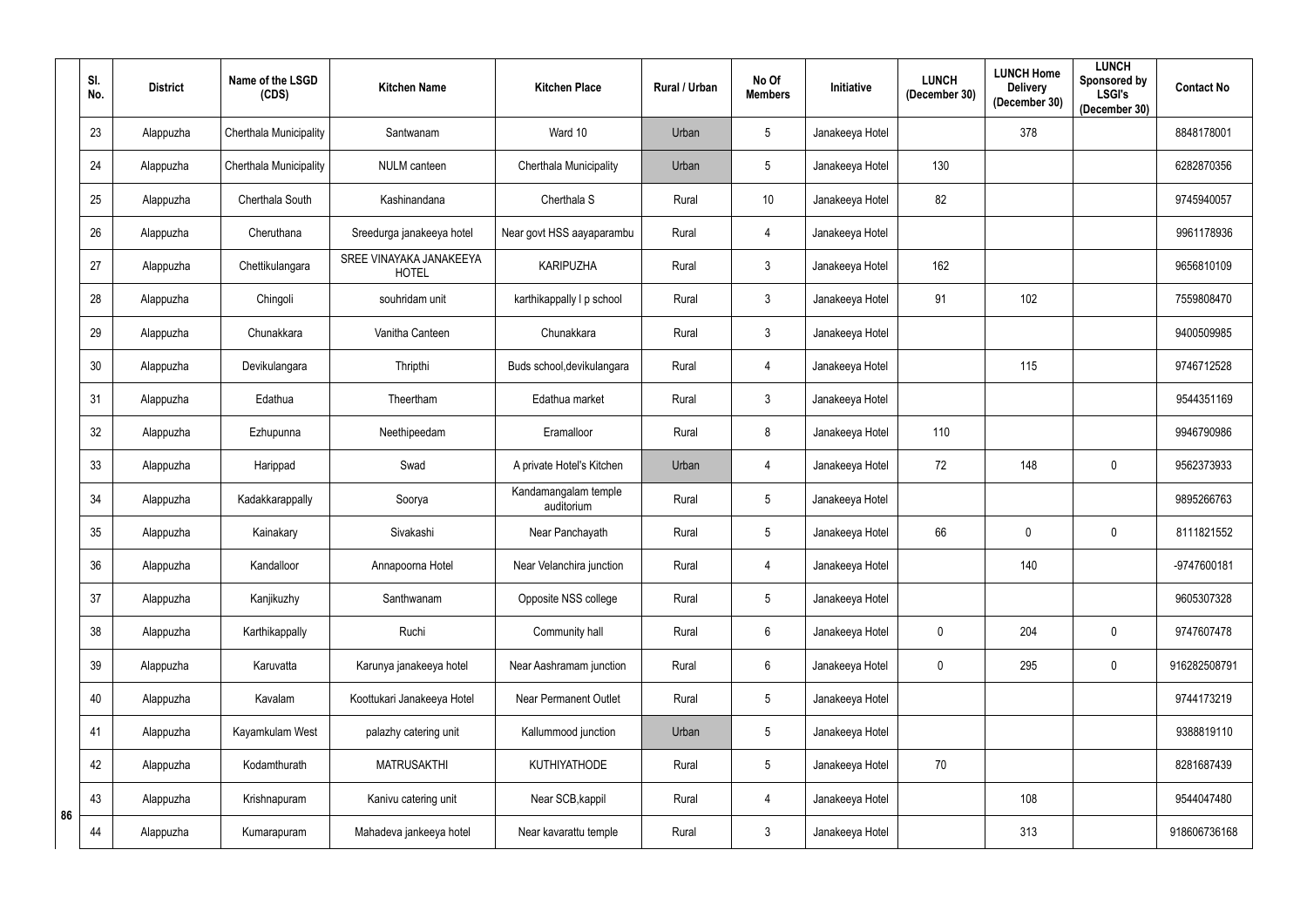| SI.<br>No. | <b>District</b> | Name of the LSGD<br>(CDS)   | <b>Kitchen Name</b>                | <b>Kitchen Place</b>                        | <b>Rural / Urban</b> | No Of<br><b>Members</b> | <b>Initiative</b> | <b>LUNCH</b><br>(December 30) | <b>LUNCH Home</b><br><b>Delivery</b><br>(December 30) | <b>LUNCH</b><br>Sponsored by<br><b>LSGI's</b><br>(December 30) | <b>Contact No</b> |
|------------|-----------------|-----------------------------|------------------------------------|---------------------------------------------|----------------------|-------------------------|-------------------|-------------------------------|-------------------------------------------------------|----------------------------------------------------------------|-------------------|
| 45         | Alappuzha       | Kumarapuram                 | Navodhaya janakeeya hotel          | Kumarapuram                                 | Rural                | $\mathbf{3}$            | Janakeeya Hotel   |                               |                                                       |                                                                | 9037499871        |
| 46         | Alappuzha       | Kuthiyathode                | Ruchi Janakeeya Hotel              | Near kuthiyathode panchayath<br>office      | Rural                | $5\phantom{.0}$         | Janakeeya Hotel   | 92                            |                                                       |                                                                | 9249269374        |
| 47         | Alappuzha       | Mannanchery                 | Snehitha                           | Panchayat building                          | Rural                | $\overline{4}$          | Janakeeya Hotel   |                               |                                                       |                                                                | 9544461740        |
| 48         | Alappuzha       | Mannar                      | Snehadhara                         | Kunnathur devasom                           | Rural                | $5\overline{)}$         | Janakeeya Hotel   |                               |                                                       |                                                                | 9567853570        |
| 49         | Alappuzha       | Mararikulam South           | Snehasparsham                      | Kattoor                                     | Rural                | $\overline{4}$          | Janakeeya Hotel   |                               |                                                       |                                                                | 9747881642        |
| 50         | Alappuzha       | Mavelikara<br>Municipality  | Ruchi janakeeya hotel              | Municipality building                       | Urban                | 10                      | Janakeeya Hotel   |                               |                                                       |                                                                | 8289996136        |
| 51         | Alappuzha       | Mavelikkara<br>Thamarakulam | <b>Thripthi Catering</b>           | Thamarakulam                                | Rural                | $5\phantom{.0}$         | Janakeeya Hotel   |                               |                                                       |                                                                | 8281558036        |
| 52         | Alappuzha       | Mavelikkara<br>Thekkekara   | Bhai catering                      | Pallarimangalam                             | Rural                | $5\overline{)}$         | Janakeeya Hotel   | 212                           |                                                       |                                                                | 9539851155        |
| 53         | Alappuzha       | Muhamma                     | <b>SNV Catering</b>                | <b>Near Community Health</b><br>Centre      | Rural                | $5\overline{)}$         | Janakeeya Hotel   |                               |                                                       |                                                                | 9605388763        |
| 54         | Alappuzha       | Mulakkuzha                  | Snehathanal                        | Mulakkuzha                                  | Rural                | $5\overline{)}$         | Janakeeya Hotel   |                               | 60                                                    |                                                                | 9037085079        |
| 55         | Alappuzha       | Muttar                      | Ruchi Catering Unit                | Panchayat Building                          | Rural                |                         | Janakeeya Hotel   |                               |                                                       |                                                                | 9072276826        |
| 56         | Alappuzha       | Nedumudy                    | Oruma                              | Champakulam                                 | Rural                | $5\overline{)}$         | Janakeeya Hotel   | 153                           | $\mathbf 0$                                           | $\overline{0}$                                                 | 9188536147        |
| 57         | Alappuzha       | Neelamperoor                | Amrutha Janakeeya<br>Bhakshanasala | Panchayat Building                          | Rural                | $\mathbf{3}$            | Janakeeya Hotel   |                               |                                                       |                                                                | 9656167060        |
| 58         | Alappuzha       | Nooranad                    | Amma Canteen                       | Inside market place, Noornad                | Rural                | $5\phantom{.0}$         | Janakeeya Hotel   |                               |                                                       |                                                                | 7034377340        |
| 59         | Alappuzha       | Palamel                     | Arogya Canteen                     | Panchayat office compound                   | Rural                | $\overline{4}$          | Janakeeya Hotel   |                               |                                                       |                                                                | 9497107651        |
| 60         | Alappuzha       | Pallippad                   | Annapoorneswari catering unit      | Irattakulangara junction                    | Rural                | $5\phantom{.0}$         | Janakeeya Hotel   | 75                            | 123                                                   | $\mathbf 0$                                                    | 9562318624        |
| 61         | Alappuzha       | Panavally                   | Harikrishnan                       | near nalpatheneswaram<br>temple             | Rural                |                         | Janakeeya Hotel   | 79                            | 86                                                    | $\mathbf 0$                                                    | 9961774363        |
| 62         | Alappuzha       | Pandanad                    | Sreebhadra                         | Muthavazhi                                  | Rural                | $5\phantom{.0}$         | Janakeeya Hotel   |                               | 115                                                   |                                                                | 9947120239        |
| 63         | Alappuzha       | Pathiyoor                   | Dakshina catering unit             | Mahalekshmi auditorium,<br>kareelakulangara | Rural                | 5 <sub>5</sub>          | Janakeeya Hotel   | 103                           | 48                                                    | $\mathbf 0$                                                    | 9048200655        |
| 64         | Alappuzha       | Pattanakkad                 | Aparna                             | Opposite of pattanakkad<br>gramapanchayath  | Rural                | $5\phantom{.0}$         | Janakeeya Hotel   | 129                           |                                                       |                                                                | 9037450634        |
| 65         | Alappuzha       | Perumbalam                  | Amritham                           | Near by govt hospital                       | Rural                | $\overline{4}$          | Janakeeya Hotel   | $\mathbf 0$                   | 174                                                   | $\mathbf 0$                                                    | 8592809257        |
| 66         | Alappuzha       | Pulincunnu                  | Nanma Janakeeya Hotel              | Near Krishi Bhavan                          | Rural                | $5\phantom{.0}$         | Janakeeya Hotel   |                               |                                                       |                                                                | 9544752465        |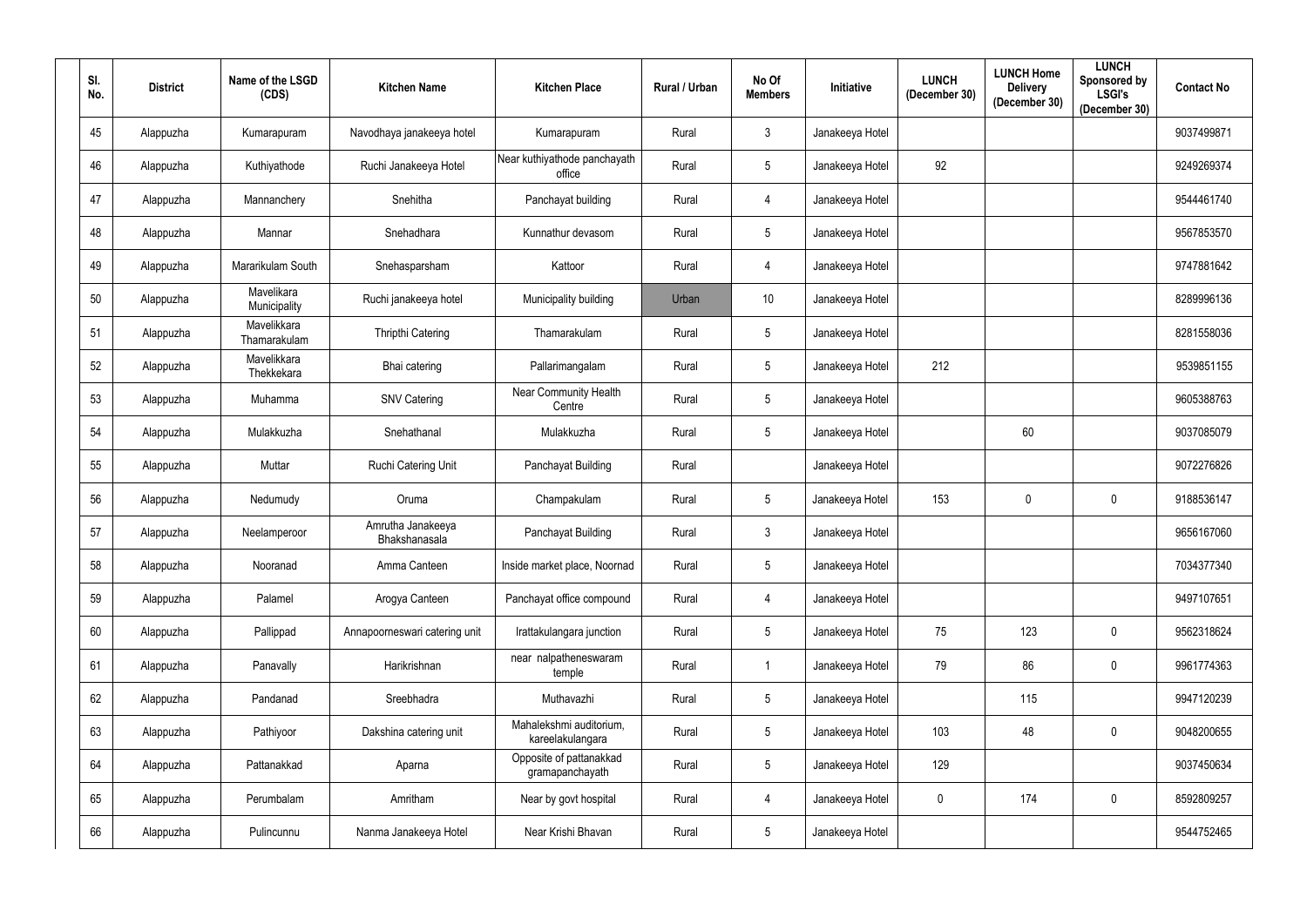|    | SI.<br>No. | <b>District</b> | Name of the LSGD<br>(CDS) | <b>Kitchen Name</b>         | <b>Kitchen Place</b>                                        | Rural / Urban | No Of<br><b>Members</b> | Initiative      | <b>LUNCH</b><br>(December 30) | <b>LUNCH Home</b><br><b>Delivery</b><br>(December 30) | <b>LUNCH</b><br>Sponsored by<br><b>LSGI's</b><br>(December 30) | <b>Contact No</b> |
|----|------------|-----------------|---------------------------|-----------------------------|-------------------------------------------------------------|---------------|-------------------------|-----------------|-------------------------------|-------------------------------------------------------|----------------------------------------------------------------|-------------------|
|    | 67         | Alappuzha       | Puliyoor                  | UPPUM MULAKUM               | <b>INSIDE PANCHAYATH</b><br><b>COMPOUND</b>                 | Rural         | $5\phantom{.0}$         | Janakeeya Hotel |                               | 96                                                    |                                                                | 6238836314        |
|    | 68         | Alappuzha       | Punnapra North            | Annapoorneshwary            | Janajagrithi                                                | Rural         | $\overline{4}$          | Janakeeya Hotel |                               |                                                       |                                                                | 8129450136        |
|    | 69         | Alappuzha       | Punnapra South            | Thripthy janakeeya hotel    | Punnapra south                                              | Rural         | 9                       | Janakeeya Hotel |                               |                                                       |                                                                | 9846179646        |
|    | 70         | Alappuzha       | Purakad                   | Pulari                      | Purakkad gp                                                 | Rural         | $5\phantom{.0}$         | Janakeeya Hotel |                               |                                                       |                                                                | 7034494313        |
|    | 71         | Alappuzha       | Purakad                   | Thiruvonam catering service | Thottappally                                                | Rural         | $\overline{4}$          | Janakeeya Hotel |                               |                                                       |                                                                |                   |
|    | 72         | Alappuzha       | Ramankary                 | Kudumbashree Vanitha Hotel  | Ramankary Town, Opposite<br>Judicial First Class Magistrate | Rural         | $\overline{4}$          | Janakeeya Hotel |                               |                                                       |                                                                | 8281314746        |
|    | 73         | Alappuzha       | Thaicattussery            | Unarv                       | Thyakattusheri junction                                     | Rural         | $\overline{4}$          | Janakeeya Hotel | 53                            | 33                                                    | $\overline{0}$                                                 | 9605897567        |
|    | 74         | Alappuzha       | Thakazhy                  | Thripthi Thakazhy           | <b>GBHSS Thakazhy</b>                                       | Rural         | $6\phantom{.}$          | Janakeeya Hotel |                               |                                                       |                                                                | 9747405368        |
|    | 75         | Alappuzha       | Thalavady                 | Sakthi                      | Panayanbnoorkavu Temple<br>Auditorium                       | Rural         | $5\phantom{.0}$         | Janakeeya Hotel |                               |                                                       |                                                                |                   |
|    | 76         | Alappuzha       | Thannermukkom             | Patheyam                    | Panchayath office                                           | Rural         | 4                       | Janakeeya Hotel |                               |                                                       |                                                                | 9633933288        |
|    | 77         | Alappuzha       | Thazhakkara               | Akshaya catering            | Building at glassfactory<br>junction                        | Rural         | $5\phantom{.0}$         | Janakeeya Hotel | 173                           |                                                       |                                                                | 9847177930        |
|    | 78         | Alappuzha       | Thiruvanvandoor           | <b>SREE KRISHNA</b>         | Near pravinkoodu junction,                                  | Rural         | $5\phantom{.0}$         | Janakeeya Hotel |                               | 121                                                   |                                                                | 9446627175        |
|    | 79         | Alappuzha       | Thrikkunnappuzha          | Akshara janakeeya hotel     | KV jetty road                                               | Rural         | $5\phantom{.0}$         | Janakeeya Hotel |                               |                                                       |                                                                | 918891921223      |
|    | 80         | Alappuzha       | Thuravoor                 | RUCHI JANAKEEYA HOTEL       | Near alakkaparambu                                          | Rural         | $5\phantom{.0}$         | Janakeeya Hotel | 78                            |                                                       |                                                                | 8157934346        |
|    | 81         | Alappuzha       | Vallikunnam               | Samthripthi                 | Padayanivattom temple<br>Auditorium                         | Rural         | $\overline{4}$          | Janakeeya Hotel |                               |                                                       |                                                                | 8078962129        |
|    | 82         | Alappuzha       | Vayalar                   | Five star                   | Near Nagamkulangara Market                                  | Rural         | $5\phantom{.0}$         | Janakeeya Hotel | 71                            | 22                                                    |                                                                | 8606081847        |
|    | 83         | Alappuzha       | Veeyapuram                | Swad 2                      | Veeyapuram jn                                               | Rural         | $5\phantom{.0}$         | Janakeeya Hotel |                               | 357                                                   |                                                                |                   |
|    | 84         | Alappuzha       | Veeyapuram                | Karuthal                    | Payippad LPS                                                | Rural         | $5\phantom{.0}$         | Janakeeya Hotel |                               | 160                                                   |                                                                | 8606846513        |
|    | 85         | Alappuzha       | Veliyanad                 | Manus Janakeeya Hotel       | Kurishmoodu, Near Veliyanadu<br>Grama Panchayat             | Rural         | $\mathbf{3}$            | Janakeeya Hotel |                               |                                                       |                                                                | 8086782924        |
|    | 86         | Alappuzha       | Venmoney                  | Annapoorna                  | Poyka                                                       | Rural         | $5\phantom{.0}$         | Janakeeya Hotel |                               | 182                                                   |                                                                |                   |
| 86 |            |                 |                           |                             |                                                             |               | 408                     |                 | 2316                          | 4378                                                  | $\overline{0}$                                                 |                   |
|    | -1         | Ernakulam       | Aikkaranad                | Subiksha Janakeeya Hotel    | Kolancherry                                                 | Rural         | $\overline{4}$          | Janakeeya Hotel | 480                           | $\overline{0}$                                        | $\bf{0}$                                                       | 9074033529        |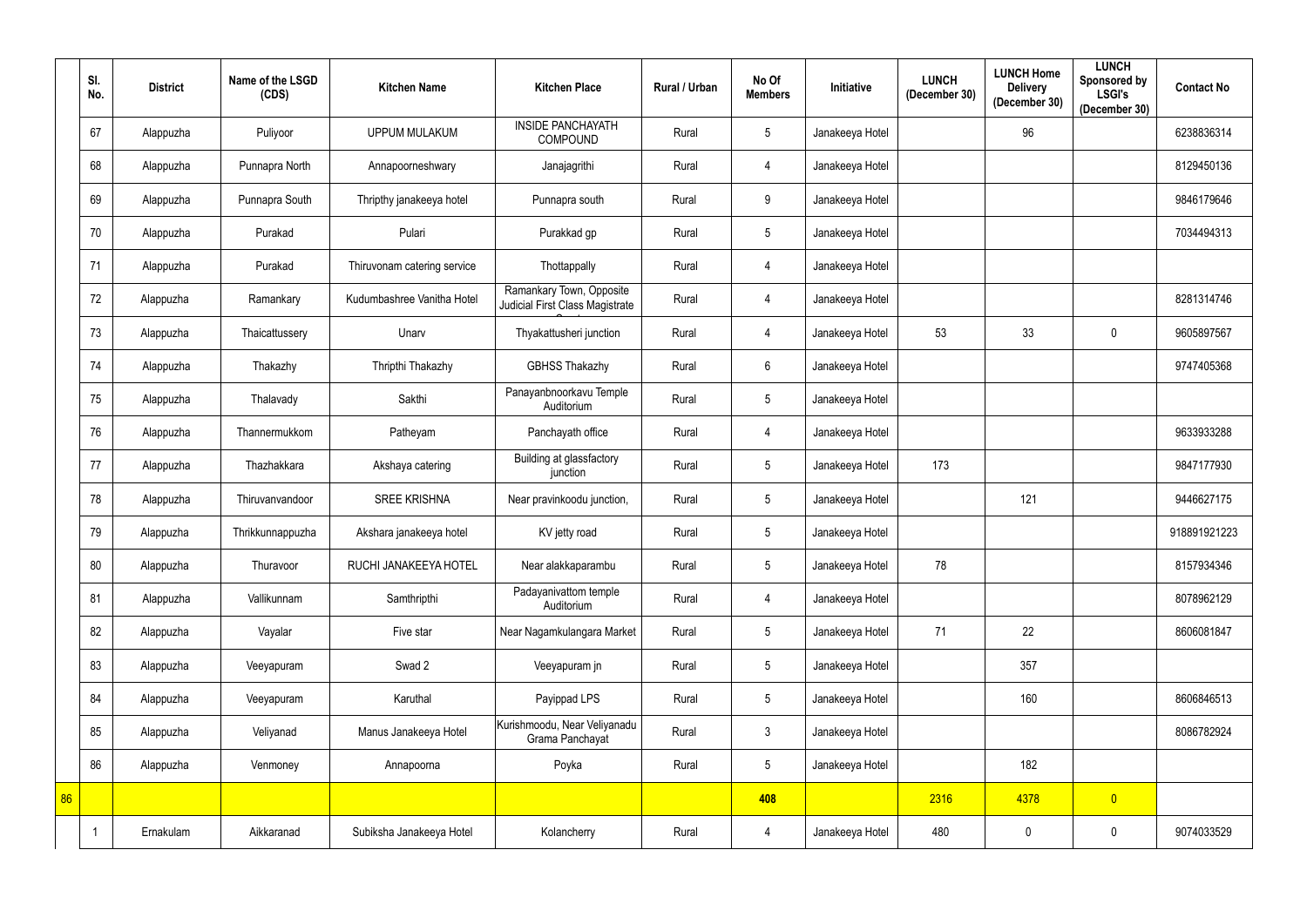| SI.<br>No.       | <b>District</b> | Name of the LSGD<br>(CDS) | <b>Kitchen Name</b>                  | <b>Kitchen Place</b>         | <b>Rural / Urban</b> | No Of<br><b>Members</b> | Initiative      | <b>LUNCH</b><br>(December 30) | <b>LUNCH Home</b><br><b>Delivery</b><br>(December 30) | <b>LUNCH</b><br><b>Sponsored by</b><br><b>LSGI's</b><br>(December 30) | <b>Contact No</b> |
|------------------|-----------------|---------------------------|--------------------------------------|------------------------------|----------------------|-------------------------|-----------------|-------------------------------|-------------------------------------------------------|-----------------------------------------------------------------------|-------------------|
| $\overline{2}$   | Ernakulam       | Alengade                  | Kasthurba kitchen                    | Neerikkode                   | Rural                | $\mathbf{3}$            | Janakeeya Hotel | 117                           | $\mathbf 0$                                           | $\mathbf 0$                                                           | 9388462558        |
| $\mathfrak{Z}$   | Ernakulam       | Alengade                  | Thanima foods                        | Koduvazhanga                 | Rural                | $\mathbf{3}$            | Janakeeya Hotel | 72                            |                                                       | $\mathbf{0}$                                                          | 9349013322        |
| 4                | Ernakulam       | Alengade                  | Mr.Bakers                            | Malikam peedika              | Rural                | $\mathbf{3}$            | Janakeeya Hotel | 23                            | $\mathbf 0$                                           | $\mathbf 0$                                                           | 9633887779        |
| $5\phantom{.0}$  | Ernakulam       | Aluva                     | Ruchi janakeeya hotel                | Aluva                        | Urban                | 4                       | Janakeeya Hotel | 0                             | $\mathbf 0$                                           | $\mathbf 0$                                                           | 9947236080        |
| 6                | Ernakulam       | Amballoor                 | Dhanshree catering                   | St.ignatius schools Amballur | Rural                | $5\phantom{.0}$         | Janakeeya Hotel | 170                           | $\mathbf 0$                                           | $\mathbf 0$                                                           | 8330081552        |
| $\overline{7}$   | Ernakulam       | Angamaly                  | Cafe Kudumbashree                    | T B Junction                 | Urban                | $\mathbf{3}$            | Janakeeya Hotel | 152                           | $\mathbf 0$                                           | $\mathbf 0$                                                           | 9447924974        |
| 8                | Ernakulam       | Angamaly                  | Cafe Shree Canteen                   | <b>Municipality Canteen</b>  | Urban                | $5\phantom{.0}$         | Janakeeya Hotel | 515                           | $\mathbf 0$                                           | $\mathbf 0$                                                           | 9656619614        |
| 9                | Ernakulam       | Arakuzha                  | Ruchi Janakeeya hotel, Arakkuzha     | Pandappilly                  | Rural                | $5\overline{)}$         | Janakeeya Hotel | 140                           | $\mathbf 0$                                           | $\mathbf{0}$                                                          | 9744864225        |
| 10 <sup>°</sup>  | Ernakulam       | Assamannoor               | New Life kudumbasree Hotel           | Cherukunnam                  | Rural                | $\mathbf{3}$            | Janakeeya Hotel | 142                           | $\mathbf 0$                                           | $\mathbf{0}$                                                          | 9656729450        |
| 11               | Ernakulam       | Avoly                     | Janakeeya Hotel, Avoli               | Hostel Junction, Avoli       | Rural                | $\mathbf{3}$            | Janakeeya Hotel | 193                           | $\mathbf 0$                                           | $\mathbf{0}$                                                          | 9847983621        |
| 12 <sup>°</sup>  | Ernakulam       | Ayavana                   | Keralashree Janakeeya hotel          | Ayavana                      | Rural                | $5\overline{)}$         | Janakeeya Hotel | 30                            | $\mathbf 0$                                           | $\mathbf 0$                                                           | 9744864210        |
| 13               | Ernakulam       | Ayyampuzha                | Sneha Janakeeya Hotel                | Ayyamppuzha                  | Rural                | $\overline{4}$          | Janakeeya Hotel | 247                           | $\mathbf 0$                                           | $\mathbf 0$                                                           | 8590753551        |
| 14               | Ernakulam       | Ayyampuzha                | Five Star Hotel and Catering         | Panchayat Junction           | Rural                | $\overline{4}$          | Janakeeya Hotel | 87                            | $\mathbf 0$                                           | $\mathbf 0$                                                           | 9744836324        |
| 15 <sub>15</sub> | Ernakulam       | Chendamangalam            | Anugraha Kudumbashree hotel          | Vadakkumpuram                | Rural                | $5\phantom{.0}$         | Janakeeya Hotel | 210                           | $\mathbf 0$                                           | $\mathbf 0$                                                           | 9061419729        |
| 16 <sup>°</sup>  | Ernakulam       | Chengamanade              | Mythri janakeeya hotel               | Purayar                      | Rural                | $5\phantom{.0}$         | Janakeeya Hotel | $\mathbf 0$                   | 205                                                   | $\mathbf 0$                                                           | 9496818865        |
| 17               | Ernakulam       | Cheranalloor              | Chaithanya Janakeeya hotel           | Vishnupuram                  | Rural                | $5\phantom{.0}$         | Janakeeya Hotel | 93                            | $\mathbf 0$                                           | $\mathbf 0$                                                           | 9747411465        |
| 18               | Ernakulam       | Cheranalloor              | Adukkala                             | Chittoor                     | Rural                | $5\phantom{.0}$         | Janakeeya Hotel | $\mathbf 0$                   | $\mathbf 0$                                           | $\mathbf 0$                                                           | 9846423001        |
| 19               | Ernakulam       | Chittattukara             | Swadh Janakeeya Hotel                | Neendoor                     | Rural                | $5\phantom{.0}$         | Janakeeya Hotel | 187                           | $\mathbf 0$                                           | $\mathbf 0$                                                           | 9447812788        |
| 20               | Ernakulam       | Choornikkara              | Metro hotel                          | Ambattukavu                  | Rural                | $\mathbf{3}$            | Janakeeya Hotel | 303                           | $\mathbf 0$                                           | $\mathbf 0$                                                           | 9605319455        |
| 21               | Ernakulam       | Chottanikkara             | Ahalya Cafe                          | Kottayatthupara              | Rural                | $6\overline{6}$         | Janakeeya Hotel | 70                            | $\mathbf 0$                                           | $\mathbf 0$                                                           | 9567512337        |
| 22               | Ernakulam       | Edakkattuvayal            | SANDHVANAM JANAKEEYA<br><b>HOTEL</b> | PEPPATHI                     | Rural                | $\mathbf{3}$            | Janakeeya Hotel | 30 <sup>°</sup>               | $\overline{0}$                                        | $8\phantom{1}$                                                        | 9447047980        |
| 23               | Ernakulam       | Edathala                  | Souhridam Kudumbashree canteen       | Edathala                     | Rural                | $\mathbf{3}$            | Janakeeya Hotel | 289                           | $\boldsymbol{0}$                                      | $\overline{0}$                                                        | 7593057378        |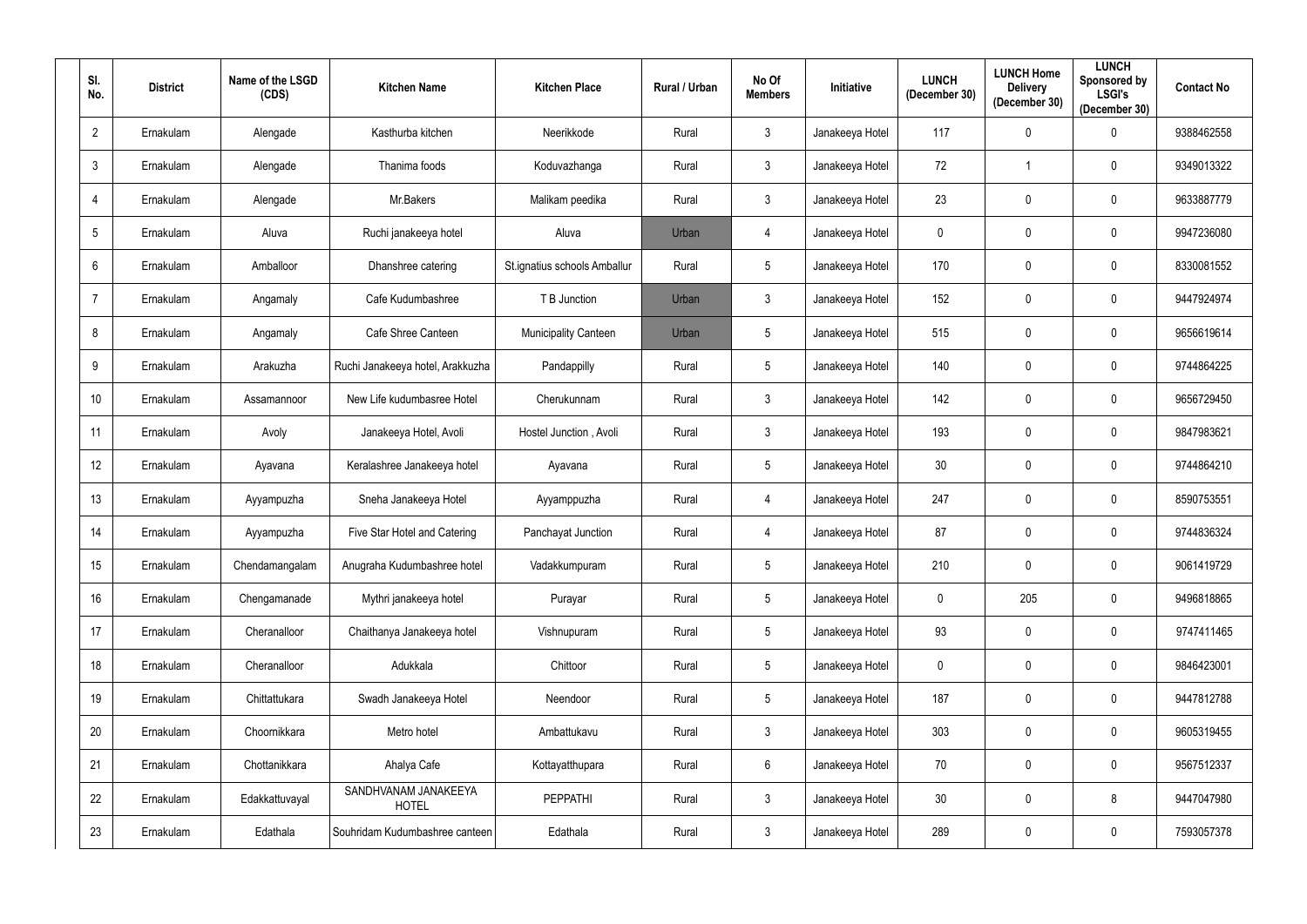| SI.<br>No.      | <b>District</b> | Name of the LSGD<br>(CDS) | <b>Kitchen Name</b>                   | <b>Kitchen Place</b>                      | Rural / Urban | No Of<br><b>Members</b> | Initiative      | <b>LUNCH</b><br>(December 30) | <b>LUNCH Home</b><br><b>Delivery</b><br>(December 30) | <b>LUNCH</b><br>Sponsored by<br><b>LSGI's</b><br>(December 30) | <b>Contact No</b> |
|-----------------|-----------------|---------------------------|---------------------------------------|-------------------------------------------|---------------|-------------------------|-----------------|-------------------------------|-------------------------------------------------------|----------------------------------------------------------------|-------------------|
| 24              | Ernakulam       | Edathala                  | Veetiloru oonne                       | Manalimukke                               | Rural         | $\mathbf{3}$            | Janakeeya Hotel | 243                           | $\mathbf 0$                                           | $\bm{0}$                                                       |                   |
| 25              | Ernakulam       | Edavanakkad               | Royal Hotel                           | Edavanakad                                | Rural         | $\mathbf{3}$            | Janakeeya Hotel | 80                            | $\mathbf 0$                                           | $\mathbf 0$                                                    | 9446742863        |
| 26              | Ernakulam       | Elanji                    | janakiya hotel elanji                 | elanji punjayathu junction                | Rural         | 5                       | Janakeeya Hotel | $\mathbf 0$                   | $\mathbf 0$                                           | $\mathbf 0$                                                    | 8921266850        |
| 27              | Ernakulam       | Eloor                     | Nalanandhana janakeeya hotel          | Eloor                                     | Urban         | $\mathbf{3}$            | Janakeeya Hotel | 120                           | $\mathbf 0$                                           | $\mathbf 0$                                                    | 8848524108        |
| 28              | Ernakulam       | Ezhikkara                 | Sree Rajarajeswari Janakeeya<br>Hotel | Ezhikkara                                 | Rural         | $5\phantom{.0}$         | Janakeeya Hotel | 74                            | $\mathbf 0$                                           | $\mathbf 0$                                                    | 7558020438        |
| 29              | Ernakulam       | Kadungalloor              | Snehitha janakeeya hotel              | Kadungalloor                              | Rural         | $\mathbf{3}$            | Janakeeya Hotel | 373                           | $\mathbf 0$                                           | $\mathbf 0$                                                    | $9.20E + 11$      |
| 30 <sub>o</sub> | Ernakulam       | Kalady                    | Jyothi Vanitha Canteen                | Kalady                                    | Rural         | $5\overline{)}$         | Janakeeya Hotel | 336                           | $\mathbf 0$                                           | $\mathbf 0$                                                    | 9544624439        |
| 31              | Ernakulam       | Kalamassery East          | Thanima Janakeeya Hotel               | Kangarappady Medical college<br>Road      | Urban         | $\mathbf{3}$            | Janakeeya Hotel | 349                           | $\mathbf 0$                                           | $\mathbf 0$                                                    | 9745481742        |
| 32              | Ernakulam       | Kalamassery East          | Nanma janakeeya hotel                 | HMT, kalammassery                         | Urban         | $\mathbf{3}$            | Janakeeya Hotel | 346                           | $\mathbf 0$                                           | $\mathbf 0$                                                    | 9061986861        |
| 33              | Ernakulam       | Kalamassery West          | Pulari janakeeya hotel                | Kunamthai                                 | Urban         | $\mathbf{3}$            | Janakeeya Hotel | 437                           | $\mathbf 0$                                           | $\mathbf 0$                                                    | 7736594305        |
| 34              | Ernakulam       | Kalamassery West          | Kismath janakeeya hotel               | Vattekkunnam                              | Urban         | $\mathbf{3}$            | Janakeeya Hotel | 140                           | $\mathbf 0$                                           | $\mathbf 0$                                                    | 9895049873        |
| 35              | Ernakulam       | Kalloorkkad               | Puthuma Janakeeya Hotel               | Kallorkkad                                | Rural         | $\mathbf{3}$            | Janakeeya Hotel | 240                           | 0                                                     | $\mathbf 0$                                                    | 7558091353        |
| 36              | Ernakulam       | Kanjoor                   | Ammachiyude Adukkala                  | Parappuram                                | Rural         | 3                       | Janakeeya Hotel | 140                           | $\mathbf 0$                                           | $\mathbf 0$                                                    | 8547064578        |
| 37              | Ernakulam       | Karukutty                 | Anugraha Janakeeya Hotel              | Pallissery                                | Rural         | $5\phantom{.0}$         | Janakeeya Hotel | 110                           | $\mathbf 0$                                           | $\mathbf 0$                                                    | 8943838295        |
| 38              | Ernakulam       | Karumalloor               | Koottayma janakeeya hotel             | Kariyachira                               | Rural         | $\overline{4}$          | Janakeeya Hotel | $\mathbf 0$                   | $\mathbf 0$                                           | $\mathbf 0$                                                    | 8281548828        |
| 39              | Ernakulam       | Kavalangad                | Five star Janakeeya Hotel             | Nellimattom                               | Rural         | $5\overline{)}$         | Janakeeya Hotel | 380                           | $\bf{0}$                                              | $\overline{0}$                                                 | 9744705648        |
| 40              | Ernakulam       | Keerampara                | Abhaya Janakeeya Hotel                | Punnekkad                                 | Rural         | $\overline{4}$          | Janakeeya Hotel | $\mathbf 0$                   | $\bf{0}$                                              | $\mathbf 0$                                                    | 9074528135        |
| 41              | Ernakulam       | Keezhmad                  | Sadyalayam janakeeya hotel            | Keezhmad                                  | Rural         | $5\overline{)}$         | Janakeeya Hotel | 105                           | $\mathbf 0$                                           | $\mathbf 0$                                                    | 7012778281        |
| 42              | Ernakulam       | Kochi East                | ANNAPOORNA JANAKEEYA<br><b>HOTEL</b>  | ALINCHUVADU                               | Urban         | $5\phantom{.0}$         | Janakeeya Hotel | 234                           | $\boldsymbol{0}$                                      | $\mathbf 0$                                                    | 9567529849        |
| 43              | Ernakulam       | Kochi East                | YUMMEES KITCHEN                       | VADUTHALA                                 | Urban         | 5 <sub>5</sub>          | Janakeeya Hotel | 139                           | 30 <sup>°</sup>                                       | $\mathbf{3}$                                                   | 9497680558        |
| 44              | Ernakulam       | Kochi East                | ORUMA KITCHEN                         | PACHALAM                                  | Urban         | $\mathfrak{Z}$          | Janakeeya Hotel | 288                           | $\bf{0}$                                              | $\bm{0}$                                                       | 9497680558        |
| 45              | Ernakulam       | Kochi East                | <b>PONPULARI</b>                      | <b>KEERHI NAGAR,</b><br><b>ELAMAKKARA</b> | Urban         | $\mathfrak{Z}$          | Janakeeya Hotel | 288                           | $\pmb{0}$                                             | $\bm{0}$                                                       | 9446607548        |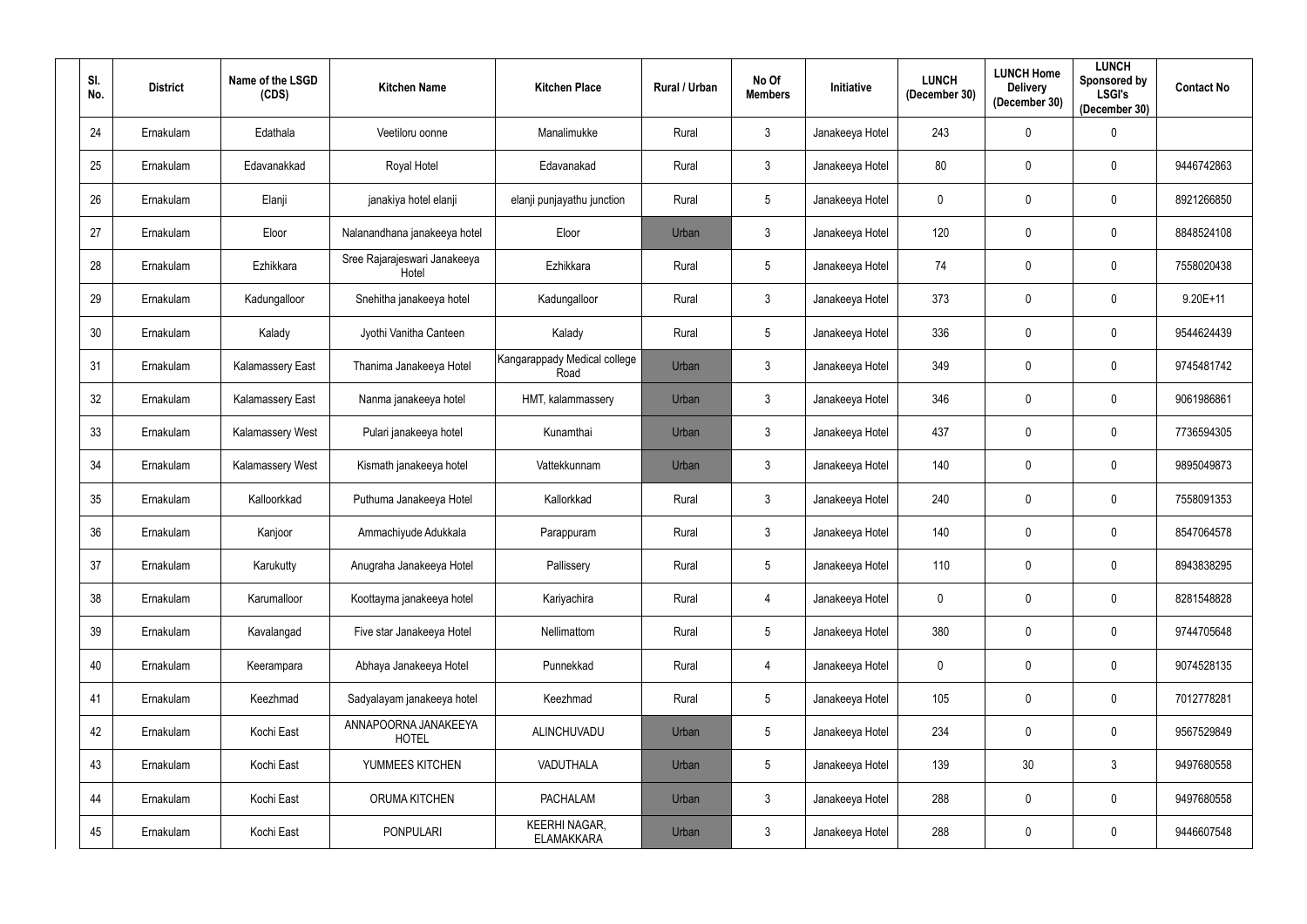|     | SI.<br>No. | <b>District</b> | Name of the LSGD<br>(CDS) | <b>Kitchen Name</b>                       | <b>Kitchen Place</b>                   | Rural / Urban | No Of<br><b>Members</b> | <b>Initiative</b> | <b>LUNCH</b><br>(December 30) | <b>LUNCH Home</b><br><b>Delivery</b><br>(December 30) | <b>LUNCH</b><br>Sponsored by<br><b>LSGI's</b><br>(December 30) | <b>Contact No</b> |
|-----|------------|-----------------|---------------------------|-------------------------------------------|----------------------------------------|---------------|-------------------------|-------------------|-------------------------------|-------------------------------------------------------|----------------------------------------------------------------|-------------------|
|     | 46         | Ernakulam       | Kochi East                | <b>RUCHI CATERING</b>                     | <b>PUNNACKAL</b>                       | Urban         | 5                       | Janakeeya Hotel   | 389                           | $\mathbf 0$                                           | 10                                                             | 9947080022        |
|     | 47         | Ernakulam       | Kochi East                | Samrudhi @ Kochi                          | Ernakulam North                        | Urban         | 14                      | Janakeeya Hotel   | 1881                          | 1089                                                  | $\overline{0}$                                                 | 9048609615        |
|     | 48         | Ernakulam       | Kochi South               | <b>NEW AKSHAYA HOTEL</b>                  | <b>PONNURUNNI</b>                      | Urban         | 5                       | Janakeeya Hotel   | 1146                          | $\mathbf 0$                                           | $\mathbf 0$                                                    | 8547855284        |
|     | 49         | Ernakulam       | Kochi South               | <b>AMMAS KITCHEN</b>                      | <b>THEVARA</b>                         | Urban         | $\overline{4}$          | Janakeeya Hotel   | 315                           | $\mathbf 0$                                           | $\overline{0}$                                                 | 8547855284        |
|     | 50         | Ernakulam       | Kochi South               | <b>FRIENDS</b>                            | <b>MINI PARK</b>                       | Urban         | $5\phantom{.0}$         | Janakeeya Hotel   | 124                           | $\mathbf 0$                                           | $\mathbf 0$                                                    | 9567127064        |
|     | 51         | Ernakulam       | Kochi West                | NAMMUDE ADUKKALA                          | ERAVELI COLONY                         | Urban         | $5\phantom{.0}$         | Janakeeya Hotel   | 699                           | $\mathbf 0$                                           | $\mathbf 0$                                                    | 9496025576        |
|     | 52         | Ernakulam       | Kochi West                | PUTHUMA KUDUMBASHREE<br><b>HOTEL</b>      | PALLURUTHY NADA                        | Urban         | $5\phantom{.0}$         | Janakeeya Hotel   | 265                           | $\mathbf 0$                                           | $\mathbf 0$                                                    | 9496025576        |
|     | 53         | Ernakulam       | Kochi West                | <b>USHUS KUDUMBASHREE</b><br><b>HOTEL</b> | <b>FORT KOCHI</b>                      | Urban         | 4                       | Janakeeya Hotel   | 0                             | 0                                                     | $\mathbf 0$                                                    | 9847866090        |
|     | 54         | Ernakulam       | Koothattukulam            | Niravu janakeeya hotel                    | Near ksrtc bus stand<br>koothattukulam | Urban         | 3                       | Janakeeya Hotel   | 315                           | 0                                                     | $\mathbf 0$                                                    | 9656619614        |
|     | 55         | Ernakulam       | Koovappady                | Kaipunyam Janakeeya hotel                 | Koovappady                             | Rural         | $5\phantom{.0}$         | Janakeeya Hotel   | 114                           | 0                                                     | $\mathbf 0$                                                    | 9526628158        |
|     | 56         | Ernakulam       | Kothamangalam             | P.K Janakeeya hotel                       | Kothamangalam                          | Urban         | 3                       | Janakeeya Hotel   | 370                           | $\mathbf 0$                                           | $\mathbf 0$                                                    | 8156869114        |
|     | 57         | Ernakulam       | Kothamangalam             | Thanima catering unit                     | Kothamangalam                          | Urban         | 3                       | Janakeeya Hotel   | 0                             | 0                                                     | $\overline{0}$                                                 | 9846664377        |
| 114 | 58         | Ernakulam       | Kottapady                 | Janakeeya Hotel                           | Kottappady junction                    | Rural         | 3 <sup>1</sup>          | Janakeeya Hotel   | 189                           | $\mathbf 0$                                           | $\overline{0}$                                                 | 9497406993        |
|     | 59         | Ernakulam       | Kottuvally                | Amritha Janakeeya Hotel                   | kottuvally                             | Rural         | $5\phantom{.0}$         | Janakeeya Hotel   | 65                            | $\mathbf 0$                                           | $\mathbf 0$                                                    | 8590034196        |
|     | 60         | Ernakulam       | Kumbalam                  | JANAKEEYA HOTEL KUMBALAM                  | <b>MADAVANA</b>                        | Rural         | $5\phantom{.0}$         | Janakeeya Hotel   | 284                           | 0                                                     | $\mathbf 0$                                                    | 9746652717        |
|     | 61         | Ernakulam       | Kumbalangy                | St Antoneys kudumbashree                  | OLD POST OFFICE                        | Rural         | $\mathfrak{Z}$          | Janakeeya Hotel   | 156                           | $\mathbf 0$                                           | $\boldsymbol{0}$                                               | 8138860764        |
|     | 62         | Ernakulam       | Kunnathunad               | Thripthi Janakeeya Hotel                  | Pallikkara                             | Rural         | $6\phantom{.0}$         | Janakeeya Hotel   | 83                            | $\mathbf 0$                                           | $\mathbf 0$                                                    | 9744561425        |
|     | 63         | Ernakulam       | Kunnukara                 | Greenchilly cafe                          | Kunnukara                              | Rural         | $\mathfrak{Z}$          | Janakeeya Hotel   | 0                             | 38                                                    | $\boldsymbol{0}$                                               | 9496852989        |
|     | 64         | Ernakulam       | Kunnukara                 | Thanima canteen                           | North aduvassery                       | Rural         | $5\phantom{.0}$         | Janakeeya Hotel   | 0                             | 70                                                    | $\boldsymbol{0}$                                               | 9744200583        |
|     | 65         | Ernakulam       | Kuttampuzha               | Nila kudumbashree janakiya hotel          | Mini stadium, vadattupara              | Rural         | 6                       | Janakeeya Hotel   | $\pmb{0}$                     | $\mathbf 0$                                           | $\boldsymbol{0}$                                               | 9496754018        |
|     | 66         | Ernakulam       | Kuzhippilly               | Janakeeya hotel                           | Kuzhupilli                             | Rural         | 0                       | Janakeeya Hotel   | 95                            | $\pmb{0}$                                             | $\boldsymbol{0}$                                               | 9744631998        |
|     | 67         | Ernakulam       | Malayattoor               | Whats app Janakeeya Hotel                 | Thottuva                               | Rural         | $\mathfrak{Z}$          | Janakeeya Hotel   | 341                           | $\boldsymbol{0}$                                      | $\bm{0}$                                                       | $9.19E + 11$      |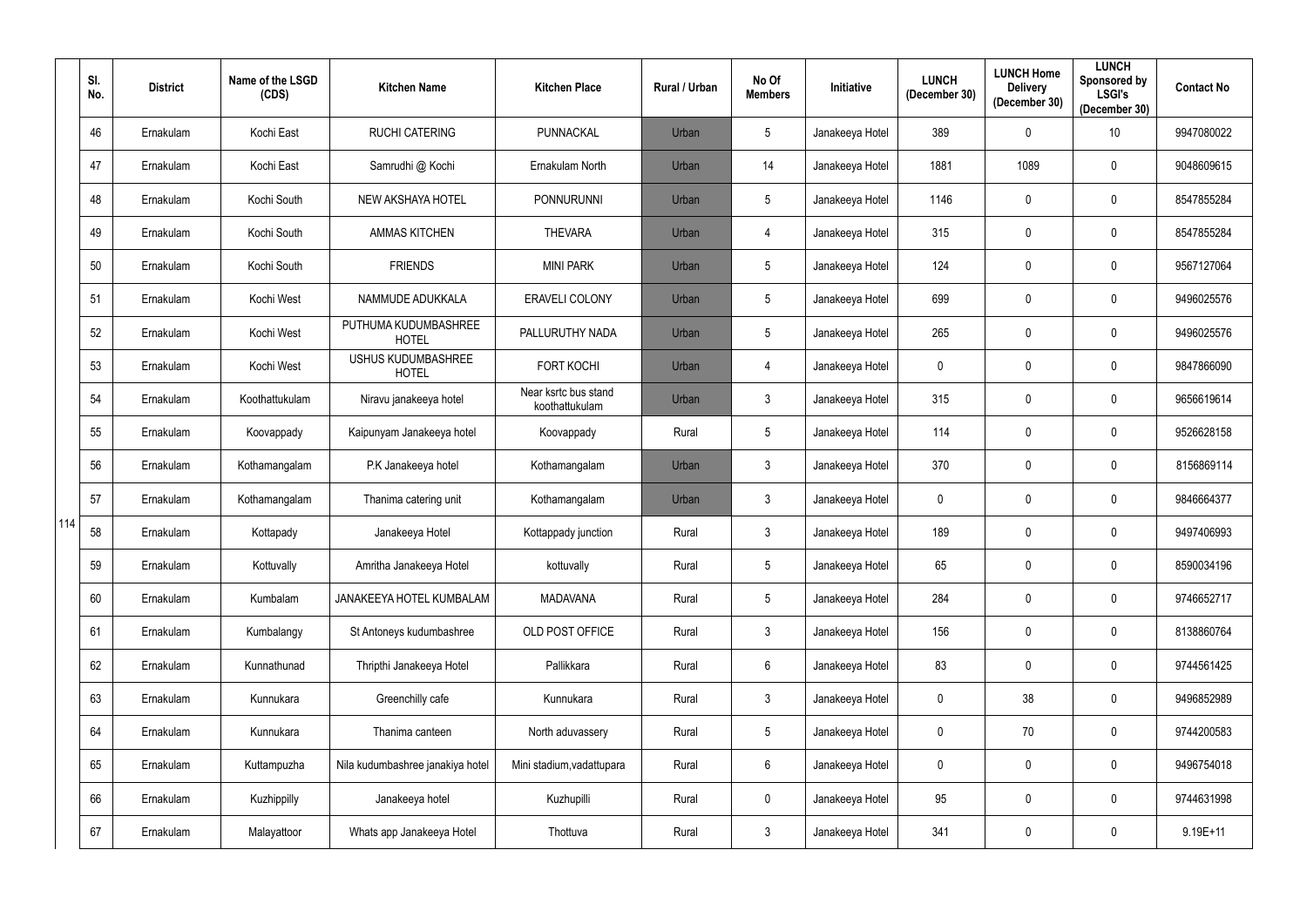| SI.<br>No. | <b>District</b> | Name of the LSGD<br>(CDS) | <b>Kitchen Name</b>            | <b>Kitchen Place</b>                    | <b>Rural / Urban</b> | No Of<br><b>Members</b> | Initiative      | <b>LUNCH</b><br>(December 30) | <b>LUNCH Home</b><br><b>Delivery</b><br>(December 30) | <b>LUNCH</b><br><b>Sponsored by</b><br><b>LSGI's</b><br>(December 30) | <b>Contact No</b> |
|------------|-----------------|---------------------------|--------------------------------|-----------------------------------------|----------------------|-------------------------|-----------------|-------------------------------|-------------------------------------------------------|-----------------------------------------------------------------------|-------------------|
| 68         | Ernakulam       | Malayattoor               | Natturuchi Janakeeya Hotel     | Ettakkadavu                             | Rural                | $\mathbf{3}$            | Janakeeya Hotel | 299                           | $\mathbf 0$                                           | $\mathbf 0$                                                           | 9745470234        |
| 69         | Ernakulam       | Maneed                    | Coral Island                   | Maneed                                  | Rural                | $\overline{4}$          | Janakeeya Hotel | 137                           | $\mathbf 0$                                           | 0                                                                     | 7012652495        |
| 70         | Ernakulam       | Manjalloor                | Thanima Kudumbashree hotel     | Vazhakkulam                             | Rural                | $5\overline{)}$         | Janakeeya Hotel | 283                           | $\mathbf 0$                                           | $\mathbf 0$                                                           | 7306907918        |
| 71         | Ernakulam       | Manjapra                  | Sara's Kitchen                 | Puthenpalli                             | Rural                | $\mathbf{3}$            | Janakeeya Hotel | 255                           | $\mathbf 0$                                           | $\mathbf 0$                                                           | 8547392730        |
| 72         | Ernakulam       | Maradu                    | <b>VANITHA HOTEL</b>           | <b>KUNDANNOR JN</b>                     | Urban                | 4                       | Janakeeya Hotel | 65                            | $\overline{0}$                                        | $\mathbf 0$                                                           | 9349505008        |
| 73         | Ernakulam       | Marady                    | Janakeeya hotel, Marady        | Unnakkuppa                              | Rural                | $\overline{4}$          | Janakeeya Hotel | 30 <sup>°</sup>               | $\mathbf 0$                                           | $\overline{0}$                                                        | 9947943177        |
| 74         | Ernakulam       | Mazhuvannoor              | Sruthi Janakeeya Hotel         | Valayanchirangara                       | Rural                | $\mathbf{3}$            | Janakeeya Hotel | 182                           | $\mathbf 0$                                           | $\mathbf 0$                                                           | 9747924485        |
| 75         | Ernakulam       | Mookkannoor               | Mammaks Kitchen                | Mookkannoor                             | Rural                | $\mathbf{3}$            | Janakeeya Hotel | 378                           | $\mathbf 0$                                           | $\mathbf 0$                                                           | $9.19E + 11$      |
| 76         | Ernakulam       | Mudakkuzha                | Janakeeya Hotel                | Mudakkuzha                              | Rural                | $\mathbf{3}$            | Janakeeya Hotel | 128                           | $\mathbf 0$                                           | $\mathbf 0$                                                           | $9.19E + 11$      |
| 77         | Ernakulam       | Mulanthuruthy             | Sulabha                        | karikode, mulanthuruthy                 | Rural                | $\overline{0}$          | Janakeeya Hotel | 195                           | $\mathbf 0$                                           | $\mathbf{0}$                                                          | 9633427553        |
| 78         | Ernakulam       | Mulavukad                 | Kudumbashree Veetile bakshanam | Mulavukad                               | Rural                | $5\overline{)}$         | Janakeeya Hotel | 212                           | $\mathbf 0$                                           | $\mathbf{0}$                                                          | 9061339557        |
| 79         | Ernakulam       | Muvattupuzha              | Oottupura                      | Muvattupuzha                            | Urban                | $\mathbf{3}$            | Janakeeya Hotel | 294                           | $\mathbf 0$                                           | $\mathbf 0$                                                           |                   |
| 80         | Ernakulam       | Nayarambalam              | Four star cafe                 | Nayarambalam                            | Rural                | $\mathbf{3}$            | Janakeeya Hotel | 77                            | $\mathbf 0$                                           | $\overline{0}$                                                        | 8891755948        |
| 81         | Ernakulam       | Nedumbassery              | Thani Nadan                    | Athani                                  | Rural                | $5\phantom{.0}$         | Janakeeya Hotel | $\mathbf 0$                   | 226                                                   | $\mathbf 0$                                                           | 8138917514        |
| 82         | Ernakulam       | Nellikuzhy                | Janakeeya Hotel                | Nellikkuzhi                             | Rural                | $\mathbf{3}$            | Janakeeya Hotel | 256                           | $\mathbf 0$                                           | $\mathbf 0$                                                           | 9562713076        |
| 83         | Ernakulam       | Njarakkal                 | Kripa Catering Unit            | Njarakkal                               | Rural                | $\mathbf{3}$            | Janakeeya Hotel | $\mathbf 0$                   | $\mathbf 0$                                           | $\mathbf 0$                                                           | 9567534006        |
| 84         | Ernakulam       | Okkal                     | Manna Janakeeya Hotel          | Edavoor                                 | Rural                | $\overline{4}$          | Janakeeya Hotel | 51                            | $\mathbf 0$                                           | $\mathbf 0$                                                           | 9539507674        |
| 85         | Ernakulam       | Paingottoor               | Janakeeya hotel                | Paingottoor                             | Rural                | $\overline{7}$          | Janakeeya Hotel | 52                            | $\mathbf 0$                                           | $\mathbf 0$                                                           | 9656855730        |
| 86         | Ernakulam       | Paipra                    | Nanma Janakeeya Hotel          | Pezhakkappilly                          | Rural                | $\mathbf{3}$            | Janakeeya Hotel | 154                           | $\mathbf 0$                                           | $\mathbf 0$                                                           | 9567747725        |
| 87         | Ernakulam       | Pallarimangalam           | Janakeeya Hotel                | Janakeeya Hotel, Koovalloor             | Rural                | $\overline{4}$          | Janakeeya Hotel | 125                           | $\mathbf 0$                                           | $\mathbf 0$                                                           | 7025992310        |
| 88         | Ernakulam       | Pallipuram                | SANTHWANAM Janakeeyahotel      | Pothen valav                            | Rural                | $5\phantom{.0}$         | Janakeeya Hotel | 246                           | $\mathbf 0$                                           | $\mathbf 0$                                                           | 9747525176        |
| 89         | Ernakulam       | Pambakkuda                | viswastha catering unit        | pambakkuda block punjayathu<br>building | Rural                | $\overline{4}$          | Janakeeya Hotel | 48                            | $\boldsymbol{0}$                                      | $\overline{0}$                                                        | 9946404045        |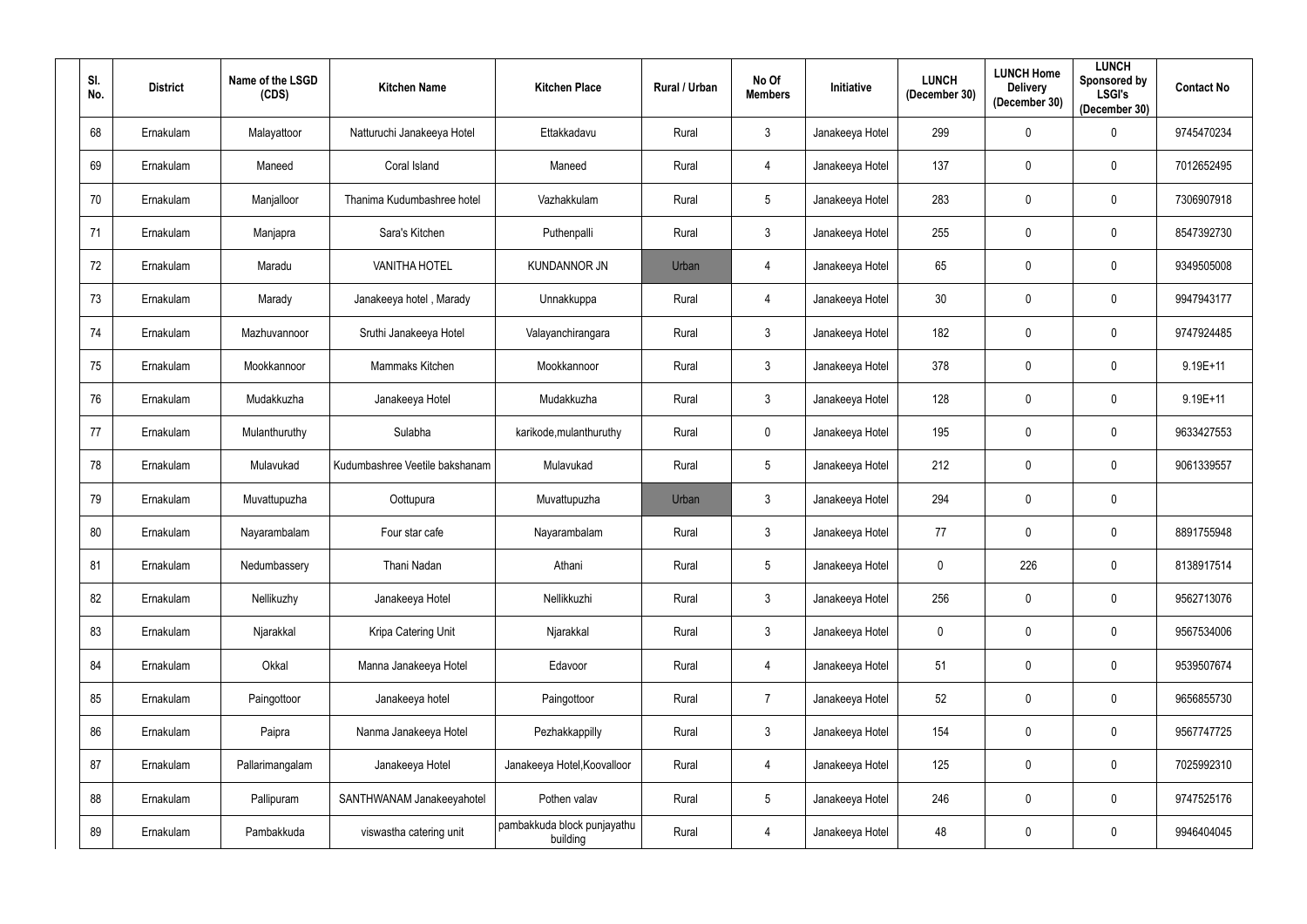| SI.<br>No. | <b>District</b> | Name of the LSGD<br>(CDS) | <b>Kitchen Name</b>                                      | <b>Kitchen Place</b>                        | Rural / Urban | No Of<br><b>Members</b> | Initiative      | <b>LUNCH</b><br>(December 30) | <b>LUNCH Home</b><br><b>Delivery</b><br>(December 30) | <b>LUNCH</b><br><b>Sponsored by</b><br><b>LSGI's</b><br>(December 30) | <b>Contact No</b> |
|------------|-----------------|---------------------------|----------------------------------------------------------|---------------------------------------------|---------------|-------------------------|-----------------|-------------------------------|-------------------------------------------------------|-----------------------------------------------------------------------|-------------------|
| 90         | Ernakulam       | Parakkadave               | Thejus catering unit                                     | Moozhikkulam                                | Rural         | 10                      | Janakeeya Hotel | 0                             | $\mathbf 0$                                           | $\Omega$                                                              | 9847936303        |
| 91         | Ernakulam       | Paravoor                  | sree vigneswara sc cafe                                  | Govt.boys' HSS, N.Paravur                   | Urban         | $\overline{4}$          | Janakeeya Hotel | 90                            | $\mathbf 0$                                           | $\mathbf 0$                                                           |                   |
| 92         | Ernakulam       | Perumbavoor               | JANAKEEYA HOTEL MINI CIVIL<br><b>STATION PERUMBAVOOR</b> | <b>CIVIL STATION</b>                        | Urban         | $\mathbf{3}$            | Janakeeya Hotel | 604                           | $\mathbf 0$                                           | $\mathbf 0$                                                           | 9847008734        |
| 93         | Ernakulam       | Perumbavoor               | Swath kudumbashree canteen                               | Perumbavoor                                 | Urban         | $\mathbf{3}$            | Janakeeya Hotel | 294                           | $\mathbf 0$                                           | 0                                                                     | 9847015470        |
| 94         | Ernakulam       | Perumbavoor               | Janakeeya Hotel                                          | Kanjirakkad pallippady                      | Urban         | $\mathbf{3}$            | Janakeeya Hotel | 271                           | $\mathbf 0$                                           | $\mathbf 0$                                                           | 9847015470        |
| 95         | Ernakulam       | Pindimana                 | Janakeeya hotel                                          | Muthamkuzhi                                 | Rural         | $\overline{4}$          | Janakeeya Hotel | 78                            | $\mathbf 0$                                           | $\mathbf 0$                                                           | 9656297799        |
| 96         | Ernakulam       | Piravam                   | sneha canteen                                            | municipality building base floor<br>piravom | Urban         | $\overline{4}$          | Janakeeya Hotel | 280                           | $\overline{0}$                                        | $\mathbf 0$                                                           | 8075376906        |
| 97         | Ernakulam       | Pootrikka                 | <b>GRANDMA JANAKEEYA HOTEL</b>                           | <b>CHOONDI</b>                              | Rural         | $\mathbf{3}$            | Janakeeya Hotel | 0                             | $\mathbf 0$                                           | $\mathbf 0$                                                           | 9400550287        |
| 98         | Ernakulam       | Pothanikkad               | Taj hotel                                                | Pothanikkad                                 | Rural         | $\mathbf{3}$            | Janakeeya Hotel | 128                           | $\overline{0}$                                        | $\mathbf 0$                                                           | 9645079573        |
| 99         | Ernakulam       | Puthanvelikkara           | Panjami cafe kudumbashree                                | Near panjayath office                       | Rural         | $5\phantom{.0}$         | Janakeeya Hotel | 0                             | 115                                                   | $\mathbf 0$                                                           | 9645530669        |
| 100        | Ernakulam       | Ramamangalam              | Kalavara janakeeya hotel                                 | ramamngalam                                 | Rural         | 4                       | Janakeeya Hotel | 234                           | $\mathbf 0$                                           | $\mathbf 0$                                                           | 9961344346        |
| 101        | Ernakulam       | Rayamangalam              | Arya canteen                                             | Kuruppampady                                | Rural         | $\mathbf{3}$            | Janakeeya Hotel | 136                           | $\mathbf 0$                                           | $\mathbf 0$                                                           | 8281825730        |
| 102        | Ernakulam       | Thirumarady               | janakiya hotel thirumarady                               | edappara jn.                                | Rural         | $\mathbf{3}$            | Janakeeya Hotel | 0                             | $\mathbf 0$                                           | 0                                                                     | 7594811868        |
| 103        | Ernakulam       | Thiruvaniyoor             | Thanima                                                  | Thiruvaniyoor                               | Rural         | $\overline{0}$          | Janakeeya Hotel | $\mathbf 0$                   | $\mathbf 0$                                           | $\mathbf 0$                                                           | 9061239698        |
| 104        | Ernakulam       | Thrikkakkara East         | Thanima Janakeeya Hotel                                  | Kakkanad                                    | Urban         | 8                       | Janakeeya Hotel | 117                           | $\mathbf 0$                                           | $\pmb{0}$                                                             | 9207134763        |
| 105        | Ernakulam       | Thrikkakkara west         | Janakeeya hotel                                          | Chembumukku                                 | Urban         | $5\phantom{.0}$         | Janakeeya Hotel | 98                            | $\mathbf 0$                                           | $\pmb{0}$                                                             | 9496530576        |
| 106        | Ernakulam       | Thuravoor                 | e-grill Janakeeya Hotel                                  | Yudapuram                                   | Rural         | 4                       | Janakeeya Hotel | 497                           | $\mathbf 0$                                           | $\pmb{0}$                                                             | 9526845935        |
| 107        | Ernakulam       | Tripunithura              | Janakeeya Hotel Tripunithura                             | Eroor                                       | Urban         | $\mathbf{3}$            | Janakeeya Hotel | 128                           | $\mathbf 0$                                           | $\pmb{0}$                                                             | 8137977644        |
| 108        | Ernakulam       | Vadakkekkara              | vadakkekkara kudumbasree<br>janakeeya hotel              | Madaplathuruth                              | Rural         | $\overline{4}$          | Janakeeya Hotel | 156                           | $\mathbf 0$                                           | $\mathbf 0$                                                           | 8301806778        |
| 109        | Ernakulam       | Vadavukode<br>Puthancruz  | <b>JANAKEEYA HOTEL</b>                                   | Puthencruz                                  | Rural         | $\mathbf{3}$            | Janakeeya Hotel | $\mathbf 0$                   | $\mathbf 0$                                           | $\mathbf 0$                                                           | $9.19E + 11$      |
| 110        | Ernakulam       | Valakom                   | Ruchi                                                    | Valakom                                     | Rural         | $5\phantom{.0}$         | Janakeeya Hotel | 109                           | $\mathbf 0$                                           | $\pmb{0}$                                                             | 9074232700        |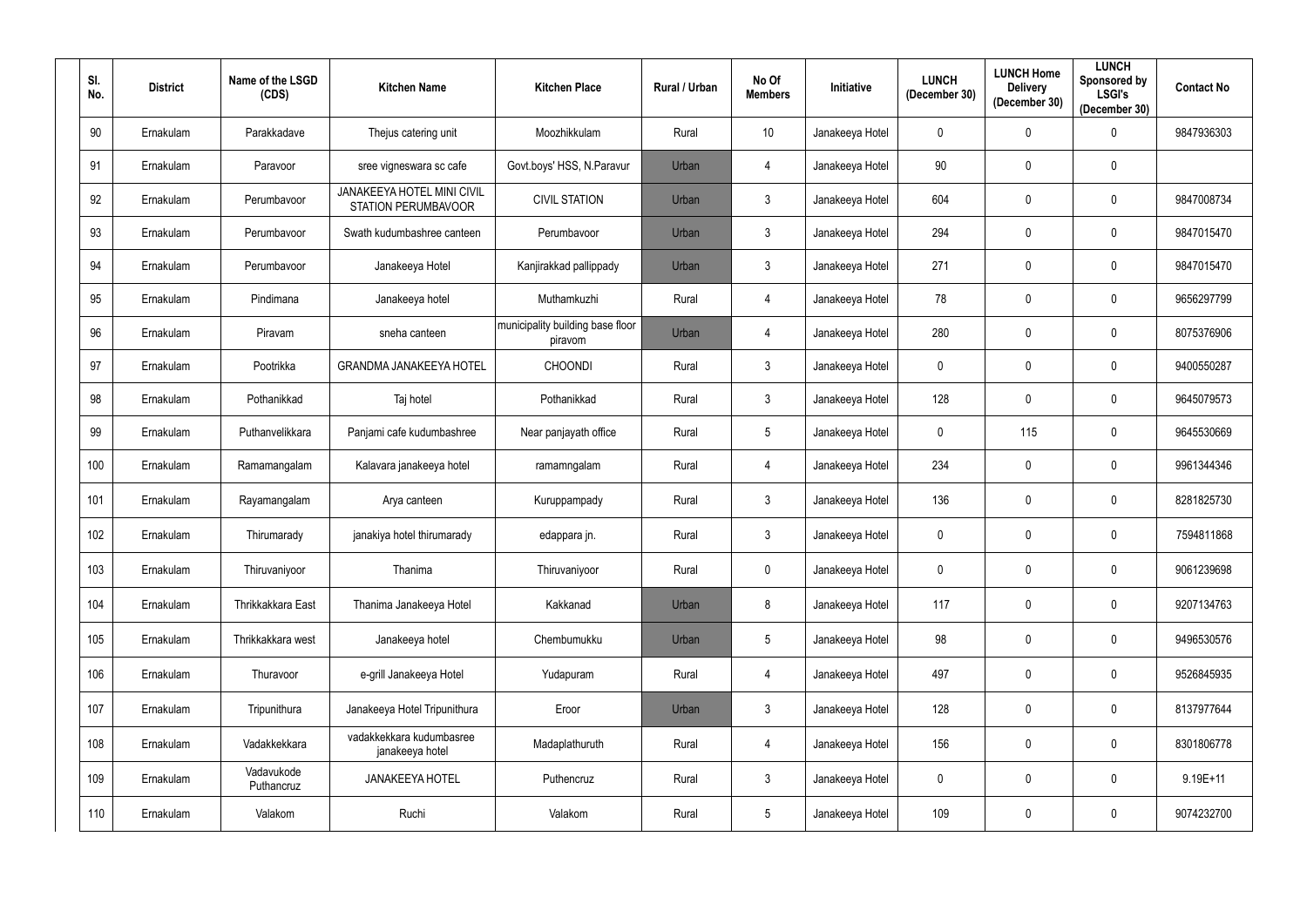|     | SI.<br>No.      | <b>District</b> | Name of the LSGD<br>(CDS) | <b>Kitchen Name</b>          | <b>Kitchen Place</b>                              | Rural / Urban | No Of<br><b>Members</b> | Initiative      | <b>LUNCH</b><br>(December 30) | <b>LUNCH Home</b><br><b>Delivery</b><br>(December 30) | <b>LUNCH</b><br>Sponsored by<br><b>LSGI's</b><br>(December 30) | <b>Contact No</b> |
|-----|-----------------|-----------------|---------------------------|------------------------------|---------------------------------------------------|---------------|-------------------------|-----------------|-------------------------------|-------------------------------------------------------|----------------------------------------------------------------|-------------------|
|     | 111             | Ernakulam       | Varapuzha                 | <b>DURGA ACTIVITY</b>        | CHETTIBHAGAM                                      | Rural         | 8                       | Janakeeya Hotel | 133                           | $\mathbf 0$                                           | $\mathbf{3}$                                                   | 9496160074        |
|     | 112             | Ernakulam       | Vazhakulam                | <b>Three Star Hotel</b>      | Marampally                                        | Rural         | 3                       | Janakeeya Hotel | 285                           | $\mathbf 0$                                           | $\mathbf 0$                                                    | 6282644893        |
|     | 113             | Ernakulam       | Vengola                   | Janakeeya Hotel              | Pathipalam                                        | Rural         | $5\phantom{.0}$         | Janakeeya Hotel | 91                            | $\mathbf 0$                                           | $\mathbf 0$                                                    | 8137887455        |
|     | 114             | Ernakulam       | Vengoor                   | <b>JANAKEEYA HOTEL</b>       | Choorathod                                        | Rural         | 4                       | Janakeeya Hotel | 125                           | $\mathbf 0$                                           | $\mathbf 0$                                                    | 9656904682        |
| 114 |                 |                 |                           |                              |                                                   |               | 449                     |                 | 22124                         | 1774                                                  | 24                                                             |                   |
|     |                 | Idukki          | Adimaly                   | Friends Janakeeya Hotel      | Adimaly                                           | Rural         | $\overline{4}$          | Janakeeya Hotel | 174                           | $\mathbf 0$                                           | $\overline{2}$                                                 | 9961635779        |
|     | $\overline{2}$  | Idukki          | Alackode                  | Five Star Canteen            | Elamdesham Block<br>Panchayath Building, Alakode  | Rural         | $5\phantom{.0}$         | Janakeeya Hotel | 60                            | $\mathbf 0$                                           | $\mathbf 0$                                                    | 9961482164        |
|     | $\mathbf{3}$    | Idukki          | Arakkulam                 | Sabhalyam                    | Moolamattom                                       | Rural         | 4                       | Janakeeya Hotel | 226                           | $\mathbf 0$                                           | $\mathbf 0$                                                    | 8848124921        |
|     | 4               | Idukki          | Ayyappancovil             | Maria Janakeeya Hotel        | Parappu                                           | Rural         | $\mathfrak{Z}$          | Janakeeya Hotel | 148                           | $\mathbf 0$                                           | $\mathbf 0$                                                    | 9544622096        |
|     | 5               | Idukki          | Bysonvalley               | Famous Janakiya Hotel        | Pottankad                                         | Rural         | 4                       | Janakeeya Hotel | 59                            | 0                                                     | $\mathbf 0$                                                    | 9744566398        |
|     | 6               | Idukki          | Chakkupallam              | Vanithasree Janakeeya Hotel  | Anakkara                                          | Rural         | 3                       | Janakeeya Hotel | 278                           | $\mathbf 0$                                           | $\mathbf 0$                                                    | 8075143547        |
|     | $\overline{7}$  | Idukki          | Devikulam                 | Kudumbashree Janakeeya Hotel | Echo point                                        | Rural         | $\mathbf{3}$            | Janakeeya Hotel | 252                           | 0                                                     | $\mathbf 0$                                                    | 8281640208        |
|     | 8               | Idukki          | Edavetty                  | Kudumbashree Janakeeya Hotel | Edavetty                                          | Rural         | $\mathbf{3}$            | Janakeeya Hotel | $\mathbf 0$                   | $\mathbf 0$                                           | $\overline{0}$                                                 | 6238694173        |
|     | 9               | Idukki          | Erattayar                 | Vanitha Janakeeya Hotel      | Erattayar                                         | Rural         | $\overline{4}$          | Janakeeya Hotel | 119                           | $\mathbf 0$                                           | $\mathbf 0$                                                    | 9188166929        |
|     | 10 <sup>°</sup> | Idukki          | Kamakshi                  | Kripa Catering               | Thankamani                                        | Rural         | $5\phantom{.0}$         | Janakeeya Hotel | 310                           | $\mathbf 0$                                           | $\mathbf 0$                                                    | 9544021398        |
|     | 11              | Idukki          | Kanchiyar                 | Swadh Janakeeya Hotel        | Kanchiyar                                         | Rural         | $5\phantom{.0}$         | Janakeeya Hotel | 175                           | $\bf{0}$                                              | $\mathbf 0$                                                    | 8606856496        |
|     | 12              | Idukki          | Kanjikkuzhi               | Samarppanam                  | Kanjikkuzhi                                       | Rural         | $\overline{4}$          | Janakeeya Hotel | 168                           | $\bf{0}$                                              | $\mathbf{3}$                                                   | 9447169262        |
|     | 13              | ldukki          | Kanthaloor                | Morningstar Janakeeya Hotel  | Sahayagiri complex, near<br>Kanthalloor Bus stand | Rural         | 4                       | Janakeeya Hotel | 173                           | $\mathbf 0$                                           | $\mathbf 0$                                                    | 9447941632        |
|     | 14              | Idukki          | Karimannoor               | Rujiya Catering Unit         | Karimannoor                                       | Rural         | $5\phantom{.0}$         | Janakeeya Hotel | 68                            | $\bf{0}$                                              | $\mathbf 0$                                                    | 9497454952        |
|     | 15              | Idukki          | Karunapuram               | Karuna Hotel                 | Panchayathu complex                               | Rural         | $\overline{4}$          | Janakeeya Hotel | 208                           | $\mathbf 0$                                           | $\mathbf 0$                                                    | 9961152820        |
|     | 16              | Idukki          | Kattappana                | Karunya Janakeeya Hotel      | Kattappana                                        | Urban         | $5\phantom{.0}$         | Janakeeya Hotel | 310                           | $\bf{0}$                                              | $\mathbf 0$                                                    | 9497684477        |
|     | 17              | ldukki          | Kodikkulam                | Kulirma Janakiya Hotel       | Kodikkulam                                        | Rural         | $6\phantom{.0}$         | Janakeeya Hotel | 103                           | $\boldsymbol{0}$                                      | $\boldsymbol{0}$                                               | 9605111852        |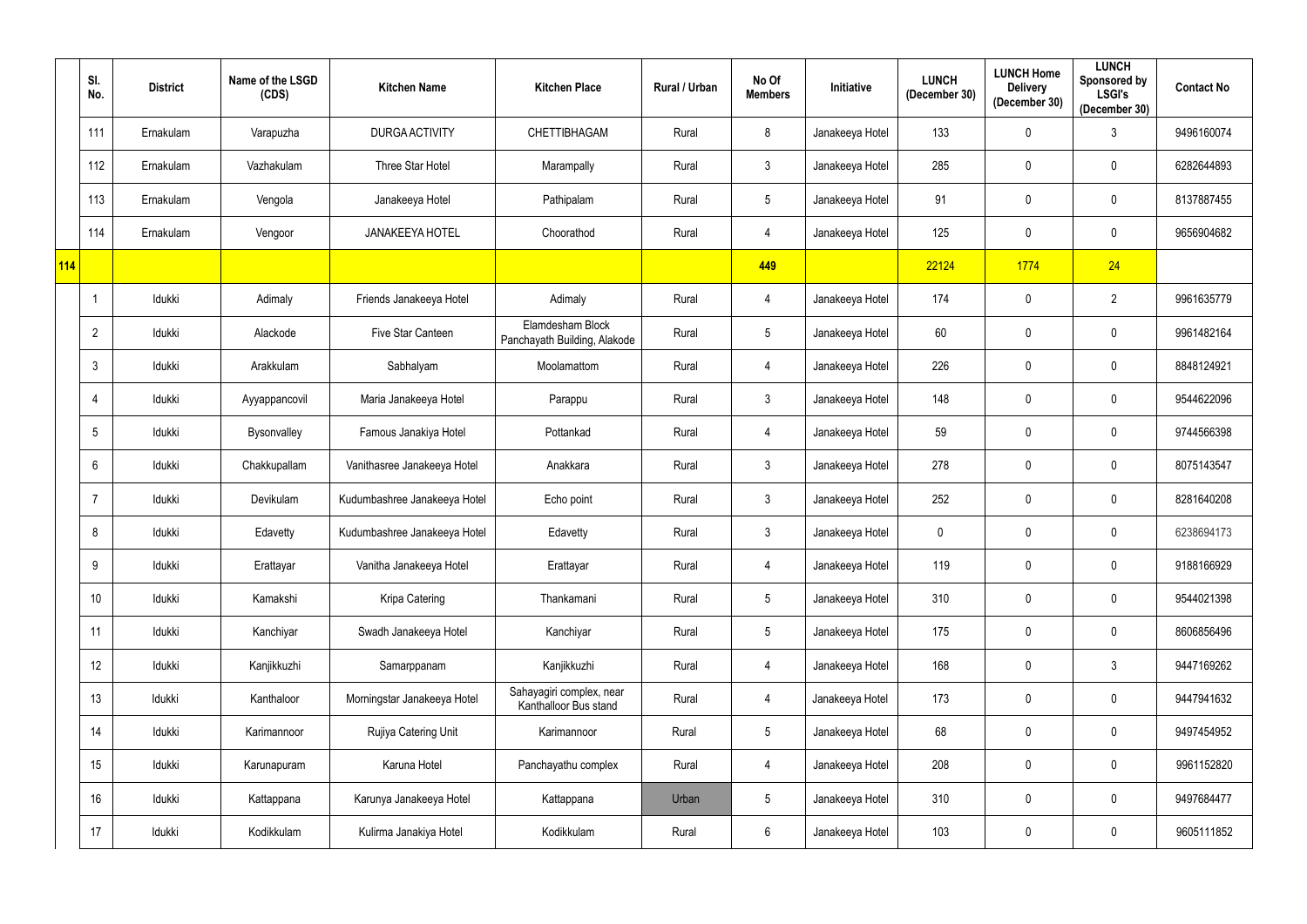|    | SI.<br>No. | <b>District</b> | Name of the LSGD<br>(CDS) | <b>Kitchen Name</b>                   | <b>Kitchen Place</b>          | Rural / Urban | No Of<br><b>Members</b> | Initiative      | <b>LUNCH</b><br>(December 30) | <b>LUNCH Home</b><br><b>Delivery</b><br>(December 30) | <b>LUNCH</b><br>Sponsored by<br><b>LSGI's</b><br>(December 30) | <b>Contact No</b> |
|----|------------|-----------------|---------------------------|---------------------------------------|-------------------------------|---------------|-------------------------|-----------------|-------------------------------|-------------------------------------------------------|----------------------------------------------------------------|-------------------|
|    | 18         | Idukki          | Kokkayar                  | Sevana Janakeeya hotel                | 35th Mile                     | Rural         | 3                       | Janakeeya Hotel | 19                            | $\mathbf 0$                                           | $\mathbf 0$                                                    | 9562067674        |
|    | 19         | Idukki          | Konnathadi                | Friends Janakeeya Hotel               | Panickankudi                  | Rural         | 6                       | Janakeeya Hotel | 51                            | $\mathbf 0$                                           | $\mathbf 0$                                                    | 9544048878        |
|    | 20         | Idukki          | Konnathadi                | Janapriya Janakeeya Hotel             | Konnathadi                    | Rural         | 3                       | Janakeeya Hotel | 190                           | $\mathbf 0$                                           | $\mathbf 0$                                                    | 9895147074        |
|    | 21         | Idukki          | Kudayathoor               | Kudumbashree Janakeeya Hotel          | Kanjar                        | Rural         | 3                       | Janakeeya Hotel | 65                            | $\mathbf 0$                                           | $\mathbf 0$                                                    | 9526762560        |
|    | 22         | Idukki          | Kumaramangalam            | Kumaramangalam Janakeeya<br>Hotel     | Kumaramangalam                | Rural         | $\overline{4}$          | Janakeeya Hotel | 142                           | $\mathbf 0$                                           | $\mathbf 0$                                                    | 9745633509        |
|    | 23         | Idukki          | Kumili                    | Ruchi Hotel                           | Kumili                        | Rural         | $\overline{4}$          | Janakeeya Hotel | 203                           | $\mathbf 0$                                           | $\mathbf 0$                                                    | 9447980637        |
|    | 24         | Idukki          | Manakkadu                 | Vanitha Hotel                         | Chittoor                      | Rural         | 3 <sup>1</sup>          | Janakeeya Hotel | 48                            | $\mathbf 0$                                           | $\mathbf 0$                                                    | 8330097933        |
|    | 25         | Idukki          | Mankulam                  | Jeevanam Catering Janakeeya<br>Hotel  | Panchayathu Building          | Rural         | $\overline{4}$          | Janakeeya Hotel | 115                           | $\mathbf 0$                                           | $\mathbf 0$                                                    | 9495060505        |
| 51 | 26         | Idukki          | Mankulam                  | Happy Janakéeya Hotel                 | Aanakkulam                    | Rural         | 3                       | Janakeeya Hotel | 53                            | $\mathbf 0$                                           | $\mathbf 0$                                                    | 9496251027        |
|    | 27         | Idukki          | Marayoor                  | Malabar food court Janakeeya<br>Hotel | Marayoor Near IDCB bank       | Rural         | 4                       | Janakeeya Hotel | 186                           | 0                                                     | $\mathbf 0$                                                    | 9446925610        |
|    | 28         | Idukki          | Mariyapuram               | Anaswara Hotel & Catering             | Idukki                        | Rural         | $\overline{4}$          | Janakeeya Hotel | 225                           | $\mathbf 0$                                           |                                                                | 9526329438        |
|    | 29         | Idukki          | Munnar                    | Annapoorna catering                   | Lorry stand, old munnar       | Rural         | 5                       | Janakeeya Hotel | 210                           | 0                                                     | $\mathbf 0$                                                    | 8281009478        |
|    | 30         | Idukki          | Muttom                    | Nila Janakeeya Hotel                  | Muttom                        | Rural         | 3 <sup>1</sup>          | Janakeeya hotel | 240                           | $\mathbf 0$                                           | $\mathbf 0$                                                    | 9961104818        |
|    | 31         | Idukki          | Nedumkandam               | Annus catering                        | Nedumkandam<br>Kizhakkekavala | Rural         | $\overline{4}$          | Janakeeya Hotel | 187                           | $\mathbf 0$                                           | $\mathbf 0$                                                    | 9747458576        |
|    | 32         | Idukki          | Pallivasal                | <b>Blessing Janakeeya Hotel</b>       | Pallivasal                    | Rural         | $\overline{4}$          | Janakeeya Hotel | 140                           | $\boldsymbol{0}$                                      | $\mathbf 0$                                                    | 9947981574        |
|    | 33         | Idukki          | Pampadumpara              | Thripthy Janakeeya Hotel              | Pampadumpara                  | Rural         | $\mathfrak{Z}$          | Janakeeya Hotel | 156                           | $\bf{0}$                                              | $\mathbf 0$                                                    | 9207150558        |
|    | 34         | Idukki          | Peermedu                  | Thripthy Janakeeya Hotel              | Peermedu                      | Rural         | $\mathfrak{Z}$          | Janakeeya Hotel | 115                           | $\bf{0}$                                              | $\mathbf 0$                                                    | 9633311267        |
|    | 35         | Idukki          | Peruvanthanam             | Janakeeya Hotel                       | Peruvanthanam                 | Rural         | $5\phantom{.0}$         | Janakeeya Hotel | 49                            | $\mathbf 0$                                           | $\mathbf 0$                                                    | 9562274720        |
|    | 36         | Idukki          | Purappuzha                | Ammas Janakeeya Hotel                 | Purappuzha                    | Rural         | $\mathfrak{Z}$          | Janakeeya Hotel | 40                            | $\bf{0}$                                              | $\mathbf 0$                                                    | 9744954032        |
|    | 37         | Idukki          | Rajakkadu                 | Janakeeya Hotel                       | Rajakkadu Town                | Rural         | $\mathbf{3}$            | Janakeeya Hotel | 448                           | $\mathbf 0$                                           | $\mathbf 0$                                                    | 9446766999        |
|    | 38         | Idukki          | Rajakumari                | Aiswarya Vanitha Restaurent           | Rajakumari South              | Rural         | $\overline{4}$          | Janakeeya Hotel | 360                           | $\bf{0}$                                              | $\mathbf 0$                                                    | 9526570410        |
|    | 39         | Idukki          | Santhanpara               | Janakeeya Hotel                       | Santhanpara                   | Rural         | $\overline{4}$          | Janakeeya Hotel | 165                           | $\boldsymbol{0}$                                      | $\boldsymbol{0}$                                               | 9526174553        |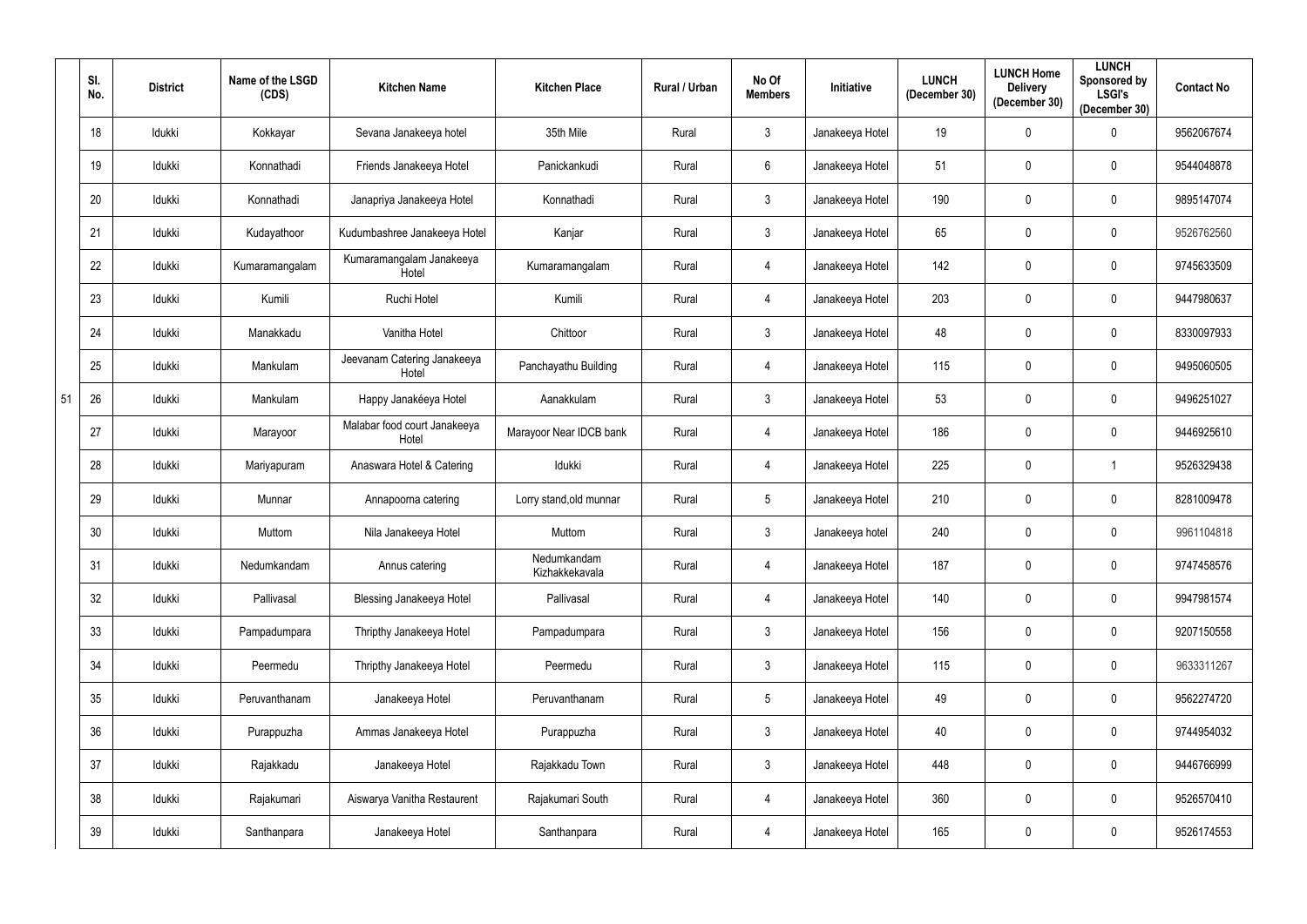|    | SI.<br>No.      | <b>District</b> | Name of the LSGD<br>(CDS)   | <b>Kitchen Name</b>                       | <b>Kitchen Place</b>                      | Rural / Urban | No Of<br><b>Members</b> | Initiative      | <b>LUNCH</b><br>(December 30) | <b>LUNCH Home</b><br><b>Delivery</b><br>(December 30) | <b>LUNCH</b><br>Sponsored by<br><b>LSGI's</b><br>(December 30) | <b>Contact No</b> |
|----|-----------------|-----------------|-----------------------------|-------------------------------------------|-------------------------------------------|---------------|-------------------------|-----------------|-------------------------------|-------------------------------------------------------|----------------------------------------------------------------|-------------------|
|    | 40              | Idukki          | Senapathy                   | Ammoose Hotel                             | Mangathotty                               | Rural         | $\mathfrak{Z}$          | Janakeeya Hotel | $\mathbf 0$                   | $\mathbf 0$                                           | $\mathbf 0$                                                    | 9539396626        |
|    | 41              | ldukki          | Udumbannoor                 | Kudumbashree Janakeeya Hotel              | Udumbannor                                | Rural         | $\mathfrak{Z}$          | Janakeeya Hotel | 260                           | 0                                                     | $\mathbf 0$                                                    | 9633678438        |
|    | 42              | Idukki          | Upputhara                   | Samarppitha Janakeeya hotel               | Upputhara                                 | Rural         | $\overline{5}$          | Janakeeya Hotel | 119                           | $\mathbf 0$                                           | $\mathbf 0$                                                    | 9526590710        |
|    | 43              | Idukki          | Vandanmedu                  | Dharshana Janakeeya Hotel                 | Vandanmedu                                | Rural         | $\overline{4}$          | Janakeeya Hotel | 133                           | $\mathbf 0$                                           | $\mathbf 0$                                                    | 9744038737        |
|    | 44              | Idukki          | Vandiperiyar                | Vandiperiyar Janakeeya Hotel              | Vandiperiyar                              | Rural         | $5\phantom{.0}$         | Janakeeya Hotel | 267                           | $\mathbf 0$                                           | $\mathbf 0$                                                    | 8086863254        |
|    | 45              | Idukki          | Vannappuram                 | Souhrudham Janakeeya Hotel                | Vannappuram                               | Rural         | $\overline{5}$          | Janakeeya Hotel | 48                            | $\mathbf 0$                                           | $\mathbf 0$                                                    | 8113054492        |
|    | 46              | Idukki          | Vathikudy                   | Karthika                                  | Thopramkudi                               | Rural         | 4                       | Janakeeya Hotel | $\mathbf 0$                   | $\mathbf 0$                                           | $\mathbf 0$                                                    | 9947636989        |
|    | 47              | Idukki          | Vathikudy                   | Mahima                                    | Murickassery                              | Rural         | $\mathfrak{Z}$          | Janakeeya Hotel | 180                           | 0                                                     | $\mathbf 0$                                                    | 8289945652        |
|    | 48              | Idukki          | Vattavada                   | Vattavada Kudumbashree<br>Janakeeya Hotel | Keekkara, Kovilur                         | Rural         | 4                       | Janakeeya Hotel | 234                           | $\mathbf 0$                                           | $\mathbf 0$                                                    | 9497790469        |
|    | 49              | Idukki          | Vazhathoppu                 | Grahalakshmi Hotel & Catering             | Cheruthoni                                | Rural         | 4                       | Janakeeya Hotel | 180                           | 0                                                     |                                                                | 9496178884        |
|    | 50              | Idukki          | Vellathooval                | Flowers Janakeeya Hotel                   | Vellathooval                              | Rural         | 4                       | Janakeeya Hotel | 67                            | $\mathbf 0$                                           | $\mathbf 0$                                                    | 9961419892        |
|    | 51              | Idukki          | Velliyamattam               | Padhayam Kudumbashree<br>Janakeeya Hotel  | Velliyamattam                             | Rural         | 4                       | Janakeeya Hotel | 45                            | 0                                                     | $\mathbf 0$                                                    | 7902854627        |
| 51 |                 |                 |                             |                                           |                                           |               | 201                     |                 | 7771                          | $\overline{\mathbf{0}}$                               | 7 <sup>7</sup>                                                 |                   |
|    |                 | Kannur          | Maloor                      | Maloor Janakeeya Hotel                    | Thrikandaripoyil, PO-<br>Thrikandaripoyil | Rural         | $\mathfrak{Z}$          | Janakeeya Hotel | 160                           | $\mathbf 0$                                           | $\mathbf 0$                                                    | 9656132294        |
|    | $\overline{2}$  | Kannur          | Kolachery                   | Janakeeya Hotel                           | Kolachery Paramba, PO-<br>Kolacheri       | Rural         | $5\phantom{.0}$         | Janakeeya Hotel | 190                           | 0                                                     | $\mathbf{3}$                                                   | 9895324699        |
|    | $\mathbf{3}$    | Kannur          | Pinarayi                    | Janakeeya hotel, Pinarayi                 | Pinarayi                                  | Rural         | $6\phantom{.0}$         | Janakeeya Hotel | 165                           | $\mathbf 0$                                           | $\mathbf 0$                                                    | 9447215211        |
|    | 4               | Kannur          | Muzhakunnu                  | Thripthy Janakeeya Hotel                  | Kakkayangad, Muzhakkunnu                  | Rural         | $5\phantom{.0}$         | Janakeeya Hotel | 347                           | $\mathbf 0$                                           | $\overline{2}$                                                 | 9526047538        |
|    | $5\overline{)}$ | Kannur          | Chapparappadavu             | Kudumbasree janakeeya hotel               | Near village office,<br>Chapparappadav    | Rural         | $\mathfrak{Z}$          | Janakeeya Hotel | 190                           | $\mathbf 0$                                           | $\mathbf 0$                                                    | 9605413324        |
|    | 6               | Kannur          | Iritty                      | Roopasree Kudumbashree hotel              | Koolichembra                              | Urban         | 8                       | Janakeeya Hotel | 371                           | $\bf{0}$                                              | $\mathbf{1}$                                                   | 8589921533        |
|    | $\overline{7}$  | Kannur          | Dharmadam                   | Dharmadam Janakeeya hotel                 | Near Andalloor kav,<br>Dharmadam          | Rural         | $\mathbf{3}$            | Janakeeya Hotel | 105                           | $\mathbf 0$                                           | $\mathbf 0$                                                    | 9526975778        |
|    | 8               | Kannur          | Peralassery                 | Janakeeya Hotel                           | Peralassery Town, PO -<br>Mundallur       | Rural         | 9                       | Janakeeya Hotel | 434                           | $\bf{0}$                                              | $\mathbf 0$                                                    | 70256213909       |
|    | 9               | Kannur          | Kadannappalli<br>Panappuzha | Kudumbasree janakeeya hotel               | Chanthappura                              | Rural         | $\overline{4}$          | Janakeeya Hotel | 125                           | $\boldsymbol{0}$                                      | $\bm{0}$                                                       | 9961089935        |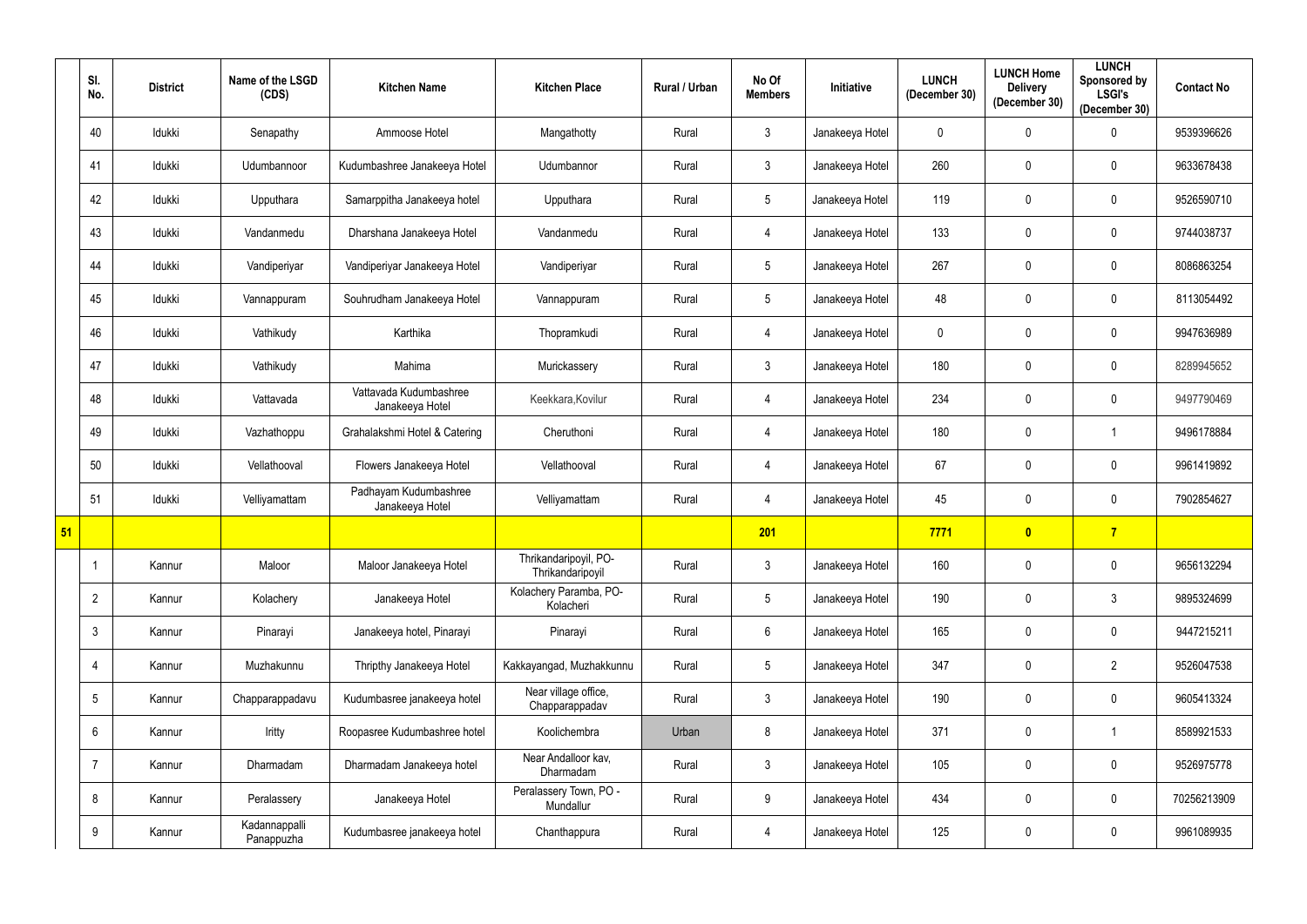| SI.<br>No.      | <b>District</b> | Name of the LSGD<br>(CDS) | <b>Kitchen Name</b>                                | <b>Kitchen Place</b>                           | <b>Rural / Urban</b> | No Of<br><b>Members</b> | <b>Initiative</b> | <b>LUNCH</b><br>(December 30) | <b>LUNCH Home</b><br><b>Delivery</b><br>(December 30) | <b>LUNCH</b><br>Sponsored by<br><b>LSGI's</b><br>(December 30) | <b>Contact No</b> |
|-----------------|-----------------|---------------------------|----------------------------------------------------|------------------------------------------------|----------------------|-------------------------|-------------------|-------------------------------|-------------------------------------------------------|----------------------------------------------------------------|-------------------|
| 10 <sup>1</sup> | Kannur          | Anthur                    | Janakeeya hotel                                    | Dharmasala                                     | Urban                | $5\phantom{.0}$         | Janakeeya Hotel   | 253                           | $\mathbf 0$                                           | $\mathbf 0$                                                    | 9544138650        |
| 11              | Kannur          | Cheruthazham              | Janakeeya Hotel (Thripthi<br>Kudumbashree Canteen) | Pilathara                                      | Rural                | $\mathbf{3}$            | Janakeeya Hotel   | 226                           | $\mathbf 0$                                           | $\mathbf{0}$                                                   | 9947540361        |
| 12              | Kannur          | Peravoor                  | Kudumbashree Janakeeya Hotel                       | Peravoor Bus stand, Peravoor<br>P <sub>O</sub> | Rural                | $\mathbf{3}$            | Janakeeya Hotel   | $\mathbf 0$                   | $\pmb{0}$                                             | $\mathbf{0}$                                                   | 9947567857        |
| 13              | Kannur          | Kalliassery               | Janakeeya Hotel                                    | Irinav Road, Payyattam, PO-<br>Irinav          | Rural                | 4                       | Janakeeya Hotel   | 276                           | $\mathbf 0$                                           | $\mathbf{0}$                                                   | 8848330570        |
| 14              | Kannur          | Panniyannur               | Janakeeya Hotel                                    | Panoor Block office compound                   | Rural                | $6\overline{6}$         | Janakeeya Hotel   | 382                           | $\mathbf 0$                                           | $\mathbf 0$                                                    | 9447449875        |
| 15              | Kannur          | Kannapuram                | Janakeeya Hotel                                    | Chynaclay road, Kannapuram                     | Rural                | $5\phantom{.0}$         | Janakeeya Hotel   | $\mathbf 0$                   | $\mathbf 0$                                           | $\mathbf 0$                                                    | 8089127045        |
| 16              | Kannur          | Sreekandapuram            | Janakeeya Hotel                                    | Sreekandapuram, near bus<br>stand              | Urban                | $5\overline{)}$         | Janakeeya Hotel   | 405                           | $\mathbf 0$                                           | $\mathbf 0$                                                    | 7591948757        |
| 17              | Kannur          | Thalasseri                | Janakeeya Hotel                                    | New bus stand, Thalasseri                      | Urban                | $6\overline{6}$         | Janakeeya Hotel   | 792                           | $\mathbf 0$                                           | $\mathbf{0}$                                                   | 9446263864        |
| 18              | Kannur          | Chokli                    | Janakeeya Hotel                                    | Olavilam, Chokli                               | Rural                | $5\phantom{.0}$         | Janakeeya Hotel   | 112                           | $\pmb{0}$                                             | $\mathbf{0}$                                                   | 9846892821        |
| 19              | Kannur          | Udayagiri                 | Janakeeya Hotel                                    | Karthikapuram                                  | Rural                | 4                       | Janakeeya Hotel   | 289                           | $\mathbf 0$                                           | $\mathbf{0}$                                                   | 9562375342        |
| 20              | Kannur          | Karivellur Peralam        | Janakeeya Hotel                                    | Panchayah building,<br>Onakkunnu               | Rural                | 4                       | Janakeeya Hotel   | 300                           | $\mathbf 0$                                           | $\mathbf{0}$                                                   | 7025519714        |
| 21              | Kannur          | Muzhappilangad            | Janakeeya Hotel                                    | Near FCI godown,<br>Muzhappilangad             | Rural                | $5\phantom{.0}$         | Janakeeya Hotel   | 280                           | $\mathbf 0$                                           | $\mathbf 0$                                                    | 7306005267        |
| 22              | Kannur          | Narath                    | Janakeeya Hotel                                    | Janakeeya Hotel, Kambil,<br>Narath             | Rural                | $\overline{7}$          | Janakeeya Hotel   | 200                           | $\mathbf 0$                                           | $\mathbf{3}$                                                   | 9747441162        |
| 23              | Kannur          | Payyannur                 | Janakeeya Hotel                                    | Municipality compoud,<br>Payyannur             | Urban                | $\mathbf{3}$            | Janakeeya Hotel   | 277                           | $\pmb{0}$                                             | $\mathbf 0$                                                    | 9526620805        |
| 24              | Kannur          | Kangol Alappadamba        | Janakeeya Hotel                                    | Mathil, Near Kangol<br>Alappadamba Panchayath  | Rural                | $\overline{4}$          | Janakeeya Hotel   | 103                           | $\mathbf 0$                                           | $\mathbf 0$                                                    | 9495296142        |
| 25              | Kannur          | Naduvil                   | Janakeeya Hotel                                    | Panchayath compound,<br>Naduvil town           | Rural                | $\overline{4}$          | Janakeeya Hotel   | 186                           | $\mathbf 0$                                           | $\mathbf 0$                                                    | 7902902490        |
| 26              | Kannur          | Koothuparamba             | Janakeeya Hotel                                    | Manghad Vayal, Near HSS<br>Koothuparamba, PO-  | Urban                | 8                       | Janakeeya Hotel   | 442                           | $\mathbf 0$                                           | $\mathbf 0$                                                    | 9645608253        |
| 27              | Kannur          | Kuttiatoor                | Janakeeya Hotel                                    | Near Panchayath office,<br>Chattukappara       | Rural                | $5\overline{)}$         | Janakeeya Hotel   | 186                           | $\pmb{0}$                                             | $\mathbf 0$                                                    | 9544644195        |
| 28              | Kannur          | Kathirur                  | Janakeeya Hotel                                    | Panchayath office building,<br>Kathirur        | Rural                | $5\phantom{.0}$         | Janakeeya Hotel   | 228                           | $\mathbf 0$                                           |                                                                | 8129404833        |
| 29              | Kannur          | Panoor                    | Janakeeya Hotel                                    | Elangode, Panoor                               | Urban                | $5\phantom{.0}$         | Janakeeya Hotel   | 160                           | $\pmb{0}$                                             | $\mathbf 0$                                                    | 9605852157        |
| 30              | Kannur          | Chirakkal                 | Janakeeya Hotel                                    | Chirakkal weavers,<br>Puthiyatheru             | Rural                | $5\phantom{.0}$         | Janakeeya Hotel   | 340                           | $\pmb{0}$                                             | $\pmb{0}$                                                      | 9895854873        |
| 31              | Kannur          | Eranjoli                  | Janakeeya Hotel                                    | Near Thalassery RTO office,<br>Chungam         | Rural                | 5 <sub>5</sub>          | Janakeeya Hotel   | 217                           | 0                                                     | $\pmb{0}$                                                      | 9656368808        |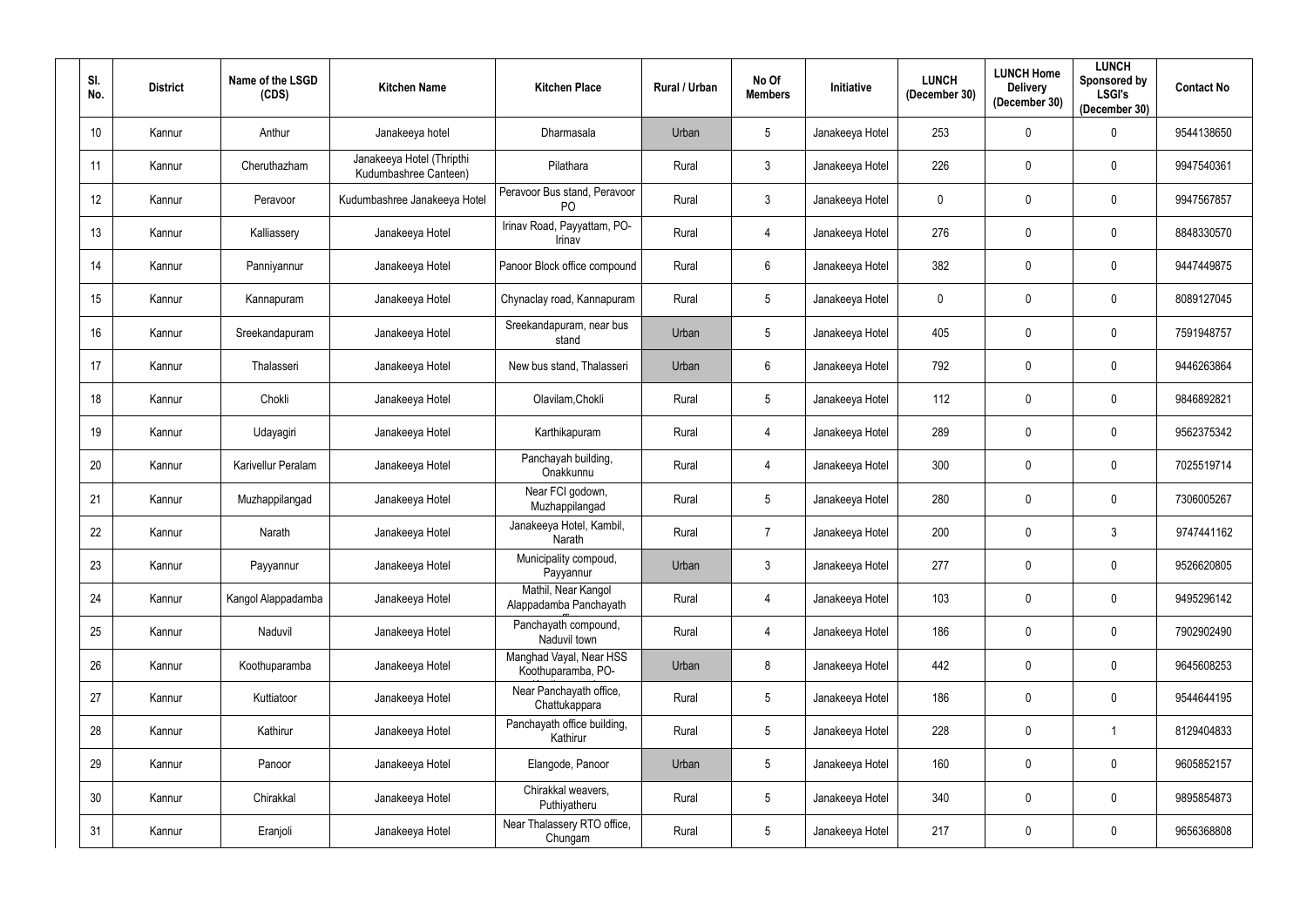|    | SI.<br>No. | <b>District</b> | Name of the LSGD<br>(CDS) | <b>Kitchen Name</b> | <b>Kitchen Place</b>                                           | Rural / Urban | No Of<br><b>Members</b> | Initiative      | <b>LUNCH</b><br>(December 30) | <b>LUNCH Home</b><br><b>Delivery</b><br>(December 30) | <b>LUNCH</b><br>Sponsored by<br><b>LSGI's</b><br>(December 30) | <b>Contact No</b> |
|----|------------|-----------------|---------------------------|---------------------|----------------------------------------------------------------|---------------|-------------------------|-----------------|-------------------------------|-------------------------------------------------------|----------------------------------------------------------------|-------------------|
|    | 32         | Kannur          | Payam                     | Janakeeya Hotel     | Near Panchayath office,<br>Madathil                            | Rural         | 4                       | Janakeeya Hotel | 246                           | 0                                                     | 0                                                              | 9496554678        |
|    | 33         | Kannur          | Eramam Kuttoor            | Janakeeya Hotel     | Mathamangalam, Near CDS<br>office                              | Rural         | $\overline{4}$          | Janakeeya Hotel | 143                           | 0                                                     | $\boldsymbol{0}$                                               | 9562473576        |
|    | 34         | Kannur          | Ramanthally               | Janakeeya hotel     | Ramanthally                                                    | Rural         | $\overline{4}$          | Janakeeya Hotel | 208                           | $\mathbf 0$                                           | $\boldsymbol{0}$                                               | 9496705429        |
|    | 35         | Kannur          | Thripangottur             | Janakeeya Hotel     | Kallikkandy, Thripangottur                                     | Rural         | 3                       | Janakeeya Hotel | 222                           | 0                                                     | $\mathbf 0$                                                    | 9495191659        |
|    | 36         | Kannur          | Madayi                    | Janakeeya Hotel     | Eripuram, Near Vrindhavan<br>Residency, PO Pazhayangadi        | Rural         | 3                       | Janakeeya Hotel | 171                           | $\mathbf 0$                                           | $\mathbf 0$                                                    | 7561006271        |
|    | 37         | Kannur          | Kelakam                   | Janakeeya Hotel     | Kelakam PO                                                     | Rural         | 3                       | Janakeeya Hotel | 118                           | $\mathbf 0$                                           | $\mathbf 0$                                                    | 8113866296        |
|    | 38         | Kannur          | Kurumathoor               | Janakeeya Hotel     | Near GVHSS, Kurumathoor                                        | Rural         | 3                       | Janakeeya Hotel | 116                           | 0                                                     | 1                                                              | 9633816470        |
|    | 39         | Kannur          | Peringome Vayakkara       | Janakeeya Hotel     | Peringome, Near Police station                                 | Rural         | 5                       | Janakeeya Hotel | 103                           | $\mathbf 0$                                           | $\mathbf 0$                                                    | 9961413726        |
|    | 40         | Kannur          | Munderi                   | Janakeeya Hotel     | Kanjirode Karakkadu, Munderi                                   | Rural         | 4                       | Janakeeya Hotel | 274                           | $\mathbf 0$                                           | $\mathbf 0$                                                    | 8547609196        |
|    | 41         | Kannur          | Anjarakandy               | Janakeeya Hotel     | Panayatham Paramba,<br>Anjarankandy                            | Rural         | 4                       | Janakeeya Hotel | 182                           | $\mathbf 0$                                           | $\mathbf 0$                                                    | 9496900755        |
| 89 | 42         | Kannur          | Ayyankkunnu               | Janakeeya Hotel     | Ayyankunnu Panchayth<br>Anghadikkadavu                         | Rural         | 4                       | Janakeeya Hotel | 212                           | $\mathbf 0$                                           | $\mathbf 0$                                                    | 9946734976        |
|    | 43         | Kannur          | Padiyoor                  | Janakeeya Hotel     | Padiyoor PO                                                    | Rural         | 4                       | Janakeeya Hotel | 46                            | $\mathbf 0$                                           | $\boldsymbol{0}$                                               | 9539028498        |
|    | 44         | Kannur          | Ezhome                    | Janakeeya Hotel     | Pazhayangadi bus stand,<br>Ezhom                               | Rural         | 5                       | Janakeeya Hotel | 274                           | 0                                                     | 0                                                              | 8086910862        |
|    | 45         | Kannur          | Koodali                   | Janakeeya Hotel     | Near Koodali Panchayath<br>Office, Kololam, PO -<br>Edavannoor | Rural         | $\overline{4}$          | Janakeeya Hotel | 124                           | $\boldsymbol{0}$                                      | $\mathbf 0$                                                    | 9526524230        |
|    | 46         | Kannur          | Pappinisseri              | Janakeeya Hotel     | Near EMS Smaraka Govt.<br>Higher secondary school,             | Rural         | $\overline{4}$          | Janakeeya Hotel | 214                           | $\mathbf 0$                                           | $\mathbf 0$                                                    | 9605727307        |
|    | 47         | Kannur          | Mattannur                 | Janakeeya Hotel     | Near Municipality office,<br>Mattannur                         | Urban         | $5\phantom{.0}$         | Janakeeya Hotel | 212                           | $\mathbf 0$                                           | $\mathbf 0$                                                    | 7510706897        |
|    | 48         | Kannur          | Chenghalayi               | Janakeeya Hotel     | Valakai, Chenghalayi                                           | Rural         | $\mathbf{3}$            | Janakeeya Hotel | 154                           | $\mathbf 0$                                           | $\mathbf 0$                                                    | 8547696233        |
|    | 49         | Kannur          | Pattiam                   | Janakeeya Hotel     | Cheruvancheri PO,<br>Cheruvancheri                             | Rural         | $\overline{4}$          | Janakeeya Hotel | 310                           | $\boldsymbol{0}$                                      | $\bm{0}$                                                       | 7025025275        |
|    | 50         | Kannur          | Thaliparamba              | Janakeeya Hotel     | Municipality compoud,<br>Thaliparamba                          | Urban         | 4                       | Janakeeya Hotel | 171                           | $\boldsymbol{0}$                                      | $\mathbf 0$                                                    | 8547849019        |
|    | 51         | Kannur          | Payyavoor                 | Janakeeya Hotel     | Payyavoor - PO, Payyavoor                                      | Rural         | $5\phantom{.0}$         | Janakeeya Hotel | 318                           | $\boldsymbol{0}$                                      | $\mathbf 0$                                                    | 9495311608        |
|    | 52         | Kannur          | Kottiyoor                 | Janakeeya Hotel     | Neendunokki, Kottiyoor - PO                                    | Rural         | $5\phantom{.0}$         | Janakeeya Hotel | 162                           | $\pmb{0}$                                             | $\pmb{0}$                                                      | 6282565854        |
|    | 53         | Kannur          | Kunnothparamba            | Janakeeya Hotel     | Kunnothparamba PO,<br>Kunnothparamba                           | Rural         | $\mathfrak{Z}$          | Janakeeya Hotel | 248                           | $\pmb{0}$                                             | $\bm{0}$                                                       | 8156840487        |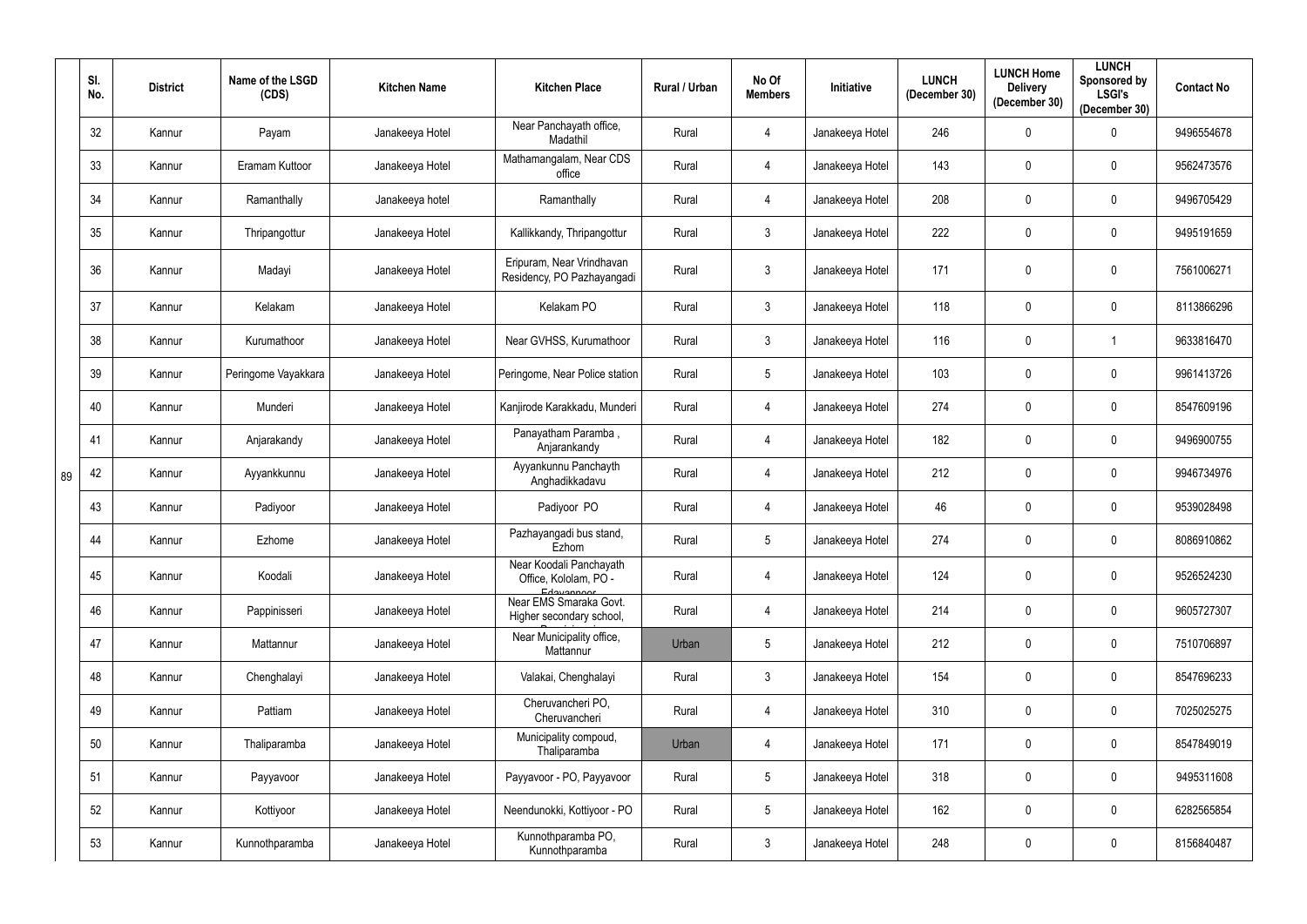| SI.<br>No. | <b>District</b> | Name of the LSGD<br>(CDS) | <b>Kitchen Name</b>                          | <b>Kitchen Place</b>                                    | Rural / Urban | No Of<br><b>Members</b> | <b>Initiative</b> | <b>LUNCH</b><br>(December 30) | <b>LUNCH Home</b><br><b>Delivery</b><br>(December 30) | <b>LUNCH</b><br>Sponsored by<br><b>LSGI's</b><br>(December 30) | <b>Contact No</b> |
|------------|-----------------|---------------------------|----------------------------------------------|---------------------------------------------------------|---------------|-------------------------|-------------------|-------------------------------|-------------------------------------------------------|----------------------------------------------------------------|-------------------|
| 54         | Kannur          | Pariyaram                 | Janakeeya Hotel                              | Near Panchayath Office,<br>Chithappile poyil, Pariyaram | Rural         | $\overline{4}$          | Janakeeya Hotel   | 127                           | $\mathbf 0$                                           | $\mathbf 0$                                                    | 9744385083        |
| 55         | Kannur          | Kunjimangalam             | Janakeeya Hotel                              | Old Post office building,<br>Andamkovil, Kunjimangalam  | Rural         | $\overline{4}$          | Janakeeya Hotel   | 155                           | $\mathbf 0$                                           | $\boldsymbol{0}$                                               | 9526981326        |
| 56         | Kannur          | Thillenkeri               | Janakeeya Hotel                              | Thekkam poyil, Near Uliyil<br>Town                      | Rural         | $\mathfrak{Z}$          | Janakeeya Hotel   | 287                           | $\mathbf 0$                                           | $\boldsymbol{0}$                                               | 9745059451        |
| 57         | Kannur          | Chittariparamba           | Janakeeya Hotel                              | Poovathinkeezhil, PO-<br>Chittariparamba                | Rural         | $6\phantom{.0}$         | Janakeeya Hotel   | 180                           | $\mathbf 0$                                           | $\mathbf 0$                                                    | 8943506825        |
| 58         | Kannur          | Mayyil                    | Janakeeya Hotel                              | Near Mayyil Panchayath office,<br>Mayyil                | Rural         | $\overline{4}$          | Janakeeya Hotel   | 162                           | $\mathbf 0$                                           | $\boldsymbol{0}$                                               | 9526072638        |
| 59         | Kannur          | Cherukunnu                | Janakeeya Hotel                              | Pallichal, PO - Cherukunnu,<br>Pin -670301              | Rural         | $\overline{4}$          | Janakeeya Hotel   | 177                           | $\mathbf 0$                                           | $\overline{2}$                                                 | 8547361298        |
| 60         | Kannur          | Aaralam                   | Janakeeya Hotel                              | Athikkal, PO - Keezhpally                               | Rural         | $\overline{5}$          | Janakeeya Hotel   | 282                           | $\mathbf 0$                                           | $\mathbf 0$                                                    | 9961285762        |
| 61         | Kannur          | Alakkode                  | Janakeeya Hotel                              | Therthally, Therthally PO,<br>Alakkode                  | Rural         | $5\phantom{.0}$         | Janakeeya Hotel   | 248                           | $\mathbf 0$                                           | $\boldsymbol{0}$                                               | 8547045070        |
| 62         | Kannur          | Malappattam               | Janakeeya Hotel                              | Near Malappattam<br>panchayath, Malappattam             | Rural         | $3\phantom{.0}$         | Janakeeya Hotel   | 163                           | $\mathbf 0$                                           | $\mathbf 0$                                                    | 9400571842        |
| 63         | Kannur          | Kanichar                  | Janakeeya Hotel                              | Kanichar PO, Kanichar                                   | Rural         | $\mathfrak{Z}$          | Janakeeya Hotel   | 250                           | 0                                                     | $\boldsymbol{0}$                                               | 9526167667        |
| 64         | Kannur          | Mokeri                    | Kudumbashree Janakeeya Hotel,<br>Mokeri      | Vallangad, Mokeri                                       | Rural         | $\overline{5}$          | Janakeeya Hotel   | 329                           | $\overline{0}$                                        | $\mathbf 0$                                                    | 9947037223        |
| 65         | Kannur          | Anjarakandy 2             | Kudumbashree Janakeeya Hotel,<br>Anjarakandy | Kavinmoola, Anjarakandy                                 | Rural         | $\overline{5}$          | Janakeeya Hotel   | 198                           | 0                                                     | 0                                                              | 9446657510        |
| 66         | Kannur          | Newmahi                   | Kudumbashree Janakeeya Hotel                 | Newmahi bridge, Newmahi                                 | Rural         | $\mathbf{3}$            | Janakeeya Hotel   | 172\$                         | 0\$                                                   | 0\$                                                            | 9946056862        |
| 67         | Kannur          | Keezhallur                | Janakeeya Hotel                              | Kummanam, Elambara                                      | Rural         | $\mathbf{3}$            | Janakeeya Hotel   | 217                           | $\mathbf 0$                                           | $\mathbf 0$                                                    | 9947648580        |
| 68         | Kannur          | Chembilode                | Janakeeya hotel                              | Chakkarakal bus stand,<br>mowanchery                    | Rural         | $\overline{5}$          | Janakeeya Hotel   | 551                           | $\mathbf 0$                                           | $\mathbf 0$                                                    | 9847951631        |
| 69         | Kannur          | vengad                    | Janakeeya hotel                              | mambaram                                                | Rural         | $6\phantom{.0}$         | Janakeeya Hotel   | 197                           | $\mathbf 0$                                           | $\mathbf 0$                                                    | 7902970902        |
| 70         | Kannur          | Azhikode                  | Janakeeya hotel                              | vankulathvayayal                                        | Rural         | $\overline{4}$          | Janakeeya Hotel   | 147                           | $\mathbf 0$                                           | $\mathbf 0$                                                    | 9895910633        |
| 71         | Kannur          | Kolayad                   | Janakeeya hotel                              | kolayad                                                 | rural         | $\mathfrak{Z}$          | janakeeya hotel   | 150                           | $\mathbf 0$                                           | $\mathbf 0$                                                    | 8592065431        |
| 72         | Kannur          | valapattanam              | janakeeya hotel                              | mill road, valapattanam                                 | rural         | $\mathbf{3}$            | janakeeya hotel   | $\mathbf 0$                   | $\mathbf 0$                                           | $\mathbf 0$                                                    | 9061345312        |
| 73         | Kannur          | Anthur 2                  | annapoorna janakeeya hotel                   | paliyath valapp, po morazha                             | urban         | $\mathfrak{Z}$          | janakeeya hotel   | 282                           | $\mathbf 0$                                           | $\mathbf 0$                                                    | 9526183004        |
| 74         | Kannur          | payyannur 2               | janakeeya hotel                              | kaniyeri, po vellur                                     | urban         | $\mathfrak{Z}$          | janakeeya hotel   | 33                            | $\mathbf 0$                                           | $\mathbf 0$                                                    | 8301817232        |
| 75         | Kannur          | cherupuzha                | janakeeya hotel                              | near panjayath office,<br>cherupuzha, 670511            | rural         | 4                       | janakeeya hotel   | 381                           | $\pmb{0}$                                             | $\bm{0}$                                                       | 8547114024        |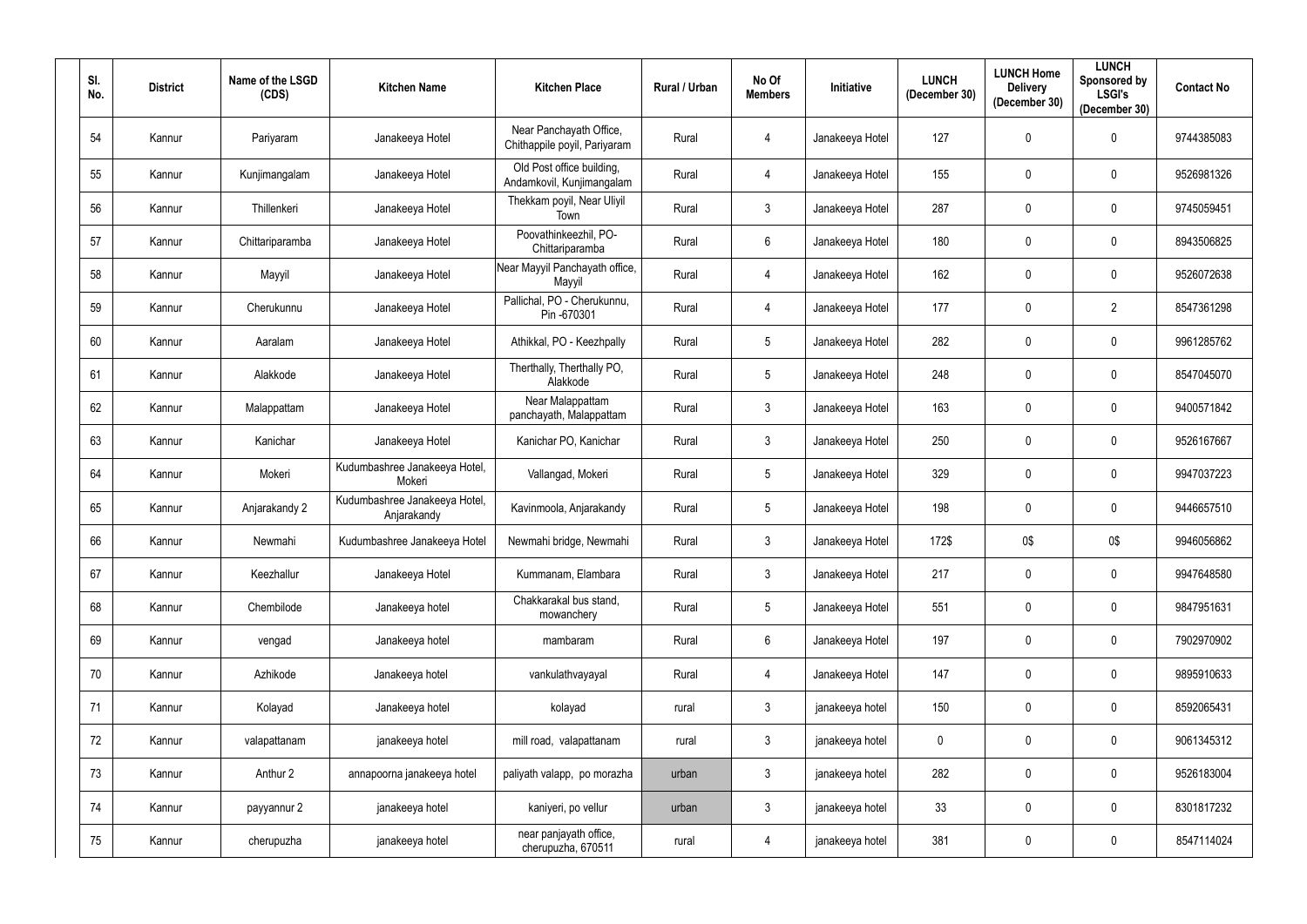|    | SI.<br>No.      | <b>District</b> | Name of the LSGD<br>(CDS) | <b>Kitchen Name</b>             | <b>Kitchen Place</b>                                        | <b>Rural / Urban</b> | No Of<br><b>Members</b> | Initiative      | <b>LUNCH</b><br>(December 30) | <b>LUNCH Home</b><br><b>Delivery</b><br>(December 30) | <b>LUNCH</b><br>Sponsored by<br><b>LSGI's</b><br>(December 30) | <b>Contact No</b> |
|----|-----------------|-----------------|---------------------------|---------------------------------|-------------------------------------------------------------|----------------------|-------------------------|-----------------|-------------------------------|-------------------------------------------------------|----------------------------------------------------------------|-------------------|
|    | 76              | Kannur          | Eruvessy                  | Janakeeya hotel                 | Panchayath office road,<br>Chemberi                         | Rural                | 4                       | Janakeeya hotel | 281                           | $\mathbf 0$                                           | 0                                                              | 9544893463        |
|    | 77              | Kannur          | Pattuvam                  | Janakeeya Hotel                 | Near Pattuvam panchayath<br>office, Pattuvam                | Rural                | $5\phantom{.0}$         | Janakeeya hotel | 172                           | $\mathbf 0$                                           | $\boldsymbol{0}$                                               | 9539731430        |
|    | 78              | Kannur          | Mangattidom               | Janakeeya Hotel                 | Kaitheri idam, Nirmalagiri PO,<br>Mangattidom               | Rural                | $\overline{7}$          | Janakeeya hotel | 224                           | $\mathbf 0$                                           | $\mathbf 0$                                                    | 9207253934        |
|    | 79              | Kannur          | Panoor                    | Janakeeya Hotel                 | Thundayi peedika, Pukkom,<br>Panoor PO                      | Urban                | $5\phantom{.0}$         | Janakeeya hotel | 176                           | $\mathbf 0$                                           | $\boldsymbol{0}$                                               | 9605852157        |
|    | 80              | Kannur          | Kottayam                  | Janakeeya hotel                 | Kottayam malabar, Kottayam<br>panchayath building, Kottayam | Rural                | $5\phantom{.0}$         | Janakeeya hotel | 160                           | $\mathbf 0$                                           | $\mathbf 0$                                                    | 9656672187        |
|    | 81              | Kannur          | Ulikkal                   | Janakeeya hotel                 | Vattiyam thodu (po) Mattara,<br><b>Ulikkal, 670705</b>      | Rural                | $5\phantom{.0}$         | Janakeeya hotel | 79                            | $\mathbf 0$                                           | $\mathbf 0$                                                    | 8086777517        |
|    | 82              | Kannur          | Kadambur                  | Janakeeya hotel                 | Kadachira, Kadambur                                         | Rural                | $5\phantom{.0}$         | Janakeeya hotel | 154                           | $\mathbf 0$                                           | $\mathbf 0$                                                    | 9847178332        |
|    | 83              | Kannur          | Irikkoor                  | Janakeeya hotel                 | Peruvalathuparambu, PO -<br>Irikkoor                        | Rural                | 4                       | Janakeeya hotel | 175                           | $\mathbf 0$                                           | $\boldsymbol{0}$                                               | 9746864255        |
|    | 84              | Kannur          | Mattool                   | Janakeeya hotel                 | Mattool central, Mattool                                    | Rural                | $5\phantom{.0}$         | Janakeeya hotel | $\mathbf 0$                   | $\mathbf 0$                                           | $\mathbf 0$                                                    | 9895321842        |
|    | 85              | Kannur          | Thalasseri -2             | Janakeeya hotel                 | Thalayi harbour, Thalasseri                                 | Urban                | $5\phantom{.0}$         | Janakeeya hotel | 204                           | $\mathbf 0$                                           | $\boldsymbol{0}$                                               | 9605745402        |
|    | 86              | Kannur          | Kannur                    | Janakeeya hotel                 | Pallipoyil division, Kannur<br>corporation                  | Urban                | $\mathbf{3}$            | Janakeeya hotel | 215                           | $\mathbf 0$                                           | $\mathbf 0$                                                    | 9745243643        |
|    | 87              | Kannur          | Ulikkal                   | Janakeeya hotel                 | Manikkadavu PO,<br>Manikkadadavu - 670705                   | Rural                | $5\phantom{.0}$         | Janakeeya hotel | 230                           | $\mathbf{0}$                                          | $\boldsymbol{0}$                                               | 8547972988        |
|    | 88              | Kannur          | payam                     | Janakeeya hotel                 | vallithod, Kiliyanthara po<br>670706                        | Rural                | $5\phantom{.0}$         | Janakeeya Hotel | 378                           | $\mathbf 0$                                           | $\mathbf 0$                                                    | 8848760234        |
|    | 89              | Kannur          | Naduvil                   | Janakeeya Hotel                 | karuvanchal                                                 | Rural                | $6\phantom{.0}$         | janakeeya hotel | 466                           | $\mathbf 0$                                           | $\overline{0}$                                                 | 9495191934        |
| 89 |                 |                 |                           |                                 |                                                             |                      | 396                     |                 | 19571                         | $\mathbf 0$                                           | 13                                                             |                   |
|    |                 | kasaragod       | kayyur cheemeni           | janakeeya hotel cheemeni        | cheemeni                                                    | Rural                | $\overline{4}$          | janakeeya hotel | 200                           |                                                       |                                                                |                   |
|    | $\overline{2}$  | Kasaragod       | Pilicode                  | Janakeeya Hotel, Pilicode       | Kalikkadavu                                                 | Rural                | 4                       | Janakeeya Hotel | 202                           | $\mathbf 0$                                           | $\mathbf 0$                                                    | 9944087661        |
|    | $\mathbf{3}$    | Kasaragod       | Kodom belur               | janakeeya hotel kalichanadukkam | Kalichanadukkam                                             | Rural                | 4                       | Janakeeya Hotel | 127                           | $\mathbf 0$                                           | $\mathbf 0$                                                    | 9562820280        |
|    | 4               | Kasaragod       | Chemnad                   | Oruma janakeeya hotel           | Koliyadkam                                                  | Rural                | $\sqrt{5}$              | Janakeeya Hotel | 275                           | $\pmb{0}$                                             | $\pmb{0}$                                                      | 9567660603        |
|    | $5\phantom{.0}$ | Kasaragod       | Trikarpur                 | Janakeeya Hotel                 | Trikaripur                                                  | Rural                | $\sqrt{5}$              | Janakeeya Hotel | 215                           | $\mathbf 0$                                           | $\bm{0}$                                                       | 8086392698        |
|    | 6               | Kasaragod       | Panathady                 | janakeeya hotel panthoor        | Panathoor                                                   | Rural                | 4                       | Janakeeya Hotel | 70                            | $\mathbf 0$                                           | $\bm{0}$                                                       | 8943109804        |
|    | $\overline{7}$  | Kasaragod       | West eleri                | Thripthi Janakeeya hotel        | Bheemanadi                                                  | Rural                | $\overline{4}$          | Janakeeya Hotel | 263                           | $\overline{0}$                                        | $\bm{0}$                                                       | 9497847040        |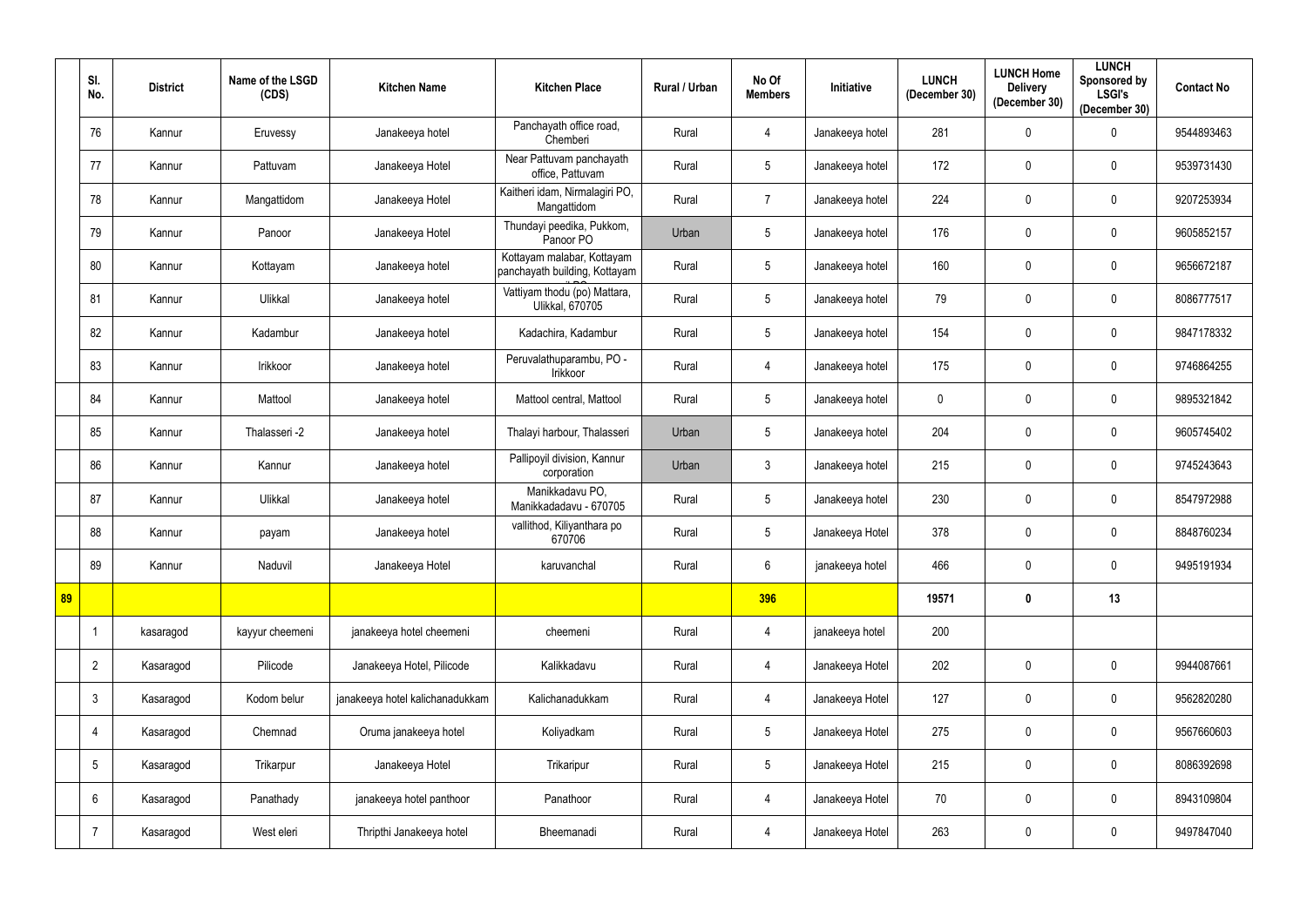| SI.<br>No. | <b>District</b> | Name of the LSGD<br>(CDS) | <b>Kitchen Name</b>     | <b>Kitchen Place</b>  | Rural / Urban | No Of<br><b>Members</b> | Initiative      | <b>LUNCH</b><br>(December 30) | <b>LUNCH Home</b><br><b>Delivery</b><br>(December 30) | <b>LUNCH</b><br>Sponsored by<br><b>LSGI's</b><br>(December 30) | <b>Contact No</b> |
|------------|-----------------|---------------------------|-------------------------|-----------------------|---------------|-------------------------|-----------------|-------------------------------|-------------------------------------------------------|----------------------------------------------------------------|-------------------|
| 8          | Kasaragod       | Madikai                   | Salkara Janakeeya hotel | Madikai               | Rural         | $\mathfrak{Z}$          | Janakeeya Hotel | 110                           | $\mathbf 0$                                           | $\boldsymbol{0}$                                               | 8281850733        |
| 9          | Kasaragod       | Valiyaparamba             | Janakeeya hotel         | Valiyaparamba         | Rural         | $\mathbf{3}$            | Janakeeya Hotel | 100                           | $\mathbf 0$                                           | $\overline{0}$                                                 | 9745962447        |
| 10         | Kasaragod       | Ajanur                    | Janakeeya hotel         | Vellikkoth            | Rural         | $\mathbf{3}$            | Janakeeya Hotel | 307                           | $\mathbf 0$                                           | $\overline{0}$                                                 | 7558068272        |
| 11         | Kasaragod       | Badiadka                  | Janakeeya hotel         | Badiadka              | Rural         | 4                       | Janakeeya Hotel | 83                            | $\mathbf 0$                                           | $\overline{0}$                                                 | 9539359291        |
| 12         | Kasaragod       | Kuttikkol                 | Janakeeya hotel         | Kuttikkol             | Rural         | 4                       | Janakeeya Hotel | 145                           | $\mathbf 0$                                           | $\overline{0}$                                                 | 8547062480        |
| 13         | Kasaragod       | Delampadi                 | Janakeeya hotel         | Delampadi             | Rural         | 4                       | Janakeeya hotel | 85                            | $\mathbf 0$                                           | $\overline{0}$                                                 | 9496702505        |
| 14         | Kasaragod       | Meenja                    | Janakeeya hotel         | Miyapadav             | Rural         | 4                       | Janakeeya Hotel | 38                            | $\mathbf 0$                                           | $\overline{0}$                                                 | 9497161960        |
| 15         | Kasaragod       | Puthige                   | Janakeeya hotel         | Puthige               | Rural         | $\mathfrak{Z}$          | Janakeeya hotel | 61                            | $\mathbf 0$                                           | $\pmb{0}$                                                      | 8592071686        |
| 16         | Kasaragod       | Bedaduka                  | Janakeeya hotel         | Kundamkuzhi           | Rural         | $\mathbf{3}$            | Janakeeya hotel | 110                           | $\mathbf 0$                                           | $\overline{0}$                                                 | 8281092860        |
| 17         | Kasaragod       | muliyar                   | Janakeeya Hotel         | Bovikanam             | Rural         | 0.9                     | Janakeeya Hotel | 226                           | $\mathbf 0$                                           | $\overline{0}$                                                 | 7034632654        |
| 18         | Kasaragod       | Pallikara                 | Janakeeya Hotel         | Pallikara             | Rural         | $\overline{4}$          | Janakeeya Hotel | 230                           | $\mathbf 0$                                           | $\overline{0}$                                                 | 7034016505        |
| 19         | Kasaragod       | Kinanoor karinthalam      | Janakeeya Hotel         | Parappa               | Rural         | $5\phantom{.0}$         | Janakeeya hotel | 212                           | $\mathbf 0$                                           | $\overline{0}$                                                 | 9526063885        |
| 20         | Kasaragod       | Nileswaram                | Janakeeya Hotel         | Nileswaram market     | Urban         | $5\phantom{.0}$         | Janakeeya hotel | 248                           | $\mathbf 0$                                           | $\overline{0}$                                                 | 6235177323        |
| 21         | Kasaragod       | Kanhangad 1               | Janakeeya hotel         | Kanhangad town        | Urban         | $5\phantom{.0}$         | Janakeeya hotel | 148                           | $\mathbf 0$                                           | $\mathbf 0$                                                    | 8111858204        |
| 22         | Kasaragod       | Kanhangad 1               | Janakeeya hotel         | Nr.Mini civil station | Urban         | $\mathbf{3}$            | Janakeeya hotel | 481                           | 125                                                   | $\bf{0}$                                                       | 9495561250        |
| 23         | Kasaragod       | Paivalige                 | Janakeeya hotel         | Paivalige             | Rural         | $\overline{4}$          | Janakeeya hotel | 150                           | $\mathbf 0$                                           | $\bm{0}$                                                       | 7356491447        |
| 24         | Kasaragod       | Manjeswaram               | Janakeeya Hotel         | Manjeswaram           | Rural         | $\overline{4}$          | Janakeeya Hotel | 82                            | $\mathbf 0$                                           | $\bm{0}$                                                       | 9562867549        |
| 25         | Kasaragod       | Kanhangad 2               | Janakeeya Hotel         | Kottrachal            | Urban         | $\mathbf{3}$            | Janakeeya Hotel | $\pmb{0}$                     | $\mathbf 0$                                           | $\bm{0}$                                                       | 7025961094        |
| 26         | Kasaragod       | Cheruvathur               | Janakeeya hotel         | Kavumchira            | Rural         | $5\phantom{.0}$         | Janakeeya Hotel | 280                           | $\pmb{0}$                                             | $\bm{0}$                                                       | 9562358039        |
| 27         | Kasaragod       | Padne                     | Janakeeya Hotel         | Nadakkavu             | Rural         | $\mathbf{3}$            | Janakeeya Hotel | 190                           | $\mathbf 0$                                           | $\bm{0}$                                                       | 9744087661        |
| 28         | Kasaragod       | Kasaragod                 | Janakeeya Hotel         | Kasaragod             | Urban         | $\overline{4}$          | Janakeeya Hotel | 100                           | $\mathbf 0$                                           | $\bm{0}$                                                       | 9633400269        |
| 29         | Kasarkode       | Pallikkara                | Janakeeya Hotel         | Perladukkam           | Rural         | $\overline{4}$          | Janakeeya Hotel | 243                           | $\overline{0}$                                        | $\bf{0}$                                                       | 9544582935        |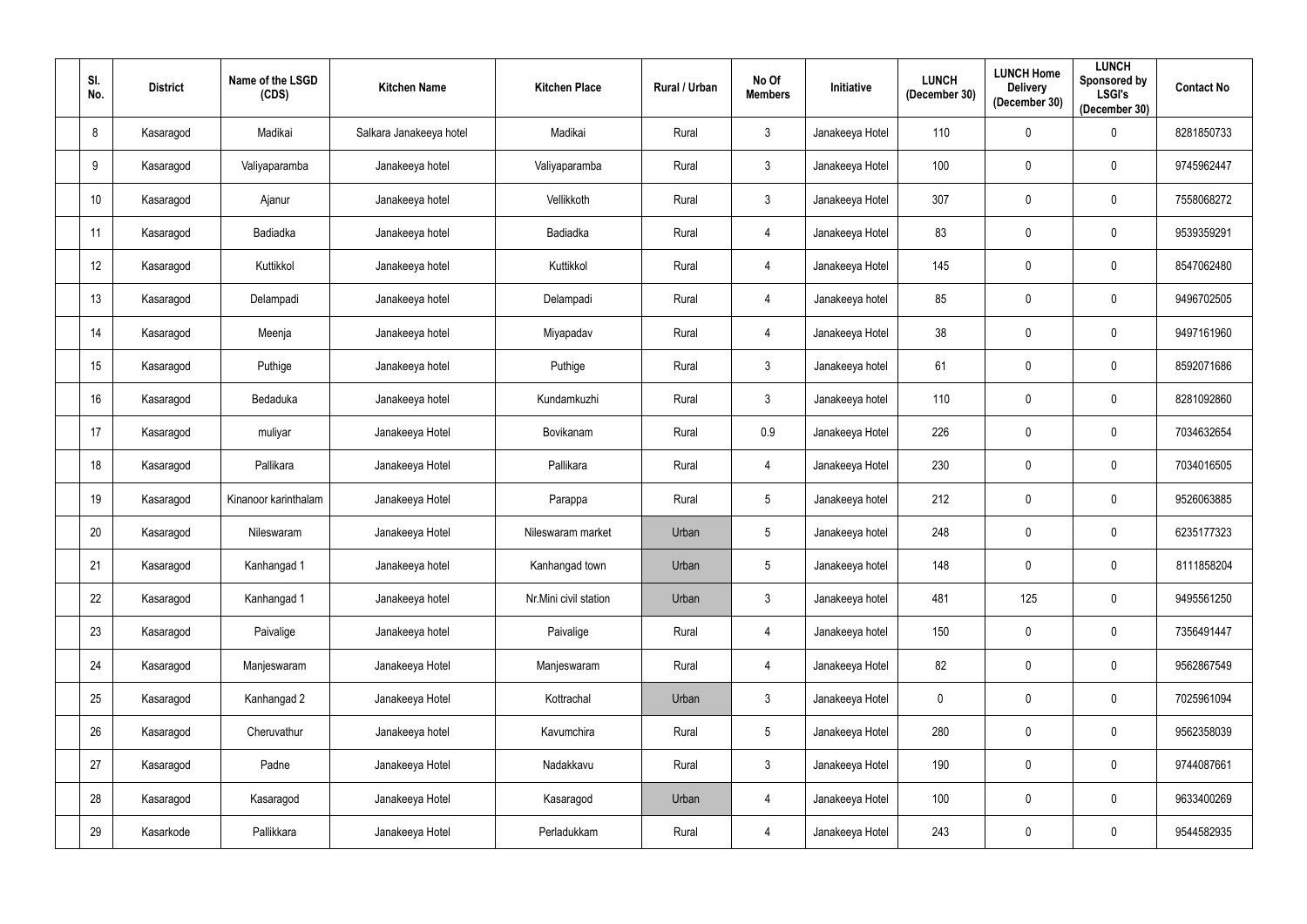|    | SI.<br>No.      | <b>District</b> | Name of the LSGD<br>(CDS) | <b>Kitchen Name</b>          | <b>Kitchen Place</b>                 | <b>Rural / Urban</b> | No Of<br><b>Members</b> | Initiative      | <b>LUNCH</b><br>(December 30) | <b>LUNCH Home</b><br><b>Delivery</b><br>(December 30) | <b>LUNCH</b><br>Sponsored by<br><b>LSGI's</b><br>(December 30) | <b>Contact No</b> |
|----|-----------------|-----------------|---------------------------|------------------------------|--------------------------------------|----------------------|-------------------------|-----------------|-------------------------------|-------------------------------------------------------|----------------------------------------------------------------|-------------------|
|    | 30              | Kasargode       | Kumbala                   | Janakeeya Hotel              | Kumbala                              | Rural                | $\mathfrak{Z}$          | Janakeeya Hotel | 55                            | $\mathbf 0$                                           | $\boldsymbol{0}$                                               | 7012142329        |
|    | 31              | Kasargode       | Karadka                   | Janakeeya Hotel              | Mulleria                             | Rural                | $\overline{7}$          | Janakeeya Hotel | $\mathbf 0$                   | $\mathbf 0$                                           | $\mathbf 0$                                                    | 8281395910        |
|    | 32              | Kasaragode      | Vorkady                   | Janakeeya Hotel              | Vorkady                              | Rural                | $\mathbf{3}$            | Janakeeya Hotel | $\overline{0}$                | $\mathbf 0$                                           | $\mathbf 0$                                                    | 8547223339        |
|    | 33              | Kasaragode      | Balal                     | Janakeeya hotel              | Balal                                | Rural                | $\mathfrak{Z}$          | Janakeeya hotel | 93                            | $\mathbf 0$                                           | $\mathbf 0$                                                    | 7510839676        |
|    | 34              | Kasaragod       | Nileswaram                | mahima janakeeya hotel       | kanichira                            | urban                | 4                       | janakeeya hotel | 135                           | $\mathbf 0$                                           | $\pmb{0}$                                                      | 8590121681        |
|    | 35              | Kasaragode      | Kallar                    | janakeeya hotel              | kallar                               | rural                | 4                       | janakeeya hotel | 146                           | $\mathbf 0$                                           | $\mathbf 0$                                                    | 9562820280        |
|    | 36              | Kasaragode      | Mangalpady                | janakeeya hotel              | mangalpady                           | rural                | $\overline{4}$          | janakeeya hotel | 161                           | $\mathbf 0$                                           | $\mathbf 0$                                                    | 9633488309        |
|    | 37              | kasaragod       | Uduma                     | granma janakeeya hotel       | palakkunnu                           | Rural                | 4                       | janakeeya hotel | 318                           | $\mathbf 0$                                           | $\mathbf 0$                                                    | 8129957159        |
|    | 38              | Kasaragod       | pullur periya             | Salkara Janakeeya hotel      | periya                               | Rural                | $5\phantom{.0}$         | janakeeya hotel | 108                           | $\mathbf 0$                                           | $\mathbf 0$                                                    | 8547309266        |
|    | 39              | kasaragod       | kumbadaje                 | janakeeya hotel              | kumbadaje                            | Rural                | $\mathbf{3}$            | janakeeya hotel | 88                            | $\mathbf 0$                                           | $\mathbf 0$                                                    | 8593848698        |
|    | 40              | Kasaragod       | Chengala                  | Janakeeya Hotel              | Cherkkala                            | Rural                | $\mathbf{3}$            | Janakeeya Hotel | 154                           | $\mathbf 0$                                           | $\mathbf 0$                                                    |                   |
|    | 41              | kasaragod       | East eleri                | janakeeya hotel              | east eleri                           | Rural                | $\mathfrak{Z}$          | janakeeya hotel | 170                           | $\mathbf 0$                                           | $\mathbf 0$                                                    |                   |
|    | 42              | kasaragod       | karadka                   | janakeeya hotel              | karmam thody                         | Rural                | 10                      | janakeeya hotel | 95                            | $\mathbf 0$                                           | $\mathbf 0$                                                    |                   |
| 42 |                 |                 |                           |                              |                                      |                      | <b>166.9</b>            |                 | 6504                          | $\mathbf 0$                                           | $\boldsymbol{0}$                                               |                   |
|    |                 | Kollam          | Chathannur                | Memsahib                     | Sheemaaty junction                   | Rural                | $5\phantom{.0}$         | Janakeeya Hotel | 358                           | $\mathbf 0$                                           | $\overline{0}$                                                 | 9446246685        |
|    | $\overline{2}$  | Kollam          | Melila                    | <b>Atham Unit</b>            | Melila                               | Rural                | $\overline{7}$          | Janakeeya Hotel | 264                           | $\mathbf 0$                                           | $\mathbf 0$                                                    | 9961178040        |
|    | $\mathbf{3}$    | Kollam          | Kulakkada                 | Ruchi Snacks & Catering Unit | Poovattoor                           | Rural                | 4                       | Janakeeya Hotel | 204                           | $\mathbf 0$                                           | $\mathbf 0$                                                    | 7907941183        |
|    | 4               | Kollam          | Ittiva                    | Nanma Janakeeya hotel        | Kattampally                          | Rural                | $5\phantom{.0}$         | Janakeeya Hotel | $\mathbf 0$                   | $\mathbf 0$                                           | $\mathbf 0$                                                    | 9809171887        |
|    | $5\phantom{.0}$ | Kollam          | Sooranad North            | Nanma catering unit          | Sooranadu higher secondary<br>school | Rural                | $5\phantom{.0}$         | Janakeeya Hotel | 279                           | $\mathbf 0$                                           | $\mathbf 0$                                                    | 9846082469        |
|    | 6               | Kollam          | Clappana                  | Bismi catering               | Palakulangara                        | Rural                | $5\phantom{.0}$         | Janakeeya Hotel | $\mathbf 0$                   | $\mathbf 0$                                           | $\mathbf 0$                                                    | 9847901413        |
|    | $\overline{7}$  | Kollam          | Mayyanad                  | Krishnas Janakeeya hotel     | Eravipuram                           | Rural                | $\mathbf{3}$            | Janakeeya Hotel | 164                           | $\mathbf 0$                                           | $\mathbf 0$                                                    | 9656477455        |
|    | 8               | Kollam          | Mayyanad                  | Souhridha Janakeeya hotel    | Pattarumukku,                        | Rural                | 9                       | Janakeeya Hotel | 260                           | $\mathbf 0$                                           | $\bm{0}$                                                       | 7902645448        |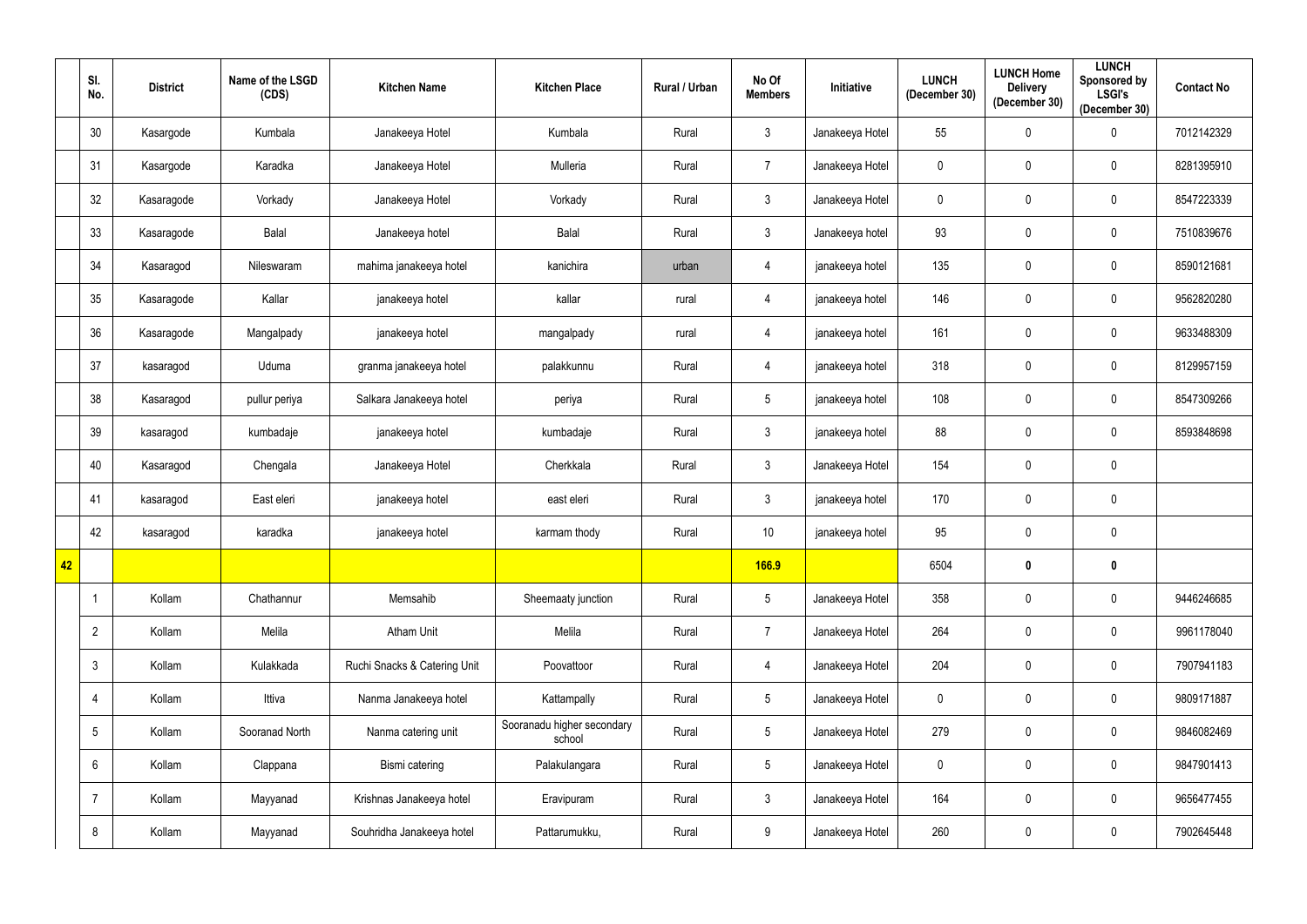| SI.<br>No.      | <b>District</b> | Name of the LSGD<br>(CDS) | <b>Kitchen Name</b>              | <b>Kitchen Place</b>         | Rural / Urban | No Of<br><b>Members</b> | <b>Initiative</b> | <b>LUNCH</b><br>(December 30) | <b>LUNCH Home</b><br><b>Delivery</b><br>(December 30) | <b>LUNCH</b><br>Sponsored by<br><b>LSGI's</b><br>(December 30) | <b>Contact No</b> |
|-----------------|-----------------|---------------------------|----------------------------------|------------------------------|---------------|-------------------------|-------------------|-------------------------------|-------------------------------------------------------|----------------------------------------------------------------|-------------------|
| 9               | Kollam          | Kulasekharapuram          | adi sakthi                       | Puthentheruvu.               | Rural         | $5\overline{)}$         | Janakeeya Hotel   | 185                           | $\mathbf 0$                                           | $\mathbf 0$                                                    | 9656890790        |
| 10              | Kollam          | Thekkumbhagam             | Krishna hotel                    | Nadakavu junction            | Rural         | 4                       | Janakeeya Hotel   | 53                            | $\mathbf 0$                                           | $\boldsymbol{0}$                                               | 9961070031        |
| 11              | Kollam          | Oachira                   | Parabhramam catering             | near oachira , ITI canteen,  | Rural         | 4                       | Janakeeya Hotel   | $\mathbf 0$                   | $\mathbf 0$                                           | $\mathbf 0$                                                    | 9562283927        |
| 12              | Kollam          | Thodiyoor                 | Samridhi activity group          | Lpschool thodiyoor           | Rural         | $5\phantom{.0}$         | Janakeeya Hotel   | 209                           | $\mathbf 0$                                           | $\mathbf 0$                                                    | 9895703572        |
| 13              | Kollam          | Thrikkovilvattom          | Murari catering, janakeeya hotel | Mukhathala                   | Rural         | $\overline{4}$          | Janakeeya Hotel   | 72                            | $\mathbf 0$                                           | $\mathbf 0$                                                    | 9847072544        |
| 14              | Kollam          | Sasthamcotta              | Sreedurgha catering              | Jemini hotel sasthamcotta    | Rural         | $\overline{7}$          | Janakeeya Hotel   | 564                           | $\mathbf 0$                                           | $\mathbf 0$                                                    | 9744368496        |
| 15              | Kollam          | Kollam                    | Athulya catering                 | Thirumullavaram              | Urban         | $\overline{4}$          | Janakeeya Hotel   | 105                           | $\mathbf 0$                                           | $\mathbf 0$                                                    | 9048646080        |
| 16 <sup>°</sup> | Kollam          | West Kallada              | Keerthi catering                 | Karalimukku                  | Rural         | $5\phantom{.0}$         | Janakeeya Hotel   | $\mathbf 0$                   | $\mathbf 0$                                           | $\mathbf 0$                                                    | 9605206907        |
| 17              | Kollam          | Thazhava                  | Pavizham                         | Karutheri junction           | Rural         | $5\phantom{.0}$         | Janakeeya Hotel   | 187                           | $\mathbf 0$                                           | $\mathbf 0$                                                    | 8086704216        |
| 18              | Kollam          | Kollam                    | Niravu catering                  | Chinnakkada                  | Urban         | 5                       | Janakeeya Hotel   | 264                           | $\mathbf 0$                                           | $\mathbf 0$                                                    | 9633073613        |
| 19              | Kollam          | Kundara                   | Ammu Catering unit               | Mulavana LP school           | Rural         | 4                       | Janakeeya Hotel   | 112                           | $\mathbf 0$                                           | $\mathbf 0$                                                    | 9633518572        |
| 20              | Kollam          | Neduvathur                | Pooja hotel                      | Thevalappuram                | Rural         | $\mathbf{3}$            | Janakeeya Hotel   | 42                            | $\mathbf 0$                                           | $\mathbf 0$                                                    | 9745376675        |
| 21              | Kollam          | Punalur                   | Jyothi Catering                  | Punalur                      | Urban         | 4                       | Janakeeya Hotel   | 290                           | $\mathbf 0$                                           | $\mathbf 0$                                                    | 9961249345        |
| 22              | Kollam          | Punalur                   | Mahima Catering                  | Punalur                      | Urban         | $5\phantom{.0}$         | Janakeeya Hotel   | 246                           | $\mathbf 0$                                           | $\mathbf 0$                                                    | 9496112957        |
| 23              | Kollam          | Punalur                   | Safalyam Catering                | Punalur                      | Urban         | $5\phantom{.0}$         | Janakeeya Hotel   | 355                           | $\mathbf 0$                                           | $\overline{0}$                                                 | 9495476197        |
| 24              | Kollam          | Thrikkaruva               | Janakeeya Bhakshanashala         | Thinavila Junction Kanjaveli | Rural         | $\overline{4}$          | Janakeeya Hotel   | 38                            | $\pmb{0}$                                             | $\bm{0}$                                                       | 9645069880        |
| 25              | Kollam          | Chithara                  | AKG Janakeeya Hotel              | Kizhakkumbagom               | Rural         | $5\overline{)}$         | Janakeeya Hotel   | 137                           | $\boldsymbol{0}$                                      | $\mathbf 0$                                                    | 9495701987        |
| 26              | Kollam          | South Paravur             | Kshree janakeeya hotel           | Busstand , paravur           | Urban         | $5\phantom{.0}$         | Janakeeya Hotel   | 120                           | $\mathbf 0$                                           | $\pmb{0}$                                                      | 8606179380        |
| 27              | Kollam          | Mynagappally              | Anugraha hotel                   | Kadappa                      | Rural         | 5 <sub>5</sub>          | Janakeeya Hotel   | 212                           | $\pmb{0}$                                             | $\mathbf 0$                                                    | 9995085705        |
| 28              | Kollam          | Mandrothuruthu            | Janakeeya Bhakshanashala         | Thoombummukham               | Rural         | $\overline{4}$          | Janakeeya Hotel   | 64                            | $\mathbf 0$                                           | $\mathbf 0$                                                    | 9526648057        |
| 29              | Kollam          | Karungappally             | Bagya catering                   | Muncipality                  | Urban         | $\overline{4}$          | Janakeeya Hotel   | $\mathbf 0$                   | $\bf{0}$                                              | $\bm{0}$                                                       | 9947702130        |
| 30 <sub>o</sub> | Kollam          | Kollam East               | Bharathlekshmi                   | Vadakkevila                  | Urban         | $\mathbf{3}$            | Janakeeya Hotel   | 386                           | $\boldsymbol{0}$                                      | $\bm{0}$                                                       | 9744300901        |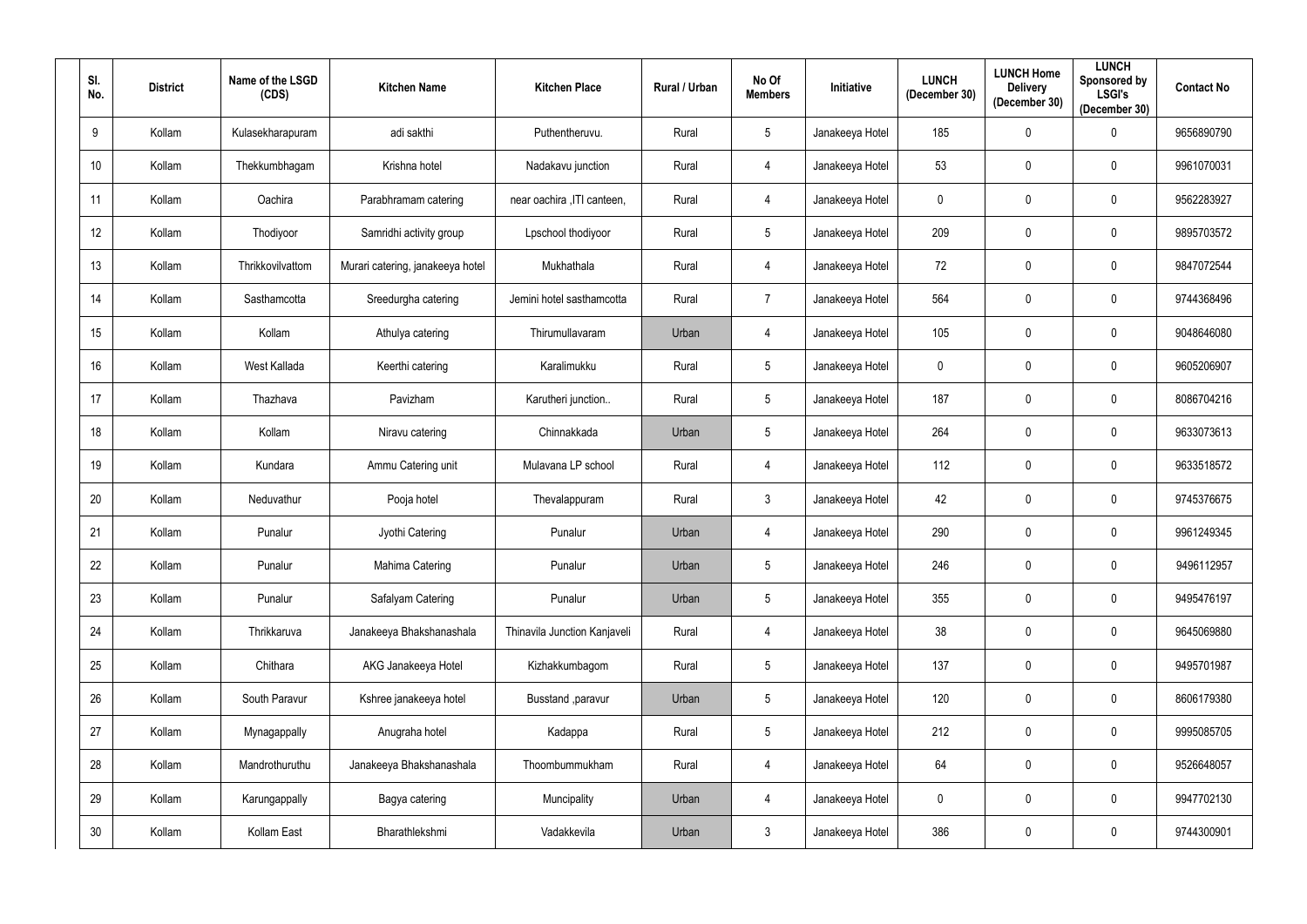|    | SI.<br>No. | <b>District</b> | Name of the LSGD<br>(CDS) | <b>Kitchen Name</b>         | <b>Kitchen Place</b>                                 | Rural / Urban | No Of<br><b>Members</b> | Initiative      | <b>LUNCH</b><br>(December 30) | <b>LUNCH Home</b><br><b>Delivery</b><br>(December 30) | <b>LUNCH</b><br>Sponsored by<br><b>LSGI's</b><br>(December 30) | <b>Contact No</b> |
|----|------------|-----------------|---------------------------|-----------------------------|------------------------------------------------------|---------------|-------------------------|-----------------|-------------------------------|-------------------------------------------------------|----------------------------------------------------------------|-------------------|
|    | 31         | Kollam          | Chavara                   | Harisree janakeya hotel     | Panchayath                                           | Rural         | 3                       | Janakeeya Hotel | 57                            | $\mathbf 0$                                           | $\mathbf 0$                                                    | 9995166343        |
|    | 32         | Kollam          | Pavithreswaram            | Kairali                     | Pavithreswaram                                       | Rural         | $\overline{4}$          | Janakeeya Hotel | 178                           | $\mathbf 0$                                           | $\mathbf 0$                                                    | 9605836414        |
|    | 33         | Kollam          | Veliyam                   | Kantharees                  | Panchayathu building                                 | Rural         | $5\phantom{.0}$         | Janakeeya Hotel | 112                           | $\mathbf 0$                                           | $\mathbf 0$                                                    | 9562111715        |
|    | 34         | Kollam          | Velinalloor               | Quality Janakeeya hotel     | Alummod, Velinalloor                                 | Rural         | $\overline{4}$          | Janakeeya Hotel | 112                           | $\mathbf 0$                                           | $\mathbf 0$                                                    | 9605896303        |
|    | 35         | Kollam          | Elamadu                   | Swaruma janakeeya hotel     | Near cooperative bank,<br>Elamadu                    | Rural         | $\mathfrak{Z}$          | Janakeeya Hotel | 179                           | $\mathbf 0$                                           | $\mathbf{3}$                                                   | 8129611321        |
|    | 36         | Kollam          | Kadakkal                  | Nanma janakeeya hotel       | Kadakkal                                             | Rural         | $\overline{4}$          | Janakeeya Hotel | 310                           | $\mathbf 0$                                           | $\mathbf 0$                                                    | 9847936390        |
|    | 37         | Kollam          | Perayam                   | Janakeeya hotel             | Onambalam                                            | Rural         | $\overline{4}$          | Janakeeya Hotel | $\mathbf 0$                   | $\mathbf 0$                                           | $\mathbf 0$                                                    | 9446855866        |
|    | 38         | Kollam          | Ezhukone                  | Ezhukone janakeeya hotel    | Near panchayathu office                              | Rural         | 5                       | Janakeeya Hotel | 195                           | $\mathbf 0$                                           | $\mathbf 0$                                                    | 8086757275        |
| 80 | 39         | Kollam          | Adichanalloor             | Ruchikkoottu                | Mylakkaadu                                           | Rural         | $\overline{4}$          | Janakeeya Hotel | 71                            | $\mathbf 0$                                           | $\mathbf 0$                                                    | 8136954461        |
|    | 40         | Kollam          | Poruvazhi                 | Amma janakeeya hotel        | Poruvaxhy                                            | Rural         | 5                       | Janakeeya Hotel | 296                           | 0                                                     | $\mathbf 0$                                                    | 9656421272        |
|    | 41         | Kollam          | Nilamel                   | Vanitha Janakeeya Hotel     | Nilamel                                              | Rural         | $\overline{4}$          | Janakeeya Hotel | $\pmb{0}$                     | $\mathbf 0$                                           | $\mathbf 0$                                                    | 9447407264        |
|    | 42         | Kollam          | Panmana                   | SV janakeeya hotel          | Kollaka CN junction                                  | Rural         | $\mathbf{3}$            | Janakeeya Hotel | 100                           | $\mathbf 0$                                           | $\mathbf 0$                                                    | 8113020216        |
|    | 43         | Kollam          | Ummannoor                 | Thanal                      | Nellikunnam                                          | Rural         | $\overline{4}$          | Janakeeya Hotel | 205                           | $\mathbf 0$                                           | $\mathbf 0$                                                    | 9656194614        |
|    | 44         | Kollam          | Kulathupuzha              | Karunya Janakeeya Hotel     | Thinkal karikkam                                     | Rural         | $\overline{4}$          | Janakeeya Hotel | 187                           | $\mathbf 0$                                           | $\mathbf 0$                                                    | 9048034267        |
|    | 45         | Kollam          | Kareepra                  | Kareepra janakeeya hotel    | Panchayathu office junction                          | Rural         | $5\phantom{.0}$         | Janakeeya Hotel | 63                            | $\mathbf 0$                                           | $\mathbf 0$                                                    | 9656783244        |
|    | 46         | Kollam          | Piravanthur               | Thanima catering unit       | Piravanthoor                                         | Rural         | $5\phantom{.0}$         | Janakeeya Hotel | 153                           | $\bf{0}$                                              | $\mathbf 0$                                                    | 9207907284        |
|    | 47         | Kollam          | Karavaloor                | Sreelekshmi Janakeeya Hotel | Karavalur                                            | Rural         | $5\phantom{.0}$         | Janakeeya Hotel | 163                           | $\bf{0}$                                              | $\mathbf 0$                                                    | 9745719860        |
|    | 48         | Kollam          | Kunnathur                 | Sneha janakeeya hotel       | Bhoothakuzhi                                         | Rural         | $\mathfrak{Z}$          | Janakeeya Hotel | 140                           | $\mathbf 0$                                           | $\mathbf 0$                                                    | 9061504141        |
|    | 49         | Kollam          | Alayaman                  | Sreelakam Janakeeya Hotel   | Karukone                                             | Rural         | $\overline{4}$          | Janakeeya Hotel | 188                           | $\bf{0}$                                              | $\pmb{0}$                                                      | 8592858448        |
|    | 50         | Kollam          | Kottarakkara              | Ruchi                       | Kottarakkara christuraj hospital<br>hospital canteen | Urban         | 5                       | Janakeeya Hotel | 175                           | $\mathbf 0$                                           | $\mathbf 0$                                                    | 9447997809        |
|    | 51         | Kollam          | Chirakkara                | Bhoomika Jh                 | Bhajanamadam mukku                                   | Rural         | $5\phantom{.0}$         | Janakeeya Hotel | 186                           | $\bf{0}$                                              | $\mathbf 0$                                                    | 9567024263        |
|    | 52         | Kollam          | Kalluvathukkal            | Deepam Jh                   | Parippally                                           | Rural         | $\overline{4}$          | Janakeeya Hotel | 30                            | $\boldsymbol{0}$                                      | $\boldsymbol{0}$                                               | 8593984144        |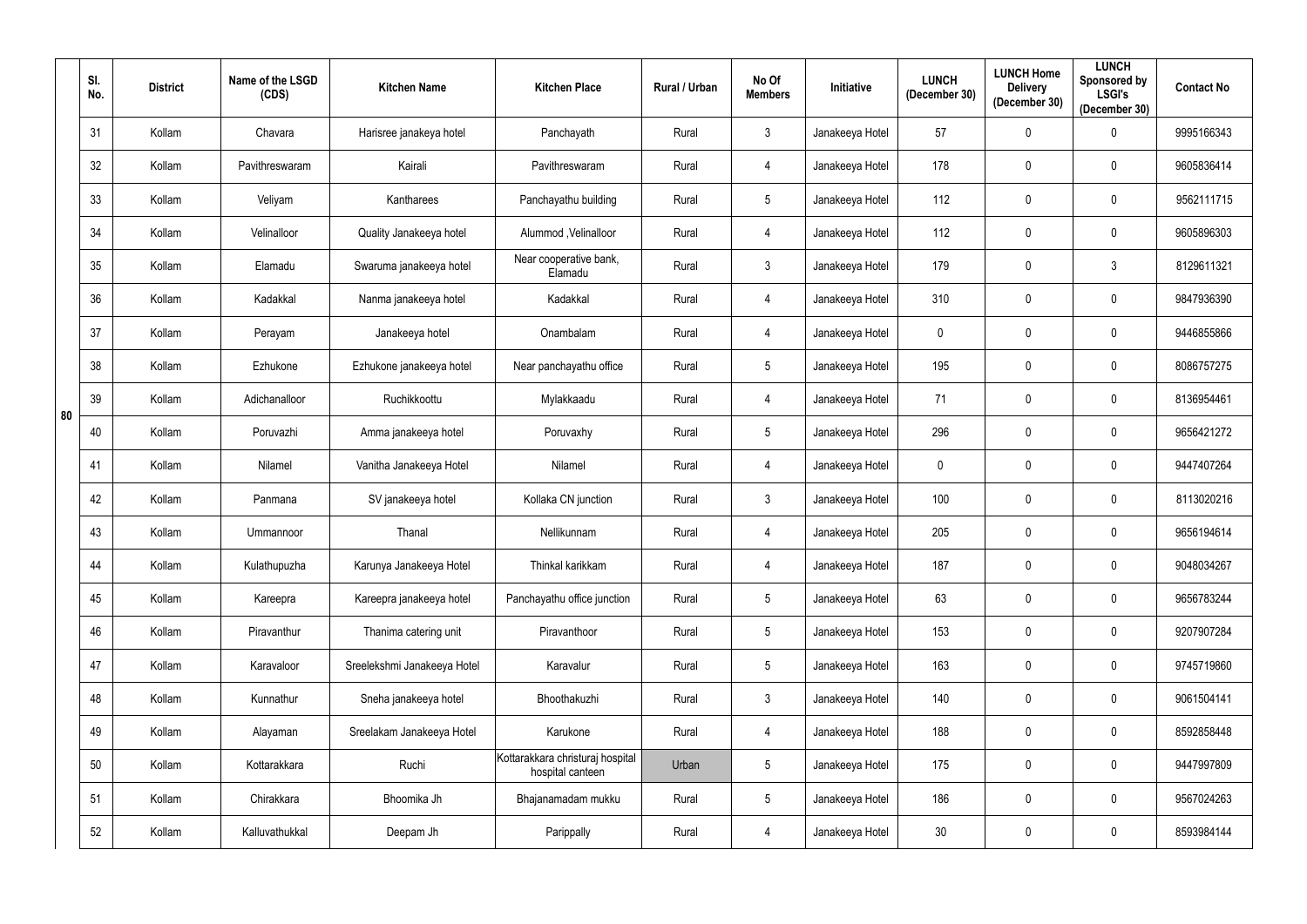| SI.<br>No. | <b>District</b> | Name of the LSGD<br>(CDS) | <b>Kitchen Name</b>                              | <b>Kitchen Place</b>                    | <b>Rural / Urban</b> | No Of<br><b>Members</b> | <b>Initiative</b> | <b>LUNCH</b><br>(December 30) | <b>LUNCH Home</b><br><b>Delivery</b><br>(December 30) | <b>LUNCH</b><br>Sponsored by<br><b>LSGI's</b><br>(December 30) | <b>Contact No</b> |
|------------|-----------------|---------------------------|--------------------------------------------------|-----------------------------------------|----------------------|-------------------------|-------------------|-------------------------------|-------------------------------------------------------|----------------------------------------------------------------|-------------------|
| 53         | Kollam          | Chirakkara                | Niram Jh                                         | Vadakkemukku ,chirakkara                | Rural                | $\overline{4}$          | Janakeeya Hotel   | 204                           | $\mathbf 0$                                           | $\mathbf 0$                                                    | 9847286593        |
| 54         | Kollam          | Velinalloor               | Mathrika janakeeya hotel                         | Govt PHC canteen                        | Rural                | $\overline{4}$          | Janakeeya Hotel   | 148                           | $\mathbf 0$                                           | $\mathbf 0$                                                    | 7592859804        |
| 55         | Kollam          | East Kallada              | kudumbashree janakeeya hotel                     | marthandapuram                          | Rural                | $5\phantom{.0}$         | Janakeeya Hotel   | 201                           | $\pmb{0}$                                             | $\mathbf 0$                                                    | 9746964557        |
| 56         | Kollam          | Anchal                    | Malu janakeeya hotel                             | Anchal, Town ward                       | Rural                | $\mathbf{3}$            | Janakeeya Hotel   | 300                           | $\mathbf 0$                                           | $\mathbf 0$                                                    | 9656920091        |
| 57         | Kollam          | Kummil                    | Sreebhadra janakeeya hotel                       | Thachonam                               | Rural                | $\mathbf{3}$            | Janakeeya Hotel   | $\mathbf 0$                   | $\mathbf 0$                                           | $\mathbf 0$                                                    | 9846327312        |
| 58         | Kollam          | Yeroor                    | Oottupura janakeeya hotel                        | yeroor                                  | Rural                | $6\overline{6}$         | Janakeeya Hotel   | $\mathbf 0$                   | $\mathbf 0$                                           | $\mathbf 0$                                                    | 9526031467        |
| 59         | Kollam          | Nedumpana                 | Samthripthy janakeeya hotel                      | Pallimon                                | Rural                | $\overline{4}$          | Janakeeya Hotel   | 49                            | $\pmb{0}$                                             | $\mathbf 0$                                                    | 9539780119        |
| 60         | Kollam          | Kollam                    | Ishwarya janakeeya hotel                         | Near collectorate, Thevally<br>division | Urban                | $\mathbf{3}$            | Janakeeya Hotel   | 140                           | 152                                                   | $\mathbf 0$                                                    | 8848893882        |
| 61         | Kollam          | Edamulakkal               | Sahya janakeeya hotel                            | Edamulackal                             | Rural                | $\overline{4}$          | Janakeeya Hotel   | 153                           | $\mathbf 0$                                           | $\mathbf 0$                                                    | 7025532998        |
| 62         | Kollam          | Mylom                     | Amrutha                                          | Inchakkadu                              | Rural                | $5\phantom{.0}$         | Janakeeya Hotel   | 122                           | $\mathbf 0$                                           | $\mathbf{0}$                                                   | 9539780965        |
| 63         | Kollam          | Thevalakkara              | Kerala Janakeeya Hotel                           | Thevalakkara                            | Rural                | $\mathbf{3}$            | Janakeeya Hotel   | 63                            | $\pmb{0}$                                             | $\mathbf 0$                                                    | 9847291089        |
| 64         | Kollam          | Thalavoor                 | Kudumbasheree Nadan<br>Bhakshanashala            | Pidavoor                                | Rural                | $\overline{4}$          | Janakeeya Hotel   | 117                           | $\mathbf 0$                                           | $\mathbf 0$                                                    | 9747324839        |
| 65         | Kollam          | Vilakkudy                 | vadhanam                                         | <b>KUNNICODU</b>                        | Rural                | $5\phantom{.0}$         | Janakeeya Hotel   | 175                           | $\mathbf 0$                                           | $\mathbf 0$                                                    | 9526354689        |
| 66         | Kollam          | Poothakkulam              | Avani catering                                   | Poothakkulam gp                         | Rural                | $\overline{4}$          | Janakeeya Hotel   | 258                           | $\mathbf 0$                                           | $5\overline{)}$                                                | 9562782082        |
| 67         | Kollam          | Pathanapuram              | Pathanapuram Grama Panchayath<br>Janakeeya Hotel | Pathanapuram                            | Rural                | $\overline{4}$          | Janakeeya Hotel   | 109                           | $\mathbf 0$                                           | $\mathbf 0$                                                    | 9061291033        |
| 68         | Kollam          | Chadayamangalam           | Real janakeeya hotel                             | Chadayamangalam                         | Rural                | $\mathbf{3}$            | Janakeeya Hotel   | 61                            | $\mathbf 0$                                           | $\mathbf 0$                                                    | 9562123039        |
| 69         | Kollam          | Elampalloor               | Kalavara janakeeya hotel                         | Ashupathri mukku, Kundara               | Rural                | $5\overline{)}$         | Janakeeya Hotel   | 271                           | $\mathbf 0$                                           | $\mathbf 0$                                                    | 8943182967        |
| 70         | Kollam          | Kottamkara                | Ishwarya janakeeya hotel                         | Keralapuram                             | Rural                | $5\phantom{.0}$         | Janakeeya Hotel   | $\mathbf 0$                   | $\pmb{0}$                                             | $\mathbf 0$                                                    | 9747765979        |
| 71         | Kollam          | Vettikavala               | Nanma                                            | Vettikkavala                            | Rural                | $\mathbf{3}$            | Janakeeya Hotel   | 164                           | $\mathbf 0$                                           | $\mathbf 0$                                                    | 9645070430        |
| 72         | Kollam          | Pooyappally               | Anaswara janakeeya hotel                         | Maruthamanpally                         | Rural                | $5\phantom{.0}$         | Janakeeya Hotel   | 184                           | $\pmb{0}$                                             | $\mathbf 0$                                                    | 9947289476        |
| 73         | Kollam          | Thenmala                  | Nanma janakeeya hotel                            | Thennala                                | Rural                | $\overline{4}$          | Janakeeya Hotel   | 300                           | $\mathbf 0$                                           | $\mathbf 0$                                                    | 9446274943        |
| 74         | Kollam          | Pattazhi                  | Suprabhatham Catering Unit                       | pattazhy                                | Rural                | $\overline{4}$          | Janakeeya Hotel   | 64                            | 0                                                     | $\overline{0}$                                                 | 9495195796        |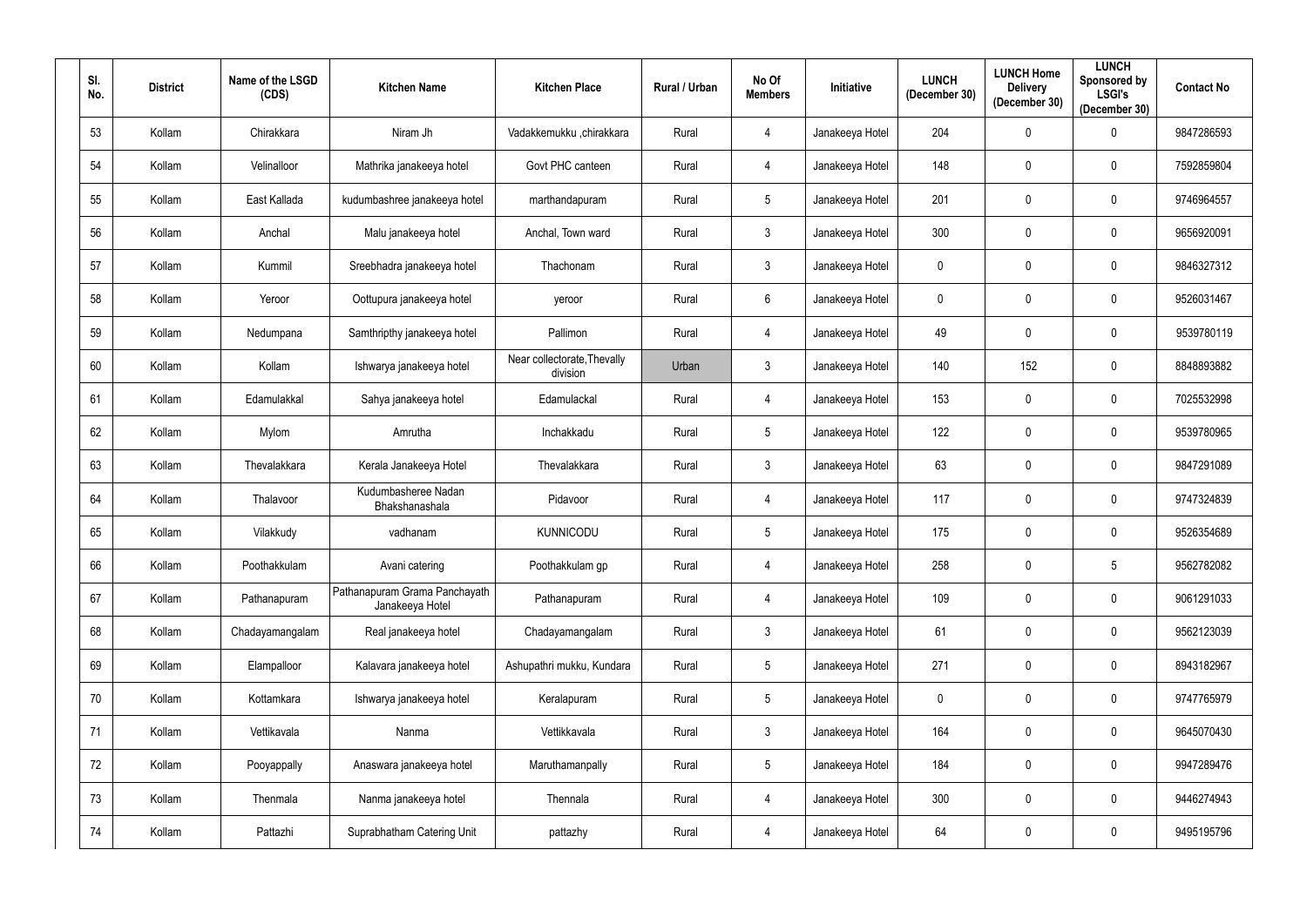|    | SI.<br>No.      | <b>District</b> | Name of the LSGD<br>(CDS) | <b>Kitchen Name</b>                | <b>Kitchen Place</b>                   | Rural / Urban | No Of<br><b>Members</b> | Initiative      | <b>LUNCH</b><br>(December 30) | <b>LUNCH Home</b><br><b>Delivery</b><br>(December 30) | <b>LUNCH</b><br>Sponsored by<br><b>LSGI's</b><br>(December 30) | <b>Contact No</b> |
|----|-----------------|-----------------|---------------------------|------------------------------------|----------------------------------------|---------------|-------------------------|-----------------|-------------------------------|-------------------------------------------------------|----------------------------------------------------------------|-------------------|
|    | 75              | Kollam          | Neendakara                | Darshana Janakeeya Hotel           | Puthenthura Junction                   | Rural         | $\mathfrak{Z}$          | Janakeeya Hotel | 195                           | $\mathbf 0$                                           | $\mathbf 0$                                                    | 9633106463        |
|    | 76              | Kollam          | Panayam                   | snehadeepam activity group         | Thanikkamukku                          | Rural         | 4                       | Janakeeya Hotel | $\mathbf 0$                   | 0                                                     | $\mathbf 0$                                                    | 8606117577        |
|    | 77              | Kollam          | Clappana                  | Vijayasree                         | Near alumpeedika junction              | Rural         | $5\phantom{.0}$         | Janakeeya Hotel | $\boldsymbol{0}$              | $\mathbf 0$                                           | $\mathbf 0$                                                    | 9567797660        |
|    | 78              | Kollam          | Sooranad South            | Akshaya janakeeya hotel            | Patharam                               | Rural         | 4                       | Janakeeya Hotel | 295                           | $\mathbf 0$                                           | $\mathbf 0$                                                    | 9746919825        |
|    | 79              | Kollam          | Edamulakkal               | Deepam janakeeya hotel             | Edamulackal                            | Rural         | $\mathfrak{Z}$          | Janakeeya Hotel | 292                           | $\mathbf 0$                                           | $\mathbf 0$                                                    | 9400684494        |
|    | 80              | Kollam          | Aryankavu                 | Sevana janakeeya hotel             | Kazhuthurutty                          | Rural         | $\mathfrak{Z}$          | Janakeeya Hotel | 143                           | $\mathbf 0$                                           | $\mathbf 0$                                                    | 8921381398        |
|    | 81              | Kollam          | Pattazhi Vadakkekara      | Annapoorna                         | Kaduvathode                            | Rural         | $\overline{4}$          | Janakeeya Hotel | 94                            | $\mathbf 0$                                           | $\mathbf 0$                                                    | 7561013776        |
|    | 82              | Kollam          | Kulasekharapuram          | Vinayaka                           | Puthiykavu                             | Rural         | 4                       | Janakeeya Hotel | 218                           | 0                                                     | $\mathbf 0$                                                    | 9947499053        |
| 82 |                 |                 |                           |                                    |                                        |               | 354                     |                 | 12590                         | 152                                                   | 8                                                              |                   |
|    |                 | Kottayam        | Akalakkunnam              | Navaruchi                          | Chengalam                              | Rural         | $\overline{5}$          | Janakeeya Hotel | 130                           | 0                                                     | $\mathbf 0$                                                    | 9188362235        |
|    | $\overline{2}$  | Kottayam        | Arpookkara                | Niravu                             | <b>Medical College</b>                 | Rural         | 8                       | Janakeeya Hotel | 163                           | $\mathbf 0$                                           | $\mathbf 0$                                                    | 9744719092        |
|    | $\mathbf{3}$    | Kottayam        | Arpookkara                | Ruchi Janakeeya Hotel              | Kaippuzha mutt                         | Rural         | 4                       | Janakeeya Hotel | 120                           | 0                                                     | $\mathbf 0$                                                    | 9847147156        |
|    | 4               | Kottayam        | Athirampuzha              | Hannas                             | Mannanam                               | Rural         | $\overline{4}$          | Janakeeya Hotel | 61                            | $\mathbf 0$                                           | $\mathbf 0$                                                    | 9496136682        |
|    | $5\overline{)}$ | Kottayam        | Ayarkunnam                | Panchami Unit                      | Near PHC Ayarkunnam                    | Rural         | $5\phantom{.0}$         | Janakeeya Hotel | 42                            | $\mathbf 0$                                           | $\mathbf 0$                                                    | 9744560994        |
|    | 6               | Kottayam        | Aymanam                   | Bisiya                             | Aymanam panchayath hall                | Rural         | $\mathfrak{Z}$          | Janakeeya Hotel | 150                           | $\mathbf 0$                                           | $\overline{0}$                                                 | 9544560606        |
|    | $\overline{7}$  | Kottayam        | Bharananganam             | Kudumbshree nadan<br>bhakshanasala | Bharananganam                          | Rural         | $\mathfrak{Z}$          | Janakeeya Hotel | 155                           | $\mathbf 0$                                           | $\mathbf 0$                                                    | 8113827680        |
|    | 8               | Kottayam        | Changanassery             | Janakeeya Hotel                    | Near Railway station                   | Urban         | $\mathfrak{Z}$          | Janakeeya Hotel | 175                           | $\boldsymbol{0}$                                      | $\mathbf 0$                                                    | 7560866821        |
|    | 9               | Kottayam        | Chemp                     | Thanima                            | Chemp                                  | Rural         | $\overline{4}$          | Janakeeya Hotel | $\mathbf 0$                   | $\mathbf 0$                                           | $\mathbf 0$                                                    | 9809940907        |
|    | 10              | Kottayam        | Chirakkadav               | <b>Udaya Catering Unit</b>         | Mahatma Gandhi Town Hall,<br>Ponkunnam | Rural         | $5\phantom{.0}$         | Janakeeya Hotel | 101                           | $\pmb{0}$                                             | $\pmb{0}$                                                      | 6282479410        |
|    | 11              | Kottayam        | Chirakkadav               | Sargam                             | Thekkethu Kavala                       | Rural         | $\mathbf{3}$            | Janakeeya Hotel | 45                            | $\mathbf 0$                                           | $\mathbf 0$                                                    | 9656087110        |
|    | 12              | Kottayam        | Elikulam                  | Janakeeya Hotel Elikkulam          | Manchakuzhy                            | Rural         | $\mathfrak{Z}$          | Janakeeya Hotel | 62                            | $\boldsymbol{0}$                                      | $\mathbf 0$                                                    | 9074768314        |
|    | 13              | Kottayam        | Ettumanoor                | Gramashree cafe kudumbasree        | Nandanam auditorium,<br>Ettumanoor     | Urban         | $5\phantom{.0}$         | Janakeeya Hotel | 118                           | $\boldsymbol{0}$                                      | $\bm{0}$                                                       | 9847334071        |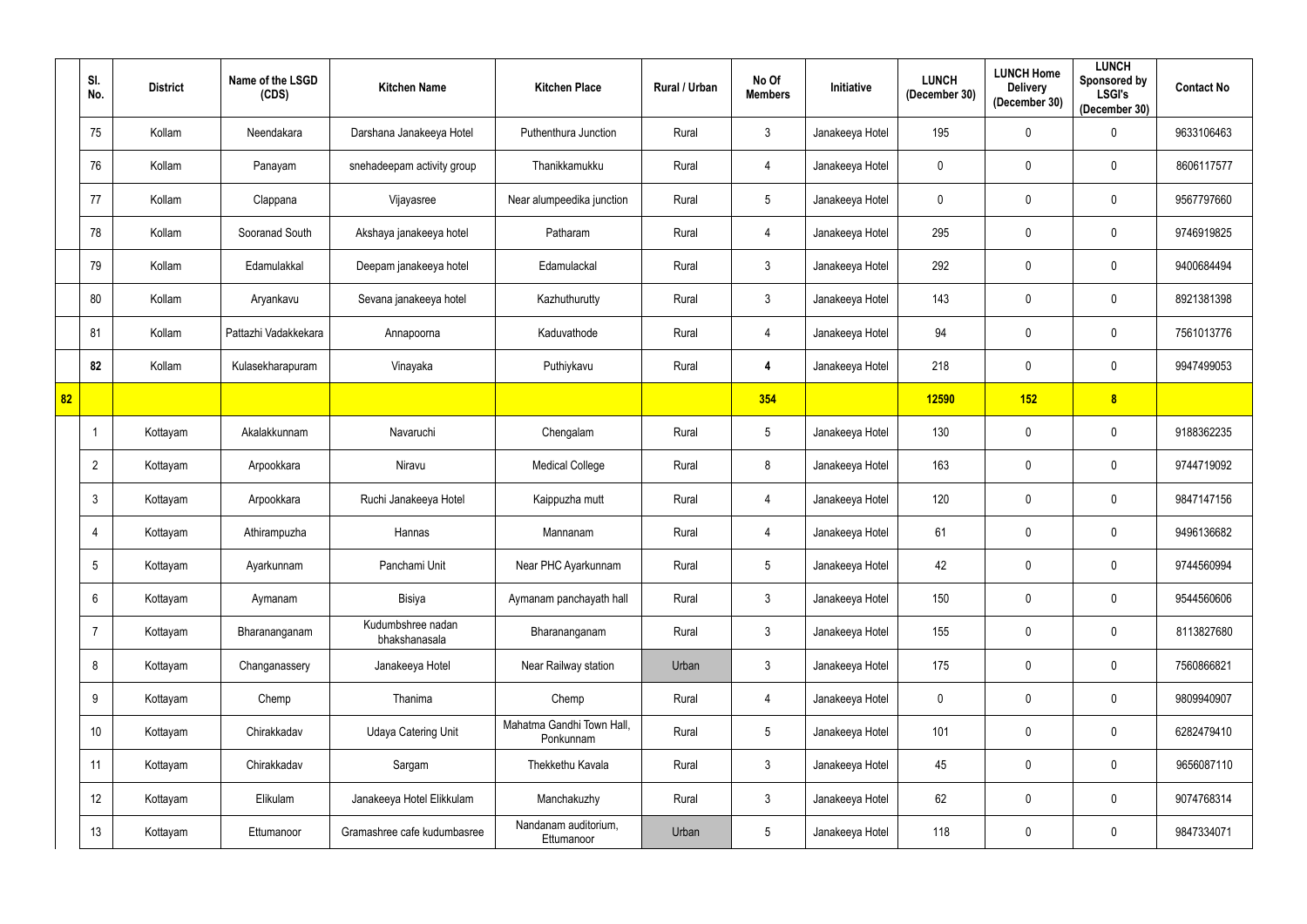| SI.<br>No.      | <b>District</b> | Name of the LSGD<br>(CDS) | <b>Kitchen Name</b>            | <b>Kitchen Place</b>           | <b>Rural / Urban</b> | No Of<br><b>Members</b> | <b>Initiative</b> | <b>LUNCH</b><br>(December 30) | <b>LUNCH Home</b><br><b>Delivery</b><br>(December 30) | <b>LUNCH</b><br>Sponsored by<br><b>LSGI's</b><br>(December 30) | <b>Contact No</b> |
|-----------------|-----------------|---------------------------|--------------------------------|--------------------------------|----------------------|-------------------------|-------------------|-------------------------------|-------------------------------------------------------|----------------------------------------------------------------|-------------------|
| 14              | Kottayam        | Kadanad                   | Thanal catering                | Kadanad                        | Rural                | $5\overline{)}$         | Janakeeya Hotel   | 175                           | $\mathbf 0$                                           | $\mathbf 0$                                                    | 9048099040        |
| 15              | Kottayam        | Kadaplamattam             | Salt &pepper                   | Near Kadaplamattom CDS         | Rural                | $\overline{4}$          | Janakeeya Hotel   | 78                            | 47                                                    | $\boldsymbol{0}$                                               | 9645400860        |
| 16 <sup>°</sup> | Kottayam        | Kadaplamattam             | Kadaplamattam Janakeeya Hotel  | Vayala                         | Rural                | $\overline{4}$          | Janakeeya Hotel   | 92                            | $\mathbf 0$                                           | $\mathbf 0$                                                    | 9446804954        |
| 17              | Kottayam        | Kaduthuruthy              | Janakeeya Hotel                | Panchayath premise             | Rural                | $6\overline{6}$         | Janakeeya Hotel   | 96                            | $\mathbf 0$                                           | $\mathbf 0$                                                    | 9847166464        |
| 18              | Kottayam        | Kallara                   | Vasuki Janakeeya hotel         | Kallara                        | Rural                | $\mathbf{3}$            | Janakeeya Hotel   | 110                           | $\mathbf 0$                                           | $\mathbf 0$                                                    | 9846103478        |
| 19              | Kottayam        | Kanakkari                 | Jesus                          | Pattithanam                    | Rural                | $5\overline{)}$         | Janakeeya Hotel   | 178                           | $\mathbf 0$                                           | $\mathbf 0$                                                    | 9447192439        |
| 20              | Kottayam        | Kangazha                  | Sulabha                        | Pathanadu                      | Rural                | $5\phantom{.0}$         | Janakeeya Hotel   | 96                            | $\mathbf 0$                                           | $\mathbf 0$                                                    | 9847438293        |
| 21              | Kottayam        | Kanjirapally              | Vanitha canteen                | Panchayath premise             | Rural                | $\mathbf{3}$            | Janakeeya Hotel   | 120                           | $\mathbf 0$                                           | $\mathbf 0$                                                    | 9605391868        |
| 22              | Kottayam        | Karoor                    | Unarvu janakeeya hotel         | Valavoor                       | Rural                | $5\overline{)}$         | Janakeeya Hotel   | 113                           | $\mathbf 0$                                           | $\mathbf 0$                                                    | 8304903250        |
| 23              | Kottayam        | Karukachal                | <b>Sukrutham Catering Unit</b> | Karukachal                     | Rural                | $5\overline{)}$         | Janakeeya Hotel   | 48                            | $\mathbf 0$                                           | $\mathbf 0$                                                    | 9847766843        |
| 24              | Kottayam        | Kidangoor                 | Janakeeya hotel                | Kidangoor Panchayath           | Rural                | $\mathbf{3}$            | Janakeeya Hotel   | 147                           | $\mathbf 0$                                           | $\boldsymbol{0}$                                               | 9048080292        |
| 25              | Kottayam        | Kooroppada                | Achus Janakeeya Hotel          | Panchayath                     | Rural                | $\mathbf{3}$            | Janakeeya Hotel   | 58                            | $\mathbf 0$                                           | $\mathbf 0$                                                    | 9778121989        |
| 26              | Kottayam        | Koottickal                | Janakeeya hotel                | Koottickal                     | Rural                | $5\phantom{.0}$         | Janakeeya Hotel   | 180                           | $\mathbf 0$                                           | $\mathbf 0$                                                    | 9645219929        |
| 27              | Kottayam        | Koruthodu                 | Koruthodu Janakeeya Hotel      | Koruthodu                      | Rural                | $6\overline{6}$         | Janakeeya Hotel   | 109                           | $\mathbf 0$                                           | $\mathbf 0$                                                    | 7510770418        |
| 28              | Kottayam        | KottayamNorth             | Alfa Canteen                   | Municipality Kottayam          | Urban                | $5\phantom{.0}$         | Janakeeya Hotel   | 253                           | $\boldsymbol{0}$                                      | $\overline{0}$                                                 | 9846571923        |
| 29              | Kottayam        | KottayamNorth             | Kerala cafe janakeeya hotel    | Choottuveli                    | Urban                | $\mathbf{3}$            | Janakeeya Hotel   | 380                           | $\bf{0}$                                              | $\bm{0}$                                                       | 8129337294        |
| 30 <sub>o</sub> | Kottayam        | KottayamNorth             | Maria Janakeeya Hotel          | Chungam                        | Urban                | $5\phantom{.0}$         | Janakeeya Hotel   | 245                           | $\boldsymbol{0}$                                      | $\mathbf 0$                                                    | 9744843928        |
| 31              | Kottayam        | KottayamNorth             | Ambady Janakeeya Hotel         | Karapuzha                      | Urban                | $\overline{4}$          | Janakeeya Hotel   | $\mathbf 0$                   | $\mathbf 0$                                           | $\bm{0}$                                                       | 9496374594        |
| 32              | Kottayam        | Kozhuvanal                | Rohini Janakeeya Hotel         | Vakkappulam                    | Rural                | $\mathbf{3}$            | Janakeeya Hotel   | $\mathbf 0$                   | $\pmb{0}$                                             | $\mathbf 0$                                                    | 9400216885        |
| 33              | Kottayam        | Kuravilangadu             | kudumbashree janakeeya hotel   | kuravilangady by pass junction | Rural                | $5\phantom{.0}$         | Janakeeya Hotel   | 124                           | $\mathbf 0$                                           | $\bm{0}$                                                       | 7559022364        |
| 34              | Kottayam        | Kurichi                   | Swad Catering                  | Cheruvelippadi                 | Rural                | $\overline{4}$          | Janakeeya Hotel   | 294                           | $\bf{0}$                                              | $\bm{0}$                                                       | 9847891917        |
| $35\,$          | Kottayam        | Madappally                | SR catering                    | Mammoodu                       | Rural                | $\mathbf{3}$            | Janakeeya Hotel   | 110                           | $\pmb{0}$                                             | $\bf{0}$                                                       | 9747702203        |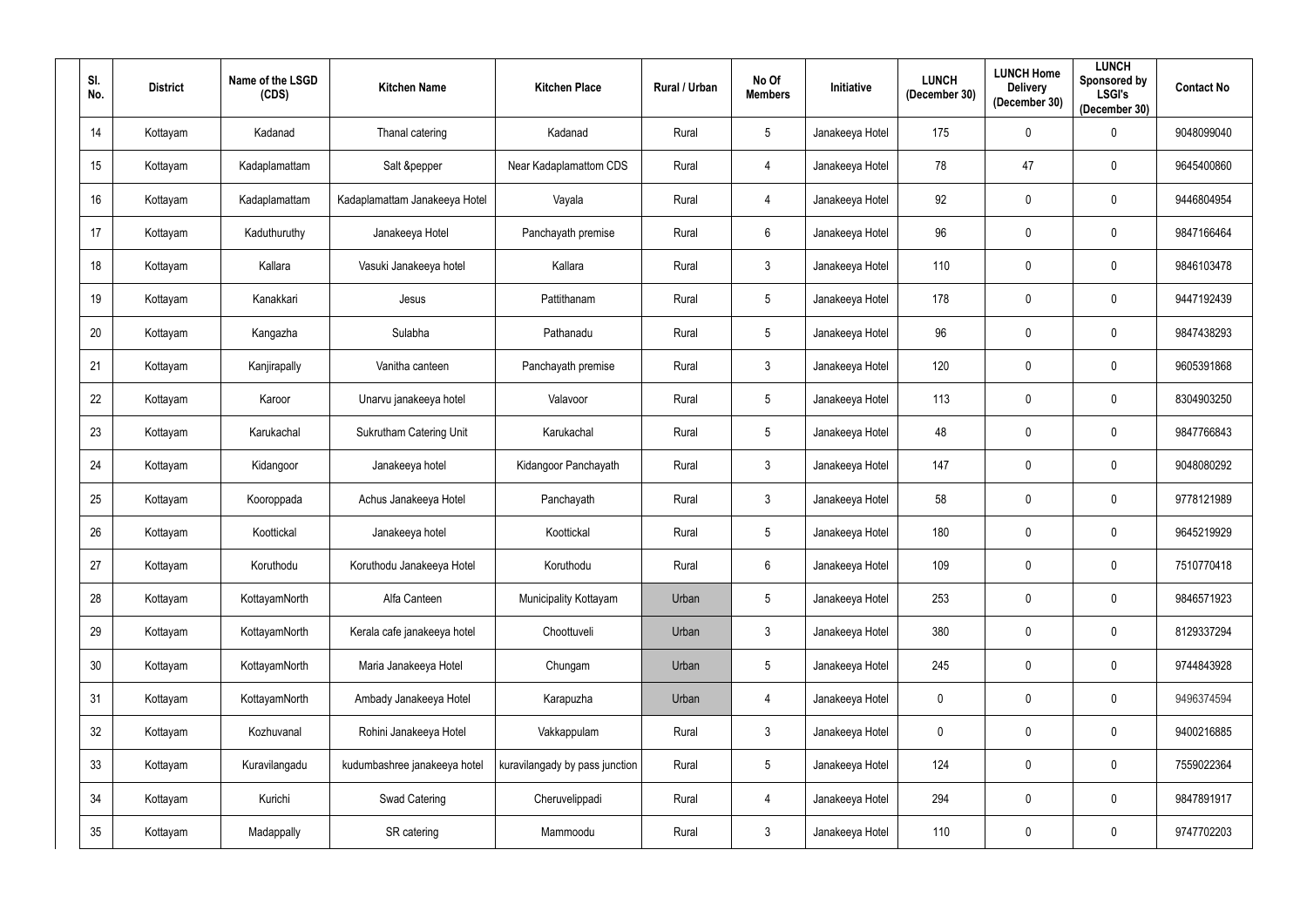|    | SI.<br>No. | <b>District</b> | Name of the LSGD<br>(CDS) | <b>Kitchen Name</b>             | <b>Kitchen Place</b>    | Rural / Urban | No Of<br><b>Members</b> | Initiative      | <b>LUNCH</b><br>(December 30) | <b>LUNCH Home</b><br><b>Delivery</b><br>(December 30) | <b>LUNCH</b><br><b>Sponsored by</b><br><b>LSGI's</b><br>(December 30) | <b>Contact No</b> |
|----|------------|-----------------|---------------------------|---------------------------------|-------------------------|---------------|-------------------------|-----------------|-------------------------------|-------------------------------------------------------|-----------------------------------------------------------------------|-------------------|
|    | 36         | Kottayam        | Manimala                  | Vanitha canteen                 | Manimala                | Rural         | 3                       | Janakeeya Hotel | 142                           | $\mathbf 0$                                           | $\mathbf 0$                                                           | 9946318069        |
|    | 37         | Kottayam        | Manjoor                   | Oruma catering unit             | Kuruppanthara           | Rural         | $5\phantom{.0}$         | Janakeeya Hotel | 95                            | 76                                                    | $\overline{2}$                                                        | 9349189590        |
|    | 38         | Kottayam        | Marangattupilly           | Marangattupilly Janakeeya Hotel | Marangattupilly         | Rural         | 4                       | Janakeeya Hotel | 198                           | $\mathbf 0$                                           | $\mathbf 0$                                                           | 9544416772        |
|    | 39         | Kottayam        | Maravanthuruth            | Changathi                       | Maravanthuruth          | Rural         | 4                       | Janakeeya Hotel | 45                            | $\mathbf 0$                                           | $\mathbf 0$                                                           | 9744598169        |
|    | 40         | Kottayam        | Meenachil                 | Akshaya Janakeeya hotel         | Idamattam               | Rural         | 4                       | Janakeeya Hotel | 125                           | $\mathbf 0$                                           | $\overline{2}$                                                        | 9747190979        |
| 82 | 41         | Kottayam        | Meenachil                 | Archana janakeeya Hotel         | Paika                   | Rural         | 5                       | Janakeeya Hotel | 181                           | $\mathbf 0$                                           | $\mathbf 0$                                                           | 9048759539        |
|    | 42         | Kottayam        | Meenadom                  | Nainus                          | Meenadom                | Rural         | $\mathfrak{Z}$          | Janakeeya Hotel | 66                            | $\mathbf 0$                                           | $\mathbf 0$                                                           | 9539752801        |
|    | 43         | Kottayam        | Melukavu                  | Seenayi Cafe centre             | Melukavumattam          | Rural         | 5                       | Janakeeya Hotel | $\mathbf 0$                   | $\mathbf 0$                                           | $\mathbf 0$                                                           | 9744546703        |
|    | 44         | Kottayam        | Moonnilav                 | Aiswarya                        | Moonnilav               | Rural         | $\mathbf{3}$            | Janakeeya Hotel | 144                           | $\mathbf 0$                                           | $\mathbf 0$                                                           | 8281227689        |
|    | 45         | Kottayam        | Mulakkulam                | Janakeeya Hotel                 | Moorkkattilpadi         | Rural         | 4                       | Janakeeya Hotel | 63                            | $\mathbf 0$                                           | $\mathbf 0$                                                           | 9747856382        |
|    | 46         | Kottayam        | Mundakkayam               | Janakeeya Hotel Mundakkayam     | Mundakkayam             | Rural         | $6\phantom{.}$          | Janakeeya Hotel | 167                           | $\mathbf 0$                                           | $\mathbf 0$                                                           | 9495314979        |
|    | 47         | Kottayam        | Nedumkunnam               | Nanma Kudumbashree Unit         | Nedumkunnam             | Rural         | 5                       | Janakeeya Hotel | 40                            | $\mathbf 0$                                           | $\overline{1}$                                                        | 7306791612        |
|    | 48         | Kottayam        | Neendoor                  | Gruhasree ME Unit               | Panchayath              | Rural         | 3 <sup>1</sup>          | Janakeeya Hotel | 60                            | $\mathbf 0$                                           | $\overline{0}$                                                        | 9847756958        |
|    | 49         | Kottayam        | Njeezhoor                 | Annapoorna Janakeeya Hotel      | Panchayath              | Rural         | $\overline{4}$          | Janakeeya Hotel | 83                            | $\mathbf 0$                                           | $\mathbf 0$                                                           | 9745246839        |
|    | 50         | Kottayam        | Pala                      | Angel Janakeeya Hotel           | Pala Municipality       | Urban         | 4                       | Janakeeya Hotel | 162                           | $\bf{0}$                                              |                                                                       | 9745963125        |
|    | 51         | Kottayam        | Pala                      | Harithasree catering            | Chethimattam            | Urban         | $5\overline{)}$         | Janakeeya Hotel | 245                           | $\bf{0}$                                              | $\mathbf 0$                                                           | 9895154240        |
|    | 52         | Kottayam        | Pallickathodu             | Sangeetha                       | Pallickathodu Bus stand | Rural         | 3 <sup>1</sup>          | Janakeeya Hotel | 74                            | $\bf{0}$                                              | $\mathbf 0$                                                           | 9633814381        |
|    | 53         | Kottayam        | Pampady                   | Thrupthi                        | Pampady Town            | Rural         | $5\phantom{.0}$         | Janakeeya Hotel | 19                            | $\bf{0}$                                              | $\boldsymbol{0}$                                                      | 9633013622        |
|    | 54         | Kottayam        | Panachikkadu              | Ruchi Canteen                   | Paruthumpara            | Rural         | $5\phantom{.0}$         | Janakeeya Hotel | 86                            | $\bf{0}$                                              | $\mathbf 0$                                                           | 9656411494        |
|    | 55         | Kottayam        | Parathodu                 | Janakeeya Hotel Parathodu       | Panchayath              | Rural         | $\overline{4}$          | Janakeeya Hotel | 119                           | $\mathbf 0$                                           | $\mathbf 0$                                                           | 7907455541        |
|    | 56         | Kottayam        | Paippadu                  | Thejus                          | Paippadu                | Rural         | $5\phantom{.0}$         | Janakeeya Hotel | 207                           | $\bf{0}$                                              | $\mathbf 0$                                                           | 7034621426        |
|    | 57         | Kottayam        | Poonjar                   | Haritham                        | Poonjar                 | Rural         | $5\phantom{.0}$         | Janakeeya Hotel | 88                            | $\pmb{0}$                                             | $\overline{2}$                                                        | 9495235348        |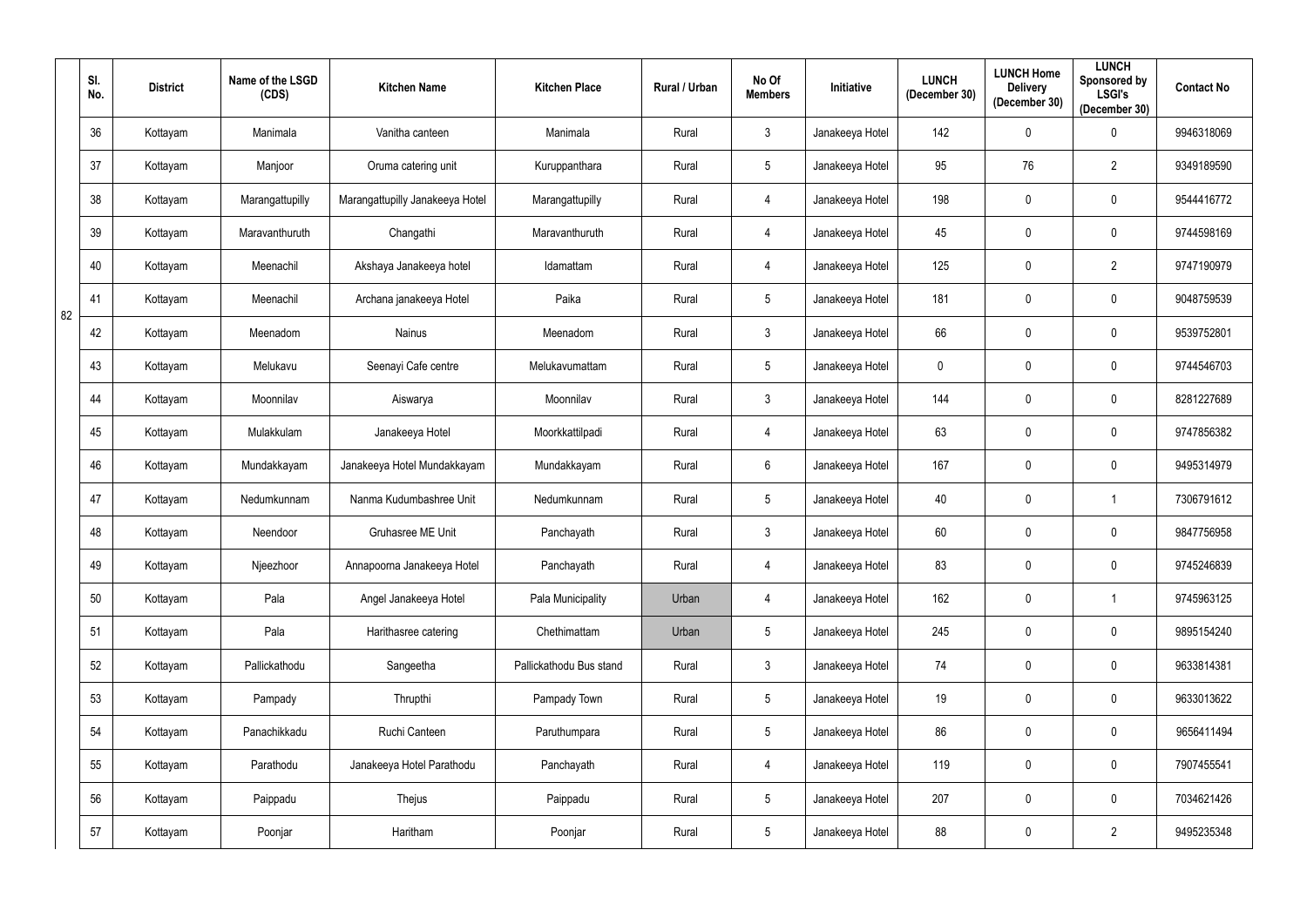| SI.<br>No. |    | <b>District</b> | Name of the LSGD<br>(CDS) | <b>Kitchen Name</b>                                      | <b>Kitchen Place</b>                        | Rural / Urban | No Of<br><b>Members</b> | Initiative      | <b>LUNCH</b><br>(December 30) | <b>LUNCH Home</b><br><b>Delivery</b><br>(December 30) | <b>LUNCH</b><br><b>Sponsored by</b><br><b>LSGI's</b><br>(December 30) | <b>Contact No</b> |
|------------|----|-----------------|---------------------------|----------------------------------------------------------|---------------------------------------------|---------------|-------------------------|-----------------|-------------------------------|-------------------------------------------------------|-----------------------------------------------------------------------|-------------------|
|            | 58 | Kottayam        | poonjar south             | Sowbhagya Janakeeya Hotel                                | poonjar south                               | Rural         | 4                       | Janakeeya Hotel | 200                           | $\mathbf 0$                                           | $\Omega$                                                              | 9495151799        |
|            | 59 | Kottayam        | Ramapuram                 | Ruchi                                                    | Ramapuram                                   | Rural         | 4                       | Janakeeya Hotel | 120                           | 60                                                    | 0                                                                     | 9495107277        |
|            | 60 | Kottayam        | T.V.Puram                 | Vijaya Janakeeya Hotel                                   | TV Puram                                    | Rural         | $\mathbf{3}$            | Janakeeya Hotel | 0                             | $\mathbf 0$                                           | $\mathbf 0$                                                           | 9847614136        |
| 61         |    | Kottayam        | Teekkoy                   | Kairali                                                  | Vagamattom, Kallambhagam                    | Rural         | $\mathbf{3}$            | Janakeeya Hotel | 105                           | $\mathbf 0$                                           | 0                                                                     | 7025702768        |
| 62         |    | Kottayam        | Thalanad                  | Nanma                                                    | Muttambhagam Kavala                         | Rural         | $\mathbf{3}$            | Janakeeya Hotel | 36                            | $\overline{0}$                                        | 0                                                                     | 9961289547        |
|            | 63 | Kottayam        | Thalappalam               | Ameya                                                    | Thalappalam                                 | Rural         | $\overline{4}$          | Janakeeya Hotel | 99                            | $\mathbf 0$                                           | $\mathbf 0$                                                           | 7025932626        |
|            | 64 | Kottayam        | Thalayolaparambu          | kudumbashree janakeeya hotel                             | Thalayolaparambu                            | Rural         | $\mathbf{3}$            | Janakeeya Hotel | 97                            | $\mathbf 0$                                           | $\mathbf 0$                                                           | 7994830570        |
|            | 65 | Kottayam        | Thidanadu                 | Janani                                                   | Chemmlamattam                               | Rural         | $6\overline{6}$         | Janakeeya Hotel | 88                            | $\mathbf 0$                                           | 0\$                                                                   | 9562695545        |
|            | 66 | Kottayam        | Thidanadu                 | Krishna                                                  | Near Panchayath                             | Rural         | 4                       | Janakeeya Hotel | 150                           | $\mathbf 0$                                           | $\mathbf 0$                                                           | 9605565960        |
| 67         |    | Kottayam        | Thiruvarppu               | Sreeparvathy food products                               | Illickal                                    | Rural         | $\mathbf{3}$            | Janakeeya Hotel | 172                           | $\mathbf 0$                                           | 0                                                                     | 9747289846        |
| 68         |    | Kottayam        | Thrikkodithanam           | Swanthanam                                               | Thrikkodithanam                             | Rural         | $5\overline{)}$         | Janakeeya Hotel | 56                            | $\mathbf 0$                                           | $\mathbf 0$                                                           | 7902729237        |
| 69         |    | Kottayam        | Udayanapuram              | Uppum Mulakum                                            | Nerekadavu                                  | Rural         | $\mathbf{3}$            | Janakeeya Hotel | 0                             | $\overline{0}$                                        | 0                                                                     | 8111850728        |
|            | 70 | Kottayam        | Udayanapuram              | Aiswarya Activity Group                                  | Vaikom Block Panchayath                     | Rural         | $5\phantom{.0}$         | Janakeeya Hotel | 39                            | $\mathbf 0$                                           | $\mathbf 0$                                                           | 9847437286        |
| 71         |    | Kottayam        | Uzhavoor                  | Uzhavoor Janakeeya Hotel                                 | Uzhavoor Town                               | Rural         | 8                       | Janakeeya Hotel | 143                           | 82                                                    | $\mathbf 0$                                                           | 9746074266        |
|            | 72 | Kottayam        | Vaikom                    | <b>Chanees Eats</b>                                      | Chalapparambu                               | Urban         | 4                       | Janakeeya Hotel | 86                            | $\mathbf 0$                                           | $\mathbf 0$                                                           | 9446467389        |
| 73         |    | Kottayam        | Vakathanam                | Padheyam                                                 | Njaliakuzhi                                 | Rural         | $6\overline{6}$         | Janakeeya Hotel | 180                           | $\mathbf 0$                                           | $\mathbf 0$                                                           | 9495010073        |
|            | 74 | Kottayam        | Vazhappally               | Udayam                                                   | Vazhappally                                 | Rural         | $\overline{4}$          | Janakeeya Hotel | 94                            | $\mathbf 0$                                           | 0                                                                     | 9562267564        |
|            | 75 | Kottayam        | Vazhoor                   | Kudumbashree Canteen Unit At<br>Vazhoor Grama Panchayath | Vazhoor Grama Panchayath<br><b>Building</b> | Rural         | $5\phantom{.0}$         | Janakeeya Hotel | 55                            | $\mathbf 0$                                           | $\mathbf 0$                                                           | 9544717796        |
|            | 76 | Kottayam        | Vazhoor                   | New India                                                | Nedumavu                                    | Rural         | $\mathbf{3}$            | Janakeeya Hotel | 31                            | $\mathbf 0$                                           | $\mathbf 0$                                                           | 9744581242        |
| 77         |    | Kottayam        | Vechoor                   | Treeland Annapoorna                                      | <b>Bund Road</b>                            | Rural         | $\mathbf{3}$            | Janakeeya Hotel | 91                            | $\overline{0}$                                        | 0                                                                     | 8606814487        |
|            | 78 | Kottayam        | Veliyannoor               | Thanima foods                                            | Veliyannoor                                 | Rural         | $\mathbf{3}$            | Janakeeya Hotel | 123                           | $\mathbf 0$                                           | 0                                                                     | 9744392147        |
| 79         |    | Kottayam        | Vellavoor                 | Uppum Mulakum Janakeeya Hotel                            | Panchayath premise                          | Rural         | $5\phantom{.0}$         | Janakeeya Hotel | $\overline{0}$                | $\overline{0}$                                        | $\overline{0}$                                                        | 9188317288        |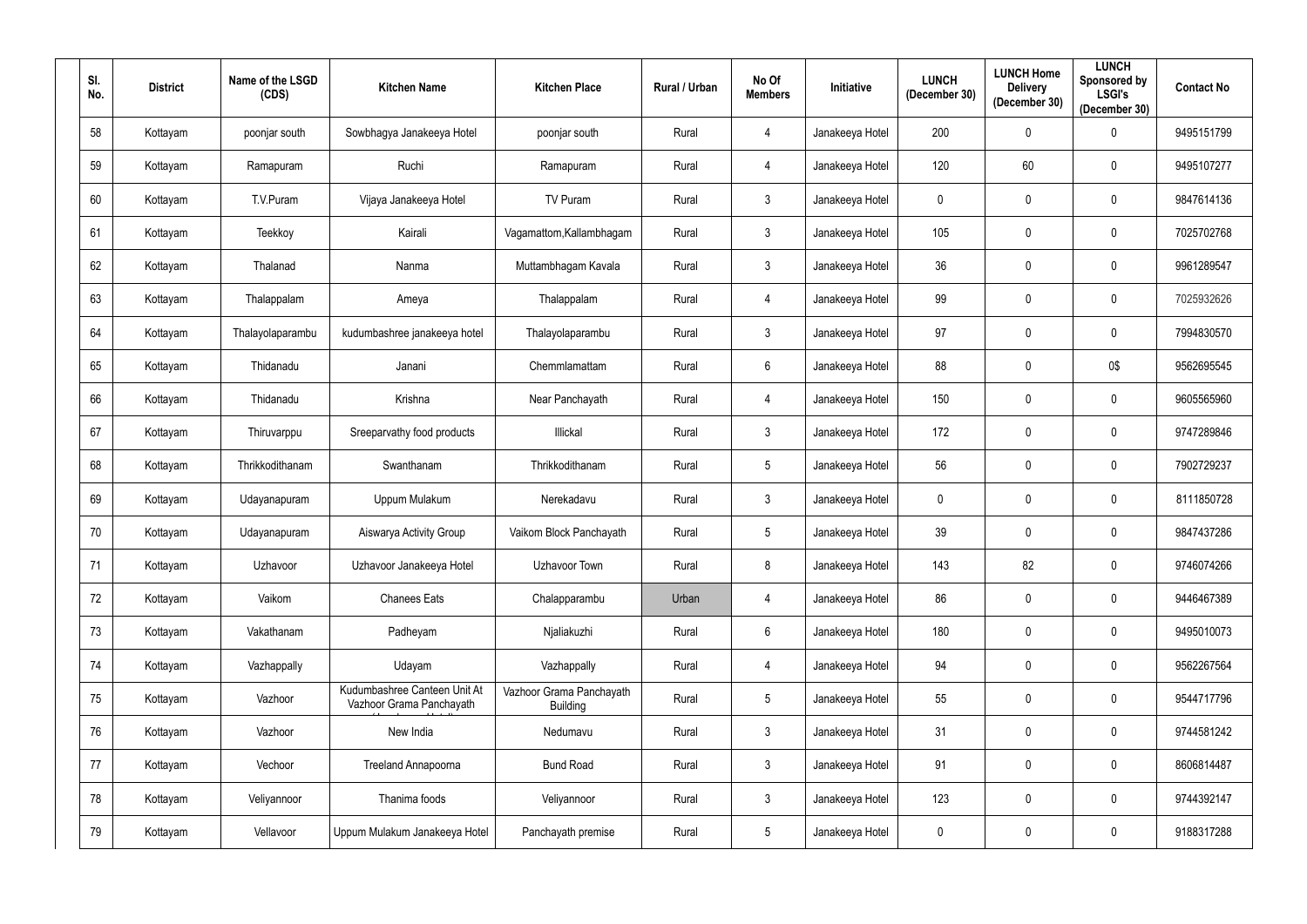|    | SI.<br>No.      | <b>District</b> | Name of the LSGD<br>(CDS) | <b>Kitchen Name</b>            | <b>Kitchen Place</b>                  | Rural / Urban | No Of<br><b>Members</b> | Initiative      | <b>LUNCH</b><br>(December 30) | <b>LUNCH Home</b><br><b>Delivery</b><br>(December 30) | <b>LUNCH</b><br>Sponsored by<br><b>LSGI's</b><br>(December 30) | <b>Contact No</b> |
|----|-----------------|-----------------|---------------------------|--------------------------------|---------------------------------------|---------------|-------------------------|-----------------|-------------------------------|-------------------------------------------------------|----------------------------------------------------------------|-------------------|
|    | 80              | Kottayam        | Velloor                   | Puzhayoram catering            | Near Velloor cds office               | Rural         | $\overline{4}$          | Janakeeya Hotel | 105                           | $\mathbf 0$                                           | $\mathbf 0$                                                    | 9895522286        |
|    | 81              | Kottayam        | Vijayapuram               | Niravu                         | Iranjal                               | Rural         | $\mathbf{3}$            | Janakeeya Hotel | 269                           | $\mathbf 0$                                           | $\mathbf 0$                                                    | 9495245895        |
|    | 82              | Kottayam        | Vijayapuram               | Renown Janakeeya Hotel         | Vadavathoor                           | Rural         | $5\phantom{.0}$         | Janakeeya Hotel | 145                           | $\mathbf 0$                                           | $\mathbf 0$                                                    | 8606536302        |
| 82 |                 |                 |                           |                                |                                       |               | 336                     |                 | 9221                          | 265                                                   | 8 <sup>1</sup>                                                 |                   |
|    |                 | Kozhikode       | Balussery                 | Unarvu Janakeeya Hotel         | Balussery                             | Rural         | 5                       | Janakeeya Hotel | 144                           | $\mathbf 0$                                           | $\overline{0}$                                                 | 95440 03929       |
|    | $\overline{2}$  | Kozhikode       | Panangad                  | Kairali Janakeeya Hotel        | Balussery mukku at KK<br>hospital     | Rural         | $\mathbf{3}$            | Janakeeya Hotel | $\mathbf 0$                   | $\mathbf 0$                                           | $\mathbf 0$                                                    | 97450 85782       |
|    | 3               | Kozhikode       | Koorachundu               | Koorachundu Janakeeya hotel    | Koorachundu                           | Rural         | $\overline{4}$          | Janakeeya Hotel | 300                           | $\mathbf 0$                                           | $\mathbf 0$                                                    | 94967 07886       |
|    | 4               | Kozhikode       | Koorachundu               | Koottayma Janakeeya Hotel      | Kallanode                             | Rural         | $5\phantom{.0}$         | Janakeeya Hotel | 362                           | $\mathbf 0$                                           | $\boldsymbol{0}$                                               | 94967 26850       |
|    | $5^{\circ}$     | Kozhikode       | Kottur                    | Sneha Janakeeya Hotel          | Kottur                                | Rural         | $5\phantom{.0}$         | Janakeeya Hotel | 140                           | $\mathbf 0$                                           | $\overline{0}$                                                 | 97456 72101       |
|    | 6               | Kozhikode       | Naduvannur                | Naduvannur Janakeeya Hotel     | Naduvannur                            | Rural         | $\overline{7}$          | Janakeeya Hotel | 384                           | $\mathbf 0$                                           | $\boldsymbol{0}$                                               | 8592-031802       |
|    | 7               | Kozhikode       | Naduvannur                | Kudumbashree Janakeeya Hotel   | Anjolimukku                           | Rural         | $\mathbf{3}$            | Janakeeya Hotel | 407                           | $\mathbf 0$                                           | $\overline{0}$                                                 | 9995947043        |
|    | 8               | Kozhikode       | Ulliyeri                  | Ulliyeri Janakeeya Hotel       | Ulliyeri                              | Rural         | $\overline{4}$          | Janakeeya Hotel | 353                           | $\mathbf 0$                                           | $\overline{0}$                                                 | 89434 06681       |
|    | 9               | Kozhikode       | Unnikulam                 | Swad Janakeeya Hotel           | Ekarool Kaappil Road                  | Rural         | $\mathbf{3}$            | Janakeeya Hotel | 708                           | $\mathbf 0$                                           | $\mathbf 0$                                                    | 85475 75474       |
|    | 10 <sup>°</sup> | Kozhikode       | Unnikulam                 | Chaithanya Janakeeya Hotel     | Opposite unnikulam<br>gramapanchayath | Rural         | $\mathfrak{Z}$          | Janakeeya Hotel | 689                           | $\mathbf 0$                                           | $\mathbf 0$                                                    | 87141 31460       |
|    | 11              | Kozhikode       | Nanminda                  | Akshaya vanitha hotel          | Nanminda panchayath building          | Rural         | $\mathfrak{Z}$          | Janakeeya Hotel | 133                           | $\mathbf 0$                                           | $\bm{0}$                                                       | 9961184212        |
|    | 12              | Kozhikode       | Thalakkulathur            | Thalakkulathur Janakeeya Hotel | Parambath                             | Rural         | $\overline{4}$          | Janakeeya Hotel | 257                           | $\mathbf 0$                                           | $\mathbf 0$                                                    | 7593067511        |
|    | 13              | Kozhikode       | Kakkodi                   | Kakkodi Janakeeya Hotel        | Kakkodi Bazar                         | Rural         | $\overline{7}$          | Janakeeya Hotel | 312                           | $\boldsymbol{0}$                                      | $\pmb{0}$                                                      | 8943123615        |
|    | 14              | Kozhikode       | Chelannur                 | Oottupura Janakeeya Hotel      | Ambalathukulangara                    | Rural         | $\overline{7}$          | Janakeeya Hotel | 177                           | $\mathbf 0$                                           | $\overline{2}$                                                 | 9846010528        |
|    | 15              | Kozhikode       | Narikkuni                 | Amma Janakeeya Hotel           | Narikkuni                             | Rural         | $\mathbf{3}$            | Janakeeya Hotel | 190                           | $\mathbf 0$                                           | $\mathbf 0$                                                    | 9645606562        |
|    | 16              | Kozhikode       | Kakkoor                   | Janakeeya Hotel Kakkoor        | Kakkoor                               | Rural         | $5\phantom{.0}$         | Janakeeya Hotel | 173                           | $\mathbf 0$                                           | $\mathbf 0$                                                    | 8592050112        |
|    | 17              | Kozhikode       | Koduvally                 | Sadhya Janakeeya Hotel         | G M L P School, Koduvally             | Urban         | $5\phantom{.0}$         | Janakeeya Hotel | 496                           | $\mathbf 0$                                           | $\bf{0}$                                                       | 8593898831        |
|    | 18              | Kozhikode       | Koduvally                 | KKN Janakeeya Hotel Koduvally  | Nellamkandi                           | Urban         | $\mathfrak{Z}$          | Janakeeya Hotel | 182                           | $\overline{0}$                                        | $\bm{0}$                                                       | 9847650894        |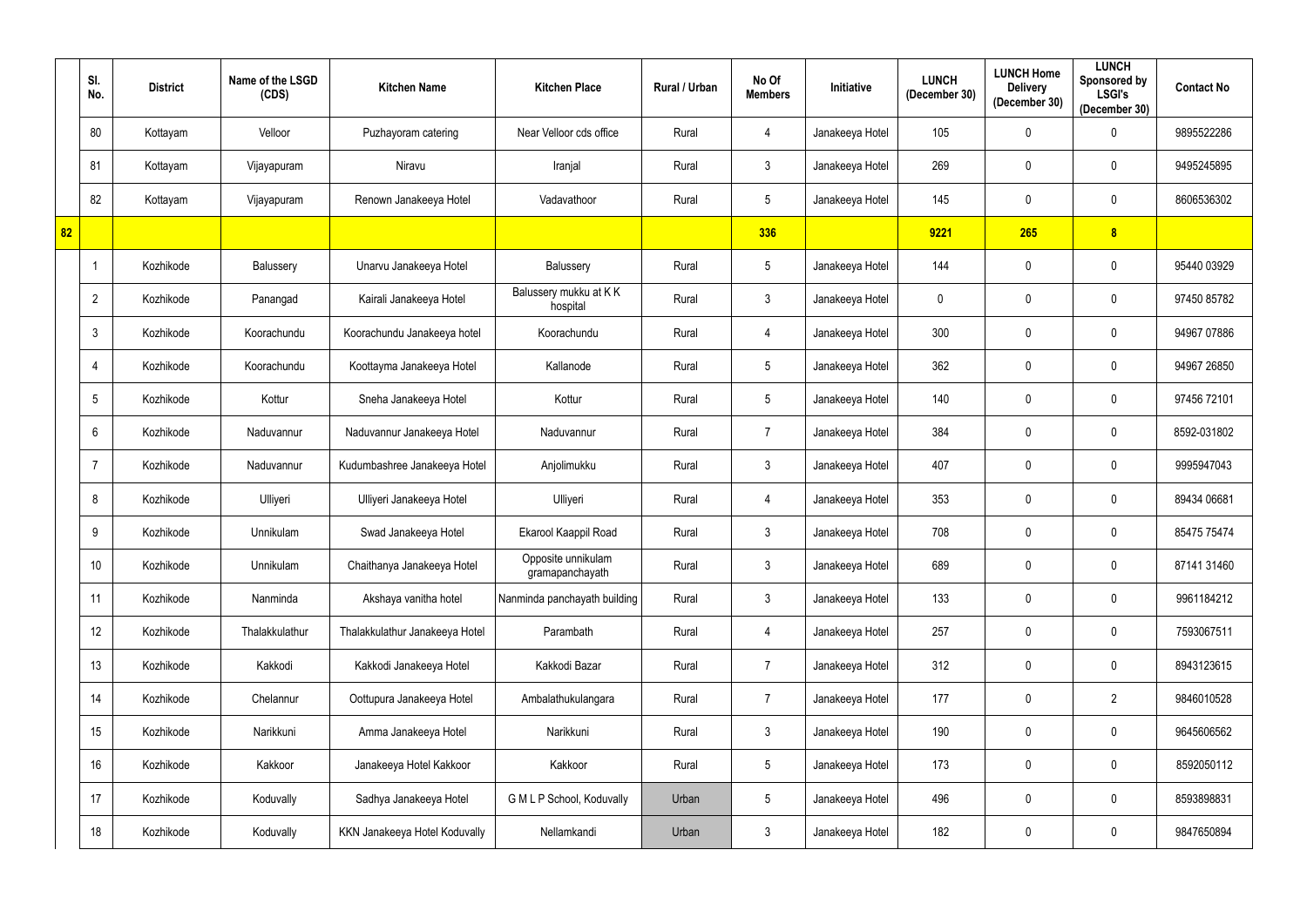| SI.<br>No. | <b>District</b> | Name of the LSGD<br>(CDS) | <b>Kitchen Name</b>                      | <b>Kitchen Place</b>                | Rural / Urban | No Of<br><b>Members</b> | Initiative      | <b>LUNCH</b><br>(December 30) | <b>LUNCH Home</b><br><b>Delivery</b><br>(December 30) | <b>LUNCH</b><br>Sponsored by<br><b>LSGI's</b><br>(December 30) | <b>Contact No</b> |
|------------|-----------------|---------------------------|------------------------------------------|-------------------------------------|---------------|-------------------------|-----------------|-------------------------------|-------------------------------------------------------|----------------------------------------------------------------|-------------------|
| 19         | Kozhikode       | Koduvally                 | Swad Janakeeya Hotel                     | Manipuram                           | Urban         | $5\overline{)}$         | Janakeeya Hotel | 211                           | $\mathbf 0$                                           | $\mathbf 0$                                                    | 9946991995        |
| 20         | Kozhikode       | Madavoor                  | Madavoor Janakeeya Hotel                 | Near madavoor panchayath            | Rural         | $5\overline{)}$         | Janakeeya Hotel | 172                           | $\mathbf 0$                                           | $\mathbf 0$                                                    | 8547590842        |
| 21         | Kozhikode       | Omasseri                  | Annapoornna Janakeeya Hotel              | Omasseri                            | Rural         | $\overline{4}$          | Janakeeya Hotel | 305                           | $\mathbf 0$                                           | $\mathbf 0$                                                    | 9605102599        |
| 22         | Kozhikode       | Puthuppadi                | Ruchi Janakeeya Hotel                    | Puthupadi                           | Rural         | $5\overline{)}$         | Janakeeya Hotel | 276                           | $\mathbf 0$                                           | $\mathbf 0$                                                    | 7909113114        |
| 23         | Kozhikode       | Kizhakkoth                | Swad Janakeeya Hotel                     | Mariveettilthazham                  | Rural         | $\overline{4}$          | Janakeeya Hotel | 150                           | $\mathbf 0$                                           | $\mathbf 0$                                                    | 9847086665        |
| 24         | Kozhikode       | Thamarassery              | Pavithram Janakeeya hotel                | Thamarassery old stand              | Rural         | $6\overline{6}$         | Janakeeya Hotel | 363                           | $\mathbf 0$                                           | $\mathbf 0$                                                    | 9048389661        |
| 25         | Kozhikode       | Kodenchery                | Kairali Janakeeya Hotel                  | Kodenchery                          | Rural         | $\overline{4}$          | Janakeeya Hotel | 106                           | 0                                                     | $\mathbf 0$                                                    | 9446037829        |
| 26         | Kozhikode       | Koodaranji                | Ruchikkoot Janakeeya Hotel               | Koodaranji                          | Rural         | $6\overline{6}$         | Janakeeya Hotel | 298                           | $\mathbf 0$                                           | $\mathbf 0$                                                    | 9496439278        |
| 27         | Kozhikode       | Thiruvambadi              | Pulari Janakeeya Hotel                   | Thondimmal                          | Rural         | $5\overline{)}$         | Janakeeya Hotel | 146                           | $\mathbf 0$                                           | $\mathbf 0$                                                    | 7034264232        |
| 28         | Kozhikode       | Kattippara                | Ruchi Janakeeya Hotel                    | Chamal                              | Rural         | $6\overline{6}$         | Janakeeya Hotel | 198                           | $\mathbf 0$                                           | $\mathbf 0$                                                    | 7591974045        |
| 29         | Kozhikode       | Koyilandy North           | Naveena canteen                          | Near new bus stand                  | Urban         | $\overline{7}$          | Janakeeya Hotel | 637                           | 0                                                     | $\overline{2}$                                                 | 9544185262        |
| 30         | Kozhikode       | Koyilandy North           | Koyilandi Nagarasabha Janakeeya<br>Hotel | Near Kollamchira                    | Urban         | 10                      | Janakeeya Hotel | 352                           | $\mathbf 0$                                           | $\mathbf 0$                                                    | 8943191728        |
| 31         | Kozhikode       | Koyilandi South           | Snehadeepam Janakeeya Hotel              | Muthambi                            | Urban         | $6\overline{6}$         | Janakeeya Hotel | 68                            | $\mathbf 0$                                           | $\mathbf 0$                                                    | 9188198658        |
| 32         | Kozhikode       | Koyilandi South           | Kudumbashree Janakeeya Hotel             | Koyilandi Market                    | Urban         | $\mathbf{3}$            | Janakeeya Hotel | 297                           | $\mathbf 0$                                           | $\mathbf{1}$                                                   |                   |
| 33         | Kozhikode       | Chengottukavu             | Amma Janakeeya Hotel                     | Edakkulam                           | Rural         | $5\phantom{.0}$         | Janakeeya Hotel | 135                           | 0                                                     | $\overline{0}$                                                 | 9048235785        |
| 34         | Kozhikode       | Atholi                    | Atholi Janakeeya Hotel                   | Kodassery                           | Rural         | $\overline{4}$          | Janakeeya Hotel | 320                           | $\mathbf 0$                                           | $\mathbf 0$                                                    | 9072499251        |
| 35         | Kozhikode       | Moodadi                   | Ruchi Janakeeya Hotel                    | Moodadi                             | Rural         | $5\phantom{.0}$         | Janakeeya Hotel | 298                           | $\pmb{0}$                                             | $\bm{0}$                                                       | 8281226403        |
| 36         | Kozhikode       | Chemancheri               | Annapoornna Janakeeya Hotel              | Pookkad                             | Rural         | $5\phantom{.0}$         | Janakeeya Hotel | 286                           | $\mathbf 0$                                           | $\mathbf{1}$                                                   | 9048235785        |
| 37         | Kozhikode       | Arikkulam                 | Thanima Janakeeya Hotel                  | Kurudimukku                         | Rural         | $\overline{4}$          | Janakeeya Hotel | 160                           | $\mathbf 0$                                           | $\mathbf{1}$                                                   | 9645137125        |
| 38         | Kozhikode       | Arikkulam                 | Ruchiyidam Janakeeya Hotel               | Arikkulam                           | Rural         | $\overline{4}$          | Janakeeya Hotel | 77                            | 0                                                     | $\mathbf 0$                                                    | 9048410803        |
| 39         | Kozhikode       | Kozhikode Central.        | Ruchikkoott                              | <b>District Veterinary Hospital</b> | Urban         | $\mathbf{3}$            | Janakeeya Hotel | 994                           | 246                                                   | $\overline{0}$                                                 | 7025774213        |
| 40         | Kozhikode       | Kozhikode Central         | Sneha Ruchikkoott                        | Mankavu                             | Urban         | $\overline{4}$          | Janakeeya Hotel | 380                           | 90                                                    | $\bm{0}$                                                       | 8921995031        |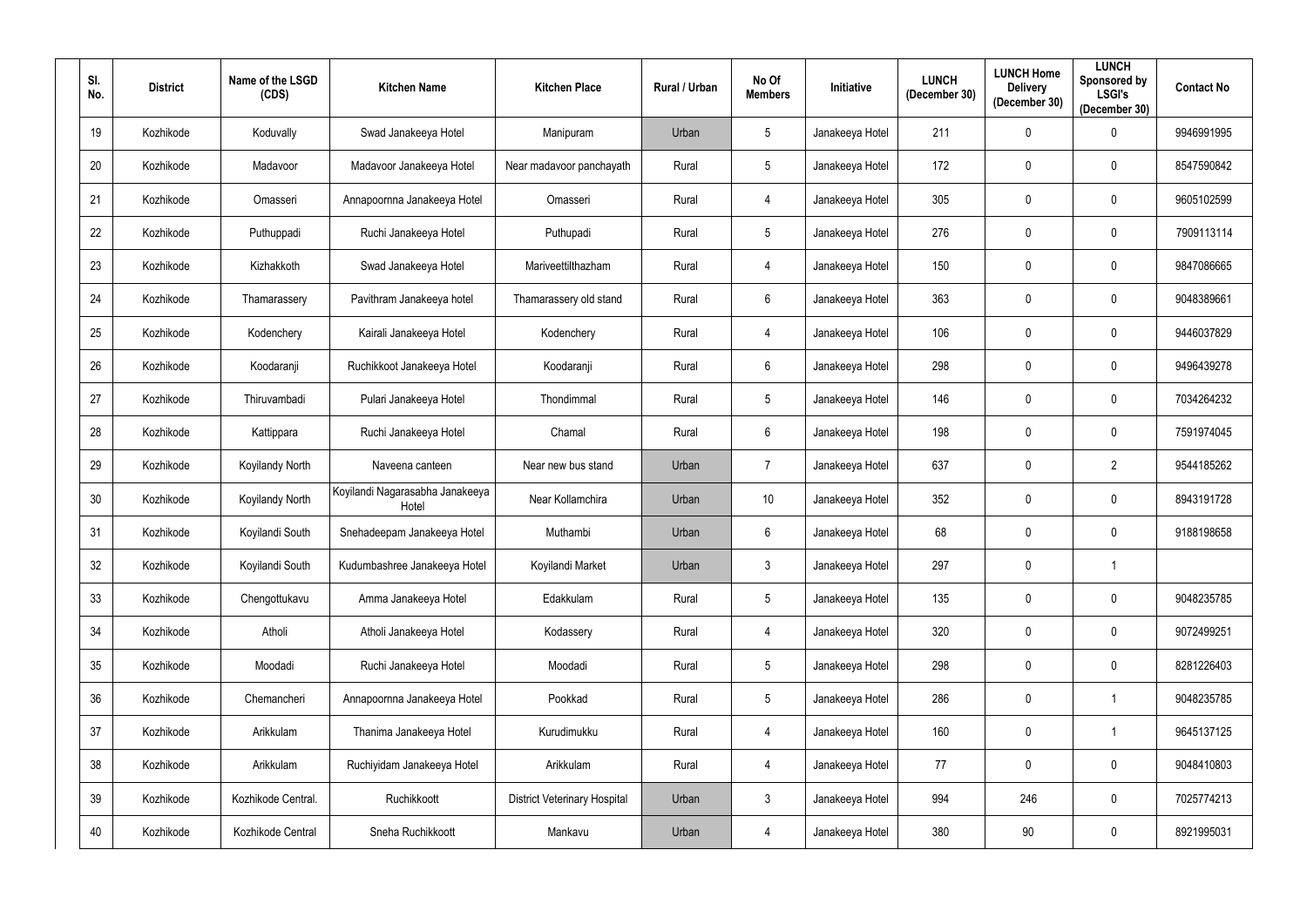|     | SI.<br>No. | <b>District</b> | Name of the LSGD<br>(CDS) | <b>Kitchen Name</b>            | <b>Kitchen Place</b>                        | Rural / Urban | No Of<br><b>Members</b> | Initiative      | <b>LUNCH</b><br>(December 30) | <b>LUNCH Home</b><br><b>Delivery</b><br>(December 30) | <b>LUNCH</b><br>Sponsored by<br><b>LSGI's</b><br>(December 30) | <b>Contact No</b> |
|-----|------------|-----------------|---------------------------|--------------------------------|---------------------------------------------|---------------|-------------------------|-----------------|-------------------------------|-------------------------------------------------------|----------------------------------------------------------------|-------------------|
|     | 41         | Kozhikode       | Kozhikode Central         | Tripthi Janakeeya Hotel        | Near AMLP School,<br>Moozhikkal             | Urban         | 3                       | Janakeeya Hotel | 641                           | 83                                                    | $\mathbf 0$                                                    | 8129200288        |
|     | 42         | Kozhikode       | Kozhikode Central         | New Ganesh                     | Kovoor, near library                        | Urban         | 5                       | Janakeeya Hotel | 950                           | 105                                                   | $\mathbf 0$                                                    | 9349123701        |
|     | 43         | Kozhikode       | Kozhikode Central         | Ruchippura Janakeeya Hotel     | Near Focus mall, New bus<br>stand Kozhikode | Urban         | $\mathfrak{Z}$          | Janakeeya Hotel | 980                           | $\mathbf 0$                                           | $\boldsymbol{0}$                                               | 9605602806        |
|     | 44         | Kozhikode       | Kozhikode Central         | Souparnika Janakeeya Hotel     | Medical college near chest<br>hospital      | Urban         | $6\phantom{.}$          | Janakeeya Hotel | 470                           | $\mathbf 0$                                           | $\mathbf 0$                                                    | 8281709784        |
|     | 45         | Kozhikode       | Kozhikode North           | Udayam kudumbasree canteen     | Thadambattuthazham                          | Urban         | $5\phantom{.0}$         | Janakeeya Hotel | 600                           | 56                                                    | $\mathbf 0$                                                    | 7736850096        |
|     | 46         | Kozhikode       | Kozhikode North           | Ruchi                          | Elathoor, Chettikulam                       | Urban         | $\overline{4}$          | Janakeeya Hotel | 317                           | $\mathbf 0$                                           | $\boldsymbol{0}$                                               | 9947743713        |
|     | 47         | Kozhikode       | Kozhikode North           | Tasty Janakeeya Hotel          | Butt road                                   | Urban         | $5\phantom{.0}$         | Janakeeya Hotel | 607                           | 50                                                    | $\mathbf 0$                                                    | 9074462795        |
|     | 48         | Kozhikode       | Kozhikode North           | Oruma                          | Eranjikkal                                  | Urban         | 4                       | Janakeeya Hotel | 407                           | 18                                                    | $\mathbf 0$                                                    |                   |
|     | 49         | Kozhikode       | Feroke                    | Ruchi vanitha mess             | <b>Feroke Muncipality</b>                   | Urban         | $\overline{7}$          | Janakeeya Hotel | 226                           | $\mathbf 0$                                           | $\pmb{0}$                                                      | 9544468026        |
|     | 50         | Kozhikode       | Feroke                    | Mithra Janakeeya Hotel         | Ambalangadi                                 | Urban         | $5\phantom{.0}$         | Janakeeya Hotel | 523                           | 0                                                     | $\mathbf 0$                                                    | 9847657229        |
|     | 51         | Kozhikode       | Feroke                    | Chemmeen Janakeeya Hotel       | Karuvanthuruthi                             | Urban         | 4                       | Janakeeya Hotel | 247                           | $\mathbf 0$                                           | $\boldsymbol{0}$                                               |                   |
|     | 52         | Kozhikode       | Ramanattukara             | Tasty catering unit            | Ramanattukara                               | Urban         | $6\phantom{.}$          | Janakeeya Hotel | 352                           | 0                                                     | $\mathbf 0$                                                    | 9961004004        |
| 106 | 53         | Kozhikode       | KozhikodeSouth            | Ushass cattering               | Meenchantha school                          | Urban         | $5\phantom{.0}$         | Janakeeya Hotel | 785                           | $\mathbf 0$                                           | $\overline{0}$                                                 | 9645629224        |
|     | 54         | Kozhikode       | Kozhikode South           | Oruma                          | Naduvattam                                  | Urban         | $\overline{4}$          | Janakeeya Hotel | 384                           | $\mathbf 0$                                           | $\mathbf 0$                                                    | 9747405960        |
|     | 55         | Kozhikode       | Kozhikode South           | Ruchi Janakeeya Hotel          | Kundayithode                                | Urban         | $5\phantom{.0}$         | Janakeeya Hotel | 556                           | 0                                                     | $\overline{0}$                                                 | 9526521036        |
|     | 56         | Kozhikode       | Kozhikode South           | Five star                      | Palayam                                     | Urban         | 4                       | Janakeeya Hotel | 371                           | $\mathbf 0$                                           | $\boldsymbol{0}$                                               | 9744307041        |
|     | 57         | Kozhikode       | Olavanna                  | Kailamadam Janakeeya Hotel     | Pantheerankavu bypass                       | Rural         | 6                       | Janakeeya Hotel | 392                           | 153                                                   | $\mathbf 0$                                                    | 9526123535        |
|     | 58         | Kozhikode       | Olavanna                  | Snehitha Janakeeya Hotel       | Kunnathupalam                               | Rural         | 6                       | Janakeeya Hotel | 327                           | 179                                                   | $\boldsymbol{0}$                                               | 9072771905        |
|     | 59         | Kozhikode       | Kadalundi                 | Kadambhari Janakeeya Hotel     | Mannoor valavil                             | Rural         | $6\phantom{.0}$         | Janakeeya Hotel | 230                           | 0                                                     | $\boldsymbol{0}$                                               | 9349923675        |
|     | 60         | Kozhikode       | Mukkam                    | Mukkam Friends Janakeeya hotel | Mukkam                                      | Urban         | 4                       | Janakeeya Hotel | 458                           | $\mathbf 0$                                           | $\boldsymbol{0}$                                               | 9497215604        |
|     | 61         | Kozhikode       | Mukkam                    | Oottupura Janakeeya Hotel      | Manassery                                   | Urban         | 4                       | Janakeeya Hotel | 406                           | $\bf{0}$                                              | $\boldsymbol{0}$                                               | 9645563417        |
|     | 62         | Kozhikode       | Chathamangalam            | Prakruthi                      | Chathamangalam vipanana<br>kendram          | Rural         | $\overline{5}$          | Janakeeya Hotel | 105                           | $\boldsymbol{0}$                                      | $\boldsymbol{0}$                                               | 9745828787        |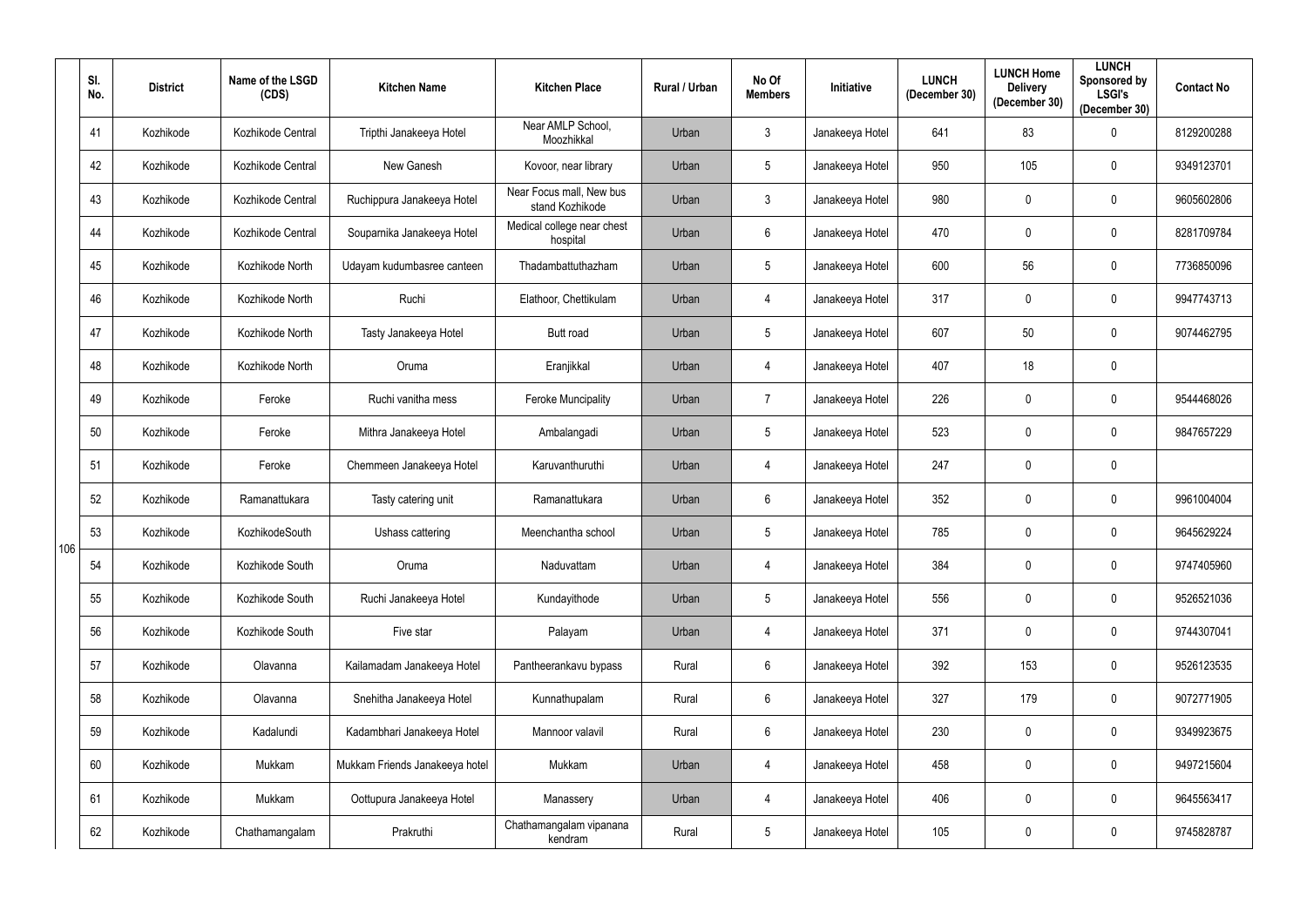| SI.<br>No. | <b>District</b> | Name of the LSGD<br>(CDS) | <b>Kitchen Name</b>                                  | <b>Kitchen Place</b>                               | <b>Rural / Urban</b> | No Of<br><b>Members</b> | Initiative      | <b>LUNCH</b><br>(December 30) | <b>LUNCH Home</b><br><b>Delivery</b><br>(December 30) | <b>LUNCH</b><br>Sponsored by<br><b>LSGI's</b><br>(December 30) | <b>Contact No</b> |
|------------|-----------------|---------------------------|------------------------------------------------------|----------------------------------------------------|----------------------|-------------------------|-----------------|-------------------------------|-------------------------------------------------------|----------------------------------------------------------------|-------------------|
| 63         | Kozhikode       | Perumanna                 | Thushara Janakeeya Hotel                             | Vallikkunnu                                        | Rural                | $5\overline{)}$         | Janakeeya Hotel | 0                             | $\mathbf 0$                                           | $\Omega$                                                       | 8113873612        |
| 64         | Kozhikode       | Kodiyathur                | Kanivu                                               | Eranjimavu                                         | Rural                | 4                       | Janakeeya Hotel | 174                           | $\mathbf 0$                                           | $\mathbf{0}$                                                   | 9048094053        |
| 65         | Kozhikode       | Karassery                 | Karassery CDS Janakeeya Hotel                        | Near karassery panchayath                          | Rural                | $\overline{4}$          | Janakeeya Hotel | 162                           | $\mathbf 0$                                           | $\mathbf{0}$                                                   | 9645120636        |
| 66         | Kozhikode       | Kuruvattoor               | Nanma Janakeeya Hotel                                | Payambra                                           | Rural                | $\overline{4}$          | Janakeeya Hotel | 180                           | $\mathbf 0$                                           | $\mathbf 0$                                                    | 8547413299        |
| 67         | Kozhikode       | Mavoor                    | Koottayma Janakeeya Hotel                            | Mavoor                                             | Rural                | $\overline{4}$          | Janakeeya Hotel | 472                           | $\overline{0}$                                        | $\mathbf 0$                                                    | 9961856227        |
| 68         | Kozhikode       | Peruvayal                 | Tripthi Janakeeya Hotel                              | Velliparambu                                       | Rural                | $5\overline{)}$         | Janakeeya Hotel | 193                           | $\mathbf 0$                                           | $\mathbf{0}$                                                   | 6238723687        |
| 69         | Kozhikode       | Kunnamangalam             | Snehapuram Janakeeya Hotel                           | Karanthoor                                         | Rural                | $\mathbf{3}$            | Janakeeya Hotel | $\mathbf 0$                   | $\mathbf 0$                                           | $\mathbf{0}$                                                   | 9048545152        |
| 70         | Kozhikode       | Kuttiadi                  | Janakeeya Hotel                                      | Kuttiadi Town                                      | Rural                | 9                       | Janakeeya Hotel | 211                           | $\mathbf 0$                                           | $\mathbf{0}$                                                   | 8606099575        |
| 71         | Kozhikode       | Kavilumpara               | Kavilumpara panchayath<br>Janakeeya Hotel            | Thottilpalam                                       | Rural                | $\overline{4}$          | Janakeeya Hotel | 302                           | $\mathbf 0$                                           | $\mathbf{0}$                                                   | 8157900256        |
| 72         | Kozhikode       | Maruthonkara              | Thanima Janakeeya Hotel                              | Adukkath                                           | Rural                | $5\overline{)}$         | Janakeeya Hotel | 406                           | $\mathbf 0$                                           | $\overline{2}$                                                 | 9846974198        |
| 73         | Kozhikode       | Velom                     | Samridhi                                             | Kallumpuram - Theekkuni                            | Rural                | $5\overline{)}$         | Janakeeya Hotel | 225                           | $\mathbf 0$                                           | $\mathbf{0}$                                                   | 9846813401        |
| 74         | Kozhikode       | Kunnummal                 | Ruchi Janakeeya Hotel                                | Kakkattil                                          | Rural                | $5\overline{)}$         | Janakeeya Hotel | 392                           | $\mathbf 0$                                           | $\mathbf 0$                                                    | 9605800608        |
| 75         | Kozhikode       | Naripatta                 | Sthree sakthi Janakeeya Hotel                        | Kaiveli                                            | Rural                | $5\overline{)}$         | Janakeeya Hotel | 187                           | $\mathbf 0$                                           | $\mathbf 0$                                                    | 9645339232        |
| 76         | Kozhikode       | Kayakkodi                 | Samridhi Janakeeya Hotel                             | Kayakkodi                                          | Rural                | $5\phantom{.0}$         | Janakeeya Hotel | 226                           | $\overline{0}$                                        | $\mathbf 0$                                                    | 9495587551        |
| 77         | Kozhikode       | Thurayur                  | Cds coffee house                                     | Thurayur                                           | Rural                | $5\phantom{.0}$         | Janakeeya Hotel | 226                           | $\mathbf 0$                                           | $\mathbf 0$                                                    | 9048028293        |
| 78         | Kozhikode       | Payyoli                   | Mithra                                               | Payyoli Municipality                               | Urban                | $5\phantom{.0}$         | Janakeeya Hotel | 226                           | $\mathbf 0$                                           | $\mathbf 0$                                                    | 8606505900        |
| 79         | Kozhikode       | Meppayur                  | Ruchi canteen                                        | Meppayur                                           | Rural                | $5\phantom{.0}$         | Janakeeya Hotel | 260                           | $\mathbf 0$                                           | $\mathbf 0$                                                    | 9447469729        |
| 80         | Kozhikode       | Thikkodi                  | Kaippunnyam Janakeeya Hotel                          | Thikkodi                                           | Rural                | $5\phantom{.0}$         | Janakeeya Hotel | 202                           | $\mathbf 0$                                           | $\pmb{0}$                                                      | 9526071250        |
| 81         | Kozhikode       | Keezhariyur               | Tripthi Janakeeya Hotel                              | Arayanattu para                                    | Rural                | 8                       | Janakeeya Hotel | 297                           | $\mathbf 0$                                           | $\mathbf 0$                                                    | 8592834034        |
| 82         | Kozhikode       | Chakkittappara            | Chakkittapara cds Hotel                              | Chakkittapara CDS                                  | Rural                | $\mathbf{3}$            | Janakeeya Hotel | 247                           | $\mathbf 0$                                           | $\pmb{0}$                                                      | 9526881089        |
| 83         | Kozhikode       | Cheruvannur               | Vanitha canteen                                      | near cheruvannur panchayath<br>office, Cheruvannur | Rural                | $5\phantom{.0}$         | Janakeeya Hotel | 177                           | $\mathbf 0$                                           | $\pmb{0}$                                                      | 9400676505        |
| 84         | Kozhikode       | Koothali                  | Salkara stationary cum Coffee<br>house and photostat | Near Koothali panchayath<br>office                 | Rural                | $6\overline{6}$         | Janakeeya Hotel | 131                           | $\boldsymbol{0}$                                      | $\overline{0}$                                                 | 9847642496        |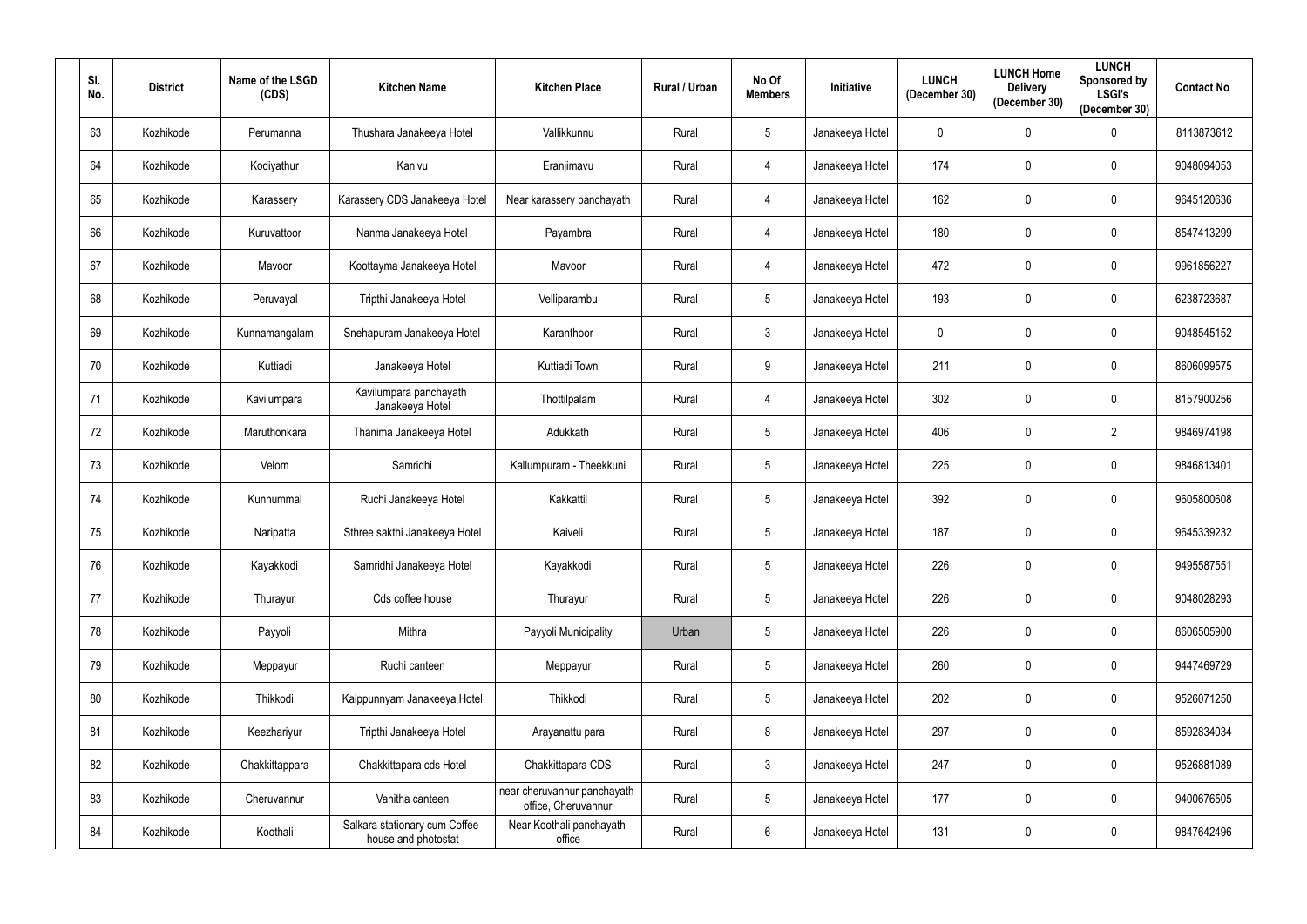| SI.<br>No. | <b>District</b> | Name of the LSGD<br>(CDS) | <b>Kitchen Name</b>                      | <b>Kitchen Place</b>                             | Rural / Urban | No Of<br><b>Members</b> | Initiative      | <b>LUNCH</b><br>(December 30) | <b>LUNCH Home</b><br><b>Delivery</b><br>(December 30) | <b>LUNCH</b><br>Sponsored by<br><b>LSGI's</b><br>(December 30) | <b>Contact No</b> |
|------------|-----------------|---------------------------|------------------------------------------|--------------------------------------------------|---------------|-------------------------|-----------------|-------------------------------|-------------------------------------------------------|----------------------------------------------------------------|-------------------|
| 85         | Kozhikode       | Changaroth                | Changorath Janakeeya Hotel               | Near Vadakkumbad HSS                             | Rural         | 5                       | Janakeeya Hotel | 93                            | $\mathbf 0$                                           | $\mathbf 0$                                                    | 9747353283        |
| 86         | Kozhikode       | Perambra                  | Perambra Janakeeya Hotel                 | Perambra                                         | Rural         | 4                       | Janakeeya Hotel | 298                           | $\mathbf 0$                                           | $\mathbf 0$                                                    | 6238677483        |
| 87         | Kozhikode       | Kayanna                   | Kudumbashree Janakeeya Hotel<br>Kayanna  | Kayanna Bazar                                    | Rural         | 3                       | Janakeeya Hotel | 55                            | $\mathbf 0$                                           | $\mathbf 0$                                                    | 9496130121        |
| 88         | Kozhikode       | Nochad                    | Kudumbashree Janakeeya Hotel             | Muliyangal                                       | Rural         | 5                       | Janakeeya Hotel | 202                           | $\mathbf 0$                                           | $\mathbf 0$                                                    | 7034944936        |
| 89         | Kozhikode       | Ayenchery                 | Janakeeya Hotel Ayanchery                | Ayanchery                                        | Rural         | $\overline{4}$          | Janakeeya Hotel | 214                           | $\mathbf 0$                                           | $\mathbf 0$                                                    | 8078369520        |
| 90         | Kozhikode       | Maniyur                   | Ruchikoott Vanitha Hotel                 | Near maniyur panchayath<br>office, Navodaya stop | Rural         | 4                       | Janakeeya Hotel | 110                           | $\mathbf 0$                                           | $\mathbf 0$                                                    | 9400097895        |
| 91         | Kozhikode       | Villiappally              | Janakeeya Hotel Villiappally             | Keezhal Mukku                                    | Rural         | $\overline{4}$          | Janakeeya Hotel | 165                           | $\mathbf 0$                                           | $\mathbf 0$                                                    | 8086472039        |
| 92         | Kozhikode       | Thiruvallur               | Ruchi Janakeeya Hotel                    | Thiruvallur                                      | Rural         | 5                       | Janakeeya Hotel | 272                           | $\mathbf 0$                                           | $\mathbf 0$                                                    | 9400723619        |
| 93         | Kozhikode       | Edachery                  | Kudumbasree cafe and helpdesk            | Edachery                                         | Rural         | 4                       | Janakeeya Hotel | 227                           | $\mathbf 0$                                           | $\mathbf 0$                                                    | 7736287974        |
| 94         | Kozhikode       | Nadapuram                 | Uttupura canteen and catering            | Kallachi                                         | Rural         | 6                       | Janakeeya Hotel | 420                           | $\mathbf 0$                                           | $\mathbf{0}$                                                   | 9946448011        |
| 95         | Kozhikode       | Chekkyad                  | Ruchi vanitha hotel                      | Puliyav                                          | Rural         | $\overline{4}$          | Janakeeya Hotel | 258                           | $\mathbf 0$                                           | $\mathbf{0}$                                                   | 9048541152        |
| 96         | Kozhikode       | Valayam                   | Nanma Janakeeya Hotel                    | Valayam                                          | Rural         | 5                       | Janakeeya Hotel | 220                           | $\mathbf 0$                                           | $\mathbf 0$                                                    | 9207821783        |
| 97         | Kozhikode       | Purameri                  | Nanma Janakeeya Hotel                    | Purameri                                         | Rural         | $6\phantom{.}$          | Janakeeya Hotel | 318                           | $\mathbf 0$                                           | $\mathbf 0$                                                    | 9745393164        |
| 98         | Kozhikode       | Vanimel                   | Vanimel Janakeeya Hotel                  | Bhoomivathukkal                                  | Rural         | $5\phantom{.0}$         | Janakeeya Hotel | $\mathbf 0$                   | $\mathbf 0$                                           | $\mathbf 0$                                                    | 9048163049        |
| 99         | Kozhikode       | Tuneri                    | Menma Oottupura Janakeeya Hotel          | Tuneri                                           | Rural         | $\mathfrak{Z}$          | Janakeeya Hotel | 240                           | $\mathbf 0$                                           | $\mathbf 0$                                                    | 9745251928        |
| 100        | Kozhikode       | Onchiyam                  | Adukkala                                 | Kannookkara                                      | Rural         | 3 <sup>1</sup>          | Janakeeya Hotel | 231                           | $\bf{0}$                                              | $\mathbf 0$                                                    | 8606115054        |
| 101        | Kozhikode       | Chorode                   | Janani Hotel and Catering Unit           | Chorode                                          | Rural         | $\overline{4}$          | Janakeeya Hotel | 308                           | $\bm{0}$                                              | $\mathbf 0$                                                    | 9645426343        |
| 102        | Kozhikode       | Eramala                   | Janakeeya Hotel - Eramala                | Orkkatteri                                       | Rural         | 8                       | Janakeeya Hotel | 146                           | $\mathbf 0$                                           | $\mathbf 0$                                                    | 9645239675        |
| 103        | Kozhikode       | Vadakara West             | Janakeeya Hotel - Vadakara west          | Vadakara                                         | Urban         | 3                       | Janakeeya Hotel | $\mathbf 0$                   | $\pmb{0}$                                             | $\mathbf 0$                                                    | 8943703596        |
| 104        | Kozhikode       | Vadakara West             | Chithra Janakeeya Hotel                  | Vadakara New bus stand                           | Urban         | $\mathfrak{Z}$          | Janakeeya Hotel | 375                           | $\mathbf 0$                                           | $\mathbf 0$                                                    | 9387762939        |
| 105        | Kozhikode       | Vadakara East             | Janakeeya Hotel Vadakara<br>Municipality | Edodi                                            | Urban         | $6\overline{6}$         | Janakeeya Hotel | 451                           | $\bf{0}$                                              | $\mathbf 0$                                                    | 9207604876        |
| 106        | Kozhikode       | Azhiyoor                  | Janakeeya Hotel Azhiyoor                 | Chombala near Block Office                       | Rural         | $\mathfrak{Z}$          | Janakeeya Hotel | 177                           | $\bm{0}$                                              | $\mathbf 0$                                                    | 8086159250        |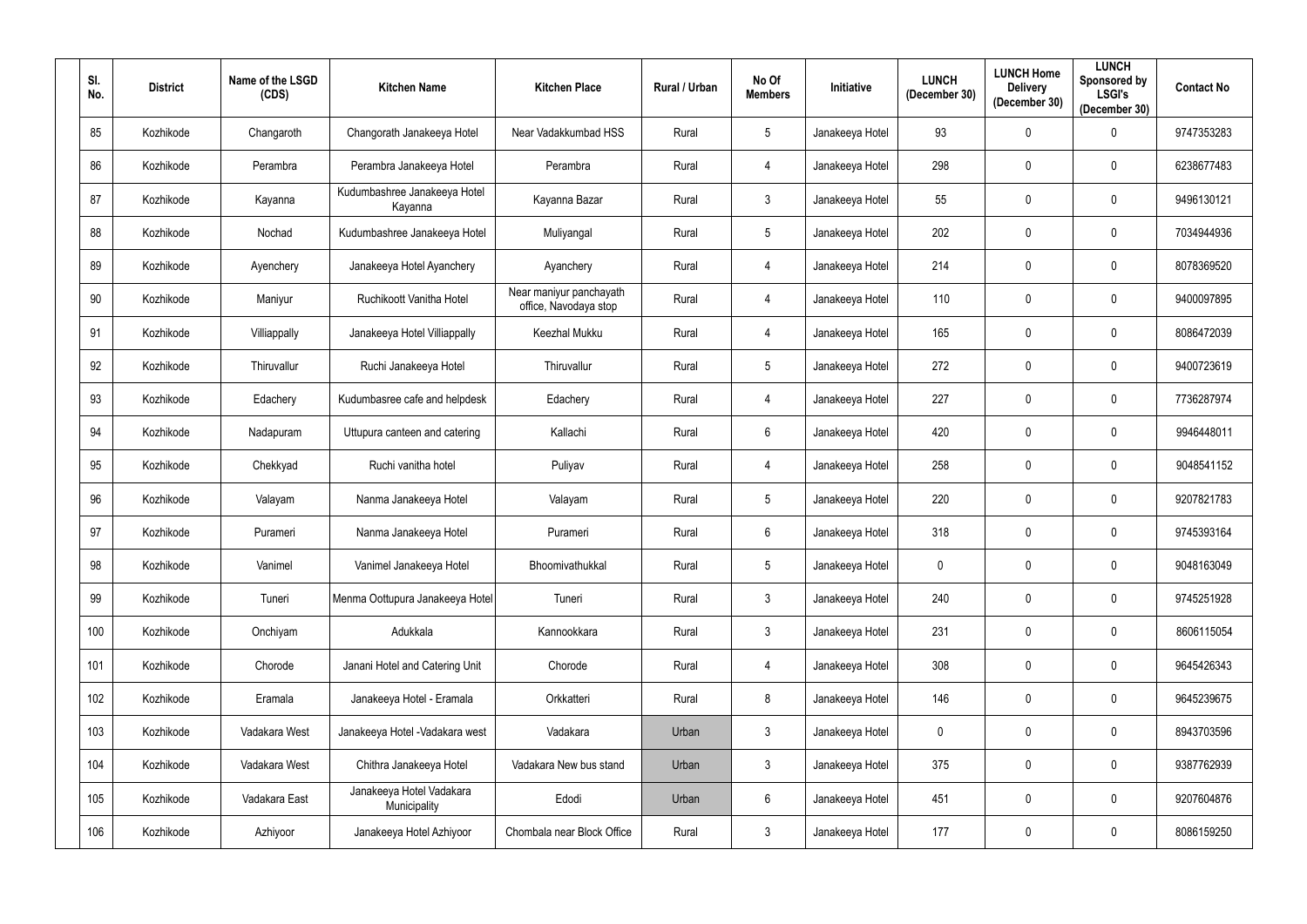|     | SI.<br>No.      | <b>District</b> | Name of the LSGD<br>(CDS) | <b>Kitchen Name</b>         | <b>Kitchen Place</b>                     | Rural / Urban | No Of<br><b>Members</b> | <b>Initiative</b> | <b>LUNCH</b><br>(December 30) | <b>LUNCH Home</b><br><b>Delivery</b><br>(December 30) | <b>LUNCH</b><br>Sponsored by<br><b>LSGI's</b><br>(December 30) | <b>Contact No</b> |
|-----|-----------------|-----------------|---------------------------|-----------------------------|------------------------------------------|---------------|-------------------------|-------------------|-------------------------------|-------------------------------------------------------|----------------------------------------------------------------|-------------------|
| 106 |                 |                 |                           |                             |                                          |               | 501                     |                   | 31646                         | 980                                                   | 9                                                              |                   |
|     |                 | Malappuram      | Triprangode               | Vishista Vanitha Canteen    | Ottumpuram                               | Rural         | $5\phantom{.0}$         | Janakeeya Hotel   | 220                           | 15                                                    | $\mathbf 0$                                                    | 9526951352        |
|     | $\overline{2}$  | Malappuram      | Kondotty-2                | Amrutham Janakeeya Hotel    | Kondotty busstand                        | Urban         | 4                       | Janakeeya Hotel   | 522                           | $\mathbf 0$                                           | 4                                                              | 7356582539        |
|     | $\mathbf{3}$    | Malappuram      | Ponmundam                 | Janakeeya hotel             | Athanikkal                               | Rural         | $\overline{4}$          | Janakeeya Hotel   | 159                           | $\mathbf 0$                                           | $\mathbf 0$                                                    | 9746986753        |
|     | 4               | Malappuram      | Ponnani-1                 | Samridhi                    | Ponnani                                  | Urban         | $5\phantom{.0}$         | Janakeeya Hotel   | 92                            | $\mathbf 0$                                           | $\mathbf 0$                                                    | 9526810552        |
|     | $5\phantom{.0}$ | Malappuram      | Parappanangadi            | Thathoos janakeeya hotel    | Parappanangadi                           | Urban         | $\mathbf{3}$            | Janakeeya Hotel   | 178                           | 159                                                   | $\mathbf 0$                                                    | 9048515158        |
|     | $6\overline{6}$ | Malappuram      | Edayur                    | mathuraka vanita hotel      | vattaparamb                              | Rural         | $\mathfrak{Z}$          | Janakeeya Hotel   | 76                            | $\mathbf 0$                                           | $\mathbf 0$                                                    | 9995857550        |
|     | -7              | Malappuram      | Kaladi                    | Thripthi Janakeeya Hotel    | Naripparamb                              | Rural         | 4                       | Janakeeya Hotel   | 142                           | 0                                                     | $\boldsymbol{0}$                                               | 9048111134        |
|     | 8               | Malappuram      | Tavanur                   | Snehitha                    | Ayankalam                                | Rural         | $5\phantom{.0}$         | Janakeeya Hotel   | 47                            | $\mathbf 0$                                           | $\mathbf 0$                                                    | 9995887155        |
|     | 9               | Malappuram      | Karulai                   | Janakeeya Hotel             | Karulayi Town                            | Rural         | 4                       | Janakeeya Hotel   | 125                           | 20                                                    | $\mathbf 0$                                                    | 9388070564        |
|     | 10              | Malappuram      | Melattur                  | Melattur Janakeeya Hotel    | Melattur                                 | Rural         | $5\phantom{.0}$         | Janakeeya Hotel   | 278                           | $\mathbf 0$                                           | $\mathbf 0$                                                    | 9497644650        |
|     | 11              | Malappuram      | Vallikkunnu               | Ruchikootu                  | Anangadi                                 | Rural         | $\overline{4}$          | Janakeeya Hotel   | 198                           | 103                                                   | $\mathbf 0$                                                    | 9846828029        |
|     | 12              | Malappuram      | Parappanangadi            | Sobhika Janakeeya hotel     | Parappanangadi                           | Urban         | $5\phantom{.0}$         | Janakeeya Hotel   | 461                           | 160                                                   | $\mathbf 0$                                                    | 9048220552        |
|     | 13              | Malappuram      | Vazhakkad                 | Ruchi hotel vazhakkad       | Gup school vazhakkad                     | Rural         | $5\phantom{.0}$         | Janakeeya Hotel   | 379                           | 120                                                   | $\mathbf 0$                                                    | 9656316072        |
|     | 14              | Malappuram      | Amarambalam               | Janakeeya Hotel             | Opposite Federal Bank<br>Pookkottumpadam | Rural         | $\overline{4}$          | Janakeeya Hotel   | 92                            | 8                                                     | $\overline{2}$                                                 | 8157060589        |
|     | 15              | Malappuram      | Marakkara                 | Famous Hotel                | marakkara                                | Rural         | $\mathfrak{Z}$          | Janakeeya Hotel   | 98                            | $\mathbf 0$                                           | $\mathbf 0$                                                    | 6238909658        |
|     | 16              | Malappuram      | Ozhur                     | Archana Vanitha Canteen     | Pulparambu                               | Rural         | $\overline{2}$          | Janakeeya Hotel   | 168                           | $\overline{0}$                                        | $\bm{0}$                                                       | 9645906084        |
|     | 17              | Malappuram      | Keezhuparambu             | Sisiram hotel keezhuparambu | New bazar kuniyil                        | Rural         | $5\phantom{.0}$         | Janakeeya Hotel   | 81                            | 52                                                    | $\bm{0}$                                                       | 8086830582        |
|     | 18              | Malappuram      | Irimbiliyam               | nandanam vanita hotel       | kotappuram                               | Rural         | $5\phantom{.0}$         | janakeeya Hotel   | 135                           | $\mathbf 0$                                           | $\mathbf 0$                                                    | 7306302029        |
|     | 19              | Malappuram      | Porur                     | Kudumbasree vanitha canteen | Cherukod                                 | Rural         | $\overline{4}$          | Janakeeya Hotel   | 176                           | 25                                                    | $\bm{0}$                                                       | 9745425647        |
|     | 20              | Malappuram      | Tirunavaya                | Vibhava Cafesree            | Karathoor                                | Rural         | $\overline{4}$          | Janakeeya Hotel   | 106                           | 27                                                    | $\bm{0}$                                                       | 9645414837        |
|     | 21              | Malappuram      | Moothedam                 | Moothedam janakeeya hotel   | Karappuram                               | Rural         | $\mathfrak{Z}$          | Janakeeya Hotel   | 198                           | $\overline{0}$                                        | $\bm{0}$                                                       | 9447630154        |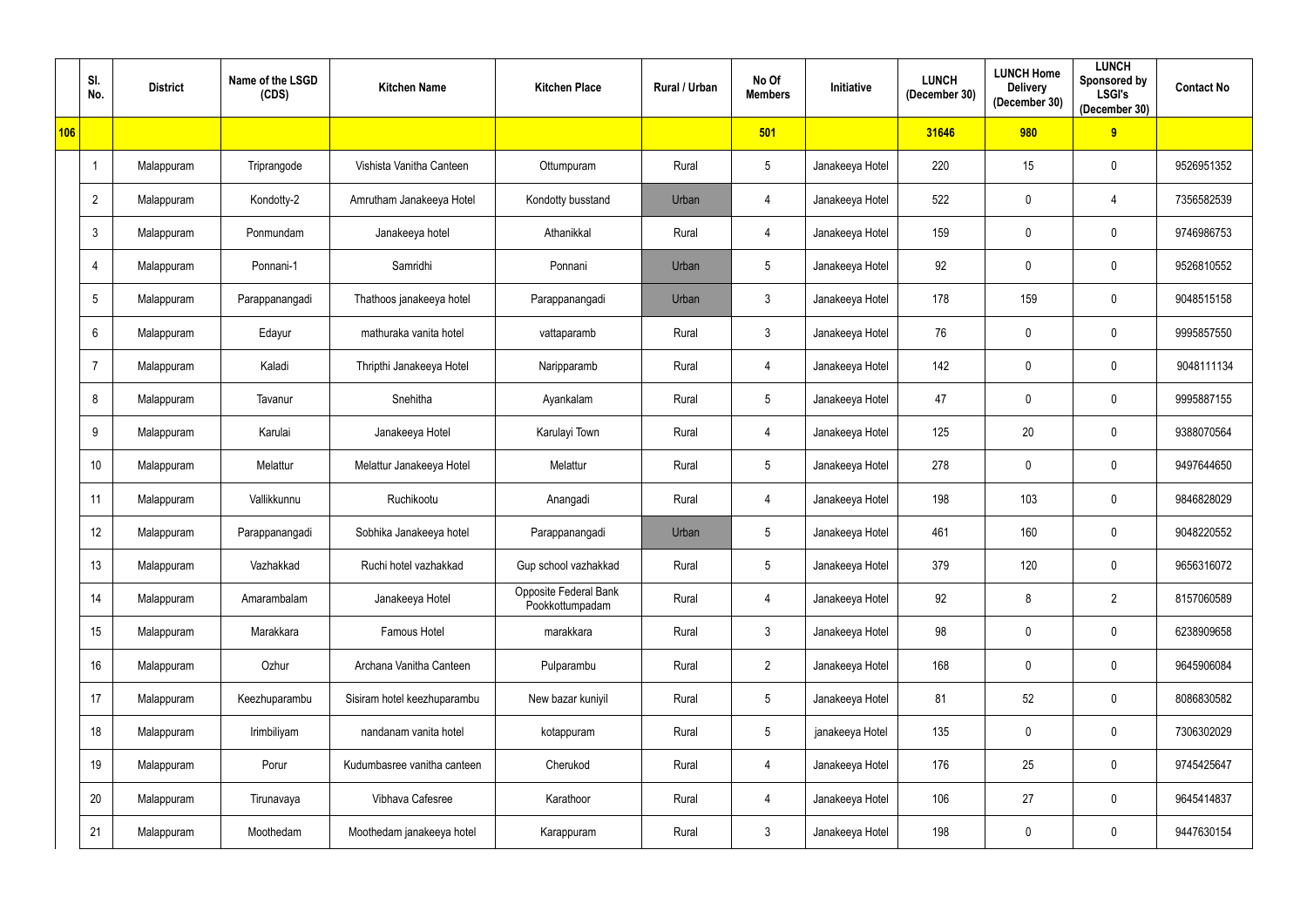| SI.<br>No. | <b>District</b> | Name of the LSGD<br>(CDS) | <b>Kitchen Name</b>        | <b>Kitchen Place</b> | Rural / Urban | No Of<br><b>Members</b> | Initiative      | <b>LUNCH</b><br>(December 30) | <b>LUNCH Home</b><br><b>Delivery</b><br>(December 30) | <b>LUNCH</b><br>Sponsored by<br><b>LSGI's</b><br>(December 30) | <b>Contact No</b> |
|------------|-----------------|---------------------------|----------------------------|----------------------|---------------|-------------------------|-----------------|-------------------------------|-------------------------------------------------------|----------------------------------------------------------------|-------------------|
| 22         | Malappuram      | Vazhayur                  | Three Star Janakeeya Hotel | Karad                | Rural         | 4                       | Janakeeya Hotel | 307                           | 62                                                    | 0                                                              | 9744305921        |
| 23         | Malappuram      | urngattiri                | Oottupura                  | Therattummal         | Rural         | $5\phantom{.0}$         | Janakeeya Hotel | 112                           | 90                                                    | $\mathbf 0$                                                    | 9562851125        |
| 24         | Malappuram      | Maranchery                | Janakeeya Hotel maranchey  | Panambad             | Rural         | $5\phantom{.0}$         | Janakeeya Hotel | 84                            | 162                                                   | 0                                                              | 9048081621        |
| 25         | Malappuram      | Athavanad                 | Janakeeya Bhakshanasala    | Vettichira           | Rural         | $5\overline{)}$         | Janakeeya Hotel | 200                           | $\mathbf 0$                                           | 0                                                              | 9495291580        |
| 26         | Malappuram      | Pothukal                  | Vanitha Canteen            | Nettikulam           | Rural         | $6\overline{6}$         | Janakeeya Hotel | 102                           | $\overline{0}$                                        | 0                                                              | 9048501397        |
| 27         | Malappuram      | Mampad                    | <b>Bismi Cafe</b>          | Mampad               | Rural         | $\mathbf{3}$            | Janakeeya Hotel | 126                           | 27                                                    | $\overline{0}$                                                 | 9961170251        |
| 28         | Malappuram      | Marakkara                 | Ruchikoottu                | <b>AC Nirappu</b>    | Rural         | $5\phantom{.0}$         | Janakeeya Hotel | 55                            | $\mathbf 0$                                           | 0                                                              | 9745625415        |
| 29         | Malappuram      | Alipparambu               | Oottupura                  | Alipparambu          | Rural         | $5\overline{)}$         | Janakeeya Hotel | 162                           | $\mathbf 0$                                           | $\mathbf 0$                                                    | 9847690941        |
| 30         | Malappuram      | Valanchery                | Janakkeeya Hotel           | Valanchery           | Urban         | $5\overline{)}$         | Janakeeya Hotel | 205                           | $\overline{0}$                                        | $\mathbf 0$                                                    | 8593812408        |
| 31         | Malappuram      | Chaliyar                  | Chaliyar Janakeeya Hotel   | Akambaadam           | Rural         | $\mathbf{3}$            | Janakeeya Hotel | 103                           | 31                                                    | 0                                                              | 9605274841        |
| 32         | Malappuram      | Kalikavu                  | Friends Janakeeya Hotel    | Kalikavu             | Rural         | $\overline{4}$          | Janakeeya Hotel | 111                           | 10                                                    | $\mathbf 0$                                                    | 9745751684        |
| 33         | Malappuram      | Angadipuram               | Janakeeya Hotel            | Angadipuram          | Rural         | 4                       | Janakeeya Hotel | 182                           | $\mathbf 0$                                           | 0                                                              | 7902314724        |
| 34         | Malappuram      | Puzhakkattri              | Jasmin                     | Puzhakkattiri        | Rural         | $5\phantom{.0}$         | Janakeeya Hotel | 169                           | 124                                                   | $\mathbf 0$                                                    | 9495497872        |
| $35\,$     | Malappuram      | Nannamukku                | Tanima                     | Nannamukku           | Rural         | $5\phantom{.0}$         | Janakeeya Hotel | 205                           | 152                                                   | $\mathbf 0$                                                    | 8943417885        |
| $36\,$     | Malappuram      | Moorkkanad                | Oruma Janakeeya Hotel      | Moorkkanad           | Rural         | $5\phantom{.0}$         | Janakeeya Hotel | 83                            | 97                                                    | $\mathbf 0$                                                    | 9605728248        |
| 37         | Malappuram      | Edavanna                  | Souhrtham Janakeeya Hotel  | Edavanna             | Rural         | $5\phantom{.0}$         | Janakeeya Hotel | 256                           | 84                                                    | $\mathbf 0$                                                    | 9746986110        |
| 38         | Malappuram      | Tirur                     | Ruchi Janakeeya Hotel      | Tirur                | Urban         | $\overline{4}$          | Janakeeya Hotel | 430                           | 43                                                    | $\mathbf 0$                                                    | 9895409528        |
| 39         | Malappuram      | Tirur                     | Amrutham Janakeeya Hotel   | Tirur                | Urban         | $\overline{4}$          | Janakeeya Hotel | 281                           | $\mathbf 0$                                           | $\boldsymbol{0}$                                               | 9745074259        |
| 40         | Malappuram      | Edappal                   | Daya Cafesree              | Edappal              | Rural         | $5\phantom{.0}$         | Janakeeya Hotel | 167                           | $\mathbf 0$                                           | $\boldsymbol{0}$                                               | 9895439056        |
| 41         | Malappuram      | Koottilangadi             | Janakeeya Hotel            | Koottilangadi        | Rural         |                         | Janakeeya Hotel | 45                            | 32                                                    | $\mathbf 0$                                                    | 9539471939        |
| 42         | Malappuram      | Vattamkulam               | Vibhava Janakeeya Hotel    | Edappal              | Rural         | $\overline{4}$          | Janakeeya Hotel | 154                           | $\mathbf 0$                                           | $\mathbf 0$                                                    | 9744844512        |
| 43         | Malappuram      | Nilambur                  | Annapporna Janakeeya Hotel | Nilambur             | Urban         | $8\phantom{.0}$         | Janakeeya Hotel | 342                           | 128                                                   | $\overline{0}$                                                 | 8547795364        |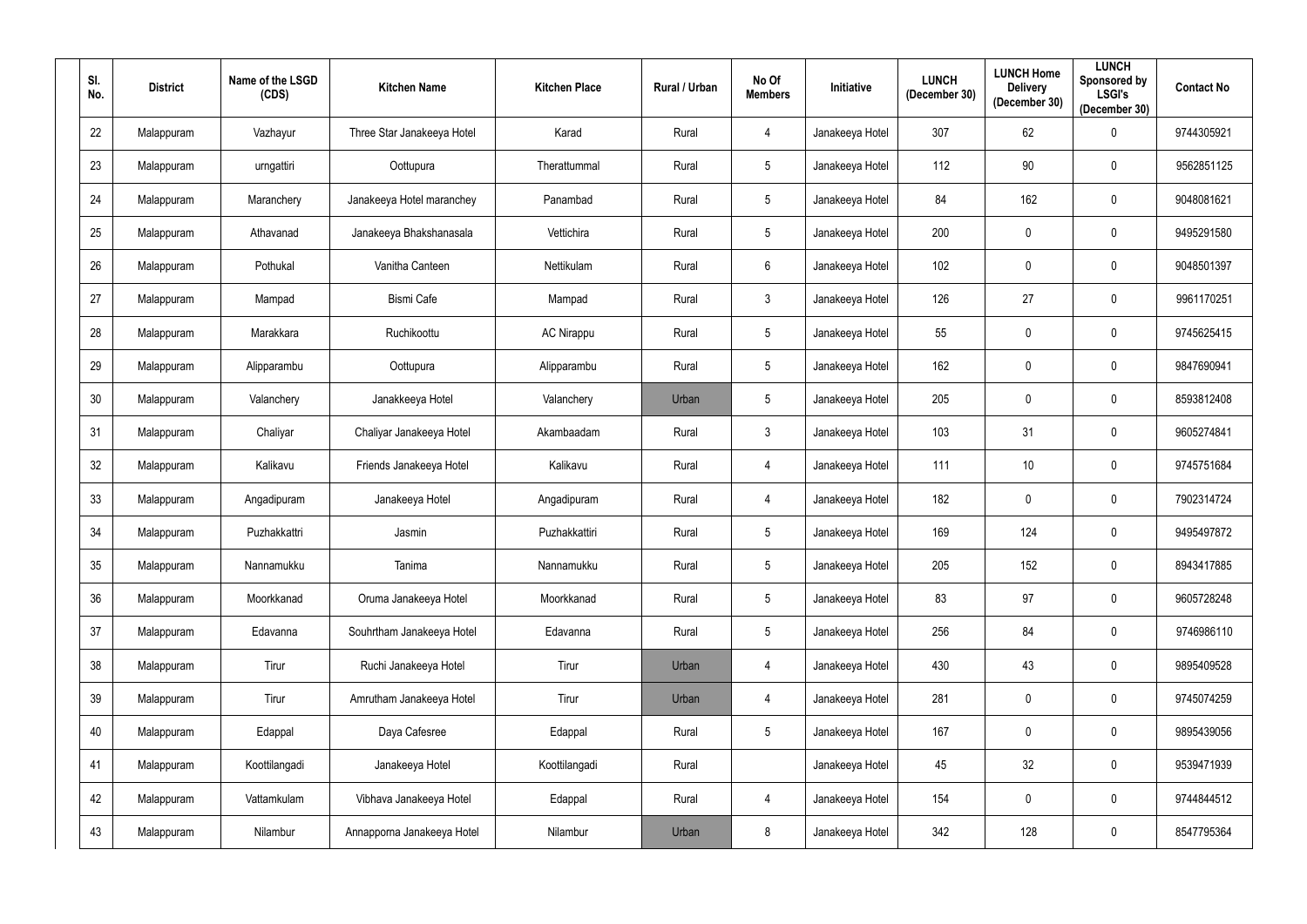|     | SI.<br>No. | <b>District</b> | Name of the LSGD<br>(CDS) | <b>Kitchen Name</b>                               | <b>Kitchen Place</b>   | Rural / Urban | No Of<br><b>Members</b> | <b>Initiative</b> | <b>LUNCH</b><br>(December 30) | <b>LUNCH Home</b><br><b>Delivery</b><br>(December 30) | <b>LUNCH</b><br>Sponsored by<br><b>LSGI's</b><br>(December 30) | <b>Contact No</b> |
|-----|------------|-----------------|---------------------------|---------------------------------------------------|------------------------|---------------|-------------------------|-------------------|-------------------------------|-------------------------------------------------------|----------------------------------------------------------------|-------------------|
|     | 44         | Malappuram      | Puzhakkattri              | PT Group                                          | Ramapuram              | Rural         | 4                       | Janakeeya Hotel   | 135                           | 74                                                    | $\mathbf 0$                                                    | 9745108676        |
|     | 45         | Malappuram      | Vazhikkadavu              | Vanitha Janakeeya Hotel                           | Manimooli              | Rural         | 4                       | Janakeeya Hotel   | 150                           | 76                                                    | $\mathbf 0$                                                    | 8943046755        |
|     | 46         | Malappuram      | Chungathara               | Chungathara Annapoorna Vanitha<br>Janakeeya Hotel | Chalikkulam            | Rural         | $\mathfrak{Z}$          | Janakeeya Hotel   | 63                            | 0                                                     | $\mathbf 0$                                                    | 9745674102        |
|     | 47         | Malappuram      | Vallikunnu                | Punathil Janakeeya Hotel                          | Vallikunnu             | Rural         | 4                       | Janakeeya Hotel   | 108                           | 227                                                   | $\mathbf 0$                                                    | 9946051042        |
|     | 48         | Malappuram      | Tirurangadi               | Nirmalyam Janakeeya Hotel                         | Chanthappadi           | Urban         | $5\overline{)}$         | Janakeeya Hotel   | 293                           | 218                                                   | $\mathbf 0$                                                    | 9895168511        |
|     | 49         | Malappuram      | Purathur                  | Purathur Janakeeya Hotel                          | Kavilakkad             | Rural         | $\mathbf{3}$            | Janakeeya Hotel   | 110                           | 76                                                    | $\mathbf 0$                                                    | 9645170119        |
|     | 50         | Malappuram      | Kuruva                    | Swad                                              | Ambalaparamb           | Rural         | $\overline{4}$          | Janakeeya Hotel   | 42                            | 46                                                    | $\mathbf 0$                                                    | 9495993543        |
|     | 51         | Malappuram      | Perumanna Klari           | Perumanna Klari Janakeeya Hotel                   | Near Panjayathu office | Rural         | $\mathfrak{Z}$          | Janakeeya Hotel   | 102                           | $\mathbf 0$                                           | $\mathbf 0$                                                    | 7306197556        |
|     | 52         | Malappuram      | Kuttippuram               | Janakeeya Hotel Kuttippurram                      | Kuttipuram             | Rural         | $5\phantom{.0}$         | Janakeeya Hotel   | 204                           | $\mathbf 0$                                           | $\mathbf 0$                                                    | 8921459017        |
|     | 53         | Malappuram      | Niramaruthur              | Annapporna Janakeeya Hotel                        | Mangad                 | Rural         | $\mathfrak{Z}$          | Janakeeya Hotel   | 140                           | 0                                                     | $\mathbf 0$                                                    | 9746334349        |
|     | 54         | Malappuram      | Veliyancode               | Cafe Kudumbashree                                 | Eramangalam            | Rural         | $\mathfrak{Z}$          | Janakeeya Hotel   | $\mathbf 0$                   | 0                                                     | $\mathbf 0$                                                    | 9567575145        |
|     | 55         | Malappuram      | Pulilkal                  | Ruchi Koottu Janakeeya Hotel                      | Pulikkal               | Rural         | 4                       | Janakeeya Hotel   | 225                           | 37                                                    | $\mathbf 0$                                                    | 9947039208        |
|     | 56         | Malappuram      | Karuvarakund              | Janakeeya Hotel                                   | Karuvarakund           | Rural         | 4                       | Janakeeya Hotel   | 208                           | 17                                                    | $\mathbf 0$                                                    | 9562233316        |
|     | 57         | Malappuram      | Thuvvur                   | Janakeeya Hotel                                   | Thuvvur                | Rural         | $5\phantom{.0}$         | Janakeeya Hotel   | 105                           | 37                                                    | $\mathbf 0$                                                    | 8075365565        |
|     | 58         | Malappuram      | Kottakkal                 | Kottakkal Janakeeya Hotel                         | Kottakkal              | Urban         | $\mathfrak{Z}$          | Janakeeya Hotel   | 373                           | $\mathbf 0$                                           | $\mathbf 0$                                                    | 9946216609        |
|     | 59         | Malappuram      | Kuzhimanna                | Mythri Janakkeeya Hotel                           | Cheruparamb            | Rural         | $\overline{4}$          | Janakeeya Hotel   | 189                           | 106                                                   | $\overline{0}$                                                 | 9961738543        |
|     | 60         | Malappuram      | Talakkad                  | Talakkad Janakeeya Hotel                          | <b>BP</b> Angadi       | Rural         | $\overline{4}$          | Janakeeya Hotel   | $\mathbf 0$                   | $\bf{0}$                                              | $\mathbf 0$                                                    | 9447824517        |
|     | 61         | Malappuram      | Areecode                  | Haritha sree Janakeeya Hotel                      | Pookottuchola          | Rural         | $\overline{4}$          | Janakeeya Hotel   | 96                            | 30 <sup>°</sup>                                       | $\mathbf 0$                                                    | 7025072558        |
| 123 | 62         | Malappuram      | Cherukkavu                | Kitchen Hut Janakeeya Hotel                       | Chevayoor              | Rural         | $\overline{4}$          | Janakeeya Hoel    | 171                           | 90                                                    | 4                                                              | 9895195887        |
|     | 63         | Malappuram      | Thiruvali                 | Janakeeya hotel                                   | Thiruvali              | Rural         | $5\phantom{.0}$         | Janakeeya Hotal   | 120                           | $\mathbf 0$                                           | $\bm{0}$                                                       | 9746385945        |
|     | 64         | Malappuram      | Alamcode                  | Janakeeya hotel                                   | Alamcode               | Rural         | $5\phantom{.0}$         | Janakeeya Hotal   | 212                           | 96                                                    | $\mathbf 0$                                                    | 8129368109        |
|     | 65         | Malappuram      | Manjeri 1                 | Cafe Janakeeya hotel                              | Manjeri                | Urban         | $6\phantom{.0}$         | Janakeeya Hotal   | 238                           | 32                                                    | $\overline{4}$                                                 | 7336671011        |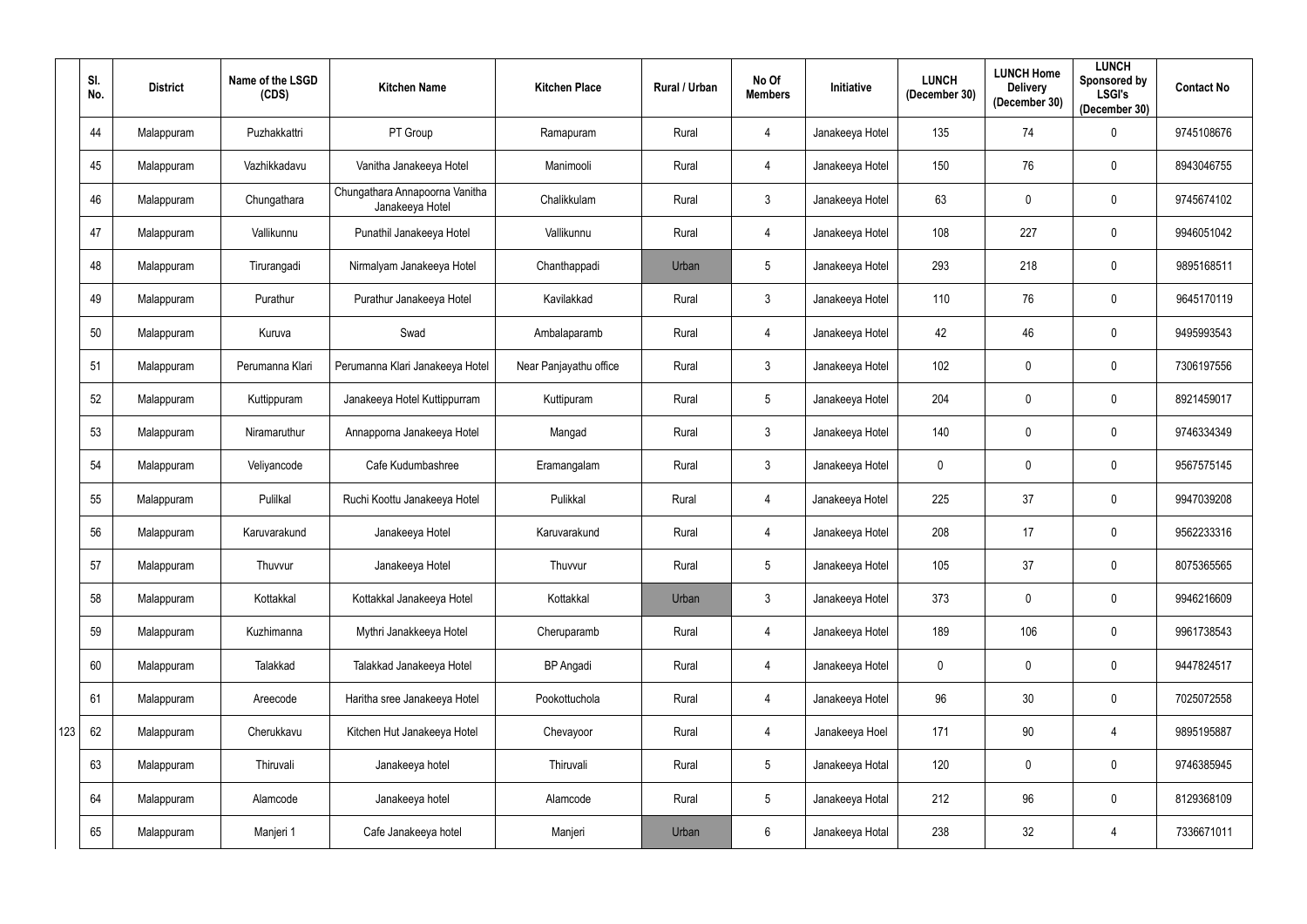| SI.<br>No. | <b>District</b> | Name of the LSGD<br>(CDS) | <b>Kitchen Name</b>        | <b>Kitchen Place</b> | Rural / Urban | No Of<br><b>Members</b> | Initiative      | <b>LUNCH</b><br>(December 30) | <b>LUNCH Home</b><br><b>Delivery</b><br>(December 30) | <b>LUNCH</b><br><b>Sponsored by</b><br><b>LSGI's</b><br>(December 30) | <b>Contact No</b> |
|------------|-----------------|---------------------------|----------------------------|----------------------|---------------|-------------------------|-----------------|-------------------------------|-------------------------------------------------------|-----------------------------------------------------------------------|-------------------|
| 66         | Malappuram      | kalpakanchery             | Janakeeya HOTEL            | Kalpakanchery        | Rural         | 4                       | Janakeeya Hotel | 80                            | $\mathbf 0$                                           | 0                                                                     | 9048929947        |
| 67         | Malappuram      | Kodur                     | Janakeeya hotel            | vadakkemanna         | Rural         | $3\phantom{a}$          | Janakeeya hotel | 123                           | 52                                                    | $\mathbf 0$                                                           | 9605430938        |
| 68         | Malappuram      | Anakayam                  | janakeeya hotel            | Anakayam             | Rural         | $5\phantom{.0}$         | Janakeeya hotel | 274                           | $\mathbf 0$                                           | 0                                                                     | 7025840671        |
| 69         | Malappuram      | Malappuram                | Janakeeya Hotel            | Malappuram           | Urban         | $\mathbf{3}$            | Janakeeya Hotal | 265                           | 30                                                    | 0                                                                     | 8281125864        |
| 70         | Malappuram      | Tanur                     | Azhimukham Janakeeya hotel | tanur                | Urban         | $\mathbf{3}$            | Janakeeya Hotel | 134                           | $\mathbf 0$                                           | $\mathbf 0$                                                           | 7594914843        |
| 71         | Malappuram      | Elamkulam                 | Janapriya                  | Kunnakav             | Rural         | $\overline{\mathbf{4}}$ | Janakeeya Hotel | 165                           | $\mathbf 0$                                           | 0                                                                     | 9496725446        |
| 72         | Malappuram      | Wandoor                   | Janakeeya Hotel            | wandoor              | Rural         | $\overline{4}$          | Janakeeya Hotel | 160                           | $\mathbf 0$                                           | $\mathbf 0$                                                           | 8086064498        |
| 73         | Malappuram      | Perinthalmanna            | samrthi janakeeya hotei    | Perinthalmanna       | Urban         | $5\phantom{.0}$         | Janakeeya hotel | 140                           | $\mathbf 0$                                           | 0                                                                     | 7994259773        |
| 74         | Malappuram      | Munniyur                  | Oottupura                  | Munniyur             | Rural         | $5\phantom{.0}$         | Janakeeya Hotel | 242                           | 235                                                   | $\mathbf 0$                                                           |                   |
| 75         | Malappuram      | AR Nagar                  | Aiswarya                   | AR Nagar             | Rural         | $3\phantom{a}$          | Janakeeya Hotel | 196                           | $\mathbf 0$                                           | $\mathbf 0$                                                           |                   |
| 76         | Malappuram      | Thenjippalam              | Nanma                      | Thenjippalam         | Rural         |                         | Janakeeya Hotel | 253                           | 76                                                    | $\mathbf 0$                                                           |                   |
| 77         | Malappuram      | Peruvallur                | Anugraha                   | Super bazar          | Rural         | $5\phantom{.0}$         | Jankeeya Hotel  | 188                           | 131                                                   | $\overline{2}$                                                        | 9747037665        |
| 78         | Malappuram      | Muthuvallur               | Nanma janakeeya hotel      | Muthuparambu         | Rural         | $3\phantom{a}$          | Janakeeya hotel | 422                           | $\mathbf 0$                                           | $\mathbf 0$                                                           | 9744406501        |
| 79         | Malappuram      | mankada                   | janakeeya hatel            | Aryiranazhipadi      | Rural         | $\mathbf{3}$            | janakeeya hotel | 154                           | 89                                                    | $\mathbf 0$                                                           | 9539855520        |
| 80         | Malappuram      | Vengara                   | Ponnoos hotel              | Vengara              | Rural         | $\overline{\mathbf{4}}$ | Janakeeya hotel | 307                           | $\mathbf 0$                                           | $\mathbf 0$                                                           | 9947424618        |
| 81         | Malappuram      | Pulpatta                  | Santhwanam Janakeeya hotel | Padikkal parambil    | Rural         | $5\phantom{.0}$         | Janakeeya hotel | 383                           | 356                                                   | $\mathbf 0$                                                           | 9526367569        |
| 82         | Malappuram      | Keezhattur                | Keezhattur Janakeeya hotel | Keezhattur           | Rural         | $\overline{\mathbf{4}}$ | Janakeeya hotel | 78                            | $\mathbf 0$                                           | $\pmb{0}$                                                             | 9539209640        |
| 83         | Malappuram      | Cherumundam               | Nanma janakeeya hotel      | Manchingapara        | Rural         | $\overline{\mathbf{4}}$ | Janakeeya hotel | 167                           | $\mathbf 0$                                           | $\mathbf 0$                                                           | 9496048689        |
| 84         | Malappuram      | Chelambre                 | Soorya Janakeeya hotel     | Pulluparamb          | Rural         | $3\phantom{a}$          | Janakeeya hotel | 99                            | 103                                                   | 0                                                                     | 7994179285        |
| 85         | Malappuram      | Ponmala                   | Janakeeya hotel            | Chappangadi          | Rural         | $\overline{\mathbf{4}}$ | Janakeeya hotel | 220                           | $\mathbf 0$                                           | $\mathbf 0$                                                           | 9605811748        |
| 86         | Malappuram      | Thennala                  | <b>Bismi Hotel</b>         | Pookkiparamb         | Rural         | $\overline{\mathbf{4}}$ | Jankeeya Hotel  | 241                           | $\mathbf 0$                                           | $\mathbf 0$                                                           | 9995757092        |
| 87         | Malappuram      | Tanalur                   | Janakeeya Hotel            | Tanalur              | Rural         |                         | Jankeeya Hotel  | 220                           | $\overline{0}$                                        | $\pmb{0}$                                                             |                   |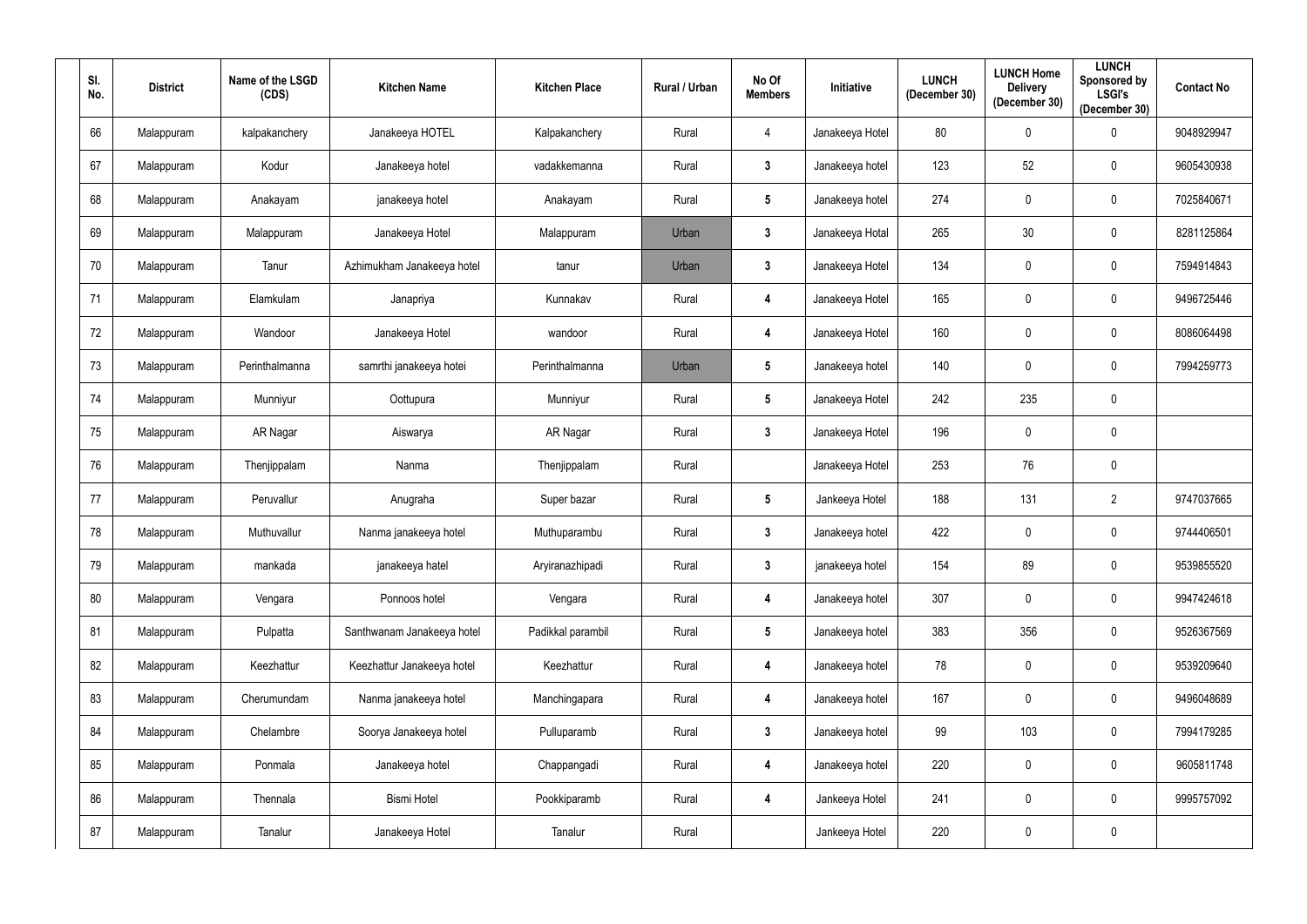| SI.<br>No. |     | <b>District</b> | Name of the LSGD<br>(CDS) | <b>Kitchen Name</b>      | <b>Kitchen Place</b> | Rural / Urban | No Of<br><b>Members</b> | <b>Initiative</b> | <b>LUNCH</b><br>(December 30) | <b>LUNCH Home</b><br><b>Delivery</b><br>(December 30) | <b>LUNCH</b><br>Sponsored by<br><b>LSGI's</b><br>(December 30) | <b>Contact No</b> |
|------------|-----|-----------------|---------------------------|--------------------------|----------------------|---------------|-------------------------|-------------------|-------------------------------|-------------------------------------------------------|----------------------------------------------------------------|-------------------|
| 88         |     | Malappuram      | Parappur                  | Janakeeya Hotel          | chullipparambu       | Rural         | $5\phantom{.0}$         | Janakeeya Hotel   | 283                           | $\mathbf 0$                                           | $\mathbf 0$                                                    | 9961091317        |
| 89         |     | Malappuram      | Edarikkode                | Janakeeya Hotel          | Edarikkod            | Rural         | $\mathbf{3}$            | Janakeeya Hotel   | $\mathbf 0$                   | $\mathbf 0$                                           | $\boldsymbol{0}$                                               | 8089003770        |
| 90         |     | Malappuram      | Oorakam                   | Ammoos                   | Panchayath padi      | Rural         | $\mathbf{3}$            | Janakeeya Hotel   | 256                           | $\mathbf 0$                                           | $\mathbf 0$                                                    | 9526449294        |
| 91         |     | Malappuram      | Nannambra                 | Veeturuchi               | Kundoor Athani       | Rural         | $\overline{4}$          | Janakeeya Hotel   | 41                            | 279                                                   | $\mathbf 0$                                                    | 9400618659        |
| 92         |     | Malappuram      | Pandikkad                 | Janakeeya Hotel          | Pandikkad            | Rural         | $\overline{\mathbf{4}}$ | Janakeeya Hotel   | 210                           | $\mathbf 0$                                           | $\mathbf 0$                                                    | 9995504081        |
| 93         |     | Malappuram      | Chokkad                   | Natturuchi               | Chokkad              | Rural         |                         | Janakeeya Hotel   | 80                            | 22                                                    | $\mathbf 0$                                                    |                   |
| 94         |     | Malappuram      | Cheekode                  | Cheekode Janakeeya Hotel | Cheekode             | Rural         |                         | Janakeeya Hotel   | 45                            | 52                                                    | $\pmb{0}$                                                      |                   |
| 95         |     | Malappuram      | Makkarapparamb            | Subiksha                 | Makkarapparamb       | Rural         | $\mathbf{3}$            | Janakeeya Hotel   | $\mathbf 0$                   | $\mathbf 0$                                           | $\mathbf 0$                                                    | 8089003770        |
|            | 96  | Malappuram      | Ponnani-1                 | Devi Janakeeya Hotel     | Ponnani              | Urban         | $5\phantom{.0}$         | Janakeeya Hotel   | $\mathbf 0$                   | $\mathbf 0$                                           | $\mathbf 0$                                                    | 9961919097        |
| 97         |     | malappuram      | mangalam                  | Soubagya                 | mangalam             | Rural         | $5\phantom{.0}$         | janakeeya hotel   | 98                            | 37                                                    | $\mathbf 0$                                                    |                   |
| 98         |     | Malappuram      | Trikkalangode             | janakeeya hotel          | karakkunnu           | Rural         | $6\phantom{.}6$         | Janakeeya Hotel   | 202                           | $\mathbf 0$                                           | $\pmb{0}$                                                      |                   |
| 99         |     | Malppuram       | Morayoor                  | Janakeeya hotel          | Valanchery           | Rural         | $\mathbf{3}$            | Janakeeya hotel   | 100                           | $\mathbf 0$                                           | $\mathbf 0$                                                    |                   |
| 100        |     | Malappuram      | Perumbadapp               | Janakeeya hotel          | Perumbadapp          | Rural         | $\boldsymbol{4}$        | Janakeeya hotel   | $\mathbf 0$                   | $\mathbf 0$                                           | $\mathbf 0$                                                    |                   |
| 101        |     | Malappuram      | Tirur                     | Samruthi Janakeeya Hotel | Vettom               | <b>RURAL</b>  |                         | Janakeeya hotel   | 120                           | 235                                                   | $\pmb{0}$                                                      |                   |
|            | 102 | Malappuram      | Kondotty                  | Janakeeya hotel          | vazhakad             | <b>RURAL</b>  |                         | janakeeya hotel   | 252                           | 239                                                   | $\overline{0}$                                                 |                   |
| 103        |     | Malappuram      | Perinthalmanna            | Janakeeya hotel          | pulamanthole         | <b>RURAL</b>  | $\boldsymbol{4}$        | Janakeeya hotel   | 188                           | $\bf{0}$                                              | $\mathbf 0$                                                    |                   |
| 104        |     | Malappuram      | Tanur                     | Jankeeya hotel           | Valavannur           | <b>RURAL</b>  |                         | Janakeeya hotel   | 260                           | $\bf{0}$                                              | $\mathbf 0$                                                    |                   |
| 105        |     | Malappuram      | kottakkal                 | Janakeeya hotel          | kotakkal             | <b>URBAN</b>  |                         | Janakeeya hotel   | 298                           | $\bf{0}$                                              | $\pmb{0}$                                                      |                   |
| 106        |     | Malappuram      | Vettom                    | Thripthi Janakeeya Hotel | vettom               | <b>RURAL</b>  |                         | Janakeeya hotel   | 124                           | 22                                                    | $\mathbf 0$                                                    |                   |
| 107        |     | Malappuram      | Nilambur                  | Janakeeya hotel          | nilambur             | <b>URBAN</b>  |                         | Janakeeya hotel   | 240                           | 30 <sup>°</sup>                                       | $\mathbf 0$                                                    |                   |
| 108        |     | Malappuram      | Nilambur                  | Janakeeya hotel          | nilambur             | <b>URBAN</b>  |                         | Janakeeya hotel   | 295                           | $\bf{0}$                                              | $\mathbf 0$                                                    |                   |
| 109        |     | Malappuram      | Vallikkunn                | Rasakkut                 |                      | Rural         |                         | janakeeyahotel    | 202                           | 117                                                   | $\bm{0}$                                                       |                   |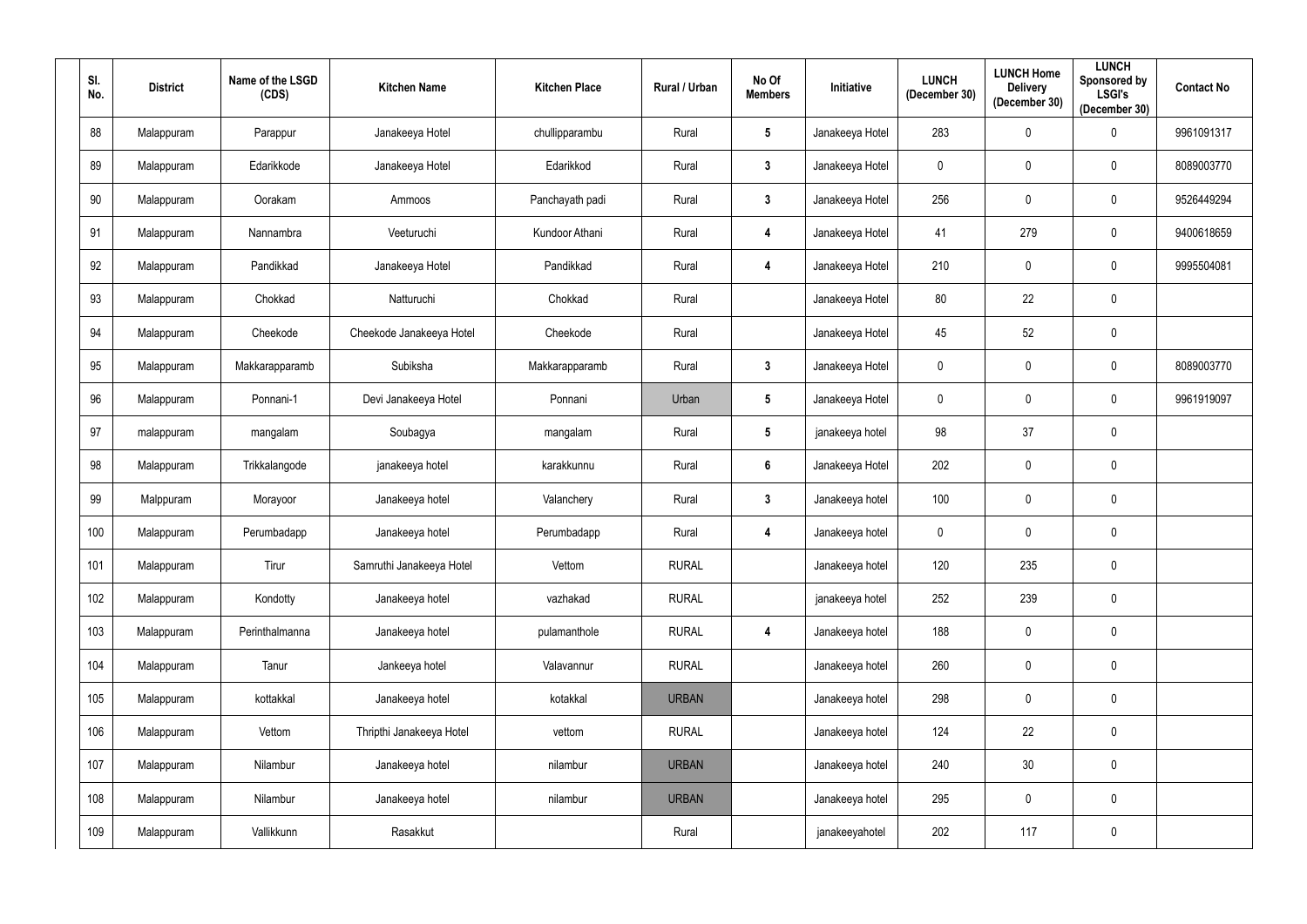|     | SI.<br>No.     | <b>District</b> | Name of the LSGD<br>(CDS) | <b>Kitchen Name</b>        | <b>Kitchen Place</b>        | Rural / Urban | No Of<br><b>Members</b> | Initiative      | <b>LUNCH</b><br>(December 30) | <b>LUNCH Home</b><br><b>Delivery</b><br>(December 30) | <b>LUNCH</b><br><b>Sponsored by</b><br><b>LSGI's</b><br>(December 30) | <b>Contact No</b> |
|-----|----------------|-----------------|---------------------------|----------------------------|-----------------------------|---------------|-------------------------|-----------------|-------------------------------|-------------------------------------------------------|-----------------------------------------------------------------------|-------------------|
|     | 110            | Malappuram      | kuruva                    | Ruchi                      |                             | Rural         | $5\phantom{.0}$         | Janakeeyahotel  | 137                           | 31                                                    | $\overline{0}$                                                        | 9745414800        |
|     | 111            | Malappuram      | Kannamangalam             |                            |                             | Rural         |                         | Janakeeya Hotel | 351                           | 0                                                     | $\mathbf 0$                                                           |                   |
|     | 112            | Malappuram      | Othungal                  | janakeeya hotel            | Othukkungal                 | Rural         | $5\phantom{.0}$         | Janakeeya Hotel | 268                           | 0                                                     | $\mathbf 0$                                                           | 9656716066        |
|     | 113            | Malappuram      | Pookkottur                | janakeeya hotel            | valluvambram                | Rural         | 4                       | Janakeeya Hotel | 245                           | $\mathbf 0$                                           | $\mathbf 0$                                                           | 9447334084        |
|     | 114            | Malappuram      | Edakkara                  | Edakkara janakeeya hotel   |                             | Rural         |                         | janakeeya hotel | 171                           | $\mathbf 0$                                           | $\mathbf 0$                                                           |                   |
|     | 115            | Malappuram      | porur                     | Thanima Janakeeya Hotel    |                             | Rural         |                         | janakeeya hotel | 55                            | 68                                                    | $\mathbf 0$                                                           | 9539928567        |
|     | 116            | Malappuram      | pulikkal                  | Janakeeya Hotel            | pulikkal                    | Rural         |                         | Janakeeya Hotel | 138                           | 68                                                    | $\mathbf 0$                                                           |                   |
|     | 117            | malappuram      | thanur                    | amma janakeeyahottel       |                             | Rural         | $5\phantom{.0}$         | janakeeyahottel | 392                           | $\mathbf 0$                                           | $\bf{0}$                                                              |                   |
|     | 118            | malappuram      | pallikkal                 | padheyam janakeeyahottel   |                             | Rural         | $5\phantom{.0}$         | janakeeyahotel  | 66                            | 54                                                    | $\mathbf 0$                                                           |                   |
|     | 119            | Malappuram      | chelembra                 | janakeeyahotel2            |                             | Rural         |                         | janakeeyahotel  | 192                           | 69                                                    | $\bf{0}$                                                              |                   |
|     | 120            | Malappuram      | Purathur                  | Safa Janakeeya Hotel       | Paravanna                   | Rural         | $5\phantom{.0}$         | Janakeeya Hotel | 165                           | 40                                                    | $\mathbf 0$                                                           |                   |
|     | 121            | malappuram      | vazhayur                  | puthuma janakeeyahotel     |                             | Rural         |                         | janakeeyahotel  | 172                           | 35                                                    | $\bf{0}$                                                              |                   |
|     | 122            | malappuram      | mangalam                  | janakeeyahotel2            |                             | Rural         |                         | janakeeyahotel  | 233                           | 172                                                   | $\bm{0}$                                                              |                   |
|     | 123            | malappuram      | kuttippuram               | nilayoram janakeeya hotel  |                             |               | $\overline{\mathbf{4}}$ | janakeeyahotel  | 132                           | $\mathbf 0$                                           | $\bm{0}$                                                              |                   |
|     | 124            | malapluram      | thazhekode                |                            |                             | Rural         |                         |                 | 396                           | $\mathbf 0$                                           | $\mathbf 0$                                                           |                   |
|     | 125            | malappuram      | munniyur                  | my kitchen                 | Alinchuvad                  | Rural         | $5\phantom{.0}$         | janakeeya hotel | 184                           | 262                                                   | $\mathbf{3}$                                                          | 8589809765        |
|     | 126            | Malappuram      | Mangalam                  | Ruchikkoottu               | Mangalam                    | Rural         | $\overline{\mathbf{4}}$ | Janakeeya hotel | 112                           | 31                                                    | $\mathbf 0$                                                           |                   |
| 123 |                |                 |                           |                            |                             |               |                         |                 | 22310                         | 5828                                                  | 19                                                                    |                   |
|     | -1             | Palakkad        | Elapully                  | Nakshathra Vanitha canteen | Canteen                     | Rural         | 4                       | Janakeeya Hotel | 100                           | $\mathbf 0$                                           | $\mathbf 0$                                                           | 8547384972        |
|     | $\overline{2}$ | Palakkad        | Nalleppilly               | Vanitha Canteen            | Canteen                     | Rural         | 4                       | Janakeeya Hotel | 160                           | 0                                                     | $\mathbf 0$                                                           | 9656232569        |
|     | $\mathbf{3}$   | Palakkad        | Chittur                   | Thanal vanitha Canteen     | Thathamangalam, Mettuvalavu | Urban         | $\mathfrak{Z}$          | Janakeeya Hotel | 369                           | $\mathbf 0$                                           | $\mathbf 0$                                                           | 9447105400        |
|     | 4              | Palakkad        | chittur                   | urapp janakeeya hotel      | Anicode junction            | urban         | $5\,$                   | Janakeeya hotel | 217                           | $\bf{0}$                                              | $\mathbf 0$                                                           | 9349930549        |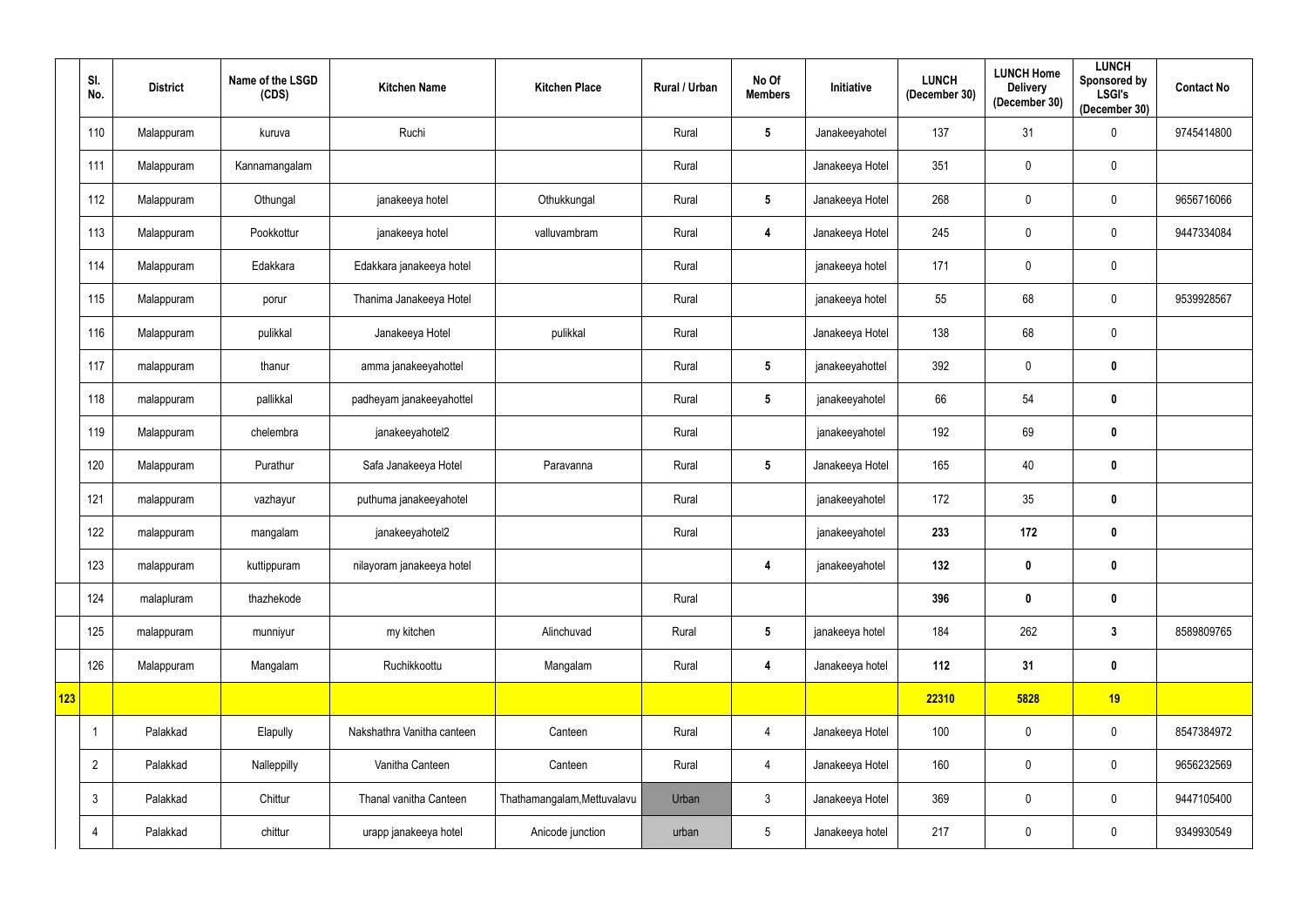| SI.<br>No.      | <b>District</b> | Name of the LSGD<br>(CDS) | <b>Kitchen Name</b>             | <b>Kitchen Place</b>                      | Rural / Urban | No Of<br><b>Members</b> | Initiative       | <b>LUNCH</b><br>(December 30) | <b>LUNCH Home</b><br><b>Delivery</b><br>(December 30) | <b>LUNCH</b><br>Sponsored by<br><b>LSGI's</b><br>(December 30) | <b>Contact No</b> |
|-----------------|-----------------|---------------------------|---------------------------------|-------------------------------------------|---------------|-------------------------|------------------|-------------------------------|-------------------------------------------------------|----------------------------------------------------------------|-------------------|
| $5\phantom{.0}$ | Palakkad        | polpully                  | subiksha janakeeya hotel        | kallootiyal                               | Rural         | 5 <sup>5</sup>          | Janakeeya hotel  | 180                           | $\mathbf 0$                                           | $\Omega$                                                       | 9495197498        |
| 6               | Palakkad        | Eruthenpathy              | Nila janakeeya hotel            | Mooniilmada muniyappan<br>kshethram near  | Rural         | $5\phantom{.0}$         | Janakeeya hotel  | 140                           | $\mathbf 0$                                           | 0                                                              | 9037290925        |
| $\overline{7}$  | Palakkad        | Perumatty                 | Nanam Janakeeya hotel           | kannimari                                 | Rural         | $3\phantom{a}$          | Janakeeya hotel  | 215                           | $\mathbf 0$                                           | $\mathbf{0}$                                                   | 9605529657        |
| 8               | Palakkad        | Vadakarapathy             | soubhagya janakeeya hotel       | vadakarapathy panchayath                  | Rural         | $5\phantom{.0}$         | Janakeeya hotel  | 134                           | $\mathbf 0$                                           | 0                                                              | 9633578756        |
| 9               | Palakkad        | Kozhinjampara             | Sreesakthi Janakeeya hotel      | Kozhinjampara<br>gramapanchayth, near bus | Rural         | $5\phantom{.0}$         | Janakeeya hotel  | 185                           | $\overline{0}$                                        | 0                                                              | 9847121105        |
| 10 <sup>°</sup> | Palakkad        | Vadakkenchery             | Oottupura Vanitha Canteen       | Panchayath building,<br>Vadakkenchery     | Rural         | 4                       | Janakeeya Hotel  | 280                           | $\mathbf 0$                                           | 0                                                              | 9656360141        |
| 11              | Palakkad        | PKD North                 | Cafesree                        | opp. ksrtc bus stand,<br>Manjakulam road  | Urban         | $5\overline{)}$         | Janakeeya Hotel  | $\mathbf 0$                   | $\mathbf 0$                                           | 0                                                              | 9037332005        |
| 12              | Palakkad        | Ongallur                  | Amma canteen                    | Ongallur vipanana kendram                 | Rural         | $\overline{4}$          | Janakeeya Hotel  | 102                           | $\mathbf 0$                                           | 0                                                              | 7560924507        |
| 13              | Palakkad        | Muthuthala                | Sreelakshmi vanitha canteen     | Muthuthala panchayath                     | Rural         | 4                       | Janakeeya Hotel  | 128                           | $\mathbf 0$                                           | $\mathbf{0}$                                                   | 7558865485        |
| 14              | Palakkad        | Koppam                    | Natturuchi kudumbashree cafe    | Near koppam village                       | Rural         | $5\phantom{.0}$         | Janakeeya Hotel  | 168                           | $\mathbf 0$                                           | 0                                                              | 8075779172        |
| 15              | Palakkad        | Paruthur                  | Mamatty vanitha canteen         | Near panchayath                           | Rural         | $5\overline{)}$         | Janakeeya Hotel  | 50                            | $\mathbf 0$                                           | 0                                                              | 9544847874        |
| 16              | Palakkad        | Vilayur                   | Souhritha caffesree (Ruchipura) | Near Vilayur Panchayath                   | Rural         | $6\overline{6}$         | Janakeeya Hotel  | 50                            | $\mathbf 0$                                           | 0                                                              | 9747342046        |
| 17              | palakkad        | Kulukkallur               | Snehitha Janakeeya hotel        | Kulukkallur panchayath                    | Rural         | $5\phantom{.0}$         | Janakeeya hotel  | 102                           | $\mathbf 0$                                           | 0                                                              | 9746701454        |
| 18              | Palakkad        | Pattambi                  | Janakeeya hotel                 | near Govt samskritha college,<br>Pattambi | Urban         | $\overline{4}$          | Janakeeya hotel  | $\mathbf 0$                   | $\overline{0}$                                        | $\mathbf 0$                                                    | 9562043428        |
| 19              | Palakkad        | Erimayur                  | Thanima Vanitha Canteen         | Panchayath building, Erimayur             | Rural         | $5\phantom{.0}$         | Janakeeya Hotel  | 90                            | $\mathbf 0$                                           |                                                                | 9746440633        |
| 20              | Palakkad        | Kizhekkencheri            | Vanitha Canteen                 | Panchayath Building,<br>Kizhakkenchery    | Rural         | $\overline{4}$          | Janakeeya Hotel  | 81                            | $\mathbf 0$                                           |                                                                | 9747923418        |
| 21              | Palakkad        | Peringottukkurrissi       | Aiswarya Vanitha canteen        | Panchayth building                        | Rural         | $\mathbf{3}$            | Janakeeya Hotel  | 65                            | $\mathbf 0$                                           | $\mathbf 0$                                                    | 9048665884        |
| 22              | Palakkad        | Mundoor                   | Bharath vanitha canteen         | Panchayath building                       | Rural         | $\mathbf{3}$            | Janakeeya Hotel  | 182                           | $\mathbf 0$                                           | $\mathbf 0$                                                    | 8592830607        |
| 23              | Palakkad        | Kodumbu                   | kripa                           | kodumb panchayath                         | Rural         | $\overline{4}$          | Janakeeya HoteL  | 65                            | $\mathbf 0$                                           | $\mathbf 0$                                                    | 9048682860        |
| 24              | Palakkad        | Thirumittakode            | Thirumuttam Janakeeya Hotel     | Karukaputhur                              | Rural         | $6\overline{6}$         | Janakeeya Hotel  | 98                            | $\mathbf 0$                                           | 0                                                              | 9072841599        |
| 25              | Palakkad        | Akathethara               | Nanma canteen                   | kalyanamandapam                           | Rural         | $\mathbf{3}$            | Janakeeya Hotel  | 190                           | $\overline{0}$                                        | $\mathbf 0$                                                    | 7025563510        |
| 26              | Palakkad        | Marutharoad               | flavours cantteen               | panchayath                                | Rural         | $5\phantom{.0}$         | Janakeeya Hotela | 135                           | $\overline{0}$                                        | $\boldsymbol{0}$                                               | 9746227966        |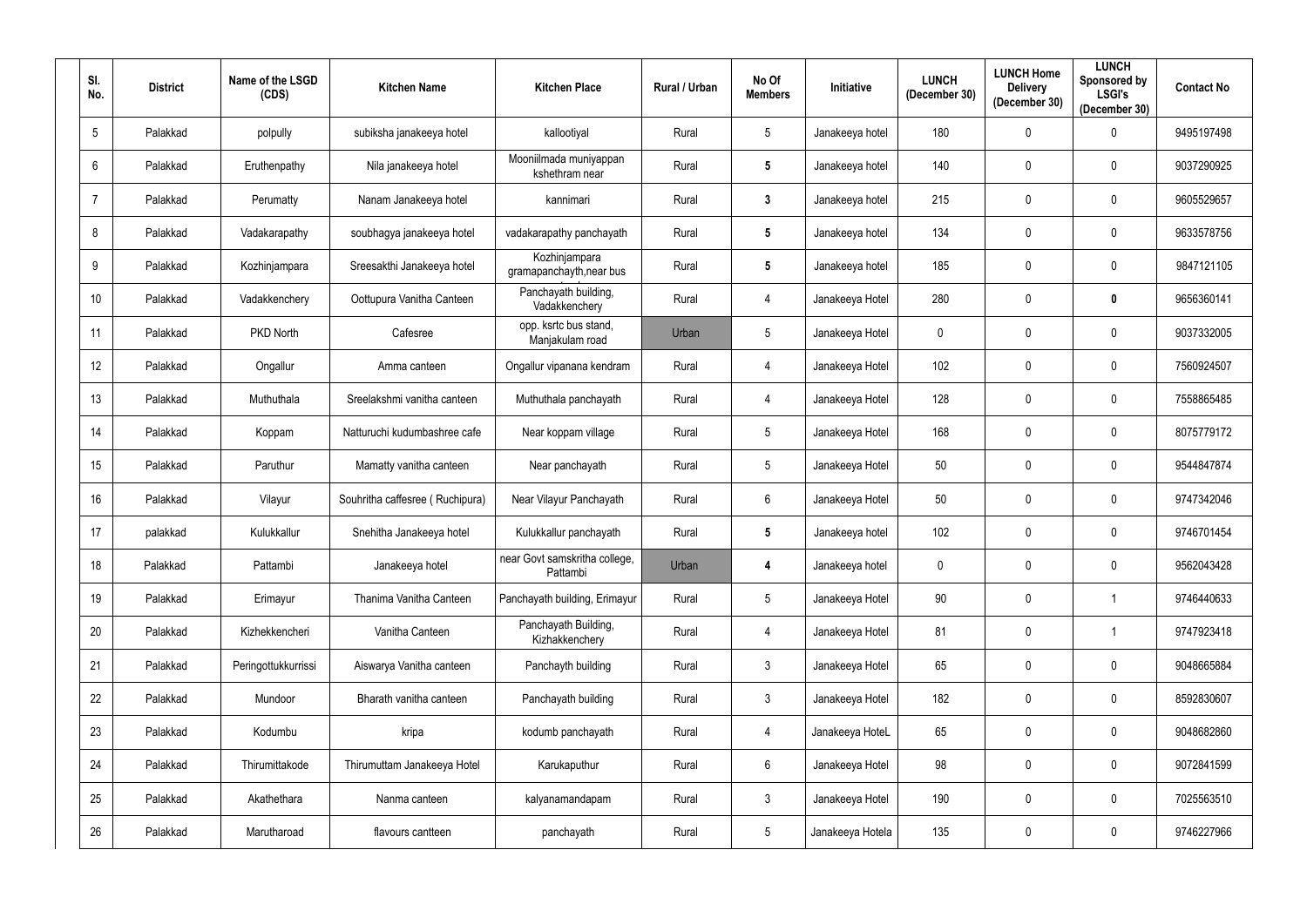| SI.<br>No. | <b>District</b> | Name of the LSGD<br>(CDS) | <b>Kitchen Name</b>                      | <b>Kitchen Place</b>                            | Rural / Urban | No Of<br><b>Members</b> | Initiative      | <b>LUNCH</b><br>(December 30) | <b>LUNCH Home</b><br><b>Delivery</b><br>(December 30) | <b>LUNCH</b><br>Sponsored by<br><b>LSGI's</b><br>(December 30) | <b>Contact No</b> |
|------------|-----------------|---------------------------|------------------------------------------|-------------------------------------------------|---------------|-------------------------|-----------------|-------------------------------|-------------------------------------------------------|----------------------------------------------------------------|-------------------|
| 27         | Palakkad        | Trithala                  | Kairali Vanitha Hotel                    | Thirthala                                       | Rural         | $5\overline{)}$         | Janakeeya Hotel | 127                           | $\mathbf 0$                                           | $\Omega$                                                       | 9048710155        |
| 28         | Palakkad        | Kongad                    | Annapoorna vanitha canteen               | Near Kongad village office                      | Rural         | $5\phantom{.0}$         | Janakeeya Hotel | 103                           | $\mathbf 0$                                           | $\mathbf{0}$                                                   | 9645425774        |
| 29         | Palakkad        | Sreekrishnapuram          | Subiksha canteen                         | Near panchayath office                          | Rural         | $\mathbf{3}$            | Janakeeya Hotel | 112                           | $\mathbf 0$                                           | $\mathbf{0}$                                                   | 8086697226        |
| 30         | Palakkad        | Pallassana                | dhanalakshmi vanitha canteen             | pallassana panchayath<br>building               | Rural         | $5\overline{)}$         | Janakeeya Hotel | 186                           | $\mathbf 0$                                           | $\mathbf 0$                                                    | 8943225892        |
| 31         | Palakkad        | Nenmmara                  | Nemmara Janakeeya hotel                  | Nemmara junction                                | Rural         | $\overline{4}$          | Janakeeya hotel | 295                           | $\mathbf 0$                                           | $\mathbf 0$                                                    | 8157850935        |
| 32         | Palakkad        | Ayilur                    | Janakeeya hotel                          | Thalavettanpara, Ayilur                         | Rural         | $\mathbf{3}$            | Janakeeya hotel | 101                           | $\mathbf 0$                                           | $\mathbf 0$                                                    | 9539517856        |
| 33         | Palakkad        | Melarkode                 | Janakeeya Hotel                          | near Melarkode panchayath                       | Rural         | $\overline{4}$          | Janakeeya hotel | 180                           | $\mathbf 0$                                           | $\mathbf{0}$                                                   | 8606193918        |
| 34         | Palakkad        | Vandazhi                  | janakeeya hotel                          | Kaniyamangalam                                  | Rural         | $\mathbf{3}$            | Janakeeya hotel | 65                            | $\mathbf 0$                                           | $\mathbf{0}$                                                   | 9645919937        |
| 35         | Palakkad        | Nelliayampathy            | Janakeeya hotel                          | near Panchayat, kaikaty                         | Rural         | $\overline{4}$          | Janakeeya hotel | 0                             | $\mathbf 0$                                           | $\mathbf{0}$                                                   | 9497123529        |
| 36         | Palakkad        | Elavanchery               | Snehatheeram                             | Near GUPS, Vattekkad                            | Rural         | $5\phantom{.0}$         | Janakeeya Hotel | 190                           | $\mathbf 0$                                           | $\mathbf{0}$                                                   | 9744195274        |
| 37         | Palakkad        | Kollemkode                | Priya Vanitha Canteen                    | Block Panchayath Office,<br>Kollengode          | Rural         | $\overline{4}$          | Janakeeya Hotel | 277                           | $\mathbf 0$                                           | $\mathbf{0}$                                                   | 9745456764        |
| 38         | Palakkad        | Koduvayur                 | Samridhi Kudumbashree Vanitha<br>Canteen | Panchayath Building                             | Rural         | $5\overline{)}$         | Janakeeya Hotel | 176                           | $\mathbf 0$                                           | $\mathbf 0$                                                    | 8086263595        |
| 39         | Palakkad        | Pattanchery               | Sreelakshmi vanitha canteen              | Panchayath Building                             | Rural         | $\overline{4}$          | Janakeeya Hotel | 44                            | $\mathbf 0$                                           | $\mathbf 0$                                                    | 8086916932        |
| 40         | Palakkad        | Pudunagaram               | Janakeeya Hotel                          | Near KSEB, Pudunagaram                          | Rural         | $\overline{\mathbf{4}}$ | Janakeeya hotel | 194                           | $\mathbf 0$                                           | $\mathbf 0$                                                    | 9497241598        |
| 41         | Palakkad        | Vadavanoor                | Sree Muruka Janakeeya Hotel              | Vydhyasala, Vadavanoor                          | Rural         | $5\phantom{.0}$         | Janakeeya hotel | 172                           | $\mathbf 0$                                           | $\mathbf 0$                                                    | 9567011729        |
| 42         | Palakkad        | Peruvemba                 | Samridi Janakeeya Hotel                  | Peruvemba Junction                              | Rural         | $\overline{\mathbf{4}}$ | Jankeeya hotel  | 26                            | $\mathbf 0$                                           | $\mathbf 0$                                                    | 918089611261      |
| 43         | Palakkad        | Muthalamada               | Janakeeya Hotel                          | Chulliyarmedu                                   | Rural         | $\overline{\mathbf{4}}$ | Jankeeya hotel  | 281                           | $\mathbf 0$                                           | $\mathbf 0$                                                    | 9633730067        |
| 44         | Palakkad        | Cherppalasseri            | Swad Janakiyahotel, CPY                  | Scheduled caste coperative<br>society hall, cpy | Urban         | $5\phantom{.0}$         | Janakeeya Hotel | 148                           | $\mathbf 0$                                           | $\pmb{0}$                                                      | 9447746082        |
| 45         | Palakkad        | Vellinezhi                | Aiswarya kudumbashree                    | Adakkaputhur                                    | Rural         | $\mathbf{3}$            | Janakeeya Hotel | 91                            | $\mathbf 0$                                           | $\mathbf 0$                                                    | 9747730588        |
| 46         | Palakkad        | Keralasseri               | Bhagyasree janakeeya hotel               | Near village office                             | Rural         | $\mathbf{3}$            | Janakeeya Hotel | 106                           | $\mathbf 0$                                           | $\pmb{0}$                                                      | 8606125128        |
| 47         | Palakkad        | Kottayi                   | Kudumbashree Vanitha canteen             | Near Kottayi Panchayath                         | Rural         | $\overline{4}$          | Jankeeya hotel  | 93                            | $\mathbf 0$                                           | $\mathbf 0$                                                    | 9605699847        |
| 48         | Palakkad        | anakkara                  | udayasurya vanitha canteen               | kumbidi                                         | rural         | $5\phantom{.0}$         | Janakeeya Hotel | 172                           | $\boldsymbol{0}$                                      | $\bm{0}$                                                       | 9895947614        |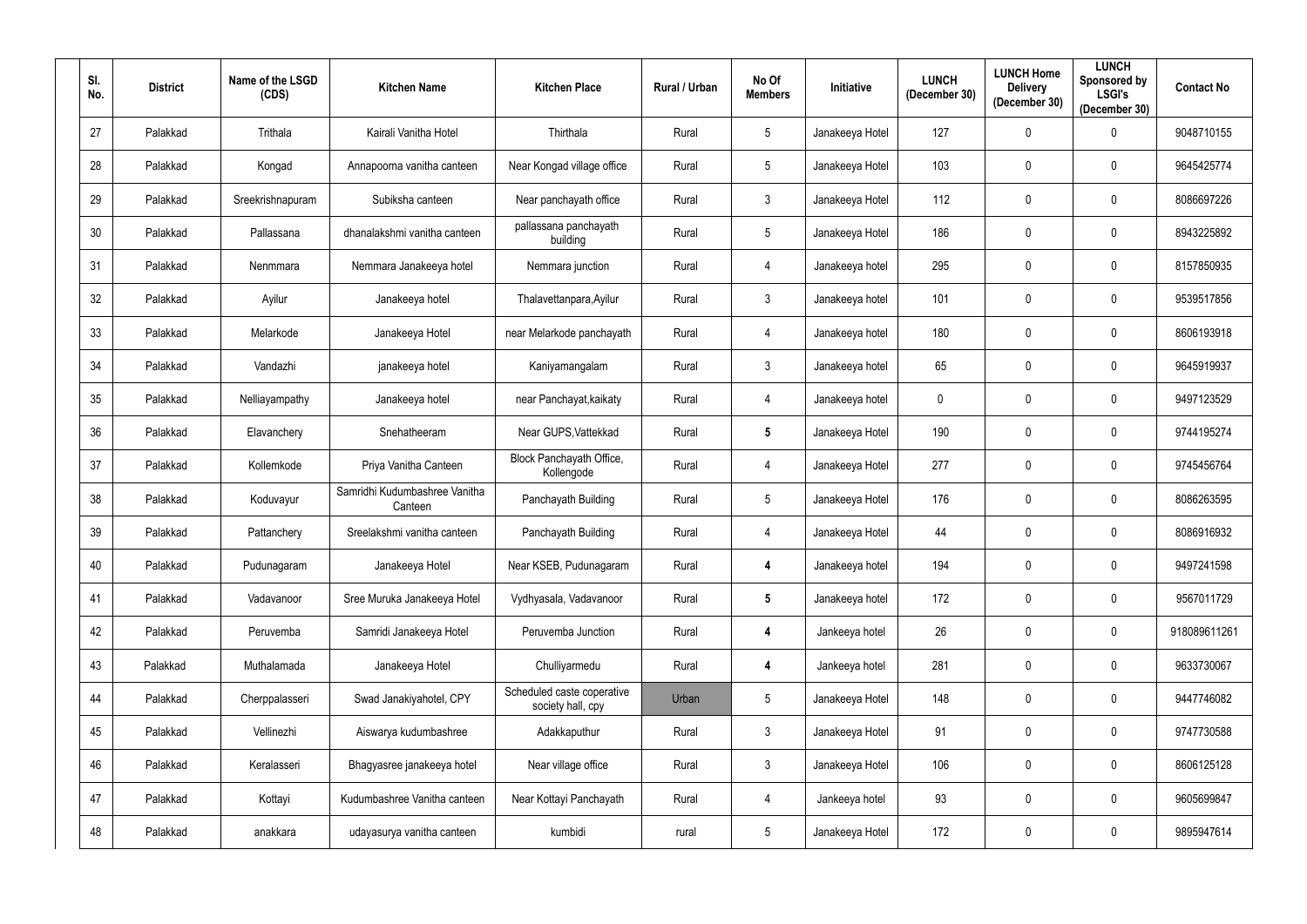|     | SI.<br>No. | <b>District</b> | Name of the LSGD<br>(CDS) | <b>Kitchen Name</b>                         | <b>Kitchen Place</b>                       | Rural / Urban | No Of<br><b>Members</b> | Initiative       | <b>LUNCH</b><br>(December 30) | <b>LUNCH Home</b><br><b>Delivery</b><br>(December 30) | <b>LUNCH</b><br>Sponsored by<br><b>LSGI's</b><br>(December 30) | <b>Contact No</b> |
|-----|------------|-----------------|---------------------------|---------------------------------------------|--------------------------------------------|---------------|-------------------------|------------------|-------------------------------|-------------------------------------------------------|----------------------------------------------------------------|-------------------|
|     | 49         | Palakkad        | kappur                    | jeevanam hotel                              | kumaranellur                               | rural         | 6                       | Janakeeya Hotel  | 212                           | 0                                                     | 0                                                              | 9605308385        |
| 102 | 50         | Palakkad        | Malampauzha               | Nandhanam canteen                           | near fantasy park                          | Rural         | $5\overline{)}$         | Janakeeya HotelT | 188                           | 0                                                     | $\boldsymbol{0}$                                               | 807587062         |
|     | 51         | Palakkad        | Puduppariyaram            | Anaswara Canteen                            | Panchayath                                 | Rural         | $\overline{4}$          | Janakeeya Hotel  | 160                           | $\mathbf 0$                                           | $\boldsymbol{0}$                                               | 9526677781        |
|     | 52         | Palakkad        | kadambazhipuram           | Reshmi janakeeya hotel                      | 16 mail                                    | Rural         | $5\overline{)}$         | Janakeeya Hotel  | 87                            | $\mathbf 0$                                           | $\boldsymbol{0}$                                               | 9048375891        |
|     | 53         | Palakkad        | Kadambazhipuram           | Ardhram Janakeeya hotel                     | Pulapatta                                  | Rural         | $\mathbf{3}$            | Janakeeya Hotel  | 82                            | $\mathbf 0$                                           | $\mathbf 0$                                                    | 9495775246        |
|     | 54         | Palakkad        | Kannambra                 | Sree kurumba canteen                        | kannambra                                  | Rural         | $\overline{4}$          | Janakeeya Hotel  | 220                           | $\mathbf 0$                                           | $\boldsymbol{0}$                                               | 8157815819        |
|     | 55         | Palakkad        | karakkurissi              | Janakiya hotel                              | Near ammus auditorium,<br>Ayappankavu      | Rural         | $\mathbf{3}$            | Janakeeya Hotel  | 128                           | $\mathbf 0$                                           | $\boldsymbol{0}$                                               | 6238788932        |
|     | 56         | Palakkad        | Thenkara                  | Subiksham janakeeya hotel                   | Ayurveda hospital compound<br>Then kara    | Rural         | $5\phantom{.0}$         | Janakeeya Hotel  | 80                            | 0                                                     | $\boldsymbol{0}$                                               | 9747557333        |
|     | 57         | Palakkad        | Alanallur                 | Keerthi vanitha canteen and<br>catering     | Near panchayath Alanallur                  | Rural         | $5\overline{)}$         | Janakeeya hotel  | 105                           | 0                                                     | $\boldsymbol{0}$                                               | 9495447569        |
|     | 58         | Palakkad        | Pudur                     | Asil canteen                                | Pudur panchayath                           | Rural         | 4                       | Janakeeya hotel  | 86                            | 0                                                     | $\mathbf 0$                                                    | 8086968050        |
|     | 59         | Palakkad        | Parali                    | Annasree Janakeeya hotel                    | Near parali panchayath                     | Rural         | $\overline{4}$          | Janakeeya hotel  | 130                           | $\mathbf 0$                                           | $\mathbf 0$                                                    | 8281829238        |
|     | 60         | Palakkad        | Mannur                    | Kudumbasree janakeeya hotel                 | Mannur panchayath                          | Rural         | $5\overline{)}$         | Janakeeya hotel  | 71                            | $\mathbf 0$                                           | $\mathbf 0$                                                    | 9495771095        |
|     | 61         | Palakkad        | Kuzhalmannam              | Janasree jankeeya hotel                     | Kuzhalmannam block<br>panchayth            | Rural         | $\mathbf{3}$            | Jankeeya hotel   | 170                           | $\mathbf 0$                                           | $\mathbf 0$                                                    | 9847364980        |
|     | 62         | Palakkad        | Kavassery                 | samridhi Janakeeya Hotel                    | Alathur road, kavasheery                   | Rural         | 6                       | Janakeeya hotel  | 135                           | $\mathbf 0$                                           | $\mathbf 0$                                                    | 9747570761        |
|     | 63         | palakkad        | chalissery                | Thanal janakeeya hotel                      | chalissery panchayath building             | Rural         | $\mathfrak{Z}$          | Janakeeya hotel  | 85                            | 0                                                     | $\pmb{0}$                                                      | 9562702284        |
|     | 64         | palakkad        | Kottopadam                | Iva canteen and catering janakeeya<br>hotel | Block building, Near<br>aryambavu junction | Rural         | $\overline{4}$          | Janakeeya hotel  | 126                           | $\mathbf 0$                                           | $\mathbf 0$                                                    | 9074818126        |
|     | 65         | palakkad        | kumaramputhur             | Ruchi cafe janakeeya hotel                  | Panchayath kumaramputhur                   | Rural         | $\mathbf{3}$            | Janakeeya hotel  | 265                           | $\mathbf 0$                                           | $\mathbf 0$                                                    | 8589968705        |
|     | 66         | palakkad        | Malampuzha                | Amma janakeeya hotel                        | kadukkamkunnu, Malampuzha                  | Rural         | $3\phantom{a}$          | Janakeeya hotel  | 405                           | $\mathbf 0$                                           | $\bm{0}$                                                       | 9446521664        |
|     | 67         | palakkad        | Alathur                   | Rich Janakeeya hotel                        | Near bus stand, Alathur                    | Rural         | $\overline{\mathbf{4}}$ | Janakeeya hotel  | 275                           | $\mathbf 0$                                           | $\overline{4}$                                                 | 9947030779        |
|     | 68         | palakkad        | Karimpuzha                | Janakeeya hotel                             | Karimpuzha panchayath                      | Rural         | $\mathbf{3}$            | Janakeeya hotel  | 82                            | $\mathbf 0$                                           | $\mathbf 0$                                                    | 9961502739        |
|     | 69         | Palakkad        | Thenkurissi               | Eyeshee janakeeya hotel                     | Panchayth building,<br>Thenkurissi         | Rural         | $\overline{\mathbf{4}}$ | Jankeeya hotel   | 87                            | $\mathbf 0$                                           | $\mathbf 0$                                                    | 9995662723        |
|     | 70         | Palakkad        | Agali                     | Janakeeya Hotel                             | Block Panchayath building,<br>Agali        | Rural         | $5\phantom{.0}$         | Jankeeya hotel   | 252                           | $\pmb{0}$                                             | $\boldsymbol{0}$                                               | 9037878897        |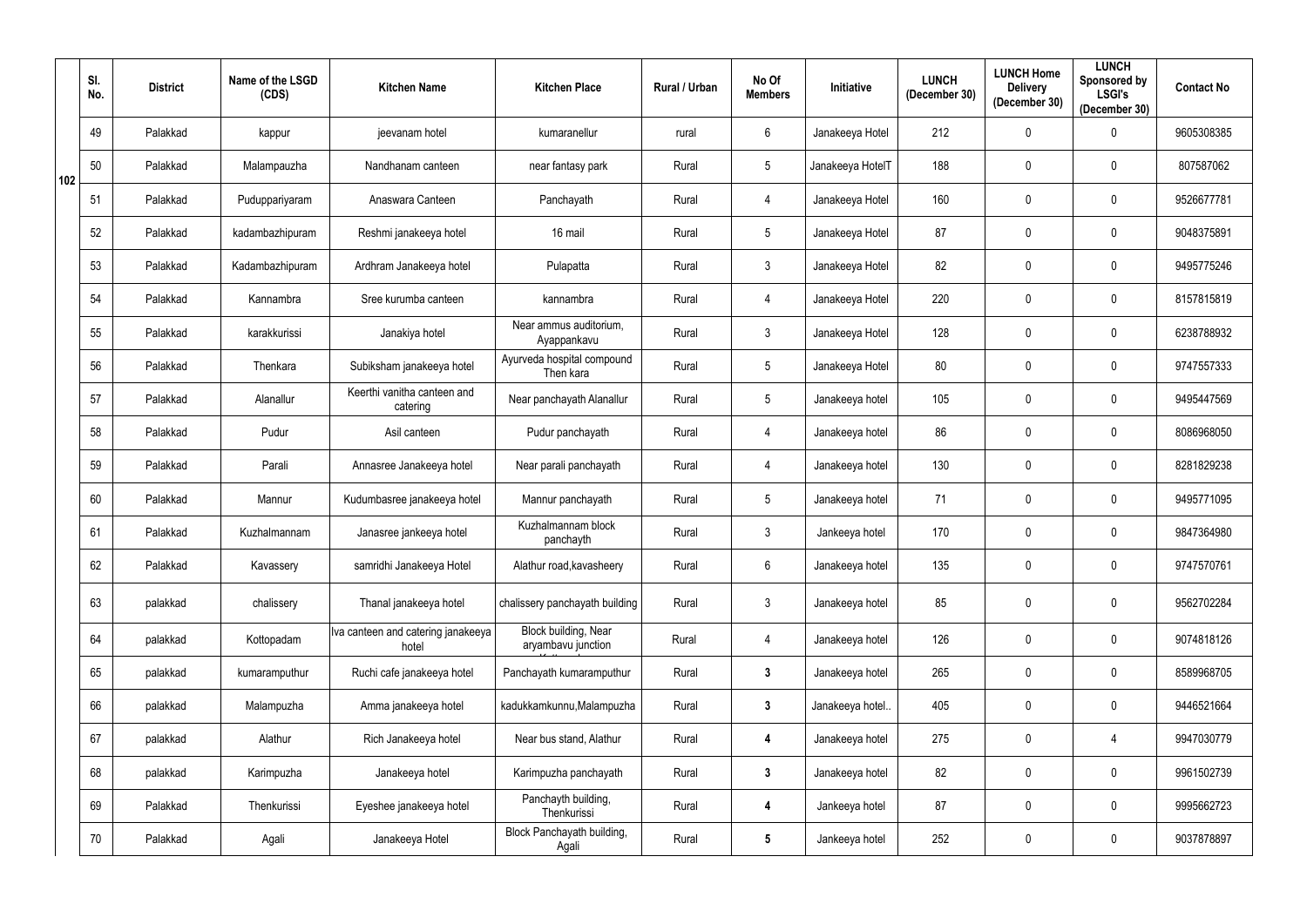| SI.<br>No. | <b>District</b> | Name of the LSGD<br>(CDS) | <b>Kitchen Name</b>         | <b>Kitchen Place</b>             | Rural / Urban | No Of<br><b>Members</b> | <b>Initiative</b> | <b>LUNCH</b><br>(December 30) | <b>LUNCH Home</b><br><b>Delivery</b><br>(December 30) | <b>LUNCH</b><br>Sponsored by<br><b>LSGI's</b><br>(December 30) | <b>Contact No</b> |
|------------|-----------------|---------------------------|-----------------------------|----------------------------------|---------------|-------------------------|-------------------|-------------------------------|-------------------------------------------------------|----------------------------------------------------------------|-------------------|
| 71         | Palakkad        | Sholayur                  | Powrnami janakeeya hotel    | anakkatty bus stand              | Rural         | 4                       | Jankeeya hotel    | $\mathbf 0$                   | $\mathbf 0$                                           | $\mathbf 0$                                                    | 9159556404        |
| 72         | Palakkad        | Puthushery                | Janakeeya hotel             | Puthushery panchayath            | Rural         | $5\phantom{.0}$         | Janakeeya hotel.  | 136                           | $\mathbf 0$                                           | $\mathbf{0}$                                                   | 9562772723        |
| 73         | Palakkad        | Karimba                   | Janakeeya hotel             | Panchayath premise               | Rural         | $\mathbf{3}$            | Janakeeya Hotel   | 86                            | 0                                                     | $\mathbf 0$                                                    | 9562163979        |
| 74         | Palakkad        | Nagalasseri               | Janakeeya hotel             | near koottanad bus stand         | Rural         | $5\phantom{.0}$         | Janakeeya hotel   | 250                           | $\mathbf 0$                                           | $\mathbf 0$                                                    | 8921928291        |
| 75         | Palakkad        | Mathur                    | Nila janakeeya Hotel        | Near Panchayth, Mathur           | Rural         | $\boldsymbol{4}$        | Jankeeya hotel    | 189                           | $\mathbf 0$                                           | $\mathbf 0$                                                    | 9562356483        |
| 76         | Palakkad        | Chalavara                 | Janakeeya hotel             | Chalavara panchayath             | Rural         | $5\phantom{.0}$         | Janakeeya hotel   | 62                            | $\mathbf 0$                                           | $\mathbf 0$                                                    | 9544659942        |
| 77         | Palakkad        | Ananganadi                | vanitha cateen              | near Ananganadi panchayath       | Rural         | $\mathbf{3}$            | Janakeeya Hotel   | 64                            | 0                                                     | $\mathbf 0$                                                    | 8921410495        |
| 78         | Palakkad        | Lakkidiperur              | Janakeeya hotel             | Lekkidi perur panchayath         | Rural         | $5\phantom{.0}$         | Jankeeya hotel    | 106                           | $\mathbf 0$                                           | $\mathbf 0$                                                    | 6238921903        |
| 79         | Palakkad        | Nellaya                   | Janakeeya hotel             | Nellaya panchayath               | Rural         | $\overline{\mathbf{4}}$ | Janakeeya hotel   | 65                            | $\pmb{0}$                                             | $\mathbf{0}$                                                   | 9562432883        |
| 80         | Palakkad        | Shornur                   | Oottupura Janakeeya hotel   | near bus stand, Shoranur         | Urban         | $5\phantom{.0}$         | Janakeeya hotel   | 245                           | $\mathbf 0$                                           | $\mathbf{0}$                                                   | 9747102377        |
| 81         | Palakkad        | Shornur                   | Snehadeepam Janakeeya hotel | Shoranur municipality            | Urban         | $\boldsymbol{4}$        | Janakeeya hotel   | 148                           | $\mathbf 0$                                           | $\mathbf 0$                                                    | 6238755729        |
| 82         | Palakkad        | Thrikkadiri               | Janakeeya hotel             | Samskarika nilayam               | Rural         | $\boldsymbol{4}$        | Janakeeya hotel   | 57                            | $\pmb{0}$                                             | $\mathbf 0$                                                    | 9544806032        |
| 83         | palakkad        | Vaniyamkulam              | Janakeeya hotel             | near PK DAS hospital             | Rural         | $3\phantom{a}$          | Janakeeya hotel   | 274                           | $\mathbf 0$                                           | $\mathbf{3}$                                                   | 9947408415        |
| 84         | Palakkad        | Ambalappara               | Janakiya hotel              | ambalappara<br>kalyanamandapam   | Rural         | $5\phantom{.0}$         | Janakeeya Hotel   | 77                            | $\pmb{0}$                                             | $\mathbf 0$                                                    | 8129562289        |
| 85         | Palakkad        | Vallappuzha               | Janakeeya hotel             | Hayath Complex, Vallappuzha      | Rural         | $5\phantom{.0}$         | Janakeeya Hotel   | 213                           | $\mathbf 0$                                           | $\mathbf 0$                                                    | 8086406897        |
| 86         | Palakkad        | Shoranur                  | Ela janakeeya hotel         | Vpc market, kulappully           | Urban         | $\mathbf{3}$            | Janakeeya hotel   | 118                           | $\mathbf 0$                                           | $\mathbf 0$                                                    | 8129769113        |
| 87         | Palakkad        | Mankara                   | Subiksha Janakeeya hotel    | Near Mankara Panchayath          | Rural         | $5\phantom{.0}$         | Janakeeya hotel   | $\mathbf 0$                   | $\mathbf 0$                                           | $\mathbf 0$                                                    | 8549045637        |
| 88         | Palakkad        | Kanjirapuzha              | Surya Janakeeya hotel       | Kanjirapuzha, panchayath         | Rural         | $5\phantom{.0}$         | Janakeeya hotel   | 78                            | $\mathbf 0$                                           | $\mathbf 0$                                                    | 9048698194        |
| 89         | Palakkad        | Thachanattukara           | Haritham janakeeya hotel    | 53 mile, Thachanattukara         | Rural         | $\mathbf{3}$            | Janakeeya hotel   | 65                            | $\mathbf 0$                                           | $\pmb{0}$                                                      | 9605097810        |
| 90         | Palakkad        | Puthukode                 | Puthuma jankeeya hotel      | Thachanadi junction              | Rural         | $6\phantom{.}6$         | Janakeeya hotel   | 408                           | $\mathbf 0$                                           | $\mathbf 0$                                                    | 9744459080        |
| 91         | Palakkad        | Tarur                     | Jankeeya Hotel              | Infront of vilage office, Tarurk | Rural         | $\boldsymbol{4}$        | Janakeeya hotel   | 102                           | 0                                                     | $\overline{0}$                                                 | 8606780959        |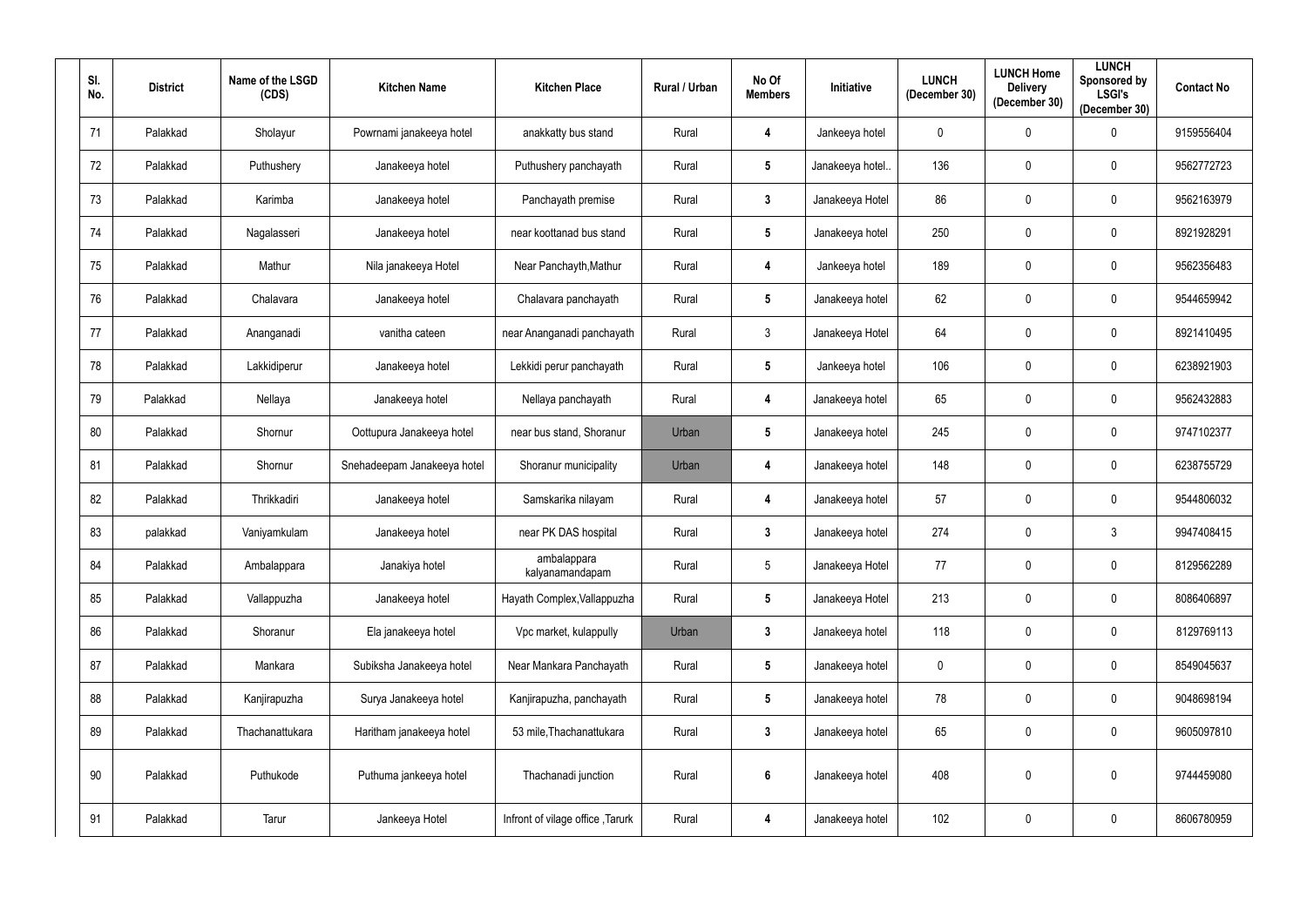|    | SI.<br>No.      | <b>District</b> | Name of the LSGD<br>(CDS) | <b>Kitchen Name</b>             | <b>Kitchen Place</b>                       | Rural / Urban | No Of<br><b>Members</b> | Initiative      | <b>LUNCH</b><br>(December 30) | <b>LUNCH Home</b><br><b>Delivery</b><br>(December 30) | <b>LUNCH</b><br>Sponsored by<br><b>LSGI's</b><br>(December 30) | <b>Contact No</b> |
|----|-----------------|-----------------|---------------------------|---------------------------------|--------------------------------------------|---------------|-------------------------|-----------------|-------------------------------|-------------------------------------------------------|----------------------------------------------------------------|-------------------|
|    | 92              | Palakkad        | Pirayiri                  | Janakeeya hotel                 | Near Panchayath office                     | Rural         | $5\overline{)}$         | Janakeeya hotel | 95                            | $\mathbf 0$                                           | 0                                                              | 9037495586        |
|    | 93              | Palakkad        | Palakkad ulb              | Ruchi                           | Near Balaji hospital, Fort<br>Maidan       | Urban         | 4                       | Janakeeya hotel | 274                           | $\mathbf 0$                                           | $\mathbf 0$                                                    | 7994185687        |
|    | 94              | Palakkad        | Pookkottukavu             | Punya                           | Pookkottukavu Centre                       | Rural         | $\overline{\mathbf{4}}$ | Janakeeya Hotel | 104                           | $\mathbf 0$                                           | $\boldsymbol{0}$                                               | 9745511432        |
|    | 95              | Palakkad        | Kuthanoor                 | Suryodayam jankeeya hotel       | Kalapara, kuthanoor                        | Rural         | $5\phantom{.0}$         | Jankeeya hotel  | 40                            | $\mathbf 0$                                           | $\boldsymbol{0}$                                               | 9995159738        |
|    | 96              | Palakkad        | Thiruvegappura            | Janakeeya Hotel                 | Kaippuram                                  | Rural         | $5\phantom{.0}$         | Jankeeya hotel  | 152                           | $\mathbf 0$                                           | $\mathbf 0$                                                    | 8921882903        |
|    | 97              | Palakkad        | Thachampara               | Vanitha canteen Janakeeya Hotel | Thachampara town                           | Rural         | 4                       | Jankeeya hotel  | 83                            | $\mathbf 0$                                           | $\mathbf 0$                                                    | 9497826216        |
|    | 98              | Palakkad        | Kannadi                   | Sweet jankeeya hotel            | Yakkara junction                           | Rural         | $\mathbf{3}$            | Jankeeya hotel  | 190                           | $\mathbf 0$                                           | $\mathbf 0$                                                    | 9846918028        |
|    | 99              | Palakkad        | Pattithara                | Bavana janakeeya hotel          | kottappadam                                | Rural         | $5\phantom{.0}$         | Janakeeya hotel | $\mathbf 0$                   | $\mathbf 0$                                           | $\mathbf 0$                                                    | 9074163402        |
|    | 100             | Palakkad        | Mannarkkad                | Janakeeya Hotel                 | muncipal building, busstand,<br>mannarkkad | Urban         | 4                       | Janakeeya hotel | 153                           | $\mathbf 0$                                           | $\pmb{0}$                                                      |                   |
|    | 101             | Palakkad        | Pirayiri                  | Kudumbashree janakeeya hotel    | Kallekkad Block Panchayath                 | Rural         | $5\phantom{.0}$         | janakeeya hotel | 70                            | 0                                                     | $\mathbf 0$                                                    | 8137940343        |
|    | 102             | Palakkad        | Marutharoad               | Sreelakshmi janakeeya hotel     | Pirivusala                                 | Rural         | $\overline{\mathbf{4}}$ | janakeeya hotel | 244                           | $\mathbf 0$                                           | $\mathbf 0$                                                    | 9048636162        |
| 99 |                 |                 |                           |                                 |                                            |               | 434                     |                 | 14204                         | $\overline{0}$                                        | 9 <sup>°</sup>                                                 |                   |
|    |                 | Pathanamthitta  | Anicadu                   | Janatha janakeeya hotel         | Nooromave                                  | Rural         | $\mathbf{3}$            | Janakeeya Hotel | $\mathbf 0$                   | 156                                                   | $\boldsymbol{0}$                                               | 6282875679        |
|    | $\overline{2}$  | Pathanamthitta  | Kaviyoor                  | Janakeeya Hotel                 | Manakkachira                               | Rural         | $\overline{4}$          | Janakeeya Hotel | $\mathbf 0$                   | 153                                                   | $\mathbf 0$                                                    | 9747886172        |
|    | $\mathfrak{Z}$  | Pathanamthitta  | Kottanadu                 | Janakeeya Hotel                 | Kottanadu                                  | Rural         | $\overline{4}$          | Janakeeya Hotel | $\overline{0}$                | 160                                                   | $\mathbf 0$                                                    | 6282382608        |
|    | 4               | Pathanamthitta  | Kalloopara                | Janakeeya Hotel                 | Kalloopara                                 | Rural         | $5\phantom{.0}$         | Janakeeya Hotel | $\overline{0}$                | 85                                                    | $\bm{0}$                                                       | 9947471024        |
|    | $5\phantom{.0}$ | Pathanamthitta  | Kunnamthanam              | Thripthi Hotel                  | Kunnamthanam                               | Rural         | $\mathfrak{Z}$          | Janakeeya Hotel | $\overline{0}$                | 86                                                    | $\mathbf 0$                                                    | 6235908328        |
|    | 6               | pathanamthitta  | mallappally               | janakeeya hotel                 | mallappally                                | Rural         | $\mathfrak{Z}$          | janakeeya hotel | $\overline{0}$                | 128                                                   | $\mathbf 0$                                                    | 9744194830        |
|    | $\overline{7}$  | Pathanamthitta  | kottangal                 | janakeeya hotel                 | kottangal                                  | Rural         | $\mathfrak{Z}$          | Janakeeya Hotel | $\overline{0}$                | 117                                                   | $\bm{0}$                                                       | 9526690541        |
|    | 8               | Pathanamthitta  | Nedumpuram                | Nedumpram Janakeeya Hotel       | Podiyadi                                   | Rural         | $5\phantom{.0}$         | Janakeeya Hotel | $\overline{0}$                | 66                                                    | $\mathbf 0$                                                    | 919188291409      |
|    | 9               | Pathanamthitta  | Niranam                   | Sakhi cafe                      | Niranam                                    | Rural         | $\mathfrak{Z}$          | Janakeeya Hotel | $\overline{0}$                | $\mathbf 0$                                           | $\mathbf 0$                                                    | 919526423710      |
|    | 10              | Pathanamthitta  | Peringara                 | Haritha samrudhi Catering       | <b>PMVHS Pringara</b>                      | Rural         | $\overline{4}$          | Janakeeya Hotel | $\overline{0}$                | $\boldsymbol{0}$                                      | $\overline{0}$                                                 | 919961219550      |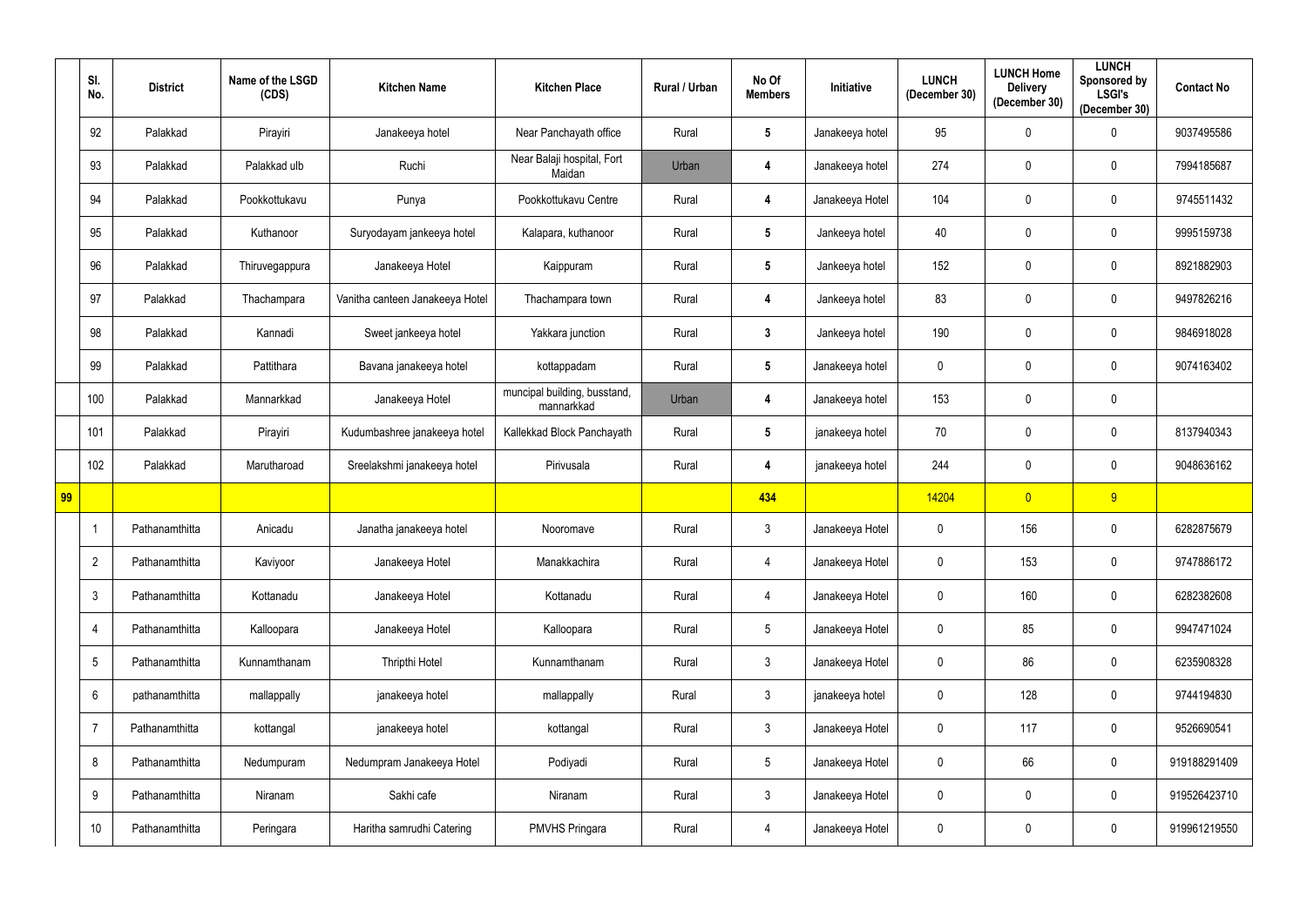|    | SI.<br>No. | <b>District</b> | Name of the LSGD<br>(CDS) | <b>Kitchen Name</b>             | <b>Kitchen Place</b>        | Rural / Urban | No Of<br><b>Members</b> | <b>Initiative</b> | <b>LUNCH</b><br>(December 30) | <b>LUNCH Home</b><br><b>Delivery</b><br>(December 30) | <b>LUNCH</b><br>Sponsored by<br><b>LSGI's</b><br>(December 30) | <b>Contact No</b> |
|----|------------|-----------------|---------------------------|---------------------------------|-----------------------------|---------------|-------------------------|-------------------|-------------------------------|-------------------------------------------------------|----------------------------------------------------------------|-------------------|
|    | 11         | Pathanamthitta  | Peringara                 | Pulari janakeeya Hotel          | swamipalam                  | Rural         | 4                       | Janakeeya hotel   | $\mathbf 0$                   | $\mathbf 0$                                           | $\boldsymbol{0}$                                               | 919656132036      |
|    | 12         | Pathanamthitta  | Kuttor                    | Nanma Catering                  | <b>GHS Kuttoor</b>          | Rural         | $\mathfrak{Z}$          | Janakeeya Hotel   | $\boldsymbol{0}$              | 150                                                   | $\mathbf 0$                                                    | 919526323212      |
|    | 13         | Pathanamthitta  | Kadapra                   | Niradeepam janakeeya hotel      | Kadapra                     | Rural         | 4                       | Janakeeya Hotel   | $\mathbf 0$                   | $\mathbf 0$                                           | $\mathbf 0$                                                    | 9656512066        |
|    | 14         | Pathanamthitta  | Eraviperoor               | Avi cafe                        | Avi cafe                    | Rural         | $\mathfrak{Z}$          | Janakeeya Hotel   | $\mathbf 0$                   | 84                                                    | $\mathbf 0$                                                    | 6238013293        |
|    | 15         | Pathanamthitta  | Koipuram                  | Ammas kudumbashree cafe         | Muttamon                    | Rural         | $5\overline{)}$         | Janakeeya Hotel   | $\mathbf 0$                   | 104                                                   | $\mathbf 0$                                                    | 9961485931        |
|    | 16         | Pathanamthitta  | Thottappuzhassery         | Thottapuzhassery Jankeeya Hotel | Thottapuzhassery            | Rural         | $\overline{4}$          | Janakeeya Hotel   | $\mathbf 0$                   | $\mathbf 0$                                           | $\boldsymbol{0}$                                               | 9656403054        |
|    | 17         | Pathanamthitta  | Puramattom                | Top N Taste                     | Puramattom                  | Rural         | $\mathfrak{Z}$          | Janakeeya Hotel   | $\boldsymbol{0}$              | $\mathbf 0$                                           | $\mathbf 0$                                                    | 9526728230        |
|    | 18         | Pathanamthitta  | Ayroor                    | Janakeeya Hotel                 | Ayroor                      | Rural         | 6                       | Janakeeya Hotel   | 0                             | 50                                                    | $\boldsymbol{0}$                                               | 8086653951        |
|    | 19         | Pathanamthitta  | Ezhumattor                | Swad Hotel                      | Thadiyoor                   | Rural         | $\mathfrak{Z}$          | Janakeeya Hotel   | $\mathbf 0$                   | 84                                                    | $\boldsymbol{0}$                                               | 9526857335        |
|    | 20         | Pathanamthitta  | Kozhencherry              | Ruchi Janakeeya hotel           | Community hall, kozhenchery | Rural         | 4                       | Janakeeya Hotel   | $\boldsymbol{0}$              | 93                                                    | $\mathbf 0$                                                    | 9947387912        |
|    | 21         | Pathanamthitta  | Mallappuzhassery          | Snehadeepam                     | Paramootil                  | Rural         | $6^{\circ}$             | Janakeeya Hotel   | $\mathbf 0$                   | 68                                                    | $\mathbf 0$                                                    | 9847170052        |
|    | 22         | Pathanamthitta  | Chennerkara               | Thanal Kudumbasree Cafe         | Nallanikunnu                | Rural         | $\overline{5}$          | Janakeeya Hotel   | $\boldsymbol{0}$              | 40                                                    | $\bf{0}$                                                       | 9747469562        |
|    | 23         | Pathanamthitta  | Cherukole                 | Janakeeya Hotel                 | Cherukole                   | Rural         | $\mathbf{3}$            | Janakeeya Hotel   | $\mathbf 0$                   | 75                                                    | $\mathbf 0$                                                    | 7907811728        |
|    | 24         | Pathanamthitta  | Elanthoor                 | Janakeeya Hotel                 | Vary                        | Rural         | $\overline{4}$          | Janakeeya Hotel   | $\mathbf 0$                   | 40                                                    | $\bm{0}$                                                       | 9946047385        |
|    | 25         | Pathanamthitta  | naranganam                | janakeeya hotel                 | kadammanitta                | Rural         | $\mathbf{3}$            | janakeeya hotel   | $\mathbf 0$                   | 90                                                    | $\pmb{0}$                                                      | 9744478962        |
|    | 26         | Pathanamthitta  | Omalloor                  | Janakeeya Hotel                 | Omalloor                    | Rural         |                         | Janakeeya Hotel   | $\overline{0}$                | 87                                                    | $\bm{0}$                                                       |                   |
|    | 27         | Pathanamthitta  | Chittar                   | Chittar janakiya hotel          | Koothattukulam              | Rural         | $\mathfrak{Z}$          | Janakeeya Hotel   | 0                             | 217                                                   | $\pmb{0}$                                                      | 9072374618        |
|    | 28         | Pathanamthitta  | Naranammoozhi             | Thanima                         | Arakkamon                   | Rural         | 3 <sup>1</sup>          | Janakeeya Hotel   | $\boldsymbol{0}$              | $\mathbf 0$                                           | $\mathbf 0$                                                    | 9605021278        |
|    | 29         | Pathanamthitta  | Perunadu                  | Perunadu Janakeeya Hotel        | Perunadu                    | Rural         | $5\phantom{.0}$         | Janakeeya Hotel   | $\mathbf 0$                   | $\mathbf 0$                                           | $\bm{0}$                                                       |                   |
| 58 | 30         | Pathanamthitta  | Ranni-Angadi              | Angadi Janakeeya Hotel          | Thoodathil church hall      | Rural         | $5\phantom{.0}$         | Janakeeya Hotel   | $\mathbf 0$                   | 108                                                   | $\bm{0}$                                                       | 9961190622        |
|    | 31         | Pathanamthitta  | Ranni-Pazhavangadi        | Navami Hotel                    | Makkappuzha                 | Rural         | $\overline{4}$          | Janakeeya Hotel   | $\mathbf 0$                   | 152                                                   | $\bm{0}$                                                       | 9562135824        |
|    | 32         | Pathanamthitta  | Seethathodu               | Thanima catering unit           | Seethathodu                 | Rural         | $5\phantom{.0}$         | Janakeeya Hotel   | $52\,$                        | 45                                                    | $\pmb{0}$                                                      | 9747622310        |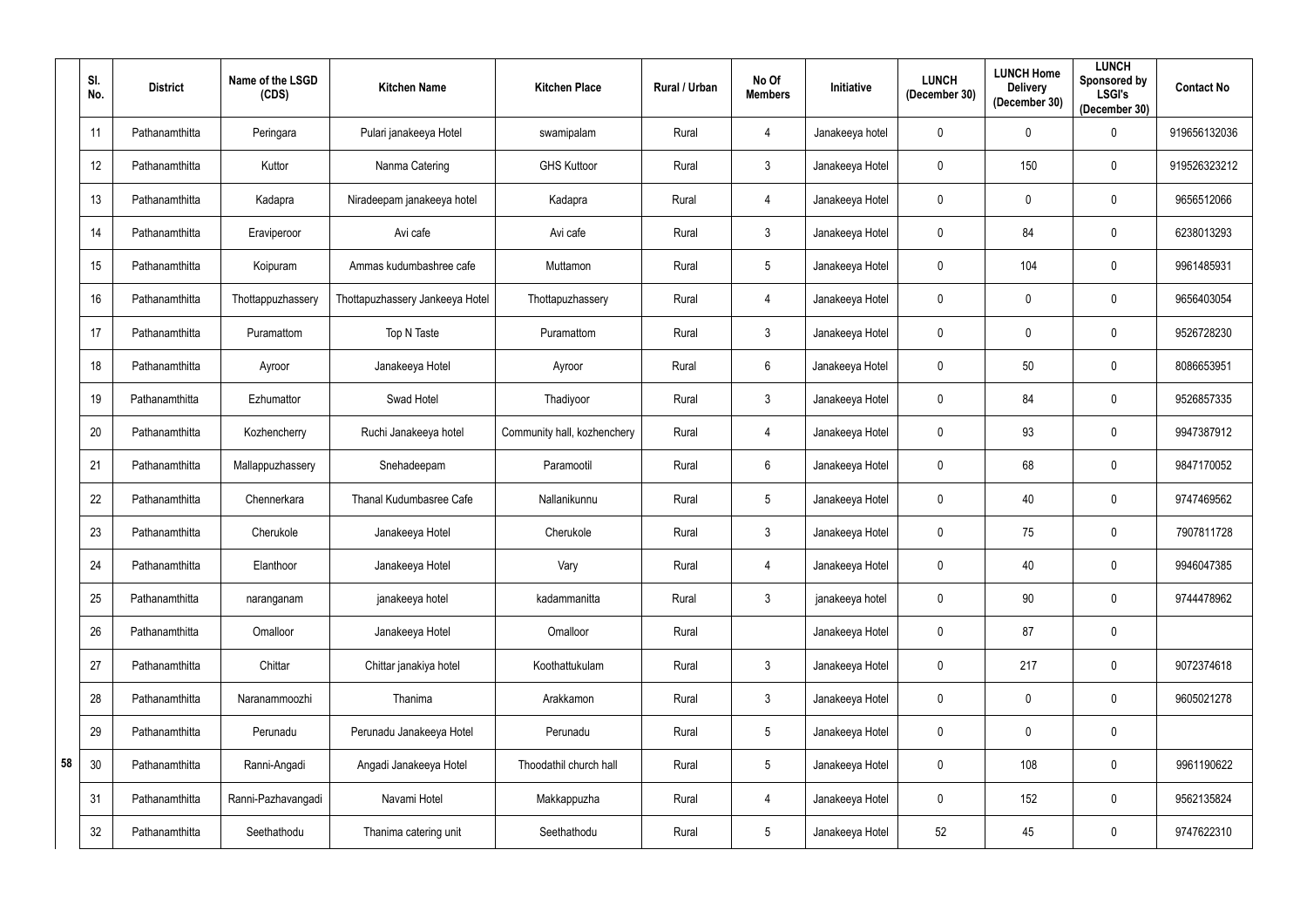| SI.<br>No. | <b>District</b> | Name of the LSGD<br>(CDS) | <b>Kitchen Name</b>        | <b>Kitchen Place</b> | Rural / Urban | No Of<br><b>Members</b> | Initiative      | <b>LUNCH</b><br>(December 30) | <b>LUNCH Home</b><br><b>Delivery</b><br>(December 30) | <b>LUNCH</b><br>Sponsored by<br><b>LSGI's</b><br>(December 30) | <b>Contact No</b> |
|------------|-----------------|---------------------------|----------------------------|----------------------|---------------|-------------------------|-----------------|-------------------------------|-------------------------------------------------------|----------------------------------------------------------------|-------------------|
| 33         | Pathanamthitta  | Ranni                     | Janakeeya Hotel            | Ranni                | Rural         | $\overline{4}$          | Janakeeya Hotel | $\mathbf 0$                   | 65                                                    | $\mathbf 0$                                                    | 99462338752       |
| 34         | Pathanamthitta  | Vechhoochira              | Annapoorneswary hotel      | Venkurinji           | Rural         | 4                       | Janakeeya Hotel | $\mathbf 0$                   | $\mathbf 0$                                           | $\mathbf 0$                                                    | 8547264134        |
| 35         | Pathanamthitta  | Vadasserikara             | Thannal Janakeeya Hotel    | Vadasserikara        | Rural         | $5\overline{)}$         | Janakeeya Hotel | $\mathbf 0$                   | 94                                                    | $\mathbf 0$                                                    | 8590107684        |
| 36         | Pathanamthitta  | Vallickodu                | Janakeeya Hotel            | Vallicodu            | Rural         | $5\overline{)}$         | Janakeeya Hotel | $\mathbf 0$                   | 172                                                   | $\mathbf 0$                                                    | 8547121591        |
| 37         | Pathanamthitta  | Pramadom                  | Aishwarya Janakeeya Hotel  | Pramadom             | Rural         | $\mathbf{3}$            | Janakeeya Hotel | $\mathbf 0$                   | 100                                                   | $\mathbf 0$                                                    | 9495312020        |
| 38         | Pathanamthitta  | Aruvappulam               | Janakeeya Hotel            | Kallely              | Rural         | $\mathbf{3}$            | Janakeeya Hotel | $\mathbf 0$                   | 190                                                   | $\mathbf 0$                                                    | 9656700499        |
| 39         | Pathanamthitta  | mylapra                   | Manna janakeeya hotel      | mylapra              | Rural         | $\mathbf{3}$            | janakeeya hotel | $\mathbf 0$                   | 32                                                    | $\mathbf 0$                                                    | 9961750470        |
| 40         | Pathanamthitta  | Thannithodu               | Flowers janakeeya hotel    | Thannithodu          | Rural         | $\mathbf{3}$            | Janakeeya hotel | $\mathbf 0$                   | 127                                                   | $\mathbf 0$                                                    | 9061295035        |
| 40         | Pathanamthitta  | Malayappuzha              | Janakeeya Hotel            | Malayappuzha         | Rural         | $\mathbf{3}$            | Janakeeya Hotel | $\mathbf 0$                   | 190                                                   | $\mathbf 0$                                                    |                   |
| 41         | Pathanamthitta  | Konni                     | Janakeeya Hotel            | Konni                | Rural         | $\mathbf{3}$            | Janakeeya Hotel | $\mathbf 0$                   | $\mathbf 0$                                           | $\mathbf 0$                                                    |                   |
| 43         | Pathanamthitta  | Kalanjoor                 | Kalanjoor janakeeya Hotel  | Kalanjoor            | Rural         | $\overline{4}$          | Janakeeya Hotel | $\mathbf 0$                   | 184                                                   | $\mathbf 0$                                                    | 6238045066        |
| 44         | Pathanamthitta  | Ezhamkulam                | Swad Catering Unit         | Enathu               | Rural         | $5\overline{)}$         | Janakeeya Hotel | $\mathbf 0$                   | 133                                                   | $\mathbf 0$                                                    | 9747243317        |
| 45         | Pathanamthitta  | Kodumon                   | Ruchiyidam Janakeeya Hotel | Kodumon              | Rural         | $\overline{7}$          | Janakeeya Hotel | $\mathbf 0$                   | 37                                                    | $\mathbf 0$                                                    | 75611017112       |
| 46         | Pathanamthitta  | Erathu                    | Janakeeya Hotel            | Erathu               | Rural         | $\overline{4}$          | Janakeeya Hotel | $\overline{0}$                | 145                                                   | $\mathbf 0$                                                    | 9645102262        |
| 47         | Pathanamthitta  | Enadimangalam             | Janakeeya Hotel            | Elamannoor           | Rural         | $\overline{4}$          | Janakeeya Hotel | $\mathbf 0$                   | 108                                                   | $\bm{0}$                                                       |                   |
| 48         | Pathanamthitta  | Kadampanadu               | Janakeeya Hotel            | Mannady              | Rural         | $\mathbf{3}$            | Janakeeya Hotel | $\mathbf 0$                   | 72                                                    | $\mathbf 0$                                                    |                   |
| 49         | Pathanamthitta  | Pallickal                 |                            |                      | Rural         |                         | Janakeeya Hotel | $\mathbf 0$                   | 196                                                   | $\pmb{0}$                                                      |                   |
| 50         | Pathanamthitta  | Thumpamon                 | Ruchi Cafe                 | Mampilali            | Rural         | $5\phantom{.0}$         | Janakeeya Hotel | $\mathbf 0$                   | 210                                                   | $\mathbf 0$                                                    | 9188300026        |
| 51         | Pathanamthitta  | Kulanada                  | Bhagyalekshmi cafe unit    | Kaipuzha             | Rural         | $\mathbf{3}$            | Janakeeya Hotel | $\pmb{0}$                     | $80\,$                                                | $\bm{0}$                                                       |                   |
| 52         | Pathanamthitta  | Pandalam Thekkekara       | Pandalam Thekkekara        | Thatta               | Rural         | $\mathbf{3}$            | Janakeeya Hotel | $\mathbf 0$                   | 139                                                   | $\mathbf 0$                                                    | 9526224922        |
| 53         | Pathanamthitta  | Aranmula                  | Janakeeya Hotel            | Aranmula             | Rural         | $5\phantom{.0}$         | Janakeeya Hotel | $\mathbf 0$                   | 20                                                    | $\bm{0}$                                                       | 9656296503        |
| 54         | Pathanamthitta  | Mezhuveli                 | Thripthi Janakeeya Hotel   | Mezhuveli            | Rural         | $\mathbf{3}$            | Janakeeya Hotel | $\pmb{0}$                     | 10                                                    | $\bm{0}$                                                       | 9495265971        |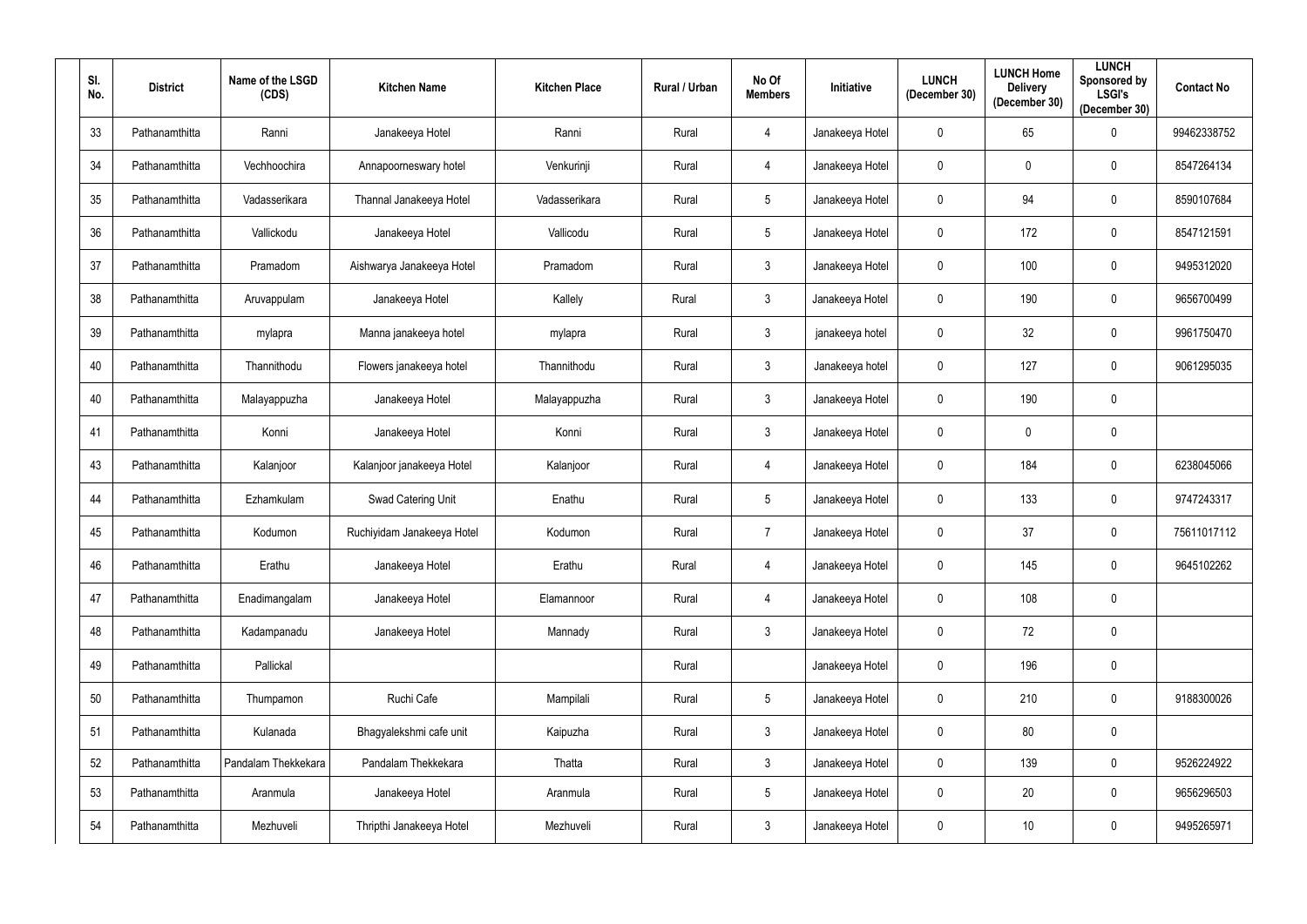|    | SI.<br>No.     | <b>District</b>    | Name of the LSGD<br>(CDS) | <b>Kitchen Name</b>                       | <b>Kitchen Place</b>                 | Rural / Urban | No Of<br><b>Members</b> | <b>Initiative</b> | <b>LUNCH</b><br>(December 30) | <b>LUNCH Home</b><br><b>Delivery</b><br>(December 30) | <b>LUNCH</b><br>Sponsored by<br><b>LSGI's</b><br>(December 30) | <b>Contact No</b> |
|----|----------------|--------------------|---------------------------|-------------------------------------------|--------------------------------------|---------------|-------------------------|-------------------|-------------------------------|-------------------------------------------------------|----------------------------------------------------------------|-------------------|
|    | 55             | Pathanamthitta     | Adoor                     | Amma Catering Unit                        | Adoor                                | Urban         | $5\phantom{.0}$         | Janakeeya Hotel   | $\mathbf 0$                   | $\mathbf 0$                                           | 0                                                              | 8606887490        |
|    | 56             | Pathanamthitta     | Pandalam                  | Ruchi catering                            | Sivarenjini Auditorium               | Urban         | $5\phantom{.0}$         | Janakeeya Hotel   | $\mathbf 0$                   | $\mathbf 0$                                           | $\boldsymbol{0}$                                               | 9846212739        |
|    | 57             | Pathanamthitta     | <b>Thiruvalla East</b>    | janakeeya hotel                           | near private bus stand<br>thiruvalla | Urban         | $5\overline{)}$         | Janakeeya Hotel   | $\mathbf 0$                   | 340                                                   | $\mathbf 0$                                                    | 919847729416      |
|    | 58             | Pathanamthitta     | <b>Thiruvalla West</b>    | janakeeya hotel                           | kizhakkan muthoor                    | Urban         | $5\phantom{.0}$         | Janakeeya Hotel   | 0                             | $\mathbf 0$                                           | $\mathbf 0$                                                    | 919656132036      |
|    | 59             | Pathanamthitta     | Pathanamthitta            | Janakeeya Hotel                           | Near Municipality Office             | Urban         | $\overline{5}$          | Janakeeya Hotel   | $\boldsymbol{0}$              | $\mathbf 0$                                           | $\boldsymbol{0}$                                               |                   |
| 58 |                |                    |                           |                                           |                                      |               | 229                     |                   | 52                            | 5082                                                  | $\bullet$                                                      |                   |
|    |                | Thiruvananthapuram | Parassala                 | Bhagyalekshmi janakeeya hotel             | Mundaplavila                         | Rural         | $5\phantom{.0}$         | Janakeeya Hotel   | 410                           | $\mathbf 0$                                           | $\mathbf 0$                                                    | 9895463718        |
|    | $\overline{2}$ | Thiruvananthapuram | Karode                    | Karode janakeeya hotel                    | Paavaara,<br>pazhaya uchakkada       | Rural         | $5\phantom{.0}$         | Janakeeya Hotel   | 337                           | $\mathbf 0$                                           | $\boldsymbol{0}$                                               | 9605122139        |
|    | $\mathbf{3}$   | Thiruvananthapuram | Thirupuram                | Thirupuram janakeeya hotel                | Pazhayakada                          | Rural         | $5\phantom{.0}$         | Janakeeya Hotel   | 230                           | $\mathbf 0$                                           | $\mathbf 0$                                                    | 7034723987        |
|    | $\overline{4}$ | Thiruvananthapuram | Chenkal                   | Karuna janakeeya hotel                    | Udiyankulangara                      | Rural         | $5\phantom{.0}$         | Janakeeya Hotel   | 300                           | $\mathbf 0$                                           | $\mathbf 0$                                                    | 9746726109        |
|    | 5              | Thiruvananthapuram | Kulathoor                 | Nakshatra janakeeya hotel                 | Attapuram                            | Rural         | $5\phantom{.0}$         | Janakeeya Hotel   | 432                           | $\mathbf 0$                                           | $\mathbf 0$                                                    | 8301924221        |
|    | 6              | Thiruvananthapuram | Neyyattinkara 1           | Oottupura                                 | Neyyattinkara                        | Urban         | $\overline{5}$          | Janakeeya Hotel   | 535                           | $\mathbf 0$                                           | $\boldsymbol{0}$                                               | 8129192485        |
|    | $\overline{7}$ | Thiruvananthapuram | Neyyattinkara 1           | Cafesree Janakeeya Hotel                  | Vazhimukku                           | Urban         | $5\phantom{.0}$         | Janakeeya Hotel   | 478                           | $\mathbf 0$                                           | $\mathbf 0$                                                    | 9995604997        |
|    | 8              | Thiruvananthapuram | Neyyattinkara 1           | Thripthi janakeeya Hotel                  | perumpazhuthoor                      | urban         | 4                       | janakeeya Hotel   | 320                           | $\mathbf 0$                                           | $\boldsymbol{0}$                                               | 6282944199        |
|    | 9              | Thiruvananthapuram | Neyyattinkara 2           | Harsha catering unit                      | Neyyattinkara                        | Urban         | $5\phantom{.0}$         | Janakeeya Hotel   | 290                           | $\mathbf 0$                                           | $\pmb{0}$                                                      | 9048822770        |
|    | 10             | Thiruvananthapuram | Neyyattinkara 2           | Devarose Janakeeya Hotel                  | Amaravila                            | Urban         | $5\phantom{.0}$         | Janakeeya Hotel   | 139                           | $\mathbf 0$                                           | $\mathbf 0$                                                    | 9995028659        |
|    | 11             | Thiruvananthapuram | Kollayil                  | ems janakeeya hotel                       | Dhanuvachapuram                      | Rural         | $5\phantom{.0}$         | Janakeeya Hotel   | 615                           | $\mathbf 0$                                           | $\mathbf 0$                                                    | 8157880624        |
|    | 12             | Thiruvananthapuram | Kunnathukal               | Aiswarya Janakeeya Hotel -<br>Kunnathukal | Kuruwad, paliyodu                    | Rural         | $\mathfrak{Z}$          | Janakeeya Hotel   | $\mathbf 0$                   | $\mathbf 0$                                           | $\mathbf 0$                                                    | 9539549507        |
|    | 13             | Thiruvananthapuram | Vellarada                 | Eden Janakeeya Hotel                      | Panachamoodu, Vellarada              | Rural         | $5\phantom{.0}$         | Janakeeya Hotel   | 635                           | $\mathbf 0$                                           | $\bm{0}$                                                       | 8547973305        |
|    | 14             | Thiruvananthapuram | Vellarada                 | Chandrika Janakeeya Hotel -<br>Vellarada  | Vellarada                            | Rural         | $6\phantom{.0}$         | Janakeeya Hotel   | 107                           | $\mathbf 0$                                           | $\mathbf 0$                                                    | 9539366295        |
|    | 15             | Thiruvananthapuram | Aryankode                 | Aryan Janakeeya Hotel -<br>Aryankode      | Aryankode                            | Rural         | $5\phantom{.0}$         | Janakeeya Hotel   | 172                           | $\mathbf 0$                                           | $\boldsymbol{0}$                                               | 9746905408        |
|    | 16             | Thiruvananthapuram | Aryankode                 | stree souhritha jh                        | chemboor                             | Rural         | $5\phantom{.0}$         | Janakeeya Hotel   | 137                           | $\bm{0}$                                              | $\boldsymbol{0}$                                               |                   |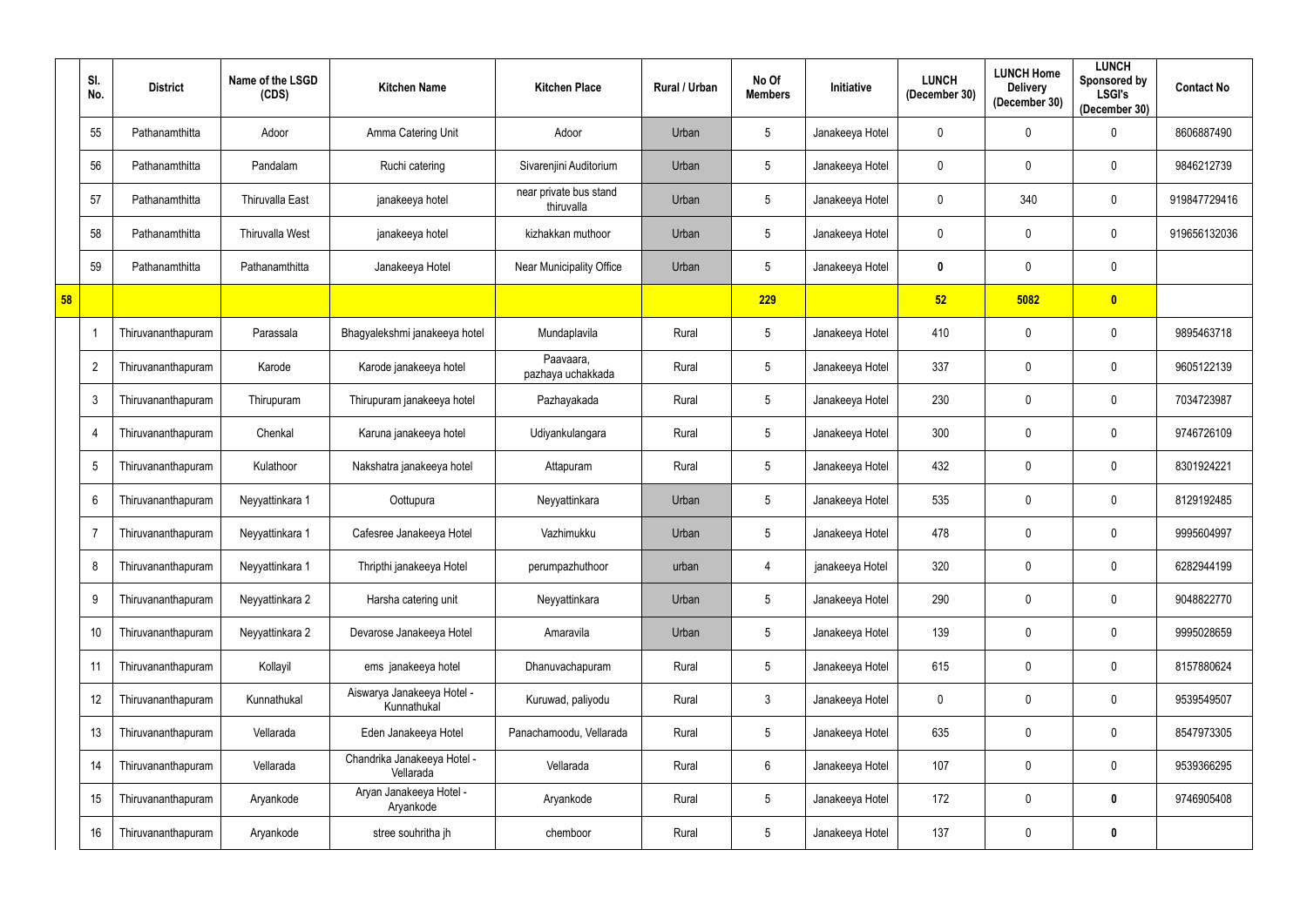| SI.<br>No. | <b>District</b>    | Name of the LSGD<br>(CDS) | <b>Kitchen Name</b>                          | <b>Kitchen Place</b>                              | Rural / Urban | No Of<br><b>Members</b> | <b>Initiative</b> | <b>LUNCH</b><br>(December 30) | <b>LUNCH Home</b><br><b>Delivery</b><br>(December 30) | <b>LUNCH</b><br>Sponsored by<br><b>LSGI's</b><br>(December 30) | <b>Contact No</b> |
|------------|--------------------|---------------------------|----------------------------------------------|---------------------------------------------------|---------------|-------------------------|-------------------|-------------------------------|-------------------------------------------------------|----------------------------------------------------------------|-------------------|
| 17         | Thiruvananthapuram | Ottashekharamangala<br>m  | Minnaram Janakeeya Hotel                     | Kuravara, Near<br>Ottashekharamangalam UPS        | Rural         | 4                       | Janakeeya Hotel   | 0                             | $\mathbf 0$                                           | $\mathbf 0$                                                    | 9567553161        |
| 18         | Thiruvananthapuram | Kollayil                  | Janakeeya Hotel                              | Mylakkara                                         | Rural         | $5\phantom{.0}$         | Janakeeya Hotel   | 0                             | $\mathbf 0$                                           | $\mathbf 0$                                                    | 9605076268        |
| 19         | Thiruvananthapuram | perunkadavila             | shankholi janakeeya hotel                    | perunkadavila                                     | rural         | $\mathbf{3}$            | Janakeeya Hotel   | $\mathbf 0$                   | $\mathbf 0$                                           | $\boldsymbol{0}$                                               |                   |
| 20         | Thiruvananthapuram | Amboori                   | Janakeeya Hotel                              | Amboori                                           | Rural         | $5\phantom{.0}$         | Janakeeya Hotel   | 0                             | $\mathbf 0$                                           | 0                                                              | 9747169098        |
| 21         | Thiruvananthapuram | Athiyanoor                | Kudumbashree janakeeya hotel                 | Venpakal                                          | Rural         | $\overline{4}$          | Janakeeya Hotel   | 312                           | $\mathbf 0$                                           | $\mathbf 0$                                                    | 919562752580      |
| 22         | Thiruvananthapuram | Kottukal                  | Vismaya janakeeya hotel                      | Uchakkada                                         | Rural         | $5\phantom{.0}$         | Janakeeya Hotel   | 450                           | $\mathbf 0$                                           | $\overline{0}$                                                 | 6282447041        |
| 23         | Thiruvananthapuram | Kanjiramkulam             | Padaswaram unit                              | Kanjiramkulam                                     | Rural         | $\overline{4}$          | Janakeeya Hotel   | $\mathbf 0$                   | $\mathbf 0$                                           | $\mathbf 0$                                                    | 919072899432      |
| 24         | Thiruvananthapuram | Karumkulam                | Alil Janakeeya Hotel                         | Pallam                                            | Rural         | $5\phantom{.0}$         | Janakeeya Hotel   | 0                             | $\mathbf 0$                                           | $\boldsymbol{0}$                                               | 917736513673      |
| 25         | Thiruvananthapuram | Venganoor                 | Venganoor Ruchi janakeeya hotel              | Peringamala                                       | Rural         | 10                      | Janakeeya Hotel   | 106                           | $\mathbf 0$                                           | $\mathbf 0$                                                    | 9656309710        |
| 26         | Thiruvananthapuram | Vilavoorkkal              | Priyam Janakeeya Hotel                       | Chanthamukku, Peyadu Jn                           | Rural         | $5\overline{)}$         | Janakeeya Hotel   | 298                           | $\mathbf 0$                                           | $\mathbf 0$                                                    | 7902504494        |
| 27         | Thiruvananthapuram | Vilavoorkal               | Vilavoorkal janakeeya hotel                  | Pottayil                                          | Rural         | $5\phantom{.0}$         | Janakeeya Hotel   | 289                           | $\mathbf 0$                                           | $\boldsymbol{0}$                                               | 9497883130        |
| 28         | Thiruvananthapuram | Kalliyoor                 | Stree Shakthi Janakeeya Hotel                | Kalliyoor                                         | Rural         | $5\overline{)}$         | Janakeeya Hotel   | 0                             | $\mathbf 0$                                           | $\overline{0}$                                                 | 9074998782        |
| 29         | Thiruvananthapuram | Maranalloor               | Mayooram Janakeeya Hotel                     | Mannadikkonam                                     | Rural         | 4                       | Janakeeya Hotel   | 173                           | $\mathbf 0$                                           | $\overline{0}$                                                 | 9847371025        |
| 30         | Thiruvananthapuram | Pallichal                 | Vandhanam Janakeeya hotel                    | Naruvamoodu                                       | Rural         | 4                       | Janakeeya Hotel   | 254                           | $\mathbf 0$                                           | $\overline{0}$                                                 | 9562636222        |
| 31         | Thiruvananthapuram | Vilappil                  | Sreebhadra janakeey a hotel                  | peyad                                             | Rural         | $5\phantom{.0}$         | Janakeeya Hotel   | 231                           | $\mathbf 0$                                           | $\mathbf 0$                                                    | 919496194745      |
| 32         | Thiruvananthapuram | Malayinkeezhu             | Thapasya janakeeya hotel                     | Aruvacode                                         | Rural         | $5\phantom{.0}$         | Janakeeya Hotel   | 175                           | $\pmb{0}$                                             | $\mathbf 0$                                                    | 9074329707        |
| 3,3        | Thiruvananthapuram | balaramapuram             | Karunya                                      | balaramapuram                                     | rural         | $5\phantom{.0}$         | Janakeeya Hotel   | 169                           | $\mathbf 0$                                           | $\boldsymbol{0}$                                               |                   |
| 34         | Thiruvananthapuram | Andoorkonam               | Thiruvathira janakeeya hotel                 | Kaniyapuram                                       | Rural         | $\mathbf{3}$            | Janakeeya Hotel   | 180                           | $\mathbf 0$                                           | $\boldsymbol{0}$                                               | 8921698989        |
| 35         | Thiruvananthapuram | Kadinamkulam              | Sabarmathi janakeeya hotel                   | Chitattumukku                                     | Rural         | $\overline{4}$          | Janakeeya Hotel   | 90                            | $\pmb{0}$                                             | $\boldsymbol{0}$                                               |                   |
| 36         | Thiruvananthapuram | Azhoor                    | Kudumbadsree janakeeya hotel                 | Azhoor                                            | Rural         | $\overline{4}$          | Janakeeya Hotel   | 90                            | $\mathbf 0$                                           | $\boldsymbol{0}$                                               | 8129060294        |
| 37         | Thiruvanathapuram  | Pothencode                | Pothencode Kudumbashree<br>Janakeeya hotel   | Pothencode ayiroorppara<br>Farmers centre         | Rural         | $5\overline{)}$         | Janakeeya Hotel   | 150                           | $\mathbf 0$                                           | $\boldsymbol{0}$                                               | 9037832338        |
| 38         | Thiruvananthapuram | Mangalapuram              | Mangalapuram Kudumbashree<br>Janakeeya Hotel | Managalapuram Junction,<br>Near Panchayath Office | Rural         | $5\phantom{.0}$         | Janakeeya Hotel   | 220                           | $\mathbf 0$                                           | $\bm{0}$                                                       | 9995459534        |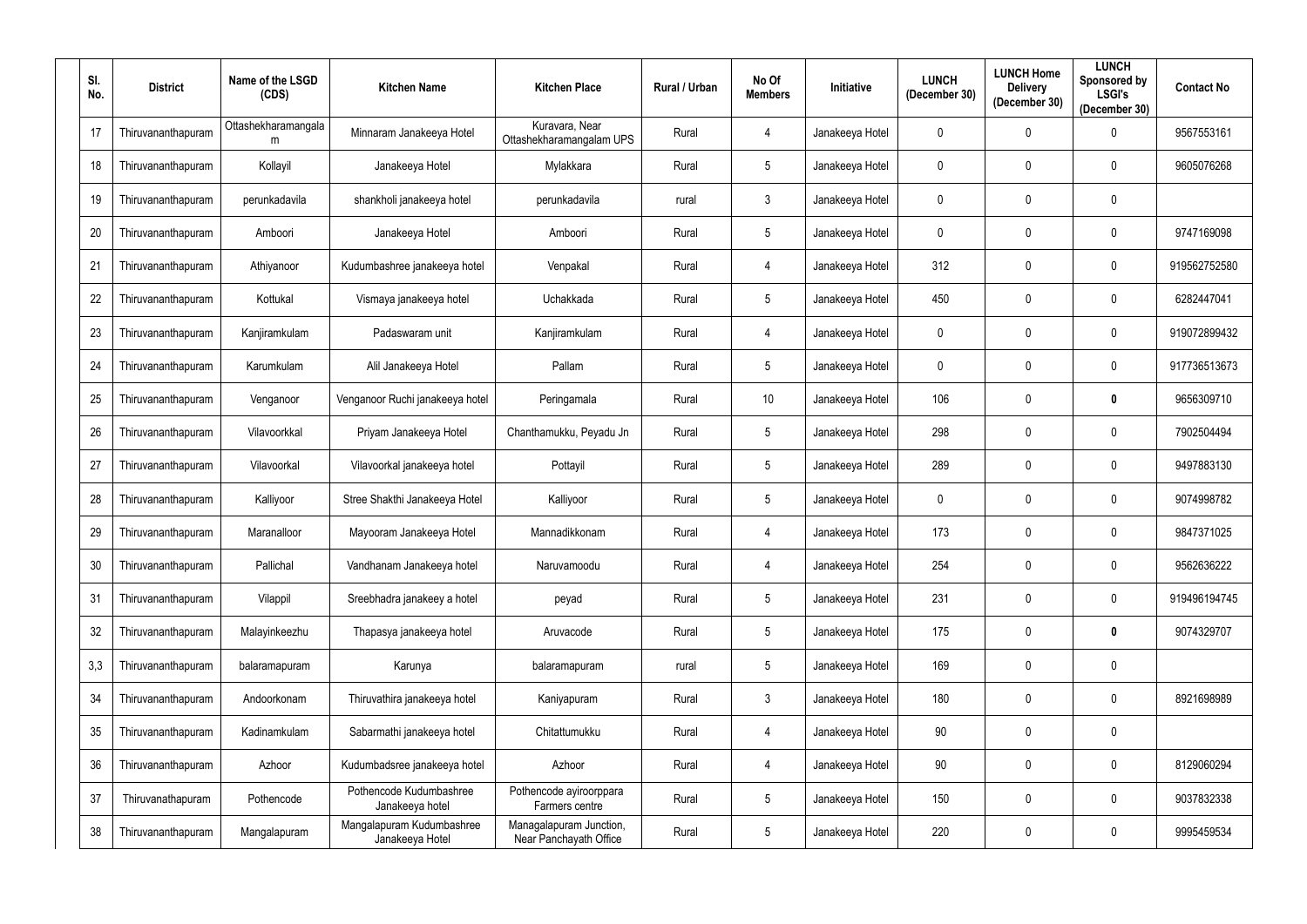|     | SI.<br>No. | <b>District</b>    | Name of the LSGD<br>(CDS)  | <b>Kitchen Name</b>                           | <b>Kitchen Place</b>                              | Rural / Urban | No Of<br><b>Members</b> | <b>Initiative</b> | <b>LUNCH</b><br>(December 30) | <b>LUNCH Home</b><br><b>Delivery</b><br>(December 30) | <b>LUNCH</b><br>Sponsored by<br><b>LSGI's</b><br>(December 30) | <b>Contact No</b> |
|-----|------------|--------------------|----------------------------|-----------------------------------------------|---------------------------------------------------|---------------|-------------------------|-------------------|-------------------------------|-------------------------------------------------------|----------------------------------------------------------------|-------------------|
|     | 39         | Thiruvananthapuram | Mangalapuram               | Swad Kudumbashree Janakeeya<br>hotel          | Murukkumpuzha                                     | Rural         | $\mathfrak{Z}$          | Janakeeya Hotel   | 210                           | $\mathbf{0}$                                          | 0                                                              | 8281624670        |
|     | 40         | Thiruvananthapuram | Mangalapuram               | Ruchisagaram Kudumbashree<br>Janakeeya Hotel  | Chembakamangalam                                  | Rural         | $5\phantom{.0}$         | Janakeeya Hotel   | 120                           | 0                                                     | $\overline{0}$                                                 | 8139079929        |
|     | 41         | Thiruvanathapuram  | <b>VM Corporation CDS</b>  | Krishnakripa Janakeeya hotel                  | Anayara                                           | Urban         | $5\phantom{.0}$         | Janakeeya Hotel   | 455                           | 0                                                     | 0                                                              | 9745823832        |
|     | 42         | Thiruvanathapuram  | <b>TVM Corporation CDS</b> | Vanitha Janakeeya Hotel                       | Manvila                                           | Urban         | $\overline{4}$          | Janakeeya Hotel   | 350                           | 0                                                     | $\overline{0}$                                                 | 8129412369        |
|     | 43         | Thiruvanathapuram  | <b>TVM Corporation CDS</b> | Bhagyalekshmi Kudumbashree<br>Janakeeya Hotel | EK Nayanar Trust, Medical<br>College              | Urban         | 6                       | Janakeeya Hotel   | 223                           | $\mathbf 0$                                           | $\mathbf 0$                                                    |                   |
|     | 44         | Thiruvanathapuram  | <b>TVM Corporation CDS</b> | Tripthi Janakeeya Hotel                       | Pallithura                                        | Urban         | $\mathfrak{Z}$          | Janakeeya Hotel   | 35                            | $\mathbf{0}$                                          | $\overline{0}$                                                 | 9387738568        |
|     | 45         | Thiruvanathapuram  | <b>TVM Corporation CDS</b> | soubhagya janakeeya Hotel                     | kazhakoottam                                      | Urban         | $\mathfrak{Z}$          | janakeeya Hotel   | 480                           | $\mathbf 0$                                           | $\overline{0}$                                                 | 8921555192        |
|     | 46         | Thiruvanathapuram  | <b>TVM Corporation CDS</b> | Uthradam Janakeeya Hotel                      | Pattom                                            | Urban         | $\mathfrak{Z}$          | janakeeya Hotel   | 680                           | 0                                                     | $\overline{0}$                                                 | 8281062575        |
|     | 47         | Thiruvananthapuram | <b>TVM Corporation CDS</b> | Janakeeya hotel                               | Mannarakonam                                      | Urban         | $\mathfrak{Z}$          | Janakeeya Hotel   | 660                           | 0                                                     | $\overline{0}$                                                 | 8281088923        |
|     | 48         | Thiruvananthapuram | <b>TVM Corporation CDS</b> | Kismath Janakeeya Hotel                       | Pottakuzhi                                        | Urban         | $\mathfrak{Z}$          | Janakeeya Hotel   | 339                           | $\mathbf 0$                                           | $\mathbf 0$                                                    | 8129179622        |
|     | 49         | Thiruvananthapuram | <b>VM Corporation CDS</b>  | Salt and Pepper                               | Poomalliyoorkkonam                                | Urban         | $\mathfrak{Z}$          | Janakeeya Hotel   | 321                           | 0                                                     | $\overline{0}$                                                 | 8593986935        |
|     | 50         | Thiruvananthapuram | <b>TVM Corporation CDS</b> | Sreebhadra Janakeeya Hotel                    | Pettah                                            | Urban         | 4                       | Janakeeya Hotel   | 326                           | $\mathbf 0$                                           | $\boldsymbol{0}$                                               | 9847227647        |
|     | 51         | Thiruvananthapuram | <b>TVM Corporation CDS</b> | kalavara Janakeeya Hotel                      | vattiyoorkavu                                     | Urban         | $\mathbf{3}$            | Janakeeya Hotel   | 335                           | $\mathbf 0$                                           | $\mathbf 0$                                                    | 9847655426        |
|     | 52         | Thiruvananthapuram | <b>TVM Corporation CDS</b> | punartham kudumbashree                        | kudappanakunnu                                    | Urban         | 3                       | Janakeeya Hotel   | 169                           | $\mathbf 0$                                           | $\mathbf 0$                                                    | 9747115789        |
|     | 53         | Thiruvananthapuram | <b>TVM Corporation CDS</b> | peroor JH                                     | Palayam                                           | Urban         | $\mathfrak{Z}$          | Janakeeya Hotel   | 356                           | 0                                                     | $\boldsymbol{0}$                                               | 8086119633        |
|     | 54         | Thiruvananthapuram | Aryanadu                   | Aryanad Janakeeya Hotel                       | Aryanad                                           | Rural         | $6\phantom{.0}$         | Janakeeya Hotel   | 247                           | $\mathbf 0$                                           | $\mathbf 0$                                                    | 9207447839        |
| 109 | 55         | Thiruvananthapuram | Kuttichal                  | Kutichal Janakeeya Hotel                      | Kuttichal                                         | Rural         | $5\phantom{.0}$         | Janakeeya Hotel   | 164                           | 0                                                     | $\mathbf 0$                                                    | 9446331479        |
|     | 56         | Thiruvananthapuram | Poovachal                  | Poovachal Janakeeya Hotel                     | Poovachal Panchayath                              | Rural         | $\overline{5}$          | Janakeeya Hotel   | 125                           | 0                                                     | $\mathbf 0$                                                    | 9495225046        |
|     | 57         | Thiruvananthapuram | Vithura                    | Navodaya Janakeeya hotel                      | Koppam, Vithura                                   | Rural         | 4                       | Janakeeya Hotel   | $\boldsymbol{0}$              | 0                                                     | $\bm{0}$                                                       | 9946837014        |
|     | 58         | Thiruvananthapuram | Tholicode                  | Tholicode Janakeeya Hotel                     | Pulimoodu, Near Bharath<br>Petrol Pump, Tholicode | Rural         | 4                       | Janakeeya Hotel   | $\mathbf 0$                   | $\mathbf 0$                                           | $\mathbf 0$                                                    | 9539995862        |
|     | 59         | Thiruvananthapuram | Vellanad                   | vellanad JH                                   | kulacode vellanad                                 | Rural         | $\mathfrak{Z}$          | Janakeeya Hotel   | $\mathbf 0$                   | $\mathbf 0$                                           | $\mathbf 0$                                                    | 9048295005        |
|     | 60         | Thiruvananthapuram | uzhamalackal               | mazhavil jh                                   | Puthukulangara                                    | Rural         | $\overline{5}$          | Janakeeya Hotel   | $\boldsymbol{0}$              | $\mathbf 0$                                           | $\bf{0}$                                                       | 96457 54988       |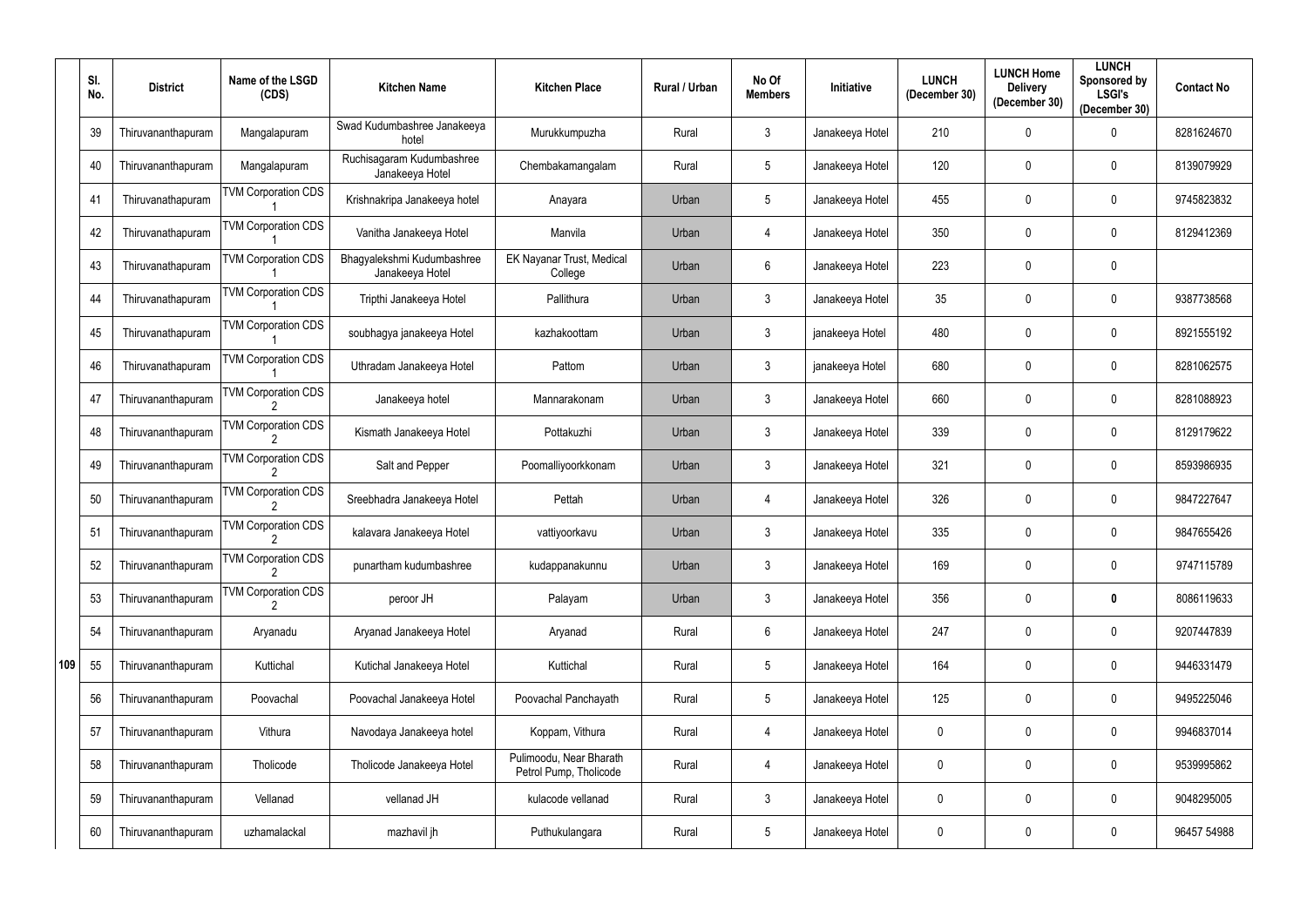| SI.<br>No. | <b>District</b>    | Name of the LSGD<br>(CDS) | <b>Kitchen Name</b>                     | <b>Kitchen Place</b>                      | Rural / Urban | No Of<br><b>Members</b> | Initiative      | <b>LUNCH</b><br>(December 30) | <b>LUNCH Home</b><br><b>Delivery</b><br>(December 30) | <b>LUNCH</b><br>Sponsored by<br><b>LSGI's</b><br>(December 30) | <b>Contact No</b> |
|------------|--------------------|---------------------------|-----------------------------------------|-------------------------------------------|---------------|-------------------------|-----------------|-------------------------------|-------------------------------------------------------|----------------------------------------------------------------|-------------------|
| 61         | Thiruvananthapuram | <b>TVPM Corpn CDS 4</b>   | Maithri Janakeeya Hotel                 | Poozhyakkunnu, Nemom, TVM                 | Urban         | $5\overline{)}$         | Janakeeya Hotel | $\mathbf 0$                   | $\mathbf 0$                                           | $\boldsymbol{0}$                                               | 9846905594        |
| 62         | Thiruvananthapuram | TVPM. Corpn. CDS III      | Janatha hotel                           | Over bridge                               | Urban         | 9                       | Janakeeya Hotel | $\mathbf 0$                   | $\mathbf 0$                                           | $\mathbf 0$                                                    | 919746149160      |
| 63         | Thiruvananthapuram | TVPM. Corpn. CDS III      | Asraya Janakeeya Hotel                  | <b>DPI</b>                                | Urban         | 4                       | Janakeeya Hotel | $\mathbf 0$                   | $\mathbf 0$                                           | $\mathbf 0$                                                    | 918113008306      |
| 64         | Thiruvananthapuram | TVPM. Corpn. CDS III      | Ruchikkoott                             | Mudavanmukal                              | Urban         | $\overline{4}$          | Janakeeya Hotel | 106                           | $\mathbf 0$                                           | $\mathbf 0$                                                    | 917907579424      |
| 65         | Thiruvananthapuram | TVPM. Corpn. CDS IV       | Janakeeya hotel tvm corporation<br>cds4 | Vallakkadavu                              | Urban         | $5\overline{)}$         | Janakeeya Hotel | 289                           | $\mathbf 0$                                           | $\mathbf 0$                                                    | 8129795072        |
| 66         | Thiruvananthapuram | TVPM. Corpn. CDS IV       | Karuna Janakeeya Hotel                  | Avaduthura                                | Urban         | $5\overline{)}$         | Janakeeya Hotel | 313                           | $\mathbf 0$                                           | $\mathbf{3}$                                                   | 9567523799        |
| 67         | Thiruvananthapuram | Anadu                     | Nanma anad                              | Govt LPS Anad                             | Rural         | 4                       | Janakeeya Hotel | $\mathbf 0$                   | $\pmb{0}$                                             | $\boldsymbol{0}$                                               | 9645709754        |
| 68         | Thiruvananthapuram | Vembayam                  | Liya canteen                            | Perumboor near panchayath<br>office       | Rural         | $5\overline{)}$         | Janakeeya Hotel | $\mathbf 0$                   | $\mathbf 0$                                           | $\mathbf 0$                                                    | 9544337362        |
| 69         | Thiruvananthapuram | Vembayam                  | Four's Janakeeya Hotel                  | Naduveli Konchira                         | Rural         | $\overline{4}$          | Janakeeya Hotel | 236                           | $\pmb{0}$                                             | $\mathbf 0$                                                    | 9526253578        |
| 70         | Thiruvananthapuram | Nedumangad 1              | Subhiksham                              | Irinjayam                                 | Urban         | 4                       | Janakeeya Hotel | 255                           | $\mathbf 0$                                           | $\mathbf 0$                                                    | 9745606588        |
| 71         | Thiruvananthapuram | Nedumangad 1              | Ootupura                                | Pazhakutty                                | Urban         | $6\overline{6}$         | Janakeeya Hotel | 489                           | $\mathbf 0$                                           | $\mathbf 0$                                                    | 7510910614        |
| 72         | Thiruvananthapuram | Nedumangad 2              | Niravu                                  | Near ksrtc bus stand                      | Urban         | 4                       | Janakeeya Hotel | 519                           | $\mathbf 0$                                           | $\overline{0}$                                                 | 9645958207        |
| 73         | Thiruvananthapuram | Nedumangad 2              | Ruchiyidam                              | <b>Near Municipality</b>                  | Urban         | $\mathbf 0$             | Janakeeya Hotel | 362                           | $\mathbf 0$                                           | $\mathbf 0$                                                    | 9846371353        |
| 74         | Thiruvananthapuram | Karakulam                 | Karakulam Vanitha hotel                 | Karakulam Junction                        | Rural         | 4                       | Janakeeya Hotel | 368                           | $\mathbf 0$                                           | $\mathbf 0$                                                    | 9747176668        |
| 75         | Thiruvananthapuram | Panavoor                  | Kudumbashree vanitha hotel              | HI auditorium near panavoor<br>panchayath | Rural         | $6\overline{6}$         | Janakeeya Hotel | 210                           | $\pmb{0}$                                             | $\sqrt{5}$                                                     | 9526740817        |
| 76         | Thiruvananthapuram | Aruvikara                 | Nanma                                   | Aruvikara junction                        | Rural         | $\mathbf{3}$            | Janakeeya hotel | $\pmb{0}$                     | $\mathbf 0$                                           | $\mathbf 0$                                                    | 8606524464        |
| 77         | Thiruvananthapuram | Pullampara                | Janakeeya Hotel                         | Kalumkinmukham                            | Rural         | $5\phantom{.0}$         | Janakeeya Hotel | $\pmb{0}$                     | $\mathbf 0$                                           | $\pmb{0}$                                                      |                   |
| 78         | Thiruvananthapuram | Pangode                   | Bhagyalekshmi janakeeya hotel           | Pangodu Panchayath Hall                   | Rural         | $5\phantom{.0}$         | Janakeeya Hotel | 308                           | $\pmb{0}$                                             | $\boldsymbol{0}$                                               |                   |
| 79         | Thiruvananthapuram | Manickal                  | Janakeeya hotel                         | Pirappancode                              | Rural         | $6\overline{6}$         | Janakeeya Hotel | 164                           | $\pmb{0}$                                             | $\mathbf 0$                                                    | 9745874522        |
| 80         | Thiruvananthapuram | Vamanapuram               | Pournami Kalamachal                     | Kalamachal                                | Rural         | $5\phantom{.0}$         | Janakeeya Hotel | 212                           | $\pmb{0}$                                             | $\mathbf 0$                                                    | 9846825964        |
| 81         | Thiruvananthapuram | kallara                   | Amma janakeeya hotel                    | kallara                                   | rural         | $\overline{4}$          | Janakeeya Hotel | $\mathbf 0$                   | 0                                                     | $\bm{0}$                                                       | 8111891405        |
| 82         | Thiruvananthapuram | nellanad                  | Nellanad janakeeya hotel                | keezhayikkonam                            | rural         | $6\overline{6}$         | Janakeeya Hotel | $\pmb{0}$                     | 0                                                     | $\bm{0}$                                                       | 9946994811        |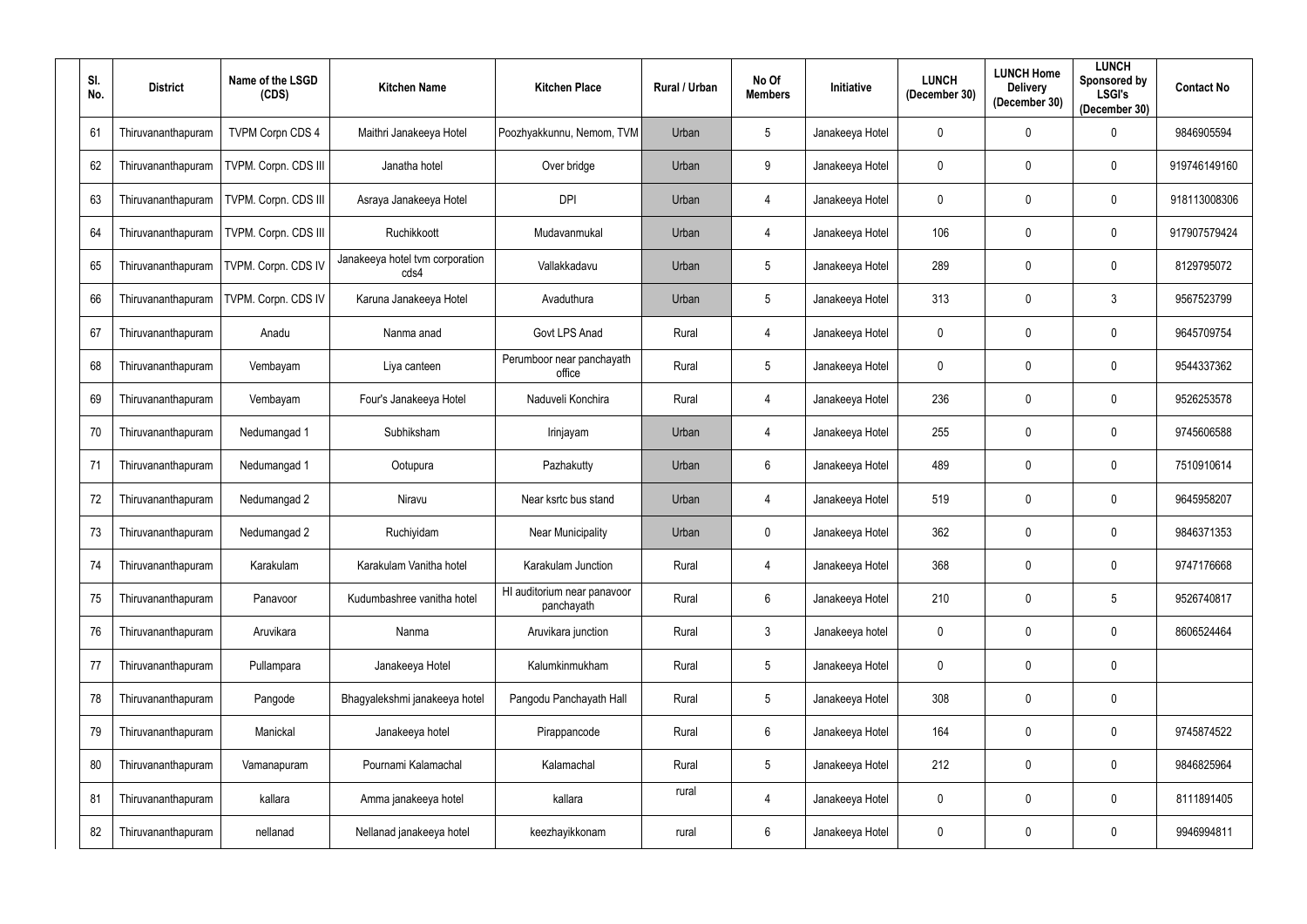| SI.<br>No. | <b>District</b>    | Name of the LSGD<br>(CDS) | <b>Kitchen Name</b>                    | <b>Kitchen Place</b>     | Rural / Urban | No Of<br><b>Members</b> | <b>Initiative</b> | <b>LUNCH</b><br>(December 30) | <b>LUNCH Home</b><br><b>Delivery</b><br>(December 30) | <b>LUNCH</b><br>Sponsored by<br><b>LSGI's</b><br>(December 30) | <b>Contact No</b> |
|------------|--------------------|---------------------------|----------------------------------------|--------------------------|---------------|-------------------------|-------------------|-------------------------------|-------------------------------------------------------|----------------------------------------------------------------|-------------------|
| 83         | Thiruvananthapuram | Pazhayakunnummel          | Chaitanya janakeeya hotel              | Pazhayakunnumel          | Rural         | 5 <sup>5</sup>          | Janakeeya Hotel   | $\mathbf 0$                   | $\mathbf 0$                                           | $\Omega$                                                       | 9496997201        |
| 84         | Thiruvananthapuram | Karavaram                 | Takkolam, Karavaram janakeeya<br>hotel | Pullurmukk, kallambalam  | Rural         | $5\phantom{.0}$         | Janakeeya Hotel   | 168                           | $\mathbf 0$                                           | 0                                                              | 9539723288        |
| 85         | Thiruvananthapuram | Kilimanoor                | Tanima vanitha canteen                 | Kilimanoor               | Rural         | 4                       | Janakeeya Hotel   | 187                           | $\mathbf 0$                                           | $\mathbf 0$                                                    | 9846657166        |
| 86         | Thiruvananthapuram | Pulimath                  | Iswarya catering unit                  | Pulimath, Karet          | Rural         | 4                       | Janakeeya Hotel   | 255                           | $\mathbf 0$                                           | 0                                                              | 9645514593        |
| 87         | Thiruvananthapuram | Navaikkulam               | Kudumbashree janakeeya hotel           | Kadambaattukonam         | Rural         | $5\overline{)}$         | Janakeeya Hotel   | 91                            | $\overline{0}$                                        | 0                                                              | 9400619476        |
| 88         | Thiruvananthapuram | Nagaroor                  | Janakeeya Hotel                        | Altharamoodu             | Rural         | $5\overline{)}$         | Janakeeya Hotel   | 144                           | $\mathbf 0$                                           | $\mathbf 0$                                                    | 7034964806        |
| 89         | Thiruvananthapuram | Pallikal                  | pallikkal janakeeya hotel              | pakalkkuri               | rural         | 4                       | Janakeeya Hotel   | 90                            | $\overline{0}$                                        | 0                                                              | 9447886364        |
| 90         | Thiruvananthapuram | Madavoor                  | Madavoor janakeeya hotel               | madavoor                 | rural         | $5\overline{)}$         | Janakeeya Hotel   | 153                           | $\mathbf 0$                                           | 0                                                              | 9526206002        |
| 91         | Thiruvananthapuram | Chirayinkeezh             | Sevenstar Janakeeya Hotel              | Sarkkara                 | Rural         | $5\overline{)}$         | Janakeeya Hotel   | 123                           | $\mathbf 0$                                           | 0                                                              | 8921556636        |
| 92         | Thiruvananthapuram | Kadaykkavoor              | Karmalamatha Janakeeya Hotel           | Kadakkavoor              | Rural         | 5 <sup>5</sup>          | Janakeeya Hotel   | 105                           | $\mathbf{0}$                                          | 0                                                              | 9645405591        |
| 93         | Thiruvananthapuram | Mudakkal                  | Sarovaram Janakeeya Hotel              | Valakkadu                | Rural         | $\mathbf{3}$            | Janakeeya Hotel   | 125                           | $\mathbf 0$                                           | $\mathbf 0$                                                    | 8086240900        |
| 94         | Thiruvananthapuram | Vakkom                    | Jananai Janakeeya Hotel                | SN Junction, Jeeva Dhara | Rural         | 5 <sup>5</sup>          | Janakeeya Hotel   | 145                           | $\mathbf 0$                                           | 0                                                              | 8137014724        |
| 95         | Thiruvananthapuram | Vakkom                    | Diya Janakeeya Hotel                   | Panayile Kadavu          | Rural         | $5\overline{)}$         | Janakeeya Hotel   | 169                           | $\mathbf 0$                                           | 0                                                              | 8590439391        |
| 96         | Thiruvananthapuram | Kizhuvilam                | Kudumbashree vanitha canteen           | Kizhuvillam              | Rural         | 4                       | Janakeeya Hotel   | 133                           | $\overline{0}$                                        | $\overline{0}$                                                 | 9747361312        |
| 97         | Thiruvananthapuram | Anchuthengu               | Swad Janakeeya Hotel                   | Anchuthengu              | Rural         | $5\phantom{.0}$         | Janakeeya Hotel   | 102                           | $\overline{0}$                                        | $\bm{0}$                                                       |                   |
| 98         | Thiruvananthapuram | Attingal                  | Bhagyashree janakeeya hotel            | Attingal                 | Urban         | $5\overline{)}$         | Janakeeya Hotel   | 98                            | $\overline{0}$                                        | $\mathbf 0$                                                    | 9539968503        |
| 99         | Thiruvananthapuram | Cherunniyoor              | Lekshmi janakeeya hotel                | Dhalavapuram             | Rural         | 3 <sup>1</sup>          | Janakeeya Hotel   | 97                            | $\overline{0}$                                        | $\overline{2}$                                                 | 9995391999        |
| 100        | Thiruvananthapuram | Chemmaruthi               | Dreams janakeeya hotel                 | Mavinmoodu, muthana      | Rural         | $5\phantom{.0}$         | Janakeeya Hotel   | 298                           | $\overline{0}$                                        | $\mathbf 0$                                                    | 8129240185        |
| 101        | Thiruvananthapuram | Chemmaruthi               | Natturuchi janakeeya hotel             | Panayara&sivapuram       | Rural         | $5\overline{)}$         | Janakeeya Hotel   | 183                           | $\mathbf 0$                                           | $\mathbf 0$                                                    | 8129240185        |
| 102        | Thiruvananthapuram | Chemmaruthi               | Bhanusree                              | Chavadimukku             | Rural         | 4                       | Janakeeya Hotel   | 120                           | $\mathbf 0$                                           | 0                                                              | 8129240185        |
| 103        | Thiruvananthapuram | Manamboor                 | Manamboor janakeeya hotel              | Kavalayoor               | Rural         | 4                       | Janakeeya Hotel   | 98                            | 35                                                    | 2\$                                                            | 9074388684        |
| 104        | Thiruvananthapuram | Edava                     | Sreenandha janakeeyahotel              | Kaappil                  | Rural         | $5\phantom{.0}$         | Janakeeya Hotel   | 185                           | $\boldsymbol{0}$                                      | $\boldsymbol{0}$                                               | 9895337334        |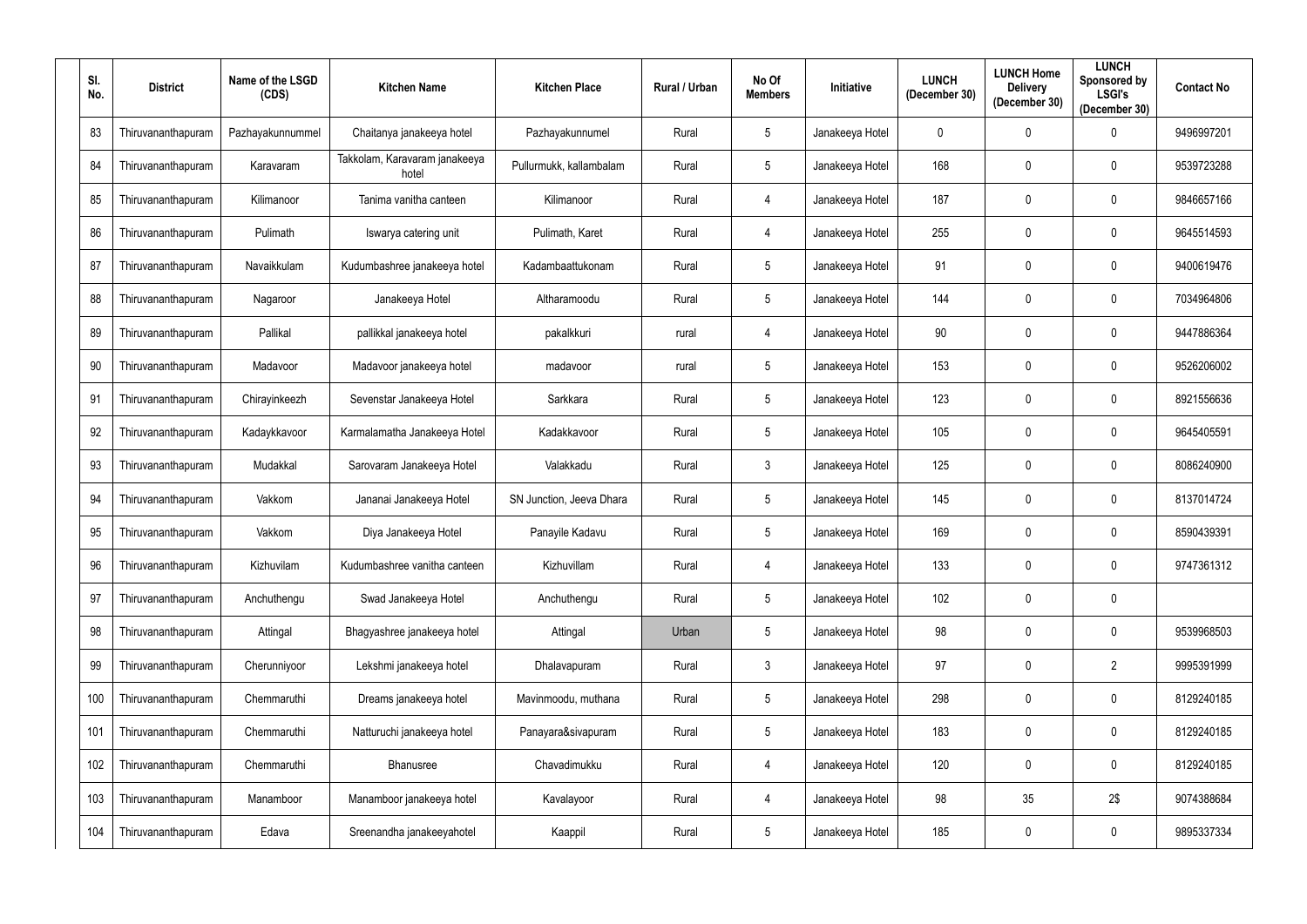|     | SI.<br>No.      | <b>District</b>    | Name of the LSGD<br>(CDS) | <b>Kitchen Name</b>                        | <b>Kitchen Place</b>                             | <b>Rural / Urban</b> | No Of<br><b>Members</b> | <b>Initiative</b> | <b>LUNCH</b><br>(December 30) | <b>LUNCH Home</b><br><b>Delivery</b><br>(December 30) | <b>LUNCH</b><br>Sponsored by<br><b>LSGI's</b><br>(December 30) | <b>Contact No</b> |
|-----|-----------------|--------------------|---------------------------|--------------------------------------------|--------------------------------------------------|----------------------|-------------------------|-------------------|-------------------------------|-------------------------------------------------------|----------------------------------------------------------------|-------------------|
|     | 105             | Thiruvananthapuram | Elakamon                  | Sreenarayana janakeeya hotel               | Elakamon                                         | Rural                | $\overline{7}$          | Janakeeya Hotel   | 46                            | $\mathbf 0$                                           | 0                                                              | 8086637798        |
|     | 106             | Thiruvananthapuram | Elakamon                  | kudumbashree janakeeya hotel               | Elakamon                                         | Rural                | $\overline{5}$          | janakeeya hotel   | 55                            | $\mathbf 0$                                           | $\boldsymbol{0}$                                               | 8590725126        |
|     | 107             | Thiruvananthapuram | Vettoor                   | Kashi janakeeya hotel                      | Vettoor                                          | Rural                | 4                       | Janakeeya Hotel   | 33                            | $\mathbf 0$                                           | $\boldsymbol{0}$                                               | 9061547396        |
|     | 108             | Thiruvananthapuram | Ottoor                    | Kudumbashree Janakeeya hotel               | ottoor                                           | rural                | $\mathfrak{Z}$          | Janakeeya Hotel   | 49                            | $\mathbf 0$                                           | $\boldsymbol{0}$                                               | 8590570561        |
|     | 109             | Thiruvanathapuram  | Varkala                   | Janakeeya hotel                            | Varkala municipality                             | Urban                | $5\phantom{.0}$         | Janakeeya Hotel   | 31                            | $\mathbf 0$                                           | $\overline{2}$                                                 | 8943261611        |
| 107 |                 |                    |                           |                                            |                                                  |                      | 495                     |                   | 21033                         | 35                                                    | 14                                                             |                   |
|     |                 | Thrissur           | Kadangodu                 | Janakeeya Hotel Kadangod                   | Kadangod                                         | Rural                | $\overline{4}$          | Janakeeya Hotel   | 70                            | 19                                                    | $\overline{7}$                                                 |                   |
|     | $\overline{2}$  | Thrissur           | Chalakudy                 | Thripthy Janakeeya Hotel<br>Chalakudy      | North Busstand Chalakudy                         | Urban                | $\overline{4}$          | Janakeeya Hotel   | 244                           | 155                                                   | 0                                                              | 9544048190        |
|     | 3               | Thrissur           | Pananchery                | Pananchery Janakeeya Hotel                 | Pattikkad                                        | Rural                | $5\phantom{.0}$         | Janakeeya Hotel   | 105                           | 71                                                    | $\mathbf 0$                                                    | 9746354118        |
|     |                 | Thrissur           | Kadavallur                | Janakeeya Hotel Kadavalloor                | Panjayath Compound                               | Rural                | $\overline{4}$          | Janakeeya Hotel   | 64                            | 75                                                    | $\mathbf 0$                                                    | 8943983995        |
|     | $5\phantom{.0}$ | Thrissur           | Kattoor                   | Janakeeya Hotel Kattoor                    | Kudumbashree Vipanana<br>Kendram, Katoor Bazzar, | Rural                | $5\phantom{.0}$         | Janakeeya Hotel   | $\overline{0}$                | $\boldsymbol{0}$                                      | $\mathbf 0$                                                    | 8606248967        |
|     | 6               | Thrissur           | Elavally                  | Janakeeya Hotel Elavally                   | Elavally Panchayath<br>Compound                  | Rural                | $\overline{4}$          | Janakeeya Hotel   | 179                           | $\mathbf 0$                                           | $\mathbf 0$                                                    | 9744738247        |
|     |                 | Thrissur           | Paralam                   | Paralam Janakeeya Hotel                    | Nanma Kudumbashree<br>canteen                    | Rural                | $3\overline{3}$         | Janakeeya Hotel   | 30                            | 35                                                    | $\mathbf 0$                                                    | 9744441594        |
|     | 8               | Thrissur           | Kadukutty                 | Uppum Mulakum Janakeeya Hotel<br>Kadukutty | Kottamuri Junction                               | Rural                | $\overline{5}$          | Janakeeya Hotel   | 65                            | 48                                                    | $\bm{0}$                                                       | 9846634710        |
|     | 9               | Thrissur           | Thrissur 2                | Kuttanellur Janakeeya Hotel                | Kuttanellur                                      | Urban                | $\overline{5}$          | Janakeeya Hotel   | $\mathbf 0$                   | $\mathbf 0$                                           | $\mathbf 0$                                                    | 8330800498        |
|     | 10              | Thrissur           | Pazhayannur               | Janakeeya Hotel, Pazhayanoor               | Pazhayannur Panchayath                           | Rural                | $\overline{4}$          | Janakeeya Hotel   | 231                           | 0                                                     | $\pmb{0}$                                                      | 9400257329        |
|     | 11              | Thrissur           | Aloor                     | Aloor Janakeeya Hotel                      | Aloor                                            | Rural                | $5\,$                   | Janakeeya Hotel   | $\pmb{0}$                     | 101                                                   | $\pmb{0}$                                                      | 9946922936        |
|     | 12              | Thrissur           | Muriyad                   | Jankeeya Hotel, Muriyad                    | Karuna Canteen, Muriyad                          | Rural                | $5\phantom{.0}$         | Janakeeya Hotel   | 104                           | $\mathbf 0$                                           | $\mathbf 0$                                                    | 9961920358        |
|     | 13              | Thrissur           | Valapad                   | Janakeeya Hotel Valapad                    | Valapad Chanthapadi                              | Rural                | $6\phantom{.0}$         | Janakeeya Hotel   | 124                           | $\mathbf 0$                                           | $\bm{0}$                                                       |                   |
|     | 14              | Thrissur           | Kaipamangalam             | Kaipamngalam Janakeeya Hotel               | Kaipamangalam Panchayath                         | Rural                | $\mathbf{3}$            | Janakeeya Hotel   | 191                           | $\mathbf 0$                                           | $\overline{2}$                                                 |                   |
|     | 15              | Thrissur           | Annamanada                | Snehitha Catering                          | Annamanada                                       | Rural                | $5\phantom{.0}$         | Janakeeya Hotel   | $\overline{0}$                | 35                                                    | $\bm{0}$                                                       | 9747712615        |
|     | 16              | Thrissur           | Vellangallur              | Janakeeya Hotel Vellangallur               | Panchayath Community Hall                        | Rural                | $6\phantom{.0}$         | Janakeeya Hotel   | 72                            | 48                                                    | $\boldsymbol{0}$                                               | 9947462258        |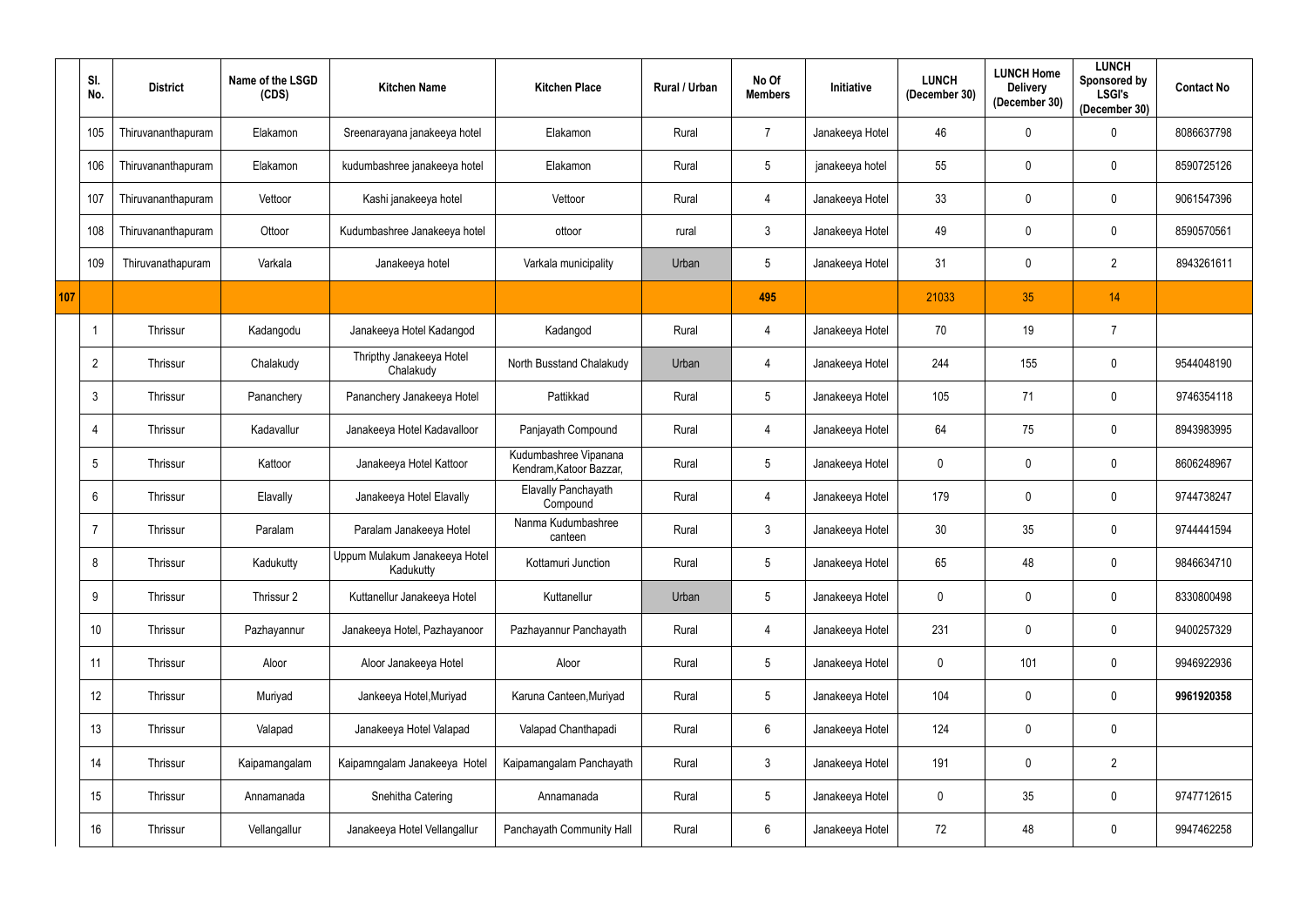| SI.<br>No. | <b>District</b> | Name of the LSGD<br>(CDS) | <b>Kitchen Name</b>                             | <b>Kitchen Place</b>                         | <b>Rural / Urban</b> | No Of<br><b>Members</b> | Initiative      | <b>LUNCH</b><br>(December 30) | <b>LUNCH Home</b><br><b>Delivery</b><br>(December 30) | <b>LUNCH</b><br>Sponsored by<br><b>LSGI's</b><br>(December 30) | <b>Contact No</b> |
|------------|-----------------|---------------------------|-------------------------------------------------|----------------------------------------------|----------------------|-------------------------|-----------------|-------------------------------|-------------------------------------------------------|----------------------------------------------------------------|-------------------|
| 17         | Thrissur        | Pavaratty                 | Janakeeya Hotel Pavaratty                       | Akashaya Vanitha Canteen                     | Rural                | $\mathbf{3}$            | Janakeeya Hotel | 149                           | $\mathbf 0$                                           | $\overline{0}$                                                 |                   |
| 18         | Thrissur        | Edathiruthy               | Janakeeya Hotel Edathuruthi<br>(Nalinam Stores) | Opposite of GLPS,<br>Chenthrappinni Centre   | Rural                | 4                       | Janakeeya Hotel | 136                           | 0                                                     | $\boldsymbol{0}$                                               |                   |
| 19         | Thrissur        | Adatt                     | Janakeeya Hotel Adat                            | Muthuvara                                    | Rural                | $\overline{7}$          | Janakeeya Hotel | 72                            | 87                                                    | $\mathbf 0$                                                    | 6235203703        |
| 20         | Thrissur        | Irinjalakuda 1            | Janakeeya Hotel Irinjalakuda Cds1               | Irinjalakuda Muncipality                     | Urban                | 4                       | Janakeeya Hotel | 71                            | $\mathbf 0$                                           | $\mathbf 0$                                                    | 9526912506        |
| 21         | Thrissur        | Parapookkara              | Janakeeya Hotel , Parapookkara                  | Panchayath Canteen                           | Rural                | $5\phantom{.0}$         | Janakeeya Hotel | 55                            | $\mathbf 0$                                           | $\mathbf 0$                                                    | 9605428611        |
| 22         | Thrissur        | Puthanchira               | Annapoorna Janakeeya Hotel<br>Puthenchira       | Panchayath Community Hall                    | Rural                | $5\phantom{.0}$         | Janakeeya Hotel | 20                            | 18                                                    | $\mathbf 0$                                                    | 9383421350        |
| 23         | Thrissur        | SreeNarayanapuram         | Sree Narayana Puram Janakeeya<br>Hotel          | Sreenarayanapuram<br>Panchayath              | Rural                | $5\phantom{.0}$         | Janakeeya Hotel | 202                           | $\mathbf 0$                                           | 1\$                                                            |                   |
| 24         | Thrissur        | Nadathara                 | Nadathara Janakeeya Hotel                       | Moorkanikkara                                | Rural                | $5\phantom{.0}$         | Janakeeya Hotel | 66                            | 75                                                    | 3                                                              | 9744611176        |
| 25         | Thrissur        | Vallachira                | Vallachira Janakeeya Hotel                      | Vallachira Gramapanchayath                   | Rural                | 4                       | Janakeeya Hotel | 33                            | $\mathbf 0$                                           | $\mathbf 0$                                                    | 9744804256        |
| 26         | Thrissur        | Poyya                     | Janakeeya Hotel, Poyya                          | Poyya Junction                               | Rural                | 5                       | Janakeeya Hotel | $\mathbf 0$                   | 0                                                     | $\mathbf 0$                                                    | 7902318250        |
| 27         | Thrissur        | Wadakanchery 1            | Vrindavan Janakeeya Hotel                       | Ottupara                                     | Urban                | $5\phantom{.0}$         | Janakeeya Hotel | 350                           | $\mathbf 0$                                           | $\boldsymbol{0}$                                               |                   |
| 28         | Thrissur        | Varandarappilly           | Janakeeya Hotel                                 | Varandarappilly Panchayath                   | Rural                | $5\phantom{.0}$         | Janakeeya Hotel | 89                            | 33                                                    | $\mathbf 0$                                                    | 9048283463        |
| 29         | Thrissur        | Nenmanikkara              | Vanitha Janakeeya Hotel                         | Paliyekkara, Nenmanikkara<br>Gramapanchayath | Rural                | $5\phantom{.0}$         | Janakeeya Hotel | 50                            | 68                                                    | $\mathbf 0$                                                    | 9747494386        |
| 30         | Thrissur        | Kodakara                  | Nanma Janakeeya Hotel                           | Kodakara Bus Stand                           | Rural                | $5\phantom{.0}$         | Janakeeya Hotel | 239                           | 208                                                   | $\mathbf 0$                                                    | 9946283762        |
| 31         | Thrissur        | Thekkumkkara              | Janakeeya Hotel Thekkumkara                     | Vanitha Canteen, Thekkumkara                 | Rural                | $\overline{4}$          | Janakeeya Hotel | 90                            | $\mathbf 0$                                           | $\bm{0}$                                                       |                   |
| 32         | Thrissur        | Alagappa Ngar             | Janakeeya Hotel                                 | Amballur                                     | Rural                | $5\phantom{.0}$         | Janakeeya Hotel | 120                           | 47                                                    | 4                                                              | 8606553521        |
| 33         | Thrissur        | Kolazhy                   | Janakeeya Hotel Kolazhy                         | <b>ZMLP School</b>                           | Rural                | $\overline{4}$          | Janakeeya Hotel | $\mathbf 0$                   | 139                                                   | $\mathbf 0$                                                    | 9645535725        |
| 34         | Thrissur        | Manalur                   | Janakeeya Hotel Manalur                         | Govt High School, Manaloor                   | Rural                | $6\overline{6}$         | Janakeeya Hotel | 40                            | 22                                                    | 4                                                              | 9446619441        |
| 35         | Thrissur        | Arimpur                   | Janakeeya Hotel Arimbur                         | Kudumbashree Vanitha<br>Canteen , Arimbur    | Rural                | $5\phantom{.0}$         | Janakeeya Hotel | 205                           | 40                                                    | $\mathbf 0$                                                    | 9946789338        |
| 36         | Thrissur        | Thanniyam                 | Thannyam Janakeeya Hotel                        | Peringottukara                               | Rural                | 4                       | Janakeeya Hotel | 49                            | 21                                                    | $\mathbf 0$                                                    | 9048570194        |
| 37         | Thrissur        | Madakkathara              | Madakkathara Annapoorna<br>Janakeeya Hotel      | Madakkathara                                 | Rural                | $6\overline{6}$         | Janakeeya Hotel | 112                           | 67                                                    | $\overline{2}$                                                 | 9388431507        |
| 38         | Thrissur        | Athirappilly              | Panchayath Kudumbashree<br>Canteen              | Athirappilly                                 | Rural                | $\mathbf{3}$            | Janakeeya Hotel | 40                            | 45                                                    | $\bf{0}$                                                       | 9496151187        |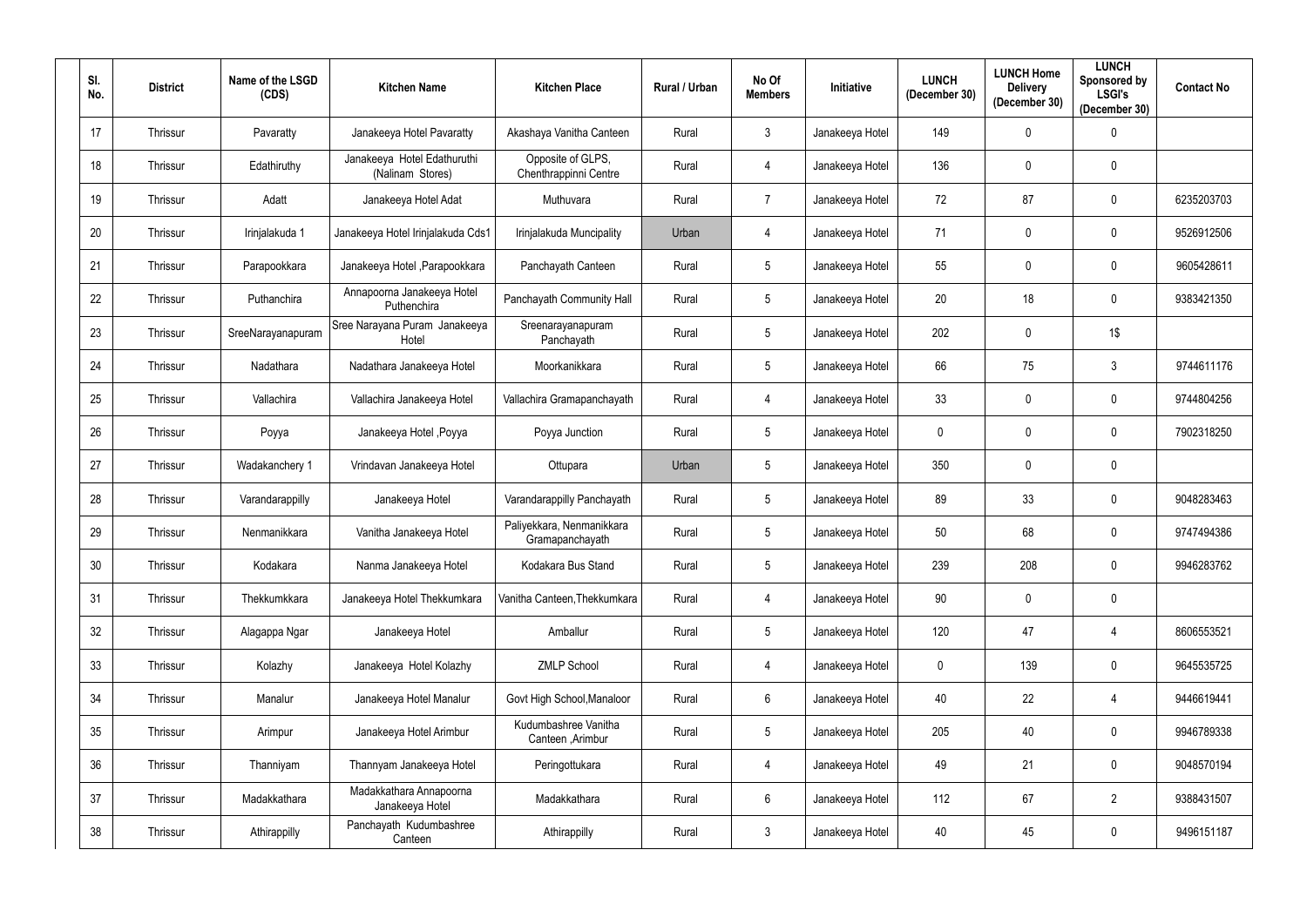|    | SI.<br>No. | <b>District</b> | Name of the LSGD<br>(CDS) | <b>Kitchen Name</b>                    | <b>Kitchen Place</b>               | Rural / Urban | No Of<br><b>Members</b> | <b>Initiative</b> | <b>LUNCH</b><br>(December 30) | <b>LUNCH Home</b><br><b>Delivery</b><br>(December 30) | <b>LUNCH</b><br>Sponsored by<br><b>LSGI's</b><br>(December 30) | <b>Contact No</b> |
|----|------------|-----------------|---------------------------|----------------------------------------|------------------------------------|---------------|-------------------------|-------------------|-------------------------------|-------------------------------------------------------|----------------------------------------------------------------|-------------------|
|    | 39         | Thrissur        | Kodassery                 | Five Star Janakeeya Hotel              | Kodassery                          | Rural         | 4                       | Janakeeya Hotel   | 122                           | 53                                                    | 0                                                              | 9846464927        |
|    | 40         | Thrissur        | Mattathur                 | Karunya<br>kudumbShree                 | Vellikkulangara                    | Rural         | $\overline{4}$          | Janakeeya Hotel   | 193                           | 169                                                   | $\boldsymbol{0}$                                               | 9539102486        |
|    | 41         | Thrissur        | Koratty                   | Ruchi Janakeeya Hotel                  | Koratty                            | Rural         | 4                       | Janakeeya Hotel   | 61                            | 72                                                    | 0.00\$                                                         | 9496527583        |
|    | 42         | Thrissur        | Thrikkoor                 | Susthira Janakeeya Hotel               | Alengaad                           | Rural         | 3                       | Janakeeya Hotel   | 142                           | 42                                                    | 4                                                              | 8111847055        |
|    | 43         | Thrissur        | Venkitangu                | Ottupura<br>Janakeeya Hotel Vengidangu | Vengidangu Panchayath              | Rural         | 3                       | Janakeeya Hotel   | 198                           | 73                                                    | $\mathbf 0$                                                    | 8156981840        |
|    | 44         | Thrissur        | Padiyoor                  | Padiyoor<br>Janakeya Hotel             | HDC School, Kakkathuruthy          | Rural         | 5                       | Janakeeya Hotel   | 51                            | 33                                                    | $\boldsymbol{0}$                                               | 9048817359        |
|    | 45         | Thrissur        | Pariyaram                 | Samridhi Janakeeya Hotel               | Pariyaram                          | Rural         | 5                       | Janakeeya Hotel   | 105                           | 76                                                    | $\mathbf 0$                                                    | 7025950795        |
|    | 46         | Thrissur        | Wadakanchery cds2         | Janakeeya Hotel, Wadakanchery<br>cds2  | Minaloor                           | Urban         | 3                       | Janakeeya Hotel   | 114                           | 0                                                     | $\boldsymbol{0}$                                               |                   |
|    | 47         | Thrissur        | Kodungaloor cds2          | Jathikka Janakeeya Hotel               | Arakkulam                          | Urban         | 4                       | Janakeeya Hotel   | 132                           | 0                                                     | $\boldsymbol{0}$                                               | 9745397171        |
|    | 48         | Thrissur        | Punnayur                  | Kaipunnyam Janakeeya Hotel             | Edakazhiyur                        | Rural         | 5                       | Janakeeya Hotel   | 70                            | 73                                                    | $\boldsymbol{0}$                                               | 9744680885        |
| 96 | 49         | Thrissur        | Velookkara                | Velookkara Janakeeya Hotel             | Panchayath shopping complex        | Rural         | $\mathbf{3}$            | Janakeeya Hotel   | 35                            | 0                                                     | $\boldsymbol{0}$                                               | 9048756685        |
|    | 50         | Thrissur        | Meloor                    | Thanima Janakeeya Hotel Meloor         | Meloor centre                      | Rural         | 4                       | Janakeeya Hotel   | 90                            | 37                                                    | $\boldsymbol{0}$                                               | 7902354039        |
|    | 51         | Thrissur        | Vallathol Nagar           | Janakeeya Hotel, Vallathol Nagar       | near youth welfare center          | rural         | $5\phantom{.0}$         | Janakeeya Hotel   | 218                           | $\mathbf 0$                                           | $\mathbf 0$                                                    | 9961296574        |
|    | 52         | Thrissur        | Eriyad                    | janakeeya Hotel, eriyad                | community hall                     | Rural         | $\overline{4}$          | Janakeeya Hotel   | $\mathbf 0$                   | $\mathbf 0$                                           | $\bm{0}$                                                       |                   |
|    | 53         | Thrissur        | Edavilangu                | Janakeeya Hotel, Edavilangu            | Edavilangu Center                  | Rural         | $\overline{4}$          | Janakeeya Hotel   | 276                           | $\mathbf 0$                                           | $\pmb{0}$                                                      |                   |
|    | 54         | Thrissur        | Avanoor                   | Janakeeya Hotel, Avanoor               | near panchayath office,<br>Avanoor | Rural         | $5\phantom{.0}$         | Janakeeya Hotel   | 56                            | 92                                                    | $\mathbf 0$                                                    | 9447343516        |
|    | 55         | Thrissur        | Mala                      | Janakeeya hotel Mala                   | Near panchayath office, Mala       | Rural         | $\overline{4}$          | Janakeeya Hotel   | $\pmb{0}$                     | 146                                                   | $\pmb{0}$                                                      | 9946442260        |
|    | 56         | Thrissur        | Guruvayur1                | Guruvayur Janakeeya Hotel              | Guruvayur                          | Urban         | 3                       | Janakeeya Hotel   | 396                           | 255                                                   | $\mathbf 0$                                                    | 9961227858        |
|    | 57         | Thrissur        | Vadakkekad                | Kudumbasree janakeeya hotel            | Nalam kallu                        | Rural         | $\overline{4}$          | Janakeeya Hotel   | 91                            | 39                                                    | $\bm{0}$                                                       | 9645190166        |
|    | 58         | Thrissur        | Kadappuram                | Kadappuram janakeeya hotel             | Kadappuram panchayath<br>building  | Rural         | 4                       | Janakeeya Hotel   | 76                            | 48                                                    | $\overline{0}$                                                 | 8156984319        |
|    | 59         | Thrissur        | Chavakkad                 | Chavakkad Janakeeya hotel              | Chavakkad, near bus stand          | Urban         | $5\phantom{.0}$         | Janakeeya Hotel   | 178                           | 63                                                    | $\overline{0}$                                                 | 7560874804        |
|    | 60         | Thrissur        | Engadiyoor                | pavithra janikeeya hotel               | Pokulangara                        | Rural         | $5\phantom{.0}$         | Janakeeya Hotel   | 58                            | $\pmb{0}$                                             | $\bm{0}$                                                       | 9562239618        |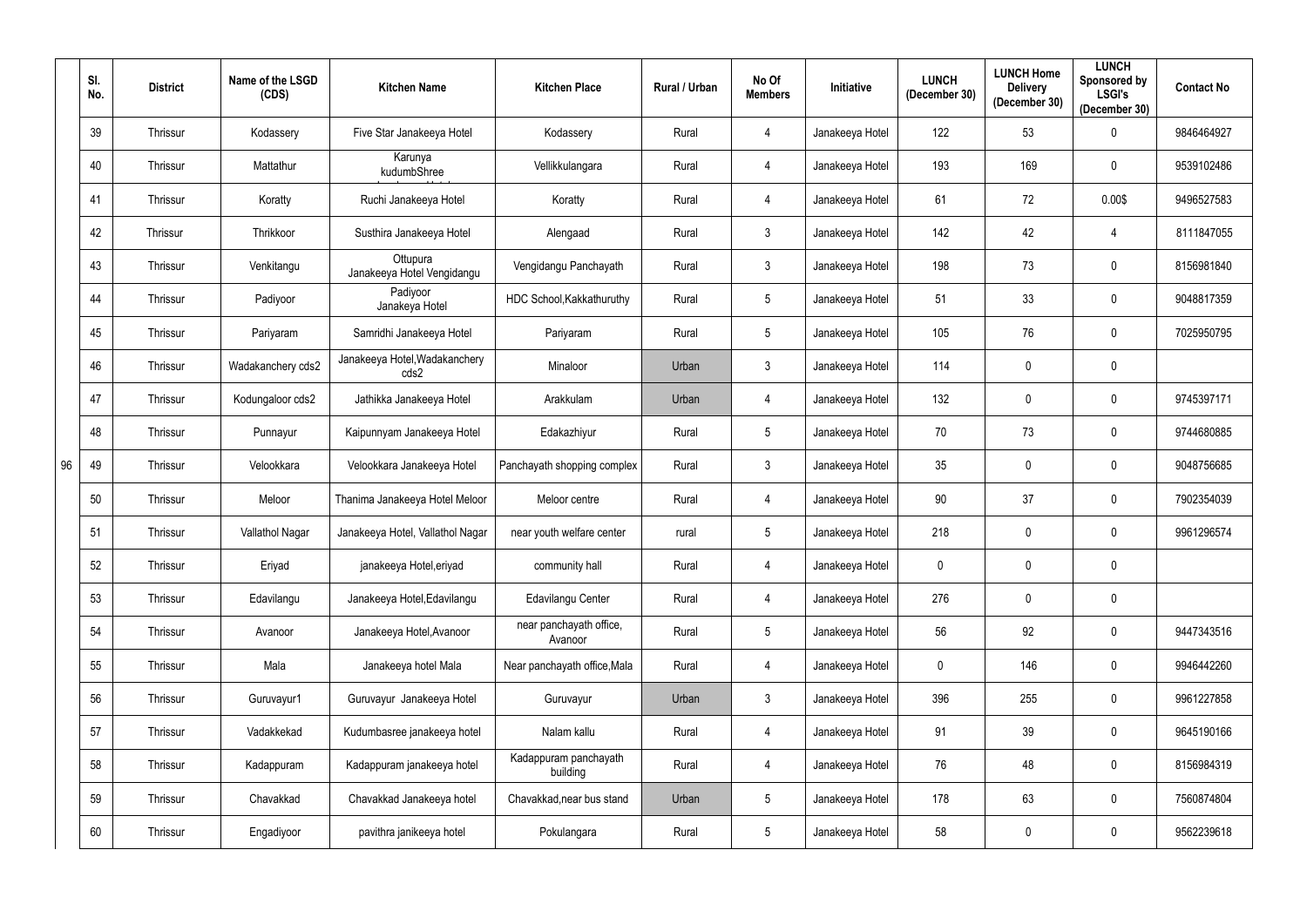| SI.<br>No. | <b>District</b> | Name of the LSGD<br>(CDS) | <b>Kitchen Name</b>               | <b>Kitchen Place</b>       | Rural / Urban | No Of<br><b>Members</b> | Initiative      | <b>LUNCH</b><br>(December 30) | <b>LUNCH Home</b><br><b>Delivery</b><br>(December 30) | <b>LUNCH</b><br>Sponsored by<br><b>LSGI's</b><br>(December 30) | <b>Contact No</b> |
|------------|-----------------|---------------------------|-----------------------------------|----------------------------|---------------|-------------------------|-----------------|-------------------------------|-------------------------------------------------------|----------------------------------------------------------------|-------------------|
| 61         | Thrissur        | Varavoor                  | Friends janakeeya hotel, Varavoor | Thichur                    | Rural         | $\mathfrak{Z}$          | Janakeeya Hotel | 49                            | $\mathbf 0$                                           | $\bm{0}$                                                       |                   |
| 62         | Thrisssur       | Punnayurkulam             | Punnayurkkulam janakeeya hotel    | Althara centre             | Rural         | 5                       | Janakeeya Hotel | 165                           | 52                                                    | $\mathbf 0$                                                    | 8086093454        |
| 63         | Thrissur        | Thiruwilamala             | Villuadry Janakeeya hotel         | Thiruwilamala              | Rural         | 5                       | Janakeeya Hotel | 95                            | $\mathbf 0$                                           | $\mathbf 0$                                                    | 9846174729        |
| 64         | Thrissur        | Kattakampal               | Janakeeya Hotel Kattakampal       | Chirakkal                  | Rural         | 4                       | Janakeeya Hotel | 49                            | $\mathbf 0$                                           | $\mathbf 0$                                                    |                   |
| 65         | Thrissur        | Kandanassery              | kandanassery janakeeya hotel      | kandanassery               | Rural         | 5                       | Janakeeya Hotel | 40                            | 24                                                    | $\mathbf 0$                                                    |                   |
| 66         | Thrissur        | Kaiparambu                | Janakeeya Hotel Kaiparambu        | Near mundoor health center | Rural         | 5                       | janakeeya hotel | 175                           | 56                                                    | $\mathbf 0$                                                    | 9645828069        |
| 67         | Thrissur        | Thrissur 2(new)           | kitchen girls janakeeya hotel     | Olari                      | urban         | $\overline{4}$          | janakeeya hotel | 113                           | 97                                                    | $\mathbf 0$                                                    | 9388828112        |
| 68         | Thrissur        | Kuzhur                    |                                   | kuzhur                     | Rural         | $\overline{4}$          | janakeeya hotel | $\pmb{0}$                     | $\mathbf 0$                                           | $\mathbf 0$                                                    | 9526566073        |
| 69         | Thrissur        | Chazhur                   | Chazur Janakeeya Hotel            | Pazhuvil Center            | Rural         | $\overline{4}$          | janakeeya hotel | 105                           | 8                                                     | $\mathbf 0$                                                    | 9061946216        |
| 70         | Thrissur        | Nattika                   | uttupura                          | Thriprayar                 | Rural         | 5 <sup>5</sup>          | janakeeya hotel | 184                           | $\mathbf 0$                                           | $\mathbf 0$                                                    | 9544055637        |
| 71         | Thrissur        | Thalikulam                | Nidhi janakeeya hotel             | Puthenthodu                | Rural         | 5                       |                 | 208                           | $\mathbf 0$                                           | $\mathbf 0$                                                    | 8606213960        |
| 72         | Thrissur        | Vadanapilly               | vadanappilly janakeeya hotel      | vadanapilly                | Rural         | 5                       | janakeeya hotel | 275                           | 0                                                     | $\mathbf 0$                                                    | 9947728948        |
| 73         | Thrissur        | orumanayur                | orumanayur janakeeya hotel        | orumanayur                 | rural         | 5 <sup>5</sup>          | janakeeya hotel | 98                            | 28                                                    | $\mathbf 0$                                                    | 9995588758        |
| 74         | Thrissur        | Panjal                    | Five-star Janakeeya hotel         | Panjal                     | Rural         | $5\phantom{.0}$         | janakeeya hotel | $\mathbf 0$                   | $\mathbf 0$                                           | $\mathbf 0$                                                    | 9746847353        |
| 75         | Thrissur        | veloor                    | Veloor Janakeeya hotel            | veloor                     | Rural         | 5 <sub>5</sub>          | janakeeya hotel | 145                           | 61                                                    | $\mathbf{1}$                                                   | 9447724685        |
| 76         | Thrissur        | Chowanoor                 | Chowanoor Janakeeya hotel         | Chowanoor                  | Rural         | 3 <sup>1</sup>          | janakeeya hotel | 20                            | 78                                                    | $\overline{0}$                                                 | 9,526,340,307     |
| 77         | Thrissur        | Puthur                    | Puthur janakeeyahotel             | puthur                     | Rural         | $5\overline{)}$         | janakeeya hotel | 57                            | 61                                                    | $\mathbf 0$                                                    | 6238101595        |
| 78         | Thrissur        | Erumapetty                | subhiksha janakeeya hotel         | Erumapetty                 | Rural         | 5 <sub>5</sub>          | janakeeya hotel | 159                           | 20                                                    | $\overline{0}$                                                 | 9207201880        |
| 79         | Thrissur        | Kondazhy                  | Santhwanam Janakeeya Hotel        | Kondazhy                   | Rural         | $\overline{4}$          | janakeeya hotel | 30                            | $\boldsymbol{0}$                                      | $\mathbf 0$                                                    | 9526401759        |
| 80         | Thrissur        | Mullurkkara               | Kaniv Janakeeya Hotel             | Atoor                      | Rural         | 4                       | janakeeya hotel | $\mathbf 0$                   | $\mathbf 0$                                           | $\mathbf 0$                                                    |                   |
| 81         | Thrissur        | Porkkulam                 | Porkulam janakeeya hotel          | Parempadam                 | Rural         | $5\phantom{.0}$         | Janakeeya hotel | $\mathbf 0$                   | 92                                                    | $\overline{2}$                                                 | 8129017841        |
| 82         | Thrissur        | Puthukkad                 | Puthukkad Janakeeya Hotel         | Puthukkad                  | Rural         | $5\phantom{.0}$         | Janakeeya hotel | 86                            | 38                                                    | $\pmb{0}$                                                      | 7356668644        |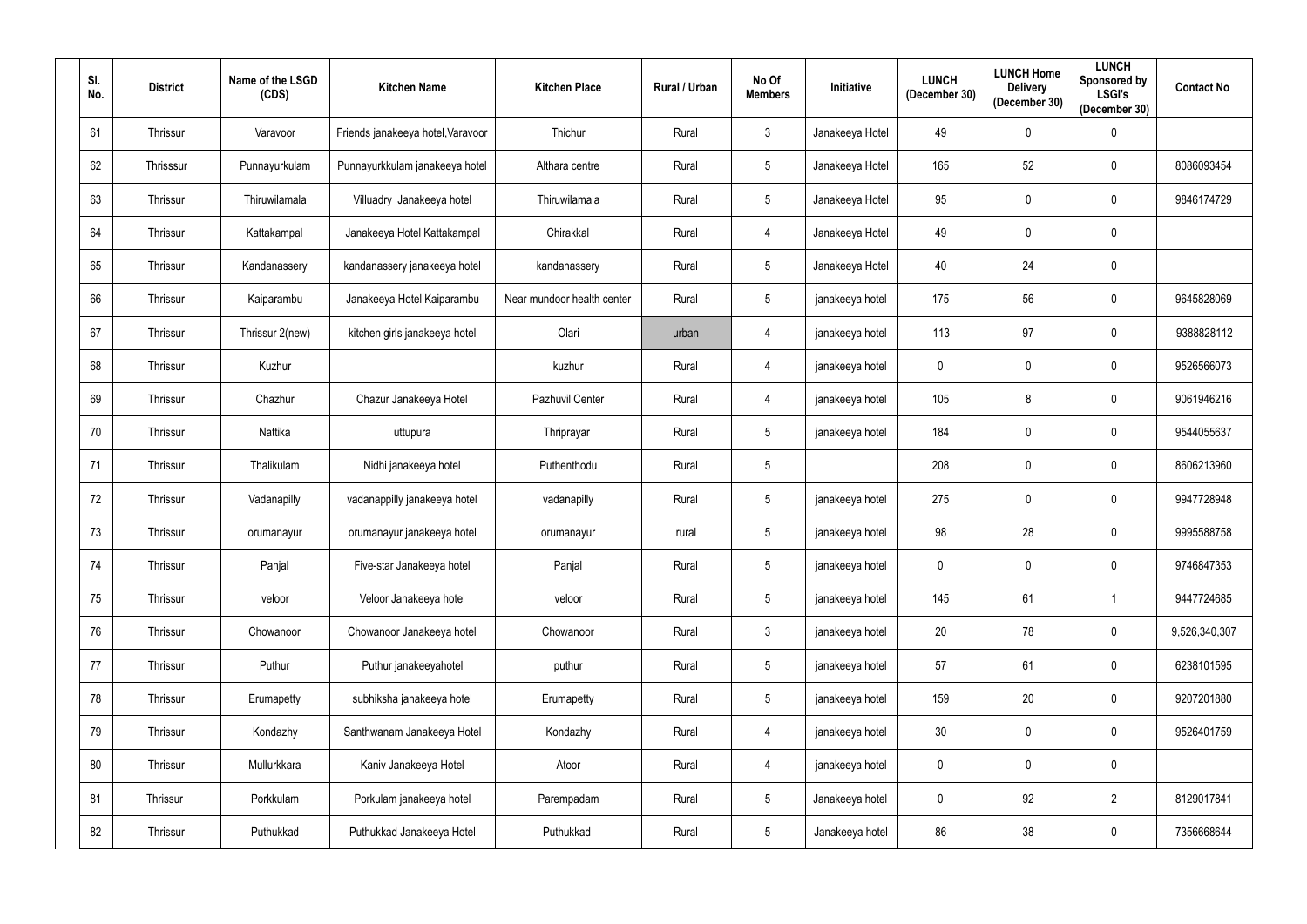| SI.<br>No.      | <b>District</b> | Name of the LSGD<br>(CDS) | <b>Kitchen Name</b>         | <b>Kitchen Place</b>                   | Rural / Urban | No Of<br><b>Members</b> | Initiative      | <b>LUNCH</b><br>(December 30) | <b>LUNCH Home</b><br><b>Delivery</b><br>(December 30) | <b>LUNCH</b><br>Sponsored by<br><b>LSGI's</b><br>(December 30) | <b>Contact No</b> |
|-----------------|-----------------|---------------------------|-----------------------------|----------------------------------------|---------------|-------------------------|-----------------|-------------------------------|-------------------------------------------------------|----------------------------------------------------------------|-------------------|
| 83              | Thrissur        | Choondal                  | Choondal Janakeeya Hotel    | <b>Kechery Centre</b>                  | Rural         | 8                       | Janakeeya Hotel | 40                            | 20                                                    | $\boldsymbol{0}$                                               |                   |
| 84              | Thrissur        | Cherpu                    | Cherpu Janakeeya Hotel      | Cherpu                                 | Rural         | $\mathbf{3}$            | Janakeeya Hotel | 80                            | $\mathbf 0$                                           | $\overline{0}$                                                 | 9605375648        |
| 85              | Thrissur        | Mathilakam                | Mathilakam Janakeeya hotel  | Mathilakam gramapanchayath<br>compound | Rural         | $\mathfrak{Z}$          | Janakeeya hotel | 24                            | $\mathbf 0$                                           | $\overline{0}$                                                 | 9995986808        |
| 86              | Thrissur        | Anthikad                  | Anthikad Janakeeya hotel    | Anthikad                               | Rural         | 4                       | Janakeeya hotel | $\mathbf 0$                   | $\mathbf 0$                                           | $\overline{0}$                                                 |                   |
| 87              | Thrissur        | Mullassery                | Mullassery Janakeeya Hotel  | Mullassery centre                      | Rural         | $5\phantom{.0}$         | Janakeeya hotel | 142                           | 110                                                   | $\mathbf 0$                                                    |                   |
| 88              | Thrissur        | Karalam                   | Karalam Janakeeya Hotel     |                                        | Rural         | 4                       | Janakeeya hotel | $\mathbf 0$                   | 135                                                   | $\overline{0}$                                                 | 6282924636        |
| 89              | Thrissur        | Poomangalam               | Poomangalam Janakeeya Hotel | Edakkulam                              | Rural         | $\mathfrak{Z}$          | Janakeeya hotel | 60                            | 18                                                    | $\overline{0}$                                                 |                   |
| 90              | Thrissur        | MG Kavu                   | Annapoorna Janakeeya Hotel  | <b>MG Kavu</b>                         | Rural         | 4                       | Janakeeya hotel | 175                           | 35                                                    | $\overline{0}$                                                 | 7558080131        |
| 91              | Thrissur        | chelakkara                | Nila janakeeya hotel        | chelakkara                             | rural         | $5\phantom{.0}$         | janakeeya hotel | 75                            | $\mathbf 0$                                           | $\boldsymbol{0}$                                               |                   |
| 92              | Thrissur        | Avinissery                | Avinissery Janakeeya Hotel  | Palakkal                               | Rural         | 4                       | janakeeya hotel | $\mathbf 0$                   | 146                                                   | $\overline{0}$                                                 | 9446800192        |
| 93              | Thrissur        | Nadathara 2               | Grandmaas Janakeeya hotel   | Nadathara                              | Rural         | $5\phantom{.0}$         | Janakeeya Hotel | 160                           | 200                                                   | $\overline{0}$                                                 |                   |
| 94              | Thrissur        | Chavakkad                 | Janakeeya hotel             | Chavakkad                              | Urban         | $5\phantom{.0}$         | Janakeeya hotel | 182                           | 45                                                    | $\overline{0}$                                                 | 7034752180        |
| 95              | Thrissur        | Mala 2                    | Janakeeya hotel             |                                        | Rural         | $5\phantom{.0}$         | janakeeya hotel | $\mathbf 0$                   | 121                                                   | $\overline{0}$                                                 |                   |
| 96              | Thrissur        | Thrissur1                 | Janakeeya hotel             | <b>Mannuthy</b>                        | Urban         | $5\phantom{.0}$         | janakeeya hotel | 130                           | 28                                                    | $\overline{2}$                                                 | 919746287281      |
| 96              |                 |                           |                             |                                        |               | 430                     |                 | 9450                          | 4201                                                  | 32                                                             |                   |
|                 | Wayanad         | Vellamunda                | Thanima mess                | 8/4 vellamuda                          | Rural         | $\overline{4}$          | janakeeya Hotel | 180                           | $\mathbf 0$                                           | $\bm{0}$                                                       | 7025659685        |
| $\overline{2}$  | Wayanad         | Thavinjal                 | Sobhagya Vanitha mess       | Thalappuzha<br>chungam                 | Rural         | $\overline{4}$          | janakeeya Hotel | 181                           | $\mathbf 0$                                           | $\overline{0}$                                                 | 9497247541        |
| $\mathbf{3}$    | Wayanad         | Vythiri                   | Dharshana catering          | Vythiri                                | Rural         | $\overline{4}$          | janakeeya Hotel | 185                           | $\mathbf 0$                                           | $\bm{0}$                                                       | 9074598184        |
| $\overline{4}$  | Wayanad         | Mullankolly               | Kairali catering group      | Mullankolli                            | Rural         | $\mathfrak{Z}$          | janakeeya Hotel | 157                           | $\mathbf 0$                                           | $\bm{0}$                                                       | 9526706627        |
| $5\overline{)}$ | Wayanad         | Poothadi                  | Mary matha mess             | Kenichira                              | Rural         | $5\phantom{.0}$         | janakeeya Hotel | 173                           | $\mathbf 0$                                           | $\overline{0}$                                                 | 9526376970        |
| 6               | Wayanad         | Meppadi                   | Cafe Kudumbashree           | Meppadi                                | Rural         | $5\phantom{.0}$         | janakeeya Hotel | 213                           | $\mathbf 0$                                           | $\bm{0}$                                                       | 9207935764        |
| $\overline{7}$  | Wayanad         | Pozhuthana                | Dhanya mess                 | Pozhuthana                             | Rural         | $\mathfrak{Z}$          | janakeeya Hotel | 253                           | $\mathbf 0$                                           | $\bm{0}$                                                       | 8111838165        |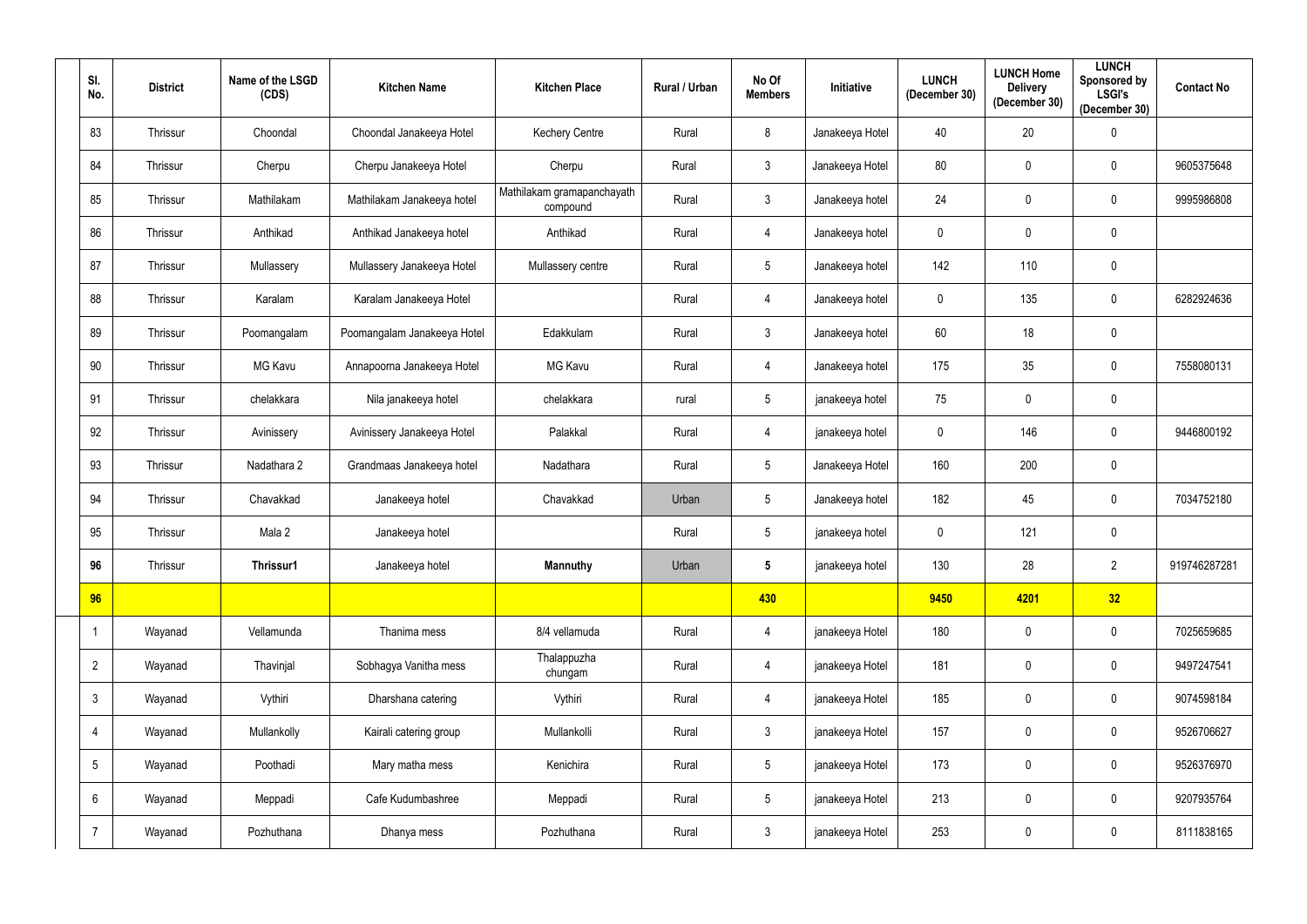|    | SI.<br>No. | <b>District</b> | Name of the LSGD<br>(CDS) | <b>Kitchen Name</b>                 | <b>Kitchen Place</b>                   | Rural / Urban | No Of<br><b>Members</b> | Initiative      | <b>LUNCH</b><br>(December 30) | <b>LUNCH Home</b><br><b>Delivery</b><br>(December 30) | <b>LUNCH</b><br><b>Sponsored by</b><br><b>LSGI's</b><br>(December 30) | <b>Contact No</b> |
|----|------------|-----------------|---------------------------|-------------------------------------|----------------------------------------|---------------|-------------------------|-----------------|-------------------------------|-------------------------------------------------------|-----------------------------------------------------------------------|-------------------|
|    | 8          | Wayanad         | Thondernad                | Thanima canteen                     | Korom                                  | Rural         | $\mathbf{3}$            | janakeeya Hotel | 56                            | $\mathbf 0$                                           | $\boldsymbol{0}$                                                      | 8943476943        |
|    | 9          | Wayanad         | Meenangady                | Haritham Janakeeya Hotel            | Opposite police station,<br>Meenangadi | Rural         | 6                       | janakeeya Hotel | $\mathbf 0$                   | $\mathbf 0$                                           | $\overline{0}$                                                        | 9526895975        |
|    | 10         | Wayanad         | Nenmeni                   | Minnaram Mess and Chappathi<br>Unit | Cheeral                                | Rural         | $5\phantom{.0}$         | janakeeya Hotel | 136                           | $\mathbf 0$                                           | $\mathbf 0$                                                           | 8086835886        |
|    | 11         | Wayanad         | Thirunelli                | Adigamanai Mess and Catering        | Kartikulam                             | Rural         | $5\phantom{.0}$         | janakeeya Hotel | 178                           | $\mathbf 0$                                           | $\boldsymbol{0}$                                                      | 9207406211        |
|    | 12         | Wayanad         | Mananthavady              | Dhanasree canteen                   | Mananthavadi                           | Urban         | $5\phantom{.0}$         | janakeeya Hotel | 256                           | $\mathbf 0$                                           | $\mathbf 0$                                                           | 9496997382        |
|    | 13         | Wayanad         | Ambalavayal               | <b>Ruchi Catering</b>               | kalathuvayal                           | Rural         | $5\overline{)}$         | janakeeya Hotel | 280                           | $\mathbf 0$                                           | $\mathbf 0$                                                           | 9495084437        |
| 28 | 14         | Wayanad         | Kaniyambetta              | sree Vinayaka                       | millumukk                              | rural         | $5\phantom{.0}$         | janakeeya Hotel | 218                           | $\mathbf 0$                                           | $\mathbf 0$                                                           | 9061486938        |
|    | 15         | Wayanad         | Pulpally                  | Vinayaka catering                   | Pulpally                               | Rural         | $5\phantom{.0}$         | janakeeya Hotel | 254                           | $\mathbf 0$                                           | $\boldsymbol{0}$                                                      | 9947319307        |
|    | 16         | Wayanad         | Noolpuzha                 | Friends catering                    | Naikketty                              | Rural         | $5\phantom{.0}$         | janakeeya Hotel | 175                           | $\mathbf 0$                                           | $\mathbf 0$                                                           | 7558019388        |
|    | 17         | Wayanad         | Panamaram                 | Testy mess                          | Panamaram                              | Rural         | 4                       | janakeeya Hotel | 165                           | 0                                                     | $\boldsymbol{0}$                                                      | 9605814620        |
|    | 18         | wayanad         | Moopainad                 | vanitha mess                        | vaduvanchal                            | Rural         | $5\phantom{.0}$         | janakeeya Hotel | 245                           | $\boldsymbol{0}$                                      | $\mathbf 0$                                                           | 974596708         |
|    | 19         | wayanad         | Edavaka                   | <b>Teasty Mess</b>                  | Irumbupalam                            | Rural         | $\overline{4}$          | janakeeya Hotel | $\overline{0}$                | $\mathbf 0$                                           | $\mathbf 0$                                                           | 9847842390        |
|    | 20         | wayanad         | kalpetta                  | shiya catering                      | pallithazhe, kalpetta town             | urban         | $\mathbf{3}$            | janakeeya Hotel | 375                           | $\mathbf 0$                                           | $\mathbf 0$                                                           | 6282822890        |
|    | 21         | wayanad         | sulthan bathery           | preethis                            | near telephone exchange                | urban         | $5\phantom{.0}$         | janakeeya Hotel | 326                           | $\mathbf 0$                                           | $\mathbf 0$                                                           | 9961088393        |
|    | 22         | wayanad         | Muttil                    | swad cattering                      | Muttil bus stand                       | Rural         | $5\phantom{.0}$         | janakeeya Hotel | 280                           | $\mathbf 0$                                           | $\mathbf 0$                                                           | 9074461322        |
|    | 23         | wayanad         | padinjarathara            | oruma                               | padinjarathara town                    | Rural         | $5\phantom{.0}$         | janakeeya Hotel | 315                           | $\mathbf 0$                                           | $\mathbf 0$                                                           | 9495814542        |
|    | 24         | wayanad         | kalpetta                  | Anjuse cattering                    | kalpetta town                          | Urban         | $5\phantom{.0}$         | janakeeya Hotel | 362                           | $\mathbf 0$                                           | $\mathbf 0$                                                           | 9745883809        |
|    | 25         | wayanad         | Thariyode                 | Haritham                            | kavumadham town                        | Rural         | $\mathbf{3}$            | janakeeya Hotel | 205                           | $\mathbf 0$                                           | $\mathbf 0$                                                           | 9074095457        |
|    | 26         | wayanad         | Mananthavady              | chothis mess                        | Kozhikode road,<br>Mananthavady        | Urban         | $\mathfrak{Z}$          | janakeeya Hotel | 220                           | $\mathbf 0$                                           | $\pmb{0}$                                                             | 9947376596        |
|    | 27         | wayanad         | vengapalli                | Annapoorna                          | vengapalli town                        | Rural         | $5\phantom{.0}$         | janakeeya Hotel | 344                           | $\mathbf 0$                                           | $\mathbf 0$                                                           | 7592831851        |
|    | 28         | Wayanad         | Kottathara                | Jyothi vanitha mess                 | Venniyod                               | Rural         | $\mathbf{3}$            | janakeeya Hotel | 310                           | $\mathbf 0$                                           | $\mathbf 0$                                                           | 9961844026        |
| 28 |            |                 |                           | 680                                 |                                        |               | 122                     |                 | 5019                          | $\mathbf{0}$                                          | $\mathbf 0$                                                           |                   |
|    |            |                 |                           |                                     |                                        | <b>TOTAL</b>  | 4638                    |                 |                               | 18494                                                 |                                                                       |                   |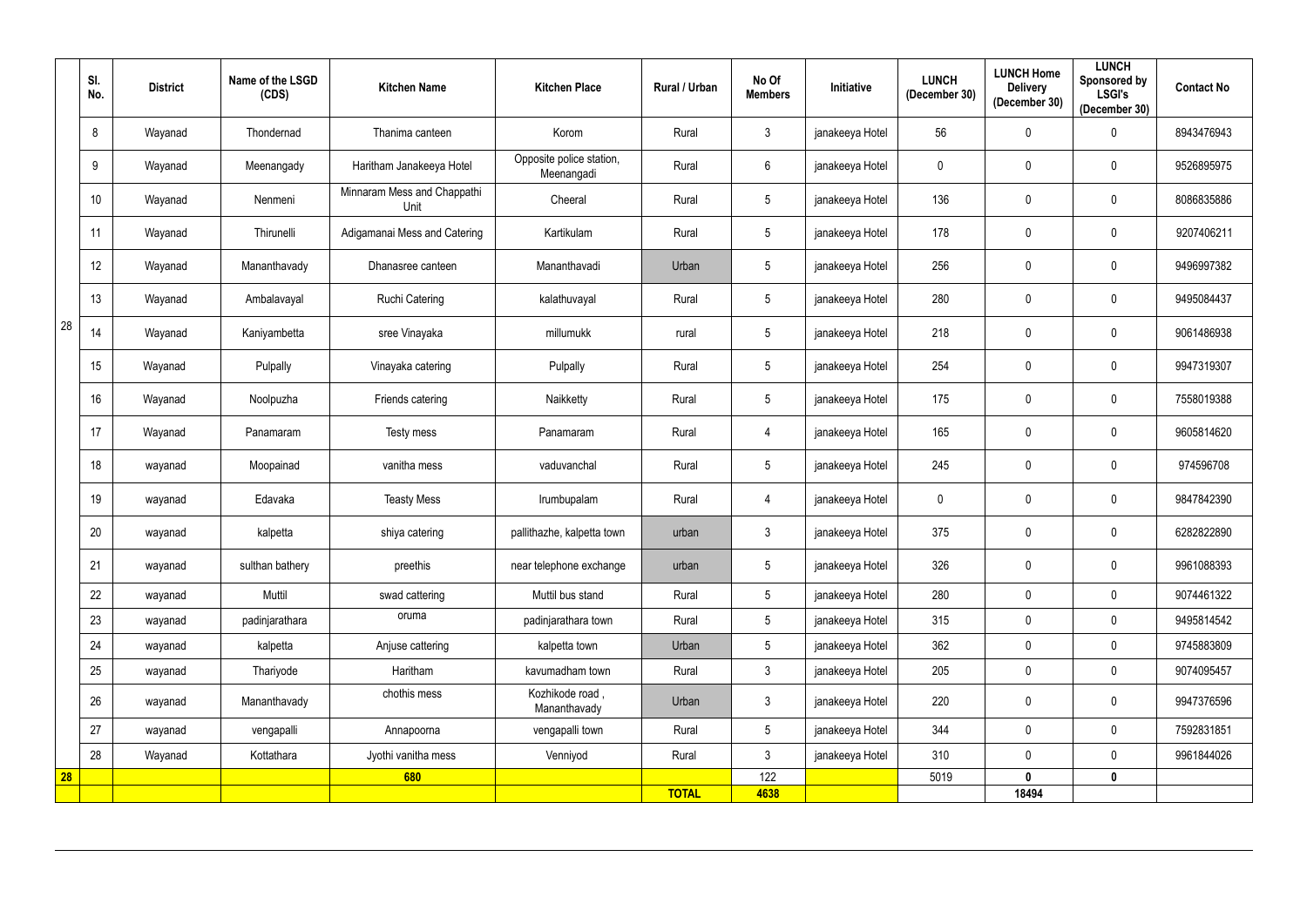| SI.<br>No. | <b>District</b> | Name of the LSGD<br>(CDS)                                                                        | <b>Kitchen Name</b>                                | <b>Kitchen Place</b>  | Rural / Urban                   | No Of<br><b>Members</b> | Initiative                                                           | <b>LUNCH</b><br>(December 30) | <b>LUNCH Home</b><br><b>Delivery</b><br>(December 30) |  | <b>Contact No</b> |
|------------|-----------------|--------------------------------------------------------------------------------------------------|----------------------------------------------------|-----------------------|---------------------------------|-------------------------|----------------------------------------------------------------------|-------------------------------|-------------------------------------------------------|--|-------------------|
|            |                 |                                                                                                  | STATUS OF JANAKEEYA HOTELS FUNCTIONING IN DISTRICT |                       |                                 |                         | STATUS OF FOOD DISTRIBUTED THROUGH JANAKEEYA HOTELS AS ON 30.12.2021 |                               |                                                       |  |                   |
|            | <b>District</b> | <b>Total</b><br>Janakeeya Hotels                                                                 | <b>Rural Units</b>                                 | <b>Urban</b><br>units | <b>STATUS OF</b><br><b>FOOD</b> | Home<br><b>Delviery</b> | <b>Food Sponsored</b><br>by LSGIs                                    |                               | <b>TOTAL Meals</b><br><b>Distributed</b>              |  |                   |
|            | <b>TVM</b>      | 108                                                                                              | 78                                                 | 30                    | 21,033                          | 35                      | 14                                                                   |                               | 21,082                                                |  |                   |
|            | <b>KLM</b>      | 82                                                                                               | 72                                                 | 10 <sup>°</sup>       | 12590                           | 152                     | 8                                                                    |                               | 12,750                                                |  |                   |
|            | <b>PTA</b>      | 59                                                                                               | 54                                                 | $\overline{5}$        | 52                              | 5082                    | $\overline{0}$                                                       | 5,134                         |                                                       |  |                   |
|            | <b>ALP</b>      | 86                                                                                               | 77                                                 | 9                     |                                 | 4378                    | $\overline{0}$                                                       | 4,378                         |                                                       |  |                   |
|            | <b>KTM</b>      | 82                                                                                               | 73                                                 | $\overline{9}$        | 9221                            | 265                     | 8                                                                    | 9,494                         |                                                       |  |                   |
|            | <b>IDK</b>      | 51                                                                                               | 50                                                 |                       | 7771                            | $\overline{0}$          | $\overline{7}$                                                       | 7,778                         |                                                       |  |                   |
|            | <b>EKM</b>      | 114                                                                                              | 81                                                 | 33                    | 22124                           | 1774                    | 24                                                                   | 23,922                        |                                                       |  |                   |
|            | <b>TSR</b>      | 96                                                                                               | 85                                                 | 11 <sub>1</sub>       | 9,450                           | 4,201                   | 32                                                                   |                               | 13,683                                                |  |                   |
|            | PGT             | 102                                                                                              | 92                                                 | 10 <sup>°</sup>       | 14,204                          | $\overline{0}$          | 9 <sup>°</sup>                                                       |                               | 14,213                                                |  |                   |
|            | <b>MLP</b>      | 126                                                                                              | 107                                                | 19 <sup>°</sup>       | 22,310                          | 5828                    | 19                                                                   |                               | 28,157                                                |  |                   |
|            | <b>WYD</b>      | 28                                                                                               | 23                                                 | 5 <sub>1</sub>        | 5019                            | $\overline{0}$          | $\overline{0}$                                                       |                               | 5,019                                                 |  |                   |
|            | <b>KKD</b>      | 106                                                                                              | 75                                                 | 31                    | 31,646                          | 980                     | 9                                                                    |                               | 32,635                                                |  |                   |
|            | <b>KNR</b>      | 88                                                                                               | 74                                                 | 14 <sub>1</sub>       | 19,571                          | $\pmb{0}$               | 13 <sup>°</sup>                                                      |                               | 19,584                                                |  |                   |
|            | <b>KSG</b>      | 42                                                                                               | 36                                                 | $6\,$                 | 6504                            | $\pmb{0}$               | $\overline{0}$                                                       |                               | 6,504                                                 |  |                   |
|            | <b>Total</b>    | 1170                                                                                             | 977                                                | 193                   | 181,495                         | 22,695                  | 143                                                                  |                               | 204,333                                               |  |                   |
|            |                 |                                                                                                  | 2232                                               |                       |                                 | 204,333                 |                                                                      |                               |                                                       |  |                   |
|            | <b>Date</b>     | <b>Grand Total of meals</b><br><b>Distributed through</b><br>Janakeeya hotel as<br>on 30.12.2021 | Urban<br>units                                     | <b>Total</b><br>units | Rs. 20 /Lunch<br>Parcel         | Home<br><b>Delivery</b> | <b>LUNCH</b><br>sponsored by<br><b>LSGIs</b>                         | <b>Total Meals</b>            |                                                       |  |                   |
|            | 30.12.2021      | 977                                                                                              | 193                                                | 1170                  | 181,495                         | 22,695                  | 143                                                                  |                               | 204,333                                               |  |                   |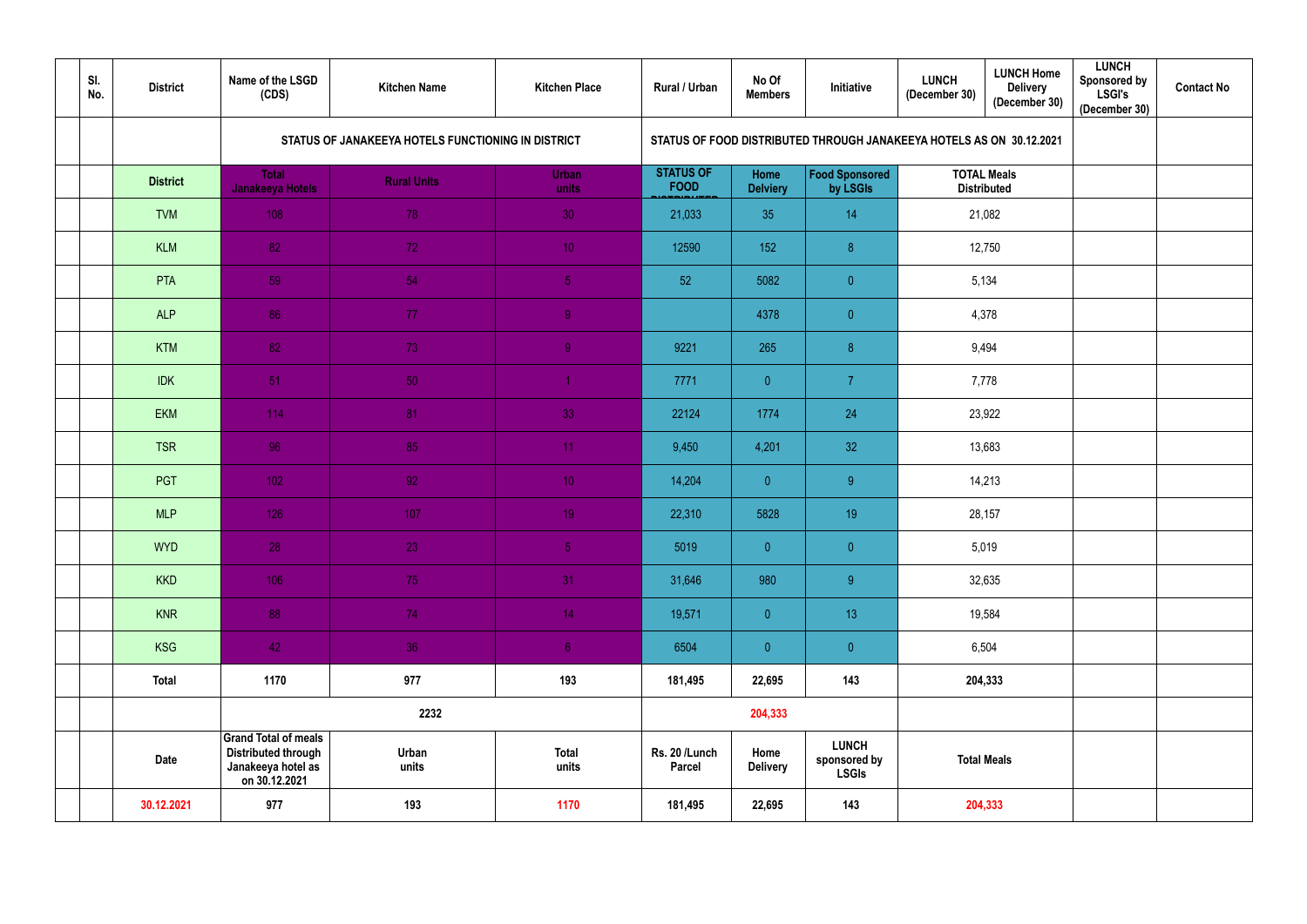| SI.<br>No. | <b>District</b> | Name of the LSGD<br>(CDS) | <b>Kitchen Name</b> | <b>Kitchen Place</b> | Rural / Urban | No Of<br><b>Members</b> | Initiative | LUNCH<br>(December 30) |
|------------|-----------------|---------------------------|---------------------|----------------------|---------------|-------------------------|------------|------------------------|
|------------|-----------------|---------------------------|---------------------|----------------------|---------------|-------------------------|------------|------------------------|

| Kollam                                                                                                                                                                                                                                                                                                                                                |  |                                                                                                               |  |  |  |  |  |  |  |  |  |
|-------------------------------------------------------------------------------------------------------------------------------------------------------------------------------------------------------------------------------------------------------------------------------------------------------------------------------------------------------|--|---------------------------------------------------------------------------------------------------------------|--|--|--|--|--|--|--|--|--|
| Idukki                                                                                                                                                                                                                                                                                                                                                |  |                                                                                                               |  |  |  |  |  |  |  |  |  |
|                                                                                                                                                                                                                                                                                                                                                       |  |                                                                                                               |  |  |  |  |  |  |  |  |  |
|                                                                                                                                                                                                                                                                                                                                                       |  |                                                                                                               |  |  |  |  |  |  |  |  |  |
| Kannur- (4)                                                                                                                                                                                                                                                                                                                                           |  |                                                                                                               |  |  |  |  |  |  |  |  |  |
| Kollam(12)                                                                                                                                                                                                                                                                                                                                            |  |                                                                                                               |  |  |  |  |  |  |  |  |  |
|                                                                                                                                                                                                                                                                                                                                                       |  |                                                                                                               |  |  |  |  |  |  |  |  |  |
| or                                                                                                                                                                                                                                                                                                                                                    |  |                                                                                                               |  |  |  |  |  |  |  |  |  |
| or Bharanikavu Budhanoor Chambakulam Chenganoor<br>kara Devikulangara Edathua Ezhupunna Harippad<br>Veeyapuram Veeyapuram Veliyanad                                                                                                                                                                                                                   |  | annar Mavelikara Municipality Mavelikkara Thamarakulam<br>unnu Puliyoor Punnapra North Punnapra South Purakad |  |  |  |  |  |  |  |  |  |
| a, Thirumarady, Thiruvaniyoor, Vadavukode Puthancruz                                                                                                                                                                                                                                                                                                  |  |                                                                                                               |  |  |  |  |  |  |  |  |  |
|                                                                                                                                                                                                                                                                                                                                                       |  |                                                                                                               |  |  |  |  |  |  |  |  |  |
|                                                                                                                                                                                                                                                                                                                                                       |  |                                                                                                               |  |  |  |  |  |  |  |  |  |
| jadi, vazhakkad,amarambalam, ozhur, keezhparamba,,<br>dippuram, nannamukku, moorkkanad, edavanna, tirur,<br>tippuram, niiramaruthur, veliyankode, pulikkal, thuvvur,,<br>unniyur, A. R nagar, thenhippalam, munniyur,peruvallur,<br>heakode, makkaraparamba, ponnani1, mangalam,<br>am, othukkungal, pookkottur, edakkara, pulikkal 2,tanur,<br>galam |  |                                                                                                               |  |  |  |  |  |  |  |  |  |
|                                                                                                                                                                                                                                                                                                                                                       |  |                                                                                                               |  |  |  |  |  |  |  |  |  |

| Districts with same number of hotels<br>Each district use seperate cell for filling the | tvm                                                                                                                                                                                                                                                                                                                                                                                                                                                                                                                                                                                                                                                                                                                                                                                                                                                                                                                                                                                                                                                                                                                                                                                                                                                                                                              | Wayanad                                                                                                                                                                                                                                                                                                                              | Alappuzha                                                                         | Malappuram         | Kozhikode      | Thrissur      | Kollam      |  |  |  |  |  |  |
|-----------------------------------------------------------------------------------------|------------------------------------------------------------------------------------------------------------------------------------------------------------------------------------------------------------------------------------------------------------------------------------------------------------------------------------------------------------------------------------------------------------------------------------------------------------------------------------------------------------------------------------------------------------------------------------------------------------------------------------------------------------------------------------------------------------------------------------------------------------------------------------------------------------------------------------------------------------------------------------------------------------------------------------------------------------------------------------------------------------------------------------------------------------------------------------------------------------------------------------------------------------------------------------------------------------------------------------------------------------------------------------------------------------------|--------------------------------------------------------------------------------------------------------------------------------------------------------------------------------------------------------------------------------------------------------------------------------------------------------------------------------------|-----------------------------------------------------------------------------------|--------------------|----------------|---------------|-------------|--|--|--|--|--|--|
| details)                                                                                | Kannur                                                                                                                                                                                                                                                                                                                                                                                                                                                                                                                                                                                                                                                                                                                                                                                                                                                                                                                                                                                                                                                                                                                                                                                                                                                                                                           | Kasaragod                                                                                                                                                                                                                                                                                                                            | Kottayam                                                                          | Palakkad           | Pathanamthitta | Ernakulam     | Idukki      |  |  |  |  |  |  |
| Districts with number of hotels increased                                               |                                                                                                                                                                                                                                                                                                                                                                                                                                                                                                                                                                                                                                                                                                                                                                                                                                                                                                                                                                                                                                                                                                                                                                                                                                                                                                                  |                                                                                                                                                                                                                                                                                                                                      |                                                                                   |                    |                |               |             |  |  |  |  |  |  |
| Each district use seperate cell for filling the<br>details)                             |                                                                                                                                                                                                                                                                                                                                                                                                                                                                                                                                                                                                                                                                                                                                                                                                                                                                                                                                                                                                                                                                                                                                                                                                                                                                                                                  |                                                                                                                                                                                                                                                                                                                                      |                                                                                   |                    |                |               |             |  |  |  |  |  |  |
| Districts with number of hotels with zero entry of<br>meals                             | Thrissur(8)                                                                                                                                                                                                                                                                                                                                                                                                                                                                                                                                                                                                                                                                                                                                                                                                                                                                                                                                                                                                                                                                                                                                                                                                                                                                                                      | Kasargod (3)                                                                                                                                                                                                                                                                                                                         | Kottayam(7)                                                                       | Alappuzha (41)     | malappuram (6) | Kozhikode(05) | Kannur- (4) |  |  |  |  |  |  |
| (Each district use seperate cell for filling the<br>details)                            | pathanamthitta(14)                                                                                                                                                                                                                                                                                                                                                                                                                                                                                                                                                                                                                                                                                                                                                                                                                                                                                                                                                                                                                                                                                                                                                                                                                                                                                               | Trivandrum (22)                                                                                                                                                                                                                                                                                                                      | ERNAKULAM (14)                                                                    | Palakkad(6)        | Wayanad (1)    | Idukki(3)     | Kollam(12)  |  |  |  |  |  |  |
| New hotels started (numbers)                                                            |                                                                                                                                                                                                                                                                                                                                                                                                                                                                                                                                                                                                                                                                                                                                                                                                                                                                                                                                                                                                                                                                                                                                                                                                                                                                                                                  |                                                                                                                                                                                                                                                                                                                                      |                                                                                   |                    |                |               |             |  |  |  |  |  |  |
| New hotels started at (location)                                                        |                                                                                                                                                                                                                                                                                                                                                                                                                                                                                                                                                                                                                                                                                                                                                                                                                                                                                                                                                                                                                                                                                                                                                                                                                                                                                                                  |                                                                                                                                                                                                                                                                                                                                      |                                                                                   |                    |                |               |             |  |  |  |  |  |  |
|                                                                                         |                                                                                                                                                                                                                                                                                                                                                                                                                                                                                                                                                                                                                                                                                                                                                                                                                                                                                                                                                                                                                                                                                                                                                                                                                                                                                                                  | Kottayam-Chembu, Kottayam north, kozhuvanal, melukav, TVPuram, Udayanapuram, Vellavoor                                                                                                                                                                                                                                               |                                                                                   |                    |                |               |             |  |  |  |  |  |  |
|                                                                                         | Alappuzha - Ala Alappuzha South Alappuzha South Ambalappuzha North Ambalappuzha North Ambalappuzha South Arattupuzha Arookutty Aroor Bharanikavu Budhanoor Chambakulam Chenganoor<br>Kadakkarappally Kainakary Kandalloor Kanjikuzhy Karthikappally Karuvatta Kavalam Kodamthurath Kumarapuram Kumarapuram Kuthiyathode Mannar Mavelikara Municipality Mavelikkara Thamarakulam<br>Mavelikkara Thekkekara Mulakkuzha Muttar Nedumudy Neelamperoor Nooranad Pallippad Panavally Pandanad Pattanakkad Perumbalam Pulincunnu Puliyoor Punnapra North Punnapra South Purakad                                                                                                                                                                                                                                                                                                                                                                                                                                                                                                                                                                                                                                                                                                                                         | Chennam Pallippuram Chennithala Cheriyanad Cherthala Municipality Cherthala Municipality Cherthala South Cheruthana Chingoli Chunakkara Devikulangara Edathua Ezhupunna Harippad<br>Purakad Ramankary Thaicattussery Thakazhy Thalavady Thannermukkom Thrikkunnappuzha Thuravoor Vallikunnam Vayalar Veeyapuram Veeyapuram Veliyanad |                                                                                   |                    |                |               |             |  |  |  |  |  |  |
|                                                                                         |                                                                                                                                                                                                                                                                                                                                                                                                                                                                                                                                                                                                                                                                                                                                                                                                                                                                                                                                                                                                                                                                                                                                                                                                                                                                                                                  | Ernakulam: Aluva,Cheranalloor,Elanji,,Karumalloor,Keerampara,Kochi West,Kothamangalam,Kuttampuzha,Njarakkal,Parakkadave,Pootrikka,Thirumarady,Thiruvaniyoor,Vadavukode Puthancruz                                                                                                                                                    |                                                                                   |                    |                |               |             |  |  |  |  |  |  |
|                                                                                         |                                                                                                                                                                                                                                                                                                                                                                                                                                                                                                                                                                                                                                                                                                                                                                                                                                                                                                                                                                                                                                                                                                                                                                                                                                                                                                                  |                                                                                                                                                                                                                                                                                                                                      |                                                                                   | Wayanad -meenagadi |                |               |             |  |  |  |  |  |  |
|                                                                                         |                                                                                                                                                                                                                                                                                                                                                                                                                                                                                                                                                                                                                                                                                                                                                                                                                                                                                                                                                                                                                                                                                                                                                                                                                                                                                                                  |                                                                                                                                                                                                                                                                                                                                      | Kozhikode- Kunnamangalam, Vadakara west, Perumanna, Vanimel, Panangad (Today off) |                    |                |               |             |  |  |  |  |  |  |
|                                                                                         | Malappuram -triprangode, kondotty, Ponmundam, ponnani 1,Padappanagadi, edayur,kalady, tavanur, karulai, melattur, vallikkunnu, Padappanagadi, vazhakkad,amarambalam, ozhur, keezhparamba,,<br>irimbiliyam,, porur, tirunavaya, Moothedam, vazhayur, urgattiri, Athavanad, pothukallu, mampad, Marakkara, valancheri, chaliyar, kalikavu, Angadippuram, nannamukku, moorkkanad, edavanna, tirur,<br>edappal, koottilangadi, vattamkulam, nilambur, Puzhakkattiri, vazhikkadavu, chungathara, vallikkunnu, tirurangadi, purathur, perumanna klari, kuttippuram, niiramaruthur, veliyankode, pulikkal, thuvvur,,<br>kottakkal, talakkad, areacode, cherukavu, tiruvali, alamkode, manjeri, kalpakanchery, kodur, anakkayam, Malappuram 1,tanur, perinthalmanna, munniyur, A. R nagar, thenhippalam, munniyur,peruvallur,<br>mankada, vengara, keezhattur, cheriyamundam, chelembra, tanalur, parappur, -Ederikkode, oorakam, nannamukku, pandikkad, chokkad, cheakode, makkaraparamba, ponnani1,mangalam,<br>thrikkalangode, Morayur, perumpadappu, pulamanthole, valavannur, kottakkal, vettom, nilambur 2,nilambur 3,vallikkunnu, kuruva, kannamangalam, othukkungal, pookkottur, edakkara, pulikkal 2,tanur,<br>pallikkal, chelembra, purathur, vazhayur, mangalam, kuttippuram, thazhekkode, munniyur, mangalam |                                                                                                                                                                                                                                                                                                                                      |                                                                                   |                    |                |               |             |  |  |  |  |  |  |
|                                                                                         |                                                                                                                                                                                                                                                                                                                                                                                                                                                                                                                                                                                                                                                                                                                                                                                                                                                                                                                                                                                                                                                                                                                                                                                                                                                                                                                  | Idukki - Edavetty, Senapathy, Vathikudy, (Today off)                                                                                                                                                                                                                                                                                 |                                                                                   |                    |                |               |             |  |  |  |  |  |  |